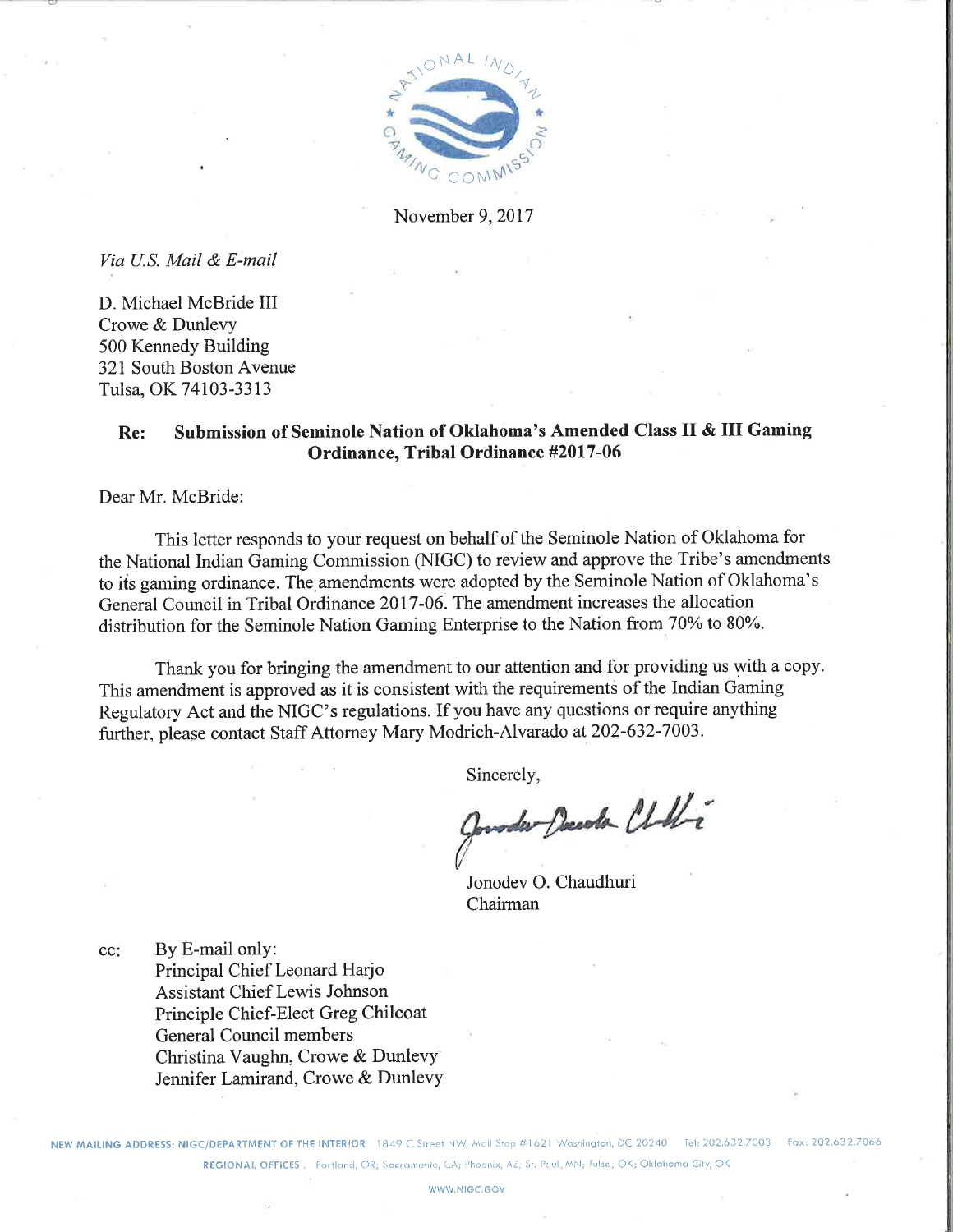## **SEMINOLE NATION OF OKLAHOMA**

# TO 2017-06

#### A TRIBAL ORDINANCE OF THE SEMINOLE NATION OF OKLAHOMA AMENDING CHAPTER 5 OF THE SEMINOLE NATION OF OKLAHOMA PUBLIC GAMING ACT. CODIFIED AT TITLE 15 OF THE SEMINOLE NATION CODE OF LAWS

BE IT THEREFORE ENACTED BY THE SEMINOLE NATION COUNCIL ASSEMBLED:

#### Title: Section 1.

This Act shall be entitled the Seminole Nation of Oklahoma Public Gaming Act.

#### Section 2. **Purpose:**

To amend Title 15 of the Seminole Nation Code of Laws to:

Change the monthly allocation of total adjusted net gaming profit  $(i)$ distributed between the Seminole Nation and the Seminole Nation Gaming Enterprise in order to utilize more of the total adjusted net gaming profit to fund governmental functions and programs, provide for the general welfare of the Nation and its members, promote tribal economic development, donate to charitable organizations, and fund operations of government agencies of the Seminole Nation.

#### Section 3. Authorization:

Pursuant to Article V, section (a) of the Seminole Nation Constitution, the General Council enacts this ordinance to amend Chapter 5 of Title 15 of the Seminole Nation Code of Laws as reflected herein.

#### Section 4. Legislative History:

Title 15, § 502

#### Section 5. **Effective Date:**

The amendments to Title 15 shall become effective immediately upon approval by the Seminole Nation General Council and the National Indian Gaming Commission.

Page 1 of 5 TO 2017-06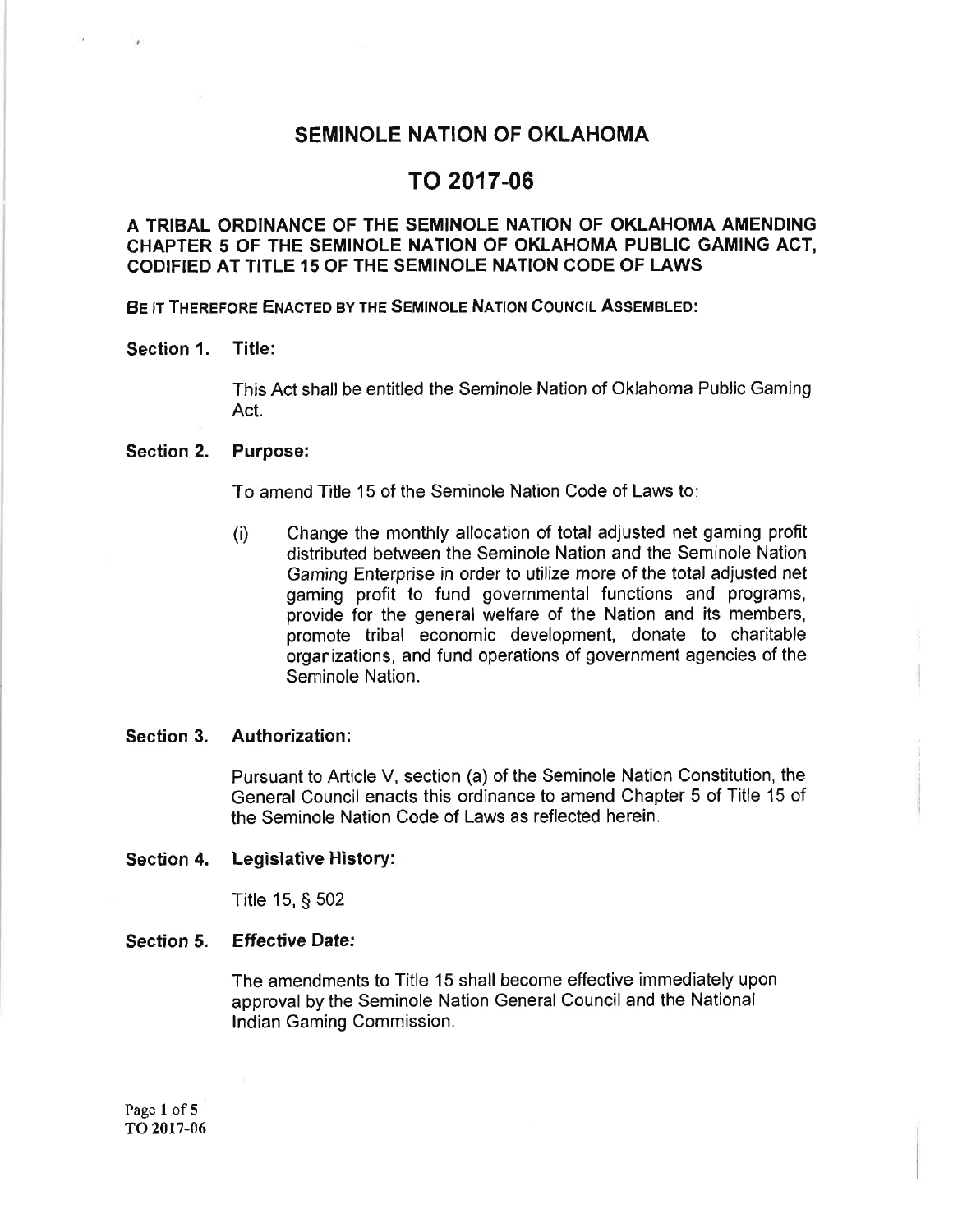#### Amendments to Title 15 of the Seminole Nation Code of Laws

# **CHAPTER FIVE REVENUES AND AUDITS**

#### Section 501. Audits and Accounts - Responsibility.

The Gaming Operation shall maintain an approved accounting system and  $(a)$ properly account for all revenues, expenditures, and financially related business transactions in accordance with SNGA-approved accounting procedures and generally accepted accounting principles.

- The Gaming Operation shall establish, maintain, and employ  $(1)$ procedures that safequard the Gaming Enterprise's assets and revenues, including recording of cash and evidence of debt and mandatory count procedures. Such procedures shall establish a controlled fiscal environment, accounting system, and control procedures that safeguard the assets of the Gaming Enterprise; ensure that operating transactions are properly recorded; promote operational efficiency; and encourage adherence to prescribed policies.
- The Gaming Operation shall employ a uniform code of accounts and  $(2)$ accounting classifications to ensure the consistency, comparability. and effective disclosure of financial information to the Nation and to SNGA. Such code shall require that records be retained that reflect statistical drop (amount wagered by Patrons), statistical win to statistical drop, and the percentage of statistical win to statistical drop, and provide similar information for each type of game in each Gaming facility.
- SNGE shall maintain its cash handling procedures and accounts  $(3)$ always consistent with the requirements of the regulations of the NIGC and pursuant to the Compact.

SNGA shall review and approve the accounting and cash handling  $(b)$ procedures of the Gaming Operation and shall establish by regulation minimum reporting and financial recordkeeping requirements to ensure that all monies or things of value received and/or paid out may be properly monitored and accounted for.

SNGA shall continuously monitor and enforce compliance with cash  $(c)$ handling, accounting, and internal control policies and procedures, which shall be consistent with SNGA internal control standards and NIGC's regulations establishing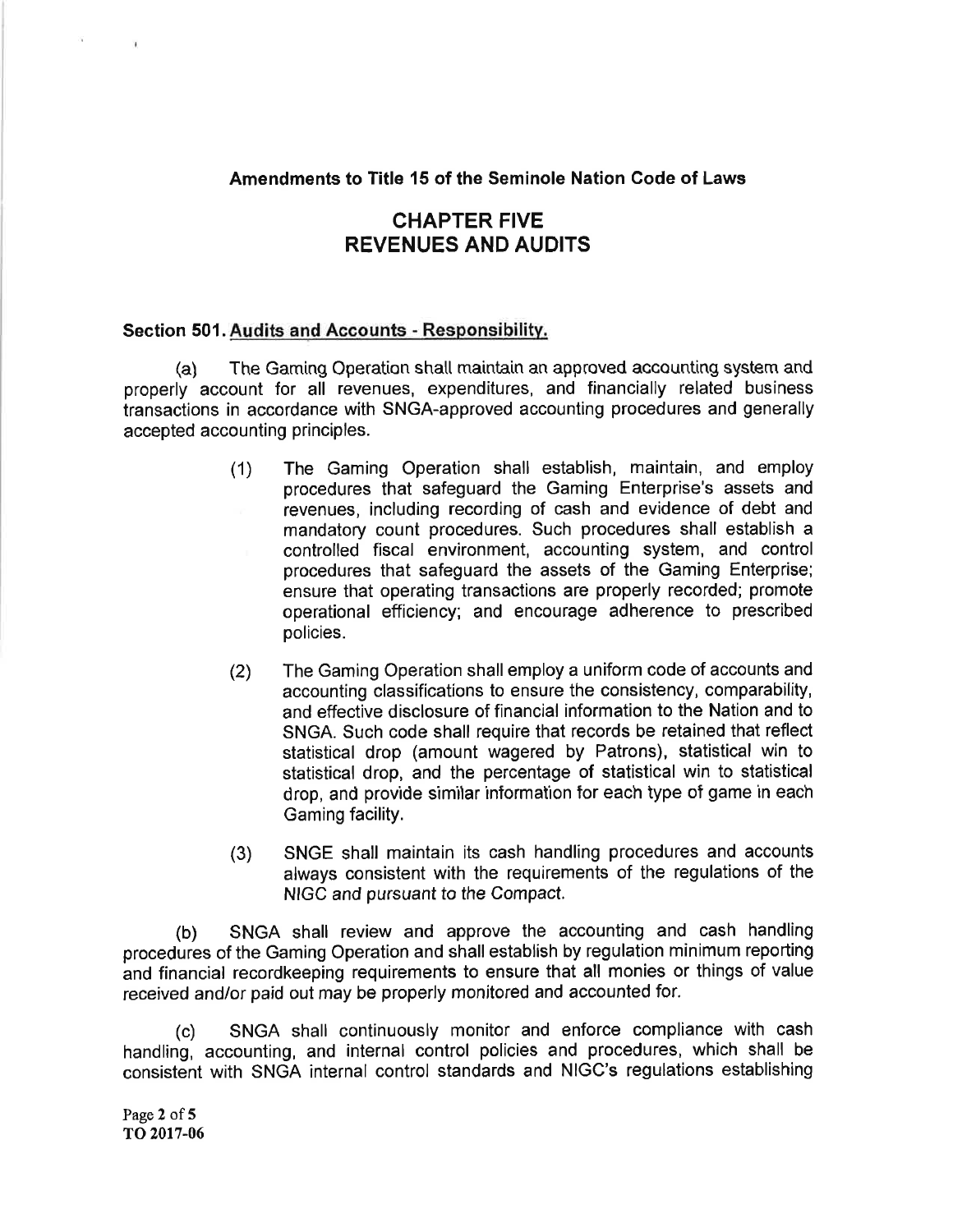minimum internal control standards. SNGA shall establish internal audit standards in accordance with generally accepted accounting principles and review internal controls of SNGE for their integrity in implementation.

 $(d)$ The Gaming Operation shall contract for an annual independent audit of the financial statements of all Gaming activities by an external auditing firm and shall submit the resulting audit reports to the General Council, SNGA, and the NIGC, provided that the cost for such mandatory reviews and audits shall be assessed against the Gaming Operation as a regulatory expense. The independent accounting firms employed to conduct such financial audits shall be knowledgeable in casino audits and operations and shall be subject to approval by the SNGA. The independent audit report shall meet all requirements for external audits established by NIGC regulations. All contracts for suppliers, services, or concessions for a contract amount in excess of \$25,000 annually and all gaming and gaming-related construction contracts shall be subject to audit by SNGA and/or the person or firm conducting independent audits.

[HISTORY: Enacted by TO 86-2; amended by TO 91-08, August 29, 1991; codified by TO 91-12, November 16, 1991; amended by TO 09-08, June 6, 2009; superseded by TO 2011-11, October 29, 2011; NIGC approved February 9, 2012.]

#### Section 502 Gaming Revenue.

The entity or entities responsible for gaming revenue accounting shall on a  $(a)$ daily basis track all gaming revenue data and shall record such data immediately upon its receipt of the daily deposit documentation from each gaming facility. The accounting entity(ies) shall also perform the following calculations each month:

- "Compact Fees" shall be calculated and paid to the State of  $(1)$ Oklahoma based on "adjusted gross covered games revenue" as that term is defined in the Compact in effect between the State of Oklahoma and the Seminole Nation of Oklahoma by subtracting from the total amount of all receipts (total amounts wagered) in covered games, all amounts paid out (for prizes). (Total receipts - Total Payments = Adjusted Gross Covered Games Revenue.) The amount to be paid to the State shall be the appropriate percentage of "adjusted gross covered games revenue" as specified in the Compact.
- Until satisfied, the "NIGC Fine Payment" shall be calculated and paid  $(2)$ to the NIGC based on "Net Gaming Revenue" which shall be defined as gross gaming revenue (Class II and Class III) less amounts paid out as, or paid for prizes and total operating expenses (excluding management fees, if any). (Gross Revenue - Prizes Paid Out - Total Operating Expense = Net Gaming Revenue.) For purposes of this calculation, the term "Operating Expenses" shall include the following: all gaming employee salaries, wages and benefits; advertising; utilities; supplies; gaming commissions; regulatory fees;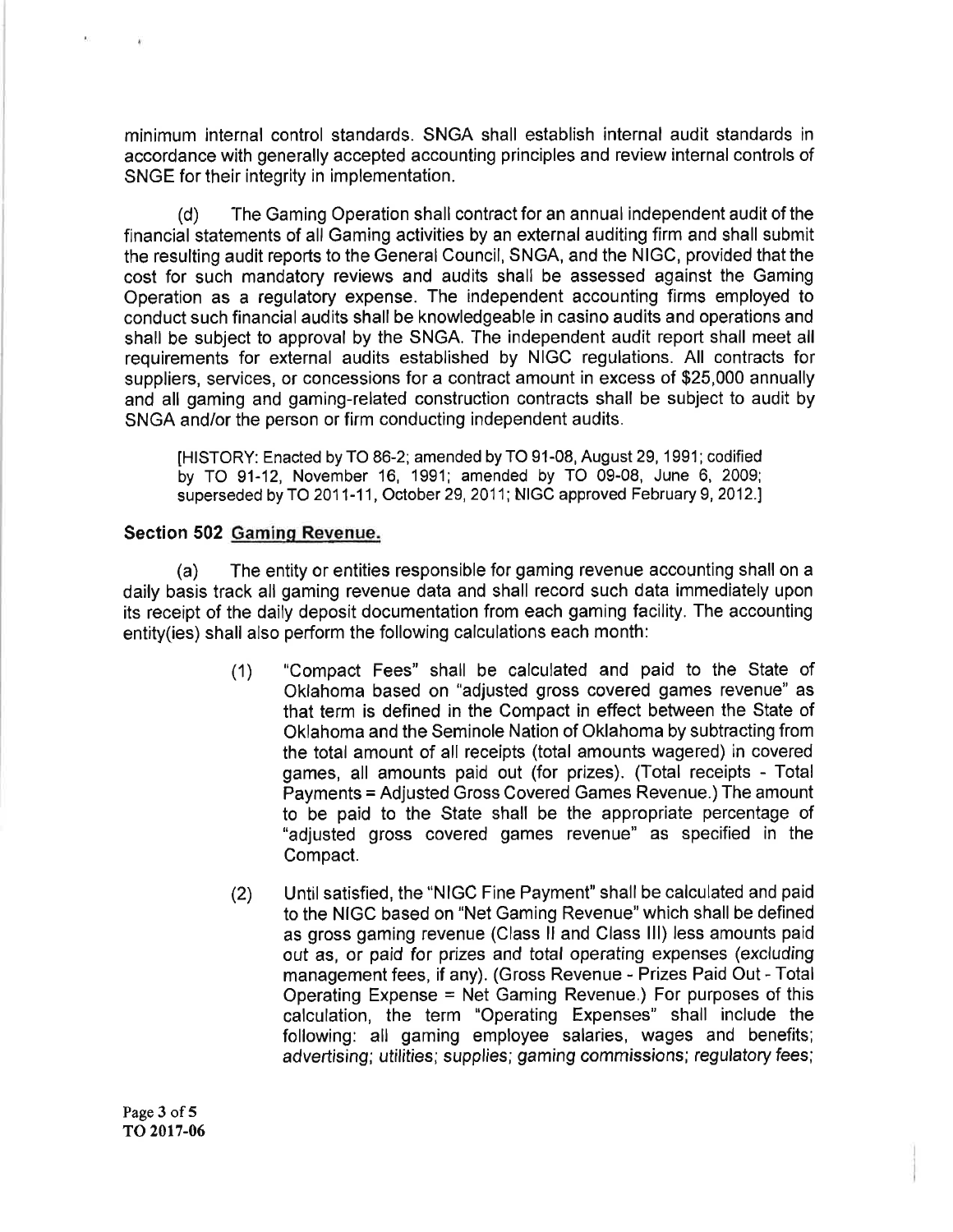and other operating costs plus the costs of SNGA (including costs of operating the surveillance and compliance programs), and that portion of SNGE's operating costs attributable to its administration and support of the Gaming Enterprise. Depreciation and fees assessed by the Seminole Nation Business and Corporate Regulatory Commission (BCR) shall be excluded from the definition of "Operating Expenses." The fine payment to NIGC shall be the appropriate percentage of "Net Gaming Revenue" as specified by the NIGC in its agreement(s) with the Nation and in accordance with the terms of this Section. Pursuant to the NIGC Fine Agreement approved by the General Council, the fine payments to NIGC shall be reviewed further for reduction or abatement at the end of the eighteen (18) months from the signing of the agreement by both parties.

"Adjusted Net Profit" shall mean "Net Gaming Revenue" as that term  $(3)$ is defined in Section 502(a)(2) minus Compact Fees, the NIGC Fine Payment, until it is satisfied (whether paid to NIGC or to the Nation), depreciation, and fees assessed by BCR. (Net Gaming Revenue -(Compact Fee + NIGC Fine + depreciation + Tees assessed by BCR) = Adjusted Net Profit.) Once the NIGC Fine is satisfied, the definition of operating costs as defined in Section 501(a)(2) shall continue to apply for purposes of the monthly calculations of Adjusted Net Profit, and for purposes of calculating the amount of the requlatory fee payable to NIGC on a quarterly basis or on such schedule as the NIGC may specify by rule.

Prior to the monthly distribution of Adjusted Net Profit, the accounting  $(b)$ entity(ies) shall transfer the amount calculated for the Compact Fee, the NIGC Fine (until satisfied), and the regulatory fees payable to the SNGA, and the State from the gaming depository account into segregated account(s) and from such account(s), the accounting entity(ies) shall remit such amounts payable to the SNGA, State of Oklahoma, and the NIGC in accordance with the schedules specified in the Compact and by the Agreement with the NIGC, respectively, and, in accordance with subsection (c) of this Section in relation to the SNGA.

The budget for SNGA shall be subject to General Council approval in the  $(c)$ budget process and shall be paid from the Seminole Nation Gaming Vendor/Gaming Operator Tribal Fee Code pursuant to Section 5.05 of Title 30 of the Seminole Nation Code of Laws, but which fee shall not be intended to cover SNGA's costs of surveillance, which shall be paid by the Gaming Operation pursuant to Section 106(d) of this Title. The SNGA shall be responsible for administering its budget, provided that it shall provide the Chief and the General Council an annual accounting of expenditures.

On the 15th of each month, the accounting entity(ies) shall remit to the  $(d)$ Treasurer of the Seminole Nation eighty percent (80%) of the Adjusted Net Profit from gaming, which shall constitute the Nation's share. The Nation's share shall be applied in

Page 4 of 5 TO 2017-06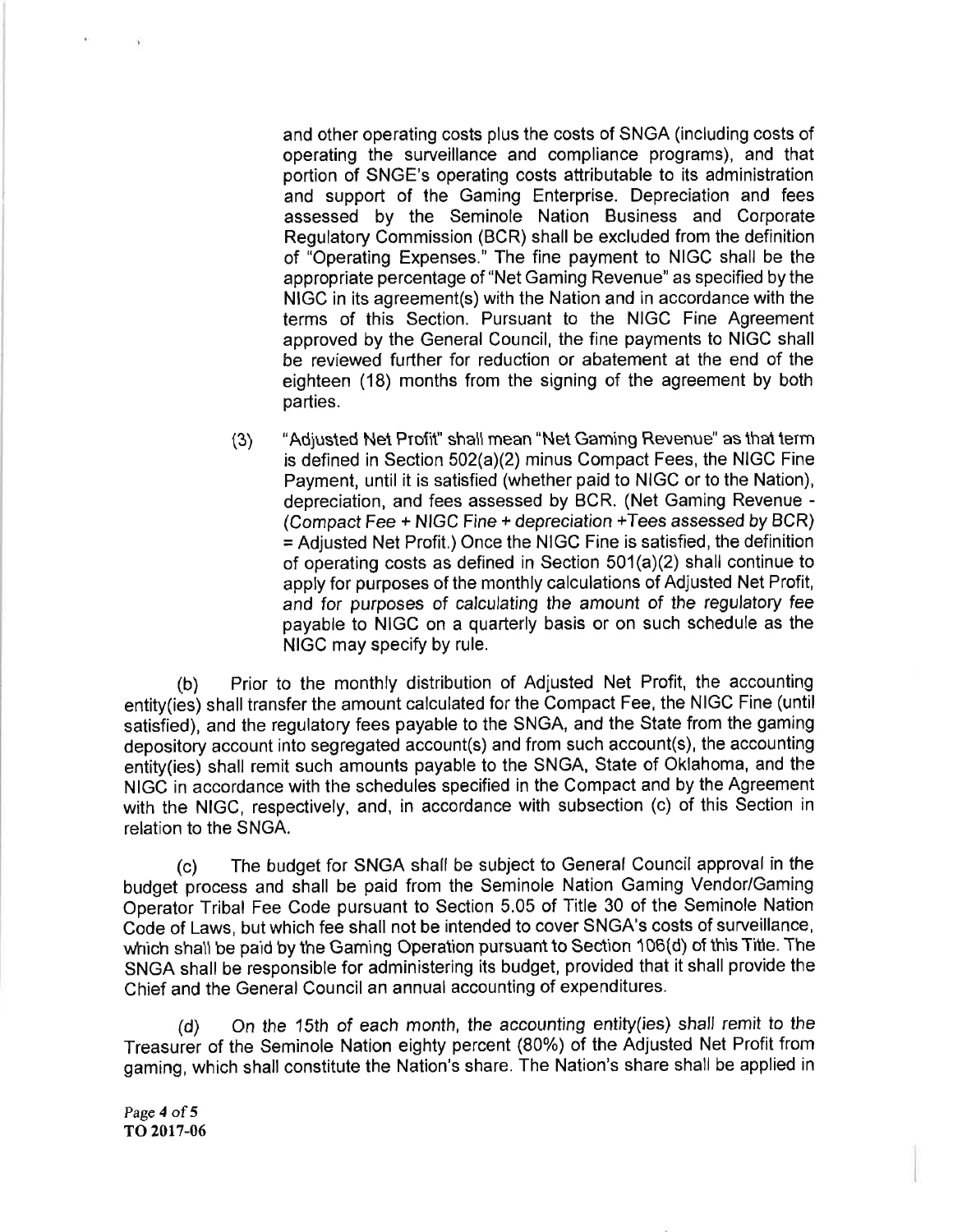accordance with an approved General Council resolution to fund tribal government or programs; to provide for the general welfare of the Nation and its members; to promote tribal economic development; to donate to charitable organizations; and to fund operations of government agencies of the Seminole Nation.

The remaining twenty percent (20%) of the Adjusted Net Profit shall be  $(e)$ retained and used by the Seminole Nation Gaming Enterprise for any purpose authorized by Title 8 of the Seminole Nation Code of Laws.

IHISTORY: Enacted by TO 86-2; amended by TO 91-08, August 29, 1991; codified by TO 91-12, November 16, 1991; amended by TO 2001-09, September 29, 2001; amended by TO 2003-20, November 8, 2003; stricken and amended by TO 2004-30, December 4, 2004; amended by TO 2008-03, March 1, 2008; amended by TO 2008-06. April 8, 2008; amended by TO 09-08. June 6, 2009; superseded by TO 2011-11. October 29, 2011; NIGC approved February 9, 2012; amended by TO 2017-06, July 29, 2017; NIGC approved [2017-06]

#### **CERTIFICATION**

**PASSED AND APPROVED** by the General Council of the Seminole Nation of Oklahoma this 29th day of July 2017, at Mekusukey Mission, South of Seminole, Oklahoma, by a vote of 15 Yes, 12 No. and 0 Abstaining, a guorum of Fifteen (15) Council members being present.

Leónard M. Hafjo, Príncinal Chiel Seminole Nation of Oklahoma /

**ATTEST:** 

Alvina Coker, General Council Secretary General Council, Seminole Nation of Oklahoma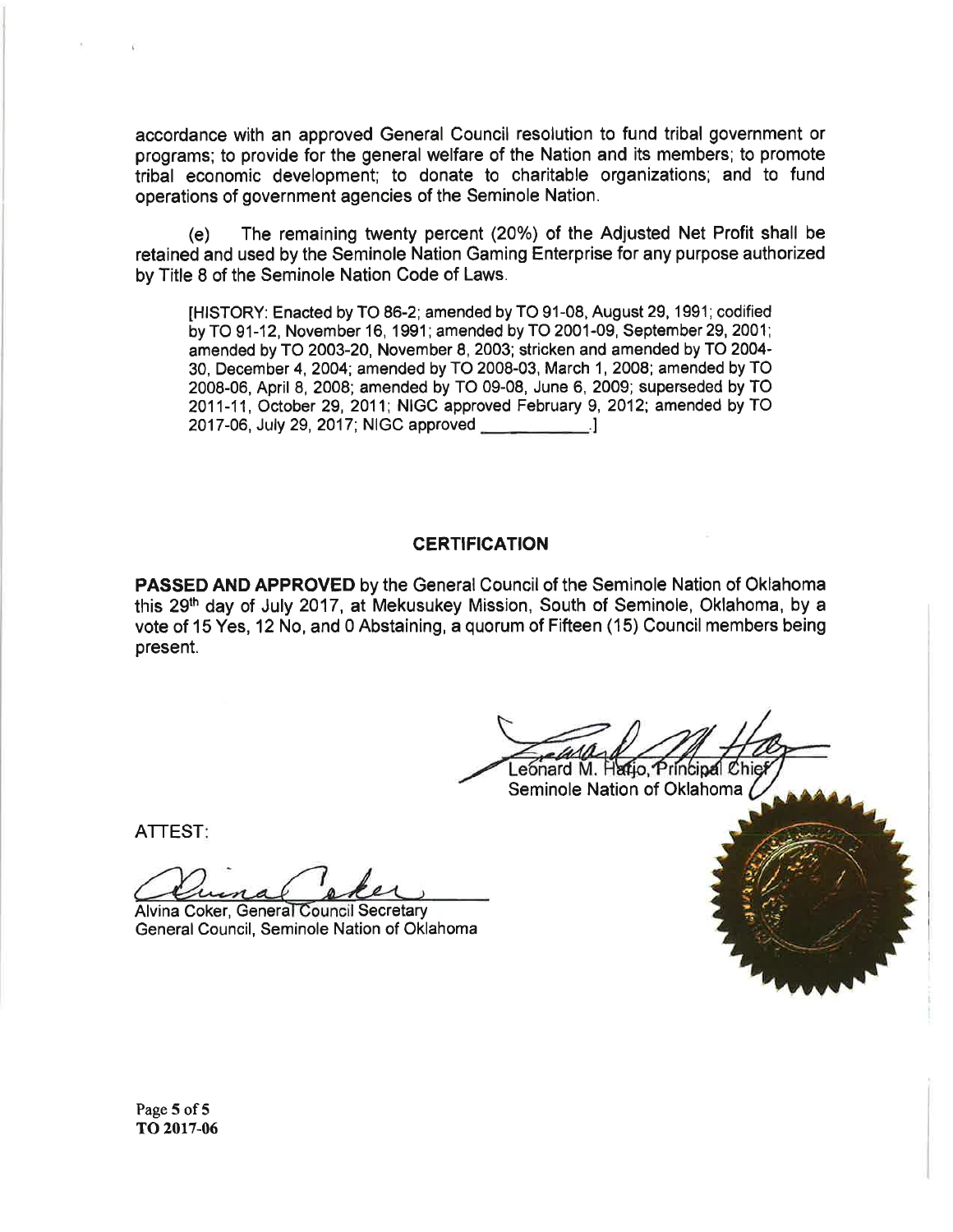# **SEMINOLE NATION CODE OF LAWS TITLE 15 INDEX**

|              | <b>SEMINOLE NATION OF OKLAHOMA PUBLIC GAMING ACT OF 2011  1</b>                                                                        |
|--------------|----------------------------------------------------------------------------------------------------------------------------------------|
|              |                                                                                                                                        |
|              |                                                                                                                                        |
| Section 1.   |                                                                                                                                        |
| Section 2.   |                                                                                                                                        |
| Section 3.   |                                                                                                                                        |
| Section 4.   |                                                                                                                                        |
| Section 5.   |                                                                                                                                        |
| Section 6.   |                                                                                                                                        |
| Section 7.   |                                                                                                                                        |
| Section 8.   |                                                                                                                                        |
| Section 9.   |                                                                                                                                        |
| Section 10.  |                                                                                                                                        |
| Section 11.  |                                                                                                                                        |
| Section 12.  |                                                                                                                                        |
| Section 13.  |                                                                                                                                        |
| Section 14.  |                                                                                                                                        |
| Section 15.  |                                                                                                                                        |
| Section 16.  |                                                                                                                                        |
| Section 17.  |                                                                                                                                        |
| Section 18.  |                                                                                                                                        |
| Section 19.  |                                                                                                                                        |
| Section 20.  |                                                                                                                                        |
|              | <b>CHAPTER ONE SEMINOLE NATION GAMING AGENCY AND COMMISSIONERS</b>                                                                     |
| Section 101. | Establishment of Seminole Nation Gaming Agency Successor in Interest;                                                                  |
| Section 102. | Establishment, Appointment, Term, and Qualifications of the Seminole<br>Nation Gaming Agency Commissioners and Chief Gaming Regulator; |
| Section 103. | Outside Employment and Activities of the Chief Gaming Regulator.  18                                                                   |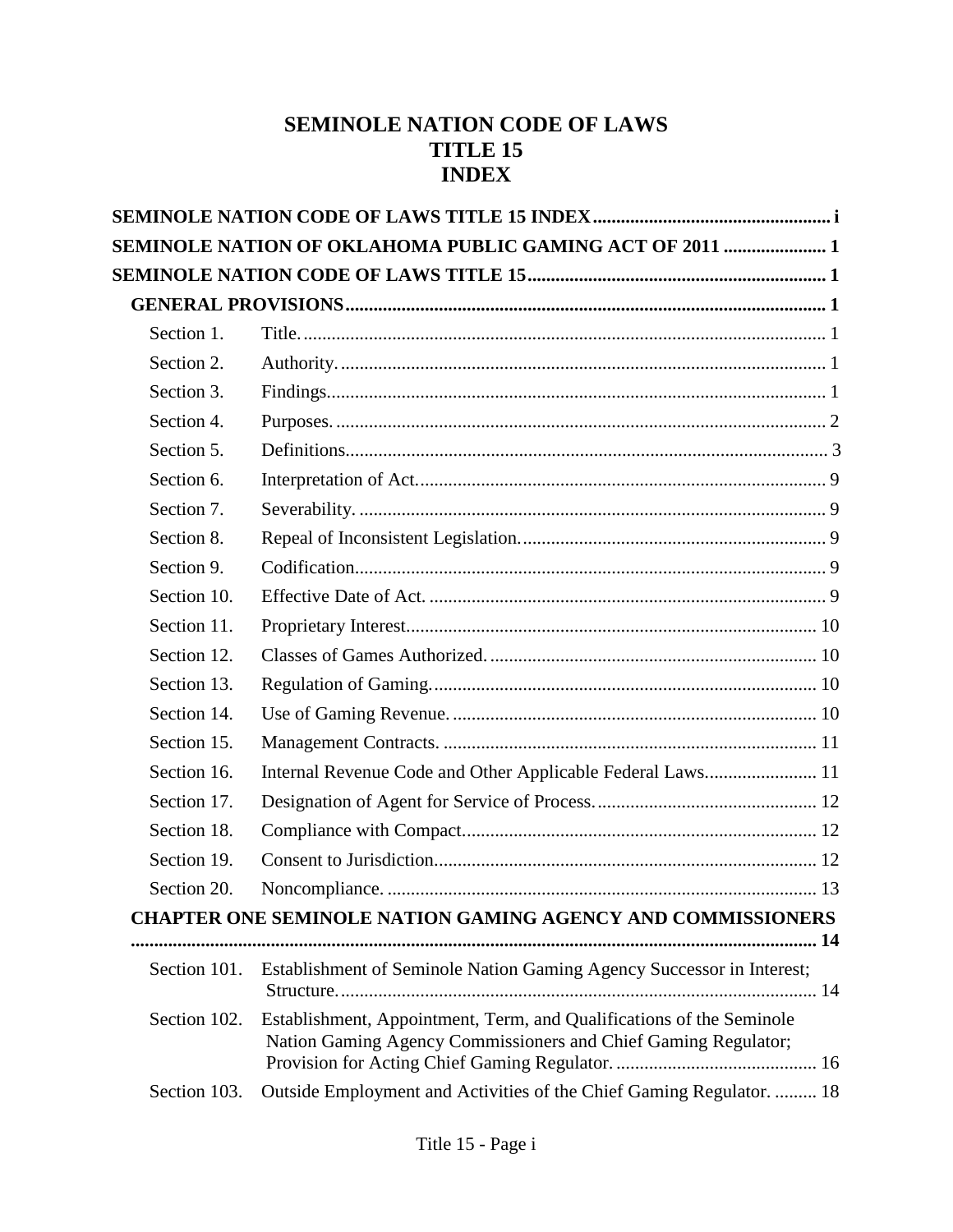| Section 104. |                                                                           |  |
|--------------|---------------------------------------------------------------------------|--|
| Section 105. |                                                                           |  |
| Section 106. |                                                                           |  |
| Section 107. |                                                                           |  |
| Section 108. |                                                                           |  |
| Section 109. |                                                                           |  |
| Section 110. | Appellate Procedure of the Seminole Nation Gaming Commission, Judicial    |  |
|              |                                                                           |  |
| Section 201. |                                                                           |  |
| Section 202. |                                                                           |  |
| Section 203. |                                                                           |  |
| Section 204. |                                                                           |  |
| Section 205. |                                                                           |  |
| Section 206. |                                                                           |  |
| Section 207. |                                                                           |  |
|              | <b>CHAPTER THREE CIVIL AND CRIMINAL ACTIONS, PENALTIES, AND</b>           |  |
|              |                                                                           |  |
| Section 301. |                                                                           |  |
| Section 302. |                                                                           |  |
| Section 303. |                                                                           |  |
| Section 304. |                                                                           |  |
| Section 305. |                                                                           |  |
| Section 306. | Agent for Service of Process for Gaming Vendors and Financing Vendors. 69 |  |
| Section 307. |                                                                           |  |
| Section 308. |                                                                           |  |
| Section 309. |                                                                           |  |
|              |                                                                           |  |
| Section 401. |                                                                           |  |
| Section 402. |                                                                           |  |
|              |                                                                           |  |
| Section 501. |                                                                           |  |
| Section 502. |                                                                           |  |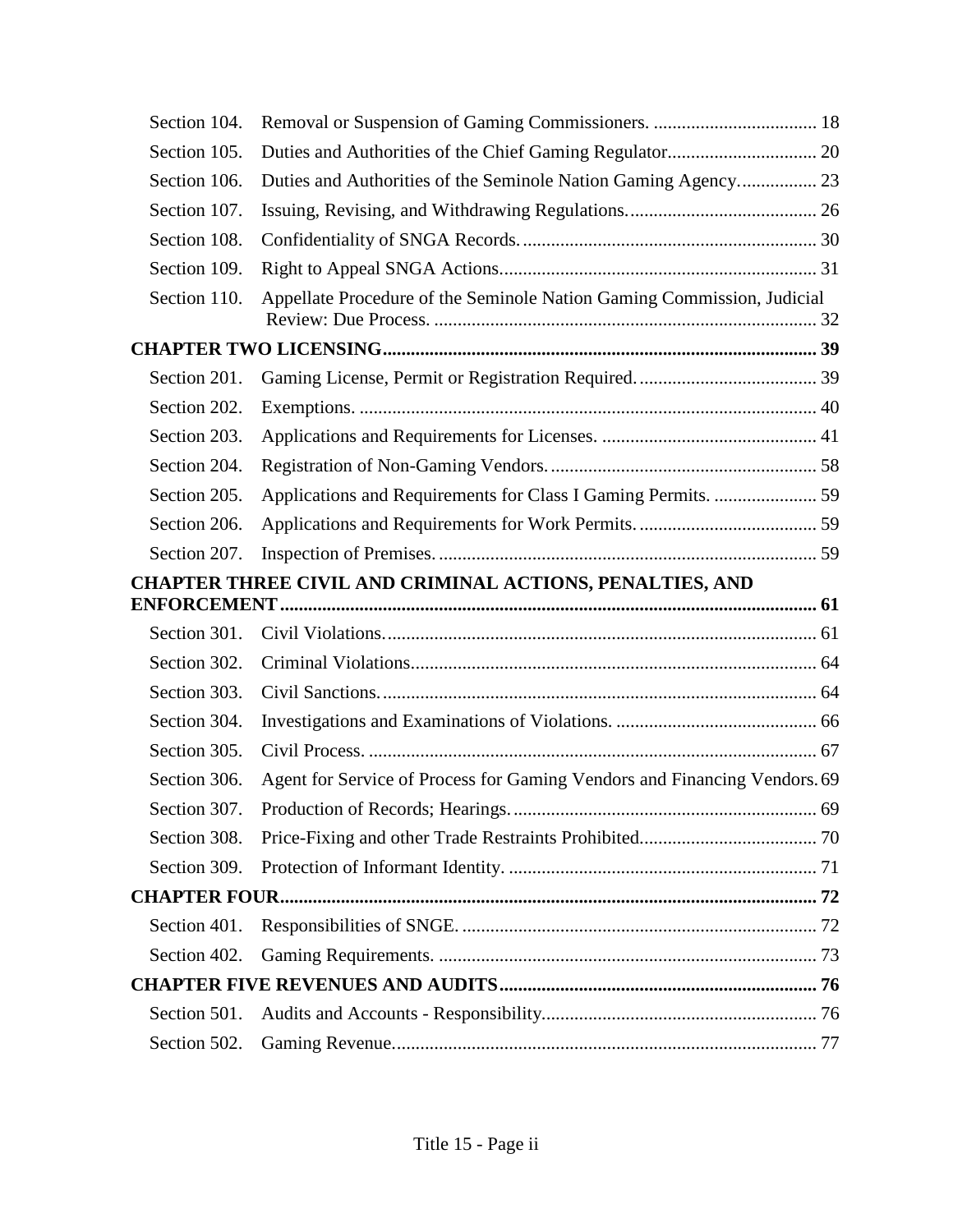# **SEMINOLE NATION OF OKLAHOMA PUBLIC GAMING ACT OF 2011**

# **SEMINOLE NATION CODE OF LAWS TITLE 15**

# **GENERAL PROVISIONS**

### **Section 1. Title.**

This Act shall be cited as the "Seminole Nation of Oklahoma Public Gaming Act of 2011."

[HISTORY: Enacted by TO 86-2; amended by TO 91-08, August 29, 1991; codified by TO 91-12, November 16, 1991; amended by TO 09-08, June 6, 2009; superseded by TO 2011-11, October 29, 2011; NIGC approved February 9, 2012.]

#### **Section 2. Authority.**

The Nation is empowered to enact this Act pursuant to the Constitution of the Seminole Nation, Art. V, Sec. (a) & (d).

[HISTORY: Enacted by TO 86-2; amended by TO 91-08, August 29, 1991; codified by TO 91-12, November 16, 1991; amended by TO 09-08, June 6, 2009; superseded by TO 2011-11, October 29, 2011; NIGC approved February 9, 2012.]

#### **Section 3. Findings.**

The General Council finds that:

(a) The present needs of the Seminole people include employment and training, health care, education opportunities, nutrition, mental health, juvenile services, housing, planning and development, legal services, senior citizen programs and social services which are not presently being met in sufficient quantity by United States government agencies;

(b) The Seminole Nation desires to be self-sufficient in its internal affairs, as reliance upon federal resources has been adverse to the quality of life within this nation in both the recent and far past;

(c) The Seminole Nation wishes to promote its economic development, selfsufficiency, and capacity for self-governance;

(d) The regulation of public gaming within the Seminole Nation is in the interest of the Seminole people and their health and welfare;

(e) Public gaming operations have been introduced to the Seminole Nation, and it is of vital interest to the public health, safety and welfare of the Seminole people that the Nation regulated public gaming in a manner commensurate with the interests of the Seminole people; and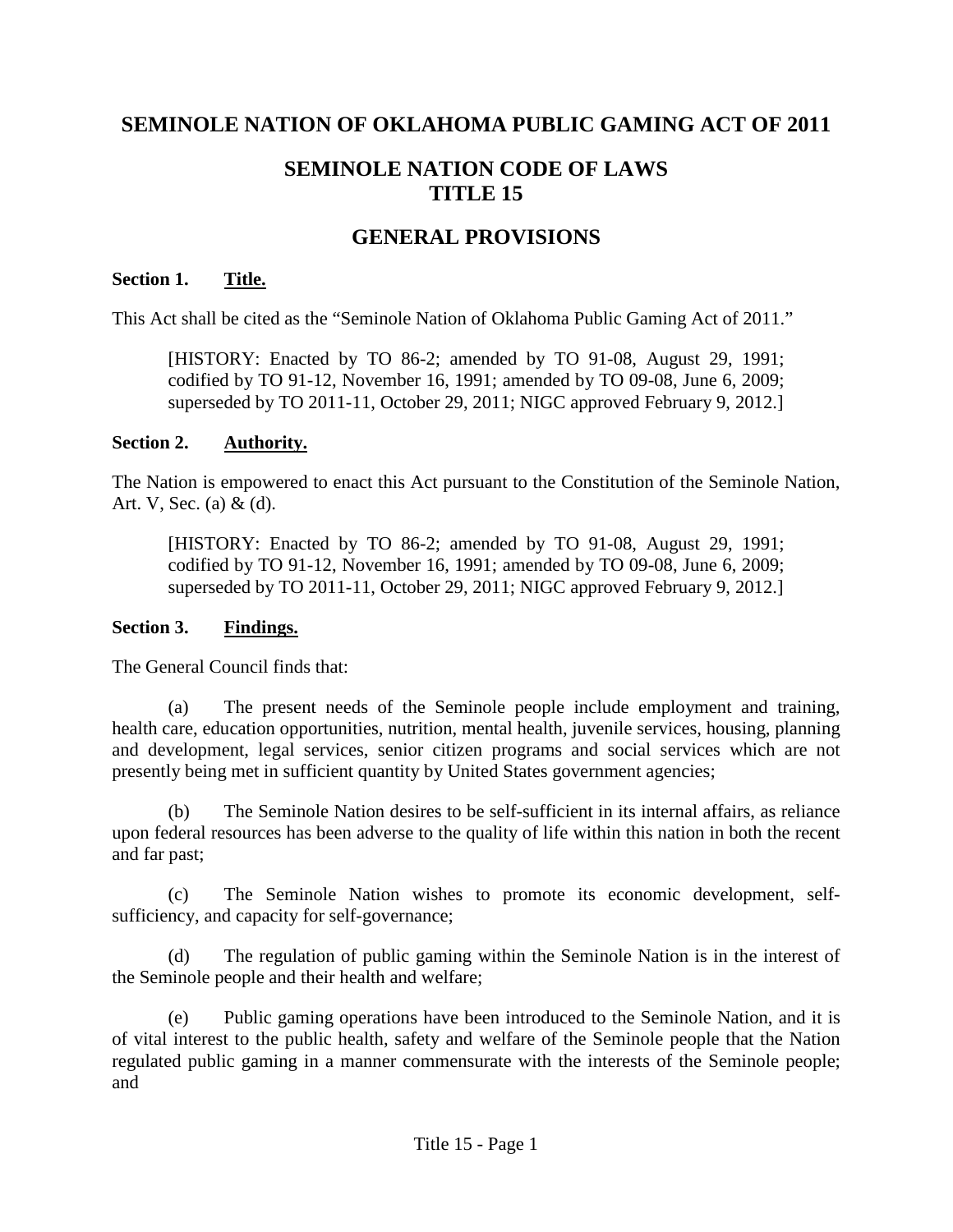(f) The Indian Gaming Regulatory Act of 1988, 25 U.S.C. §2701 et seq., recognizes the authority of the Seminole Nation to regulate gaming within its borders.

[HISTORY: Enacted by TO 86-2; amended by TO 91-08, August 29, 1991; codified by TO 91-12, November 16, 1991; amended by TO 09-08, June 6, 2009; superseded by TO 2011-11, October 29, 2011; NIGC approved February 9, 2012.]

## **Section 4. Purposes.**

The purposes of this Act are to:

(a) Promote the public health, safety, welfare, and standard of living of the Seminole people by regulation of public gaming activities and to generate revenue for self-perpetuation and essential governmental services;

(b) Promote economic development, self-sufficiency, and a strong government for the Seminole Nation;

(c) Establish the legal and regulatory framework for the regulation, control, and licensing of all classes of gaming activities within the jurisdiction of the Seminole Nation, including Class I, II, and III gaming activities;

(d) Establish the powers and authority of the Seminole Nation Gaming Agency, as successor in interest to the Seminole Nation Gaming Commission, and create the position of Chief Gaming Regulator to supervise, direct, and lead the SNGA, which shall serve as the primary regulator of the Seminole Nation's gaming activities, and which shall have the power and authority to:

- (1) License the Nation's gaming facilities, employees, vendors, and financers;
- (2) Monitor and regulate all gaming activities conducted within the jurisdiction and authority of the Nation;
- (3) Adopt and implement such rules and regulations as may be necessary to carry out the purposes of this Act;
- (4) Conduct investigations and sanction violations of the gaming laws and regulations of the Seminole Nation;
- (5) Conduct hearings; and
- (6) Establish a schedule of fees and monetary penalties;

(e) Ensure that Seminole Nation gaming laws are fully and fairly enforced in accordance with principles of fundamental fairness and due process of law in relation to all persons involved in gaming activities under the jurisdiction of the Nation; that the Seminole Nation's gaming activities are conducted fairly and honestly by both gaming operators and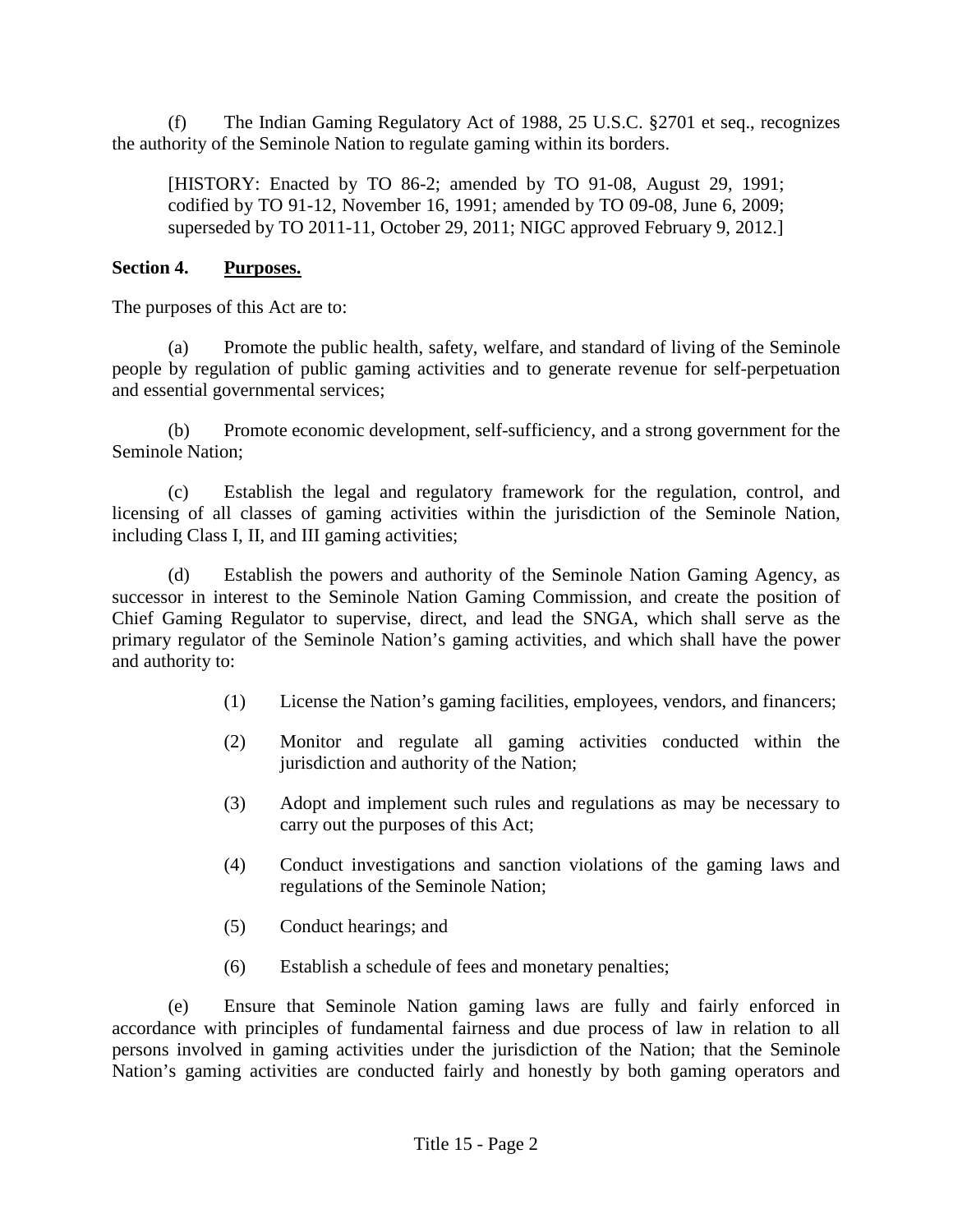players; and that such gaming activities remain free from corrupt, incompetent, unconscionable, and dishonest persons and/or practices;

(f) Establish as a matter of law that a Seminole Nation License to operate a gaming activity is a revocable privilege, not a right or property interest;

(g) Ensure that such gaming activities are carried out in conformity with the Indian Gaming Regulatory Act of 1988, 25 U.S.C. §2701 et seq. and any Tribal-State Gaming Compact with the State of Oklahoma as may presently be in effect or be executed hereafter;

(h) Ensure that revenues from the operation of the Seminole Nation's regulated gaming activities are used only for authorized purposes; and

(i) Ensure that the Seminole Nation is the primary beneficiary of the revenues derived from the Nation's gaming activities.

[HISTORY: Enacted by TO 86-2; amended by TO 91-08, August 29, 1991; codified by TO 91-12, November 16, 1991; amended by TO 09-08, June 6, 2009; superseded by TO 2011-11, October 29, 2011; NIGC approved February 9, 2012.]

# **Section 5. Definitions.**

For the purpose of this Act -

(a) Chief. "Chief of or Principal Chief' means the Principal Chief of the Seminole Nation.

(b) Chief Gaming Regulator. "Chief Gaming Regulator" means the official who directs the SNGA on a daily basis and performs the duties of the Chief Gaming Regulator established by this Title, including implementing this Act which governs the actions of any gaming operations licensed under this Act.

(c) Collateral Agreement. "Collateral Agreement" means any contract, whether or not in writing that is related, either directly or indirectly, to a management contract or to any rights, duties or obligations created between a Nation (or any of its members, entities, or organizations) and a management contractor or subcontractor (or any person or entity related to a management contractor or subcontractor).

(d) Commissioner. "Commissioner" means SNGA Gaming Commissioner.

(e) Commission. "Commission" shall mean the SNGA Commission.

(f) Compact. "Compact" means an effective Tribal-State Gaming Compact between the Seminole Nation and the State of Oklahoma pursuant to the terms and conditions of 25 U.S.C. §2710(d).

(g) Covered Game. "Covered Game" shall mean the following games conducted in accordance with the standards, as applicable, set forth in Sections 11 through 18 of the State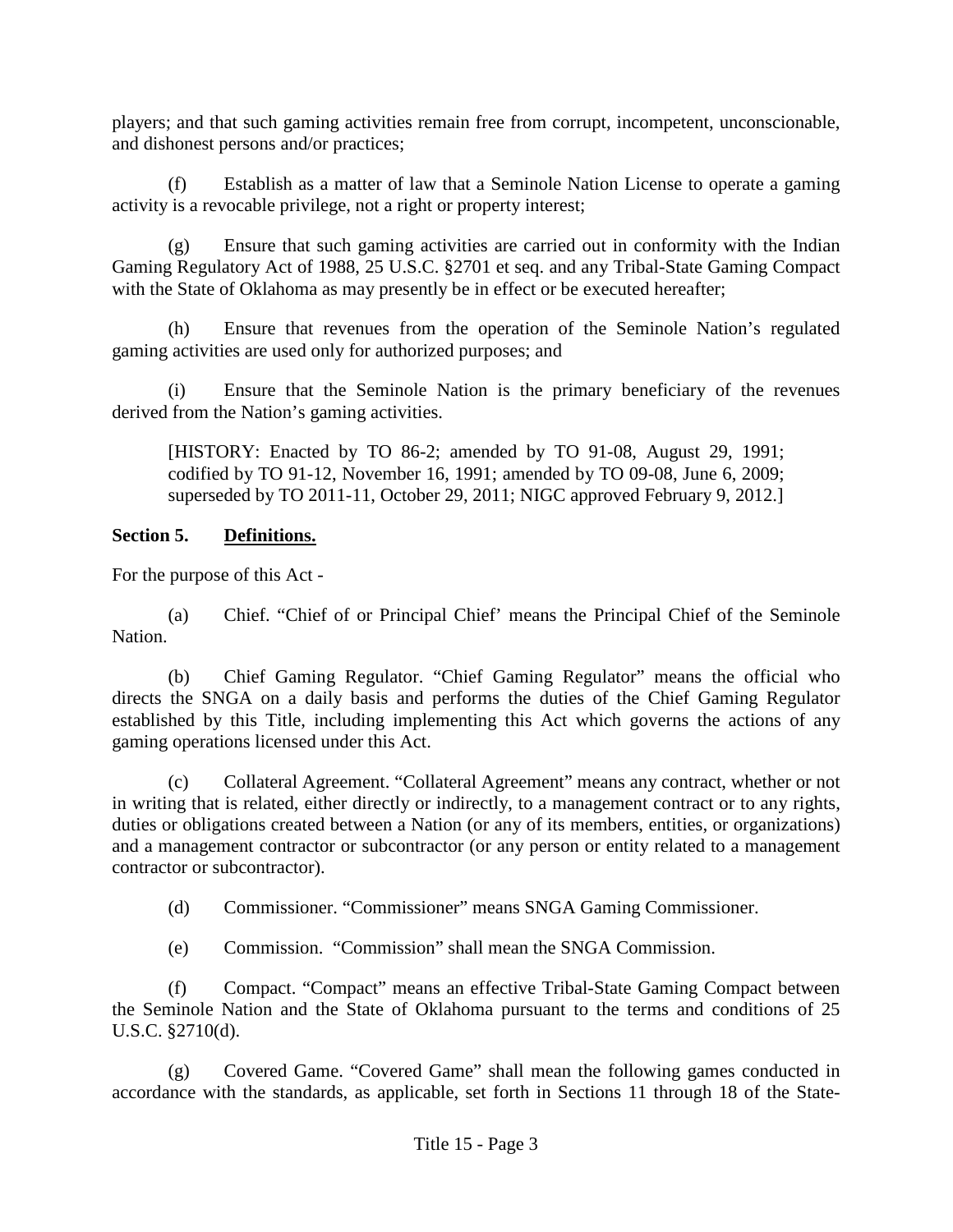Tribal Gaming Act that sets forth the terms of the Compact between the Nation and the State of Oklahoma, amendments or successor statutes thereto: an electronic bonanza-style bingo game, an electronic amusement game, an electronic instant bingo game, nonhouse-banked card games; any other game, if the operation of such game by a tribe would require a compact and if such game has been: (i) approved by the Oklahoma Horse Racing Commission for use by an organizational licensee, (ii) approved by state legislation for use by any person or entity, or (iii) approved by amendment of the State-Tribal Gaming Act. For purposes of this Title, the term "Covered Game" shall also mean any Class I or Class II operated in the Nation's Jurisdiction for which no compact is required with the State of Oklahoma.

(h) Covered Game Employee. "Covered Game Employee" shall have the same meaning under this Title as defined under the Compact.

(i) Gaming. "Gaming" means all forms of Class I, Class II, or Class III Gaming, as defined in IGRA (25 U.S.C. §2703(6-8)).

(j) Gaming Facility. "Gaming Facility" means each location at which the Gaming Enterprise operates Covered Games authorized under IGRA or the Compact and Title 15 of the Seminole Nation Code of Laws.

(k) Gaming Financer. "Gaming Financer" means a person or entity providing financing to the Enterprise as described in Part 10.C.1 of the Compact and excepting persons or entities excluded under Part 10.C.3 or Part 10.C.4, who requires a License under the terms of the Compact. Provided, this term shall also include any person or entity employed, retained, or engaged to procure financing or provide development services.

(l) Gaming Goods. "Gaming Goods" means any items or supplies used for or in conjunction with games and gaming and the security for such games and shall include, but not be limited to, the Games themselves (including gaming machines, gaming tables, cards, chips, dice, etc.); machines that count, weigh, or otherwise are used to process currency, chips, gaming tickets, gift cards, and other items of monetary value on the gaming floor or in backroom operations including currency and ticket counters, ticket redemption units, ticket and currency kiosks, and bill breakers; software and computer hardware that controls such games and/or that monitors or accounts for money and tickets for one or more games or that tracks players; security equipment such as surveillance cameras, recording equipment, key security systems, etc.; and the parts and supplies for such games, machines, items, and systems.

(m) Gaming Operation. "Gaming Operation" means the Gaming Enterprise together with the Gaming Enterprise Board, employees, agents and the gaming facilities.

- (n) Gaming Vendor. "Gaming Vendor" means any person or entity that:
	- (1) Manufactures, sells, or supplies gaming equipment any gaming equipment or parts or provides goods, or services for the gaming activities at the Gaming Enterprises, including accounting services and financing, but excluding certified public accountants or attorneys and their firms to the extent that they are providing services covered by their professional licenses;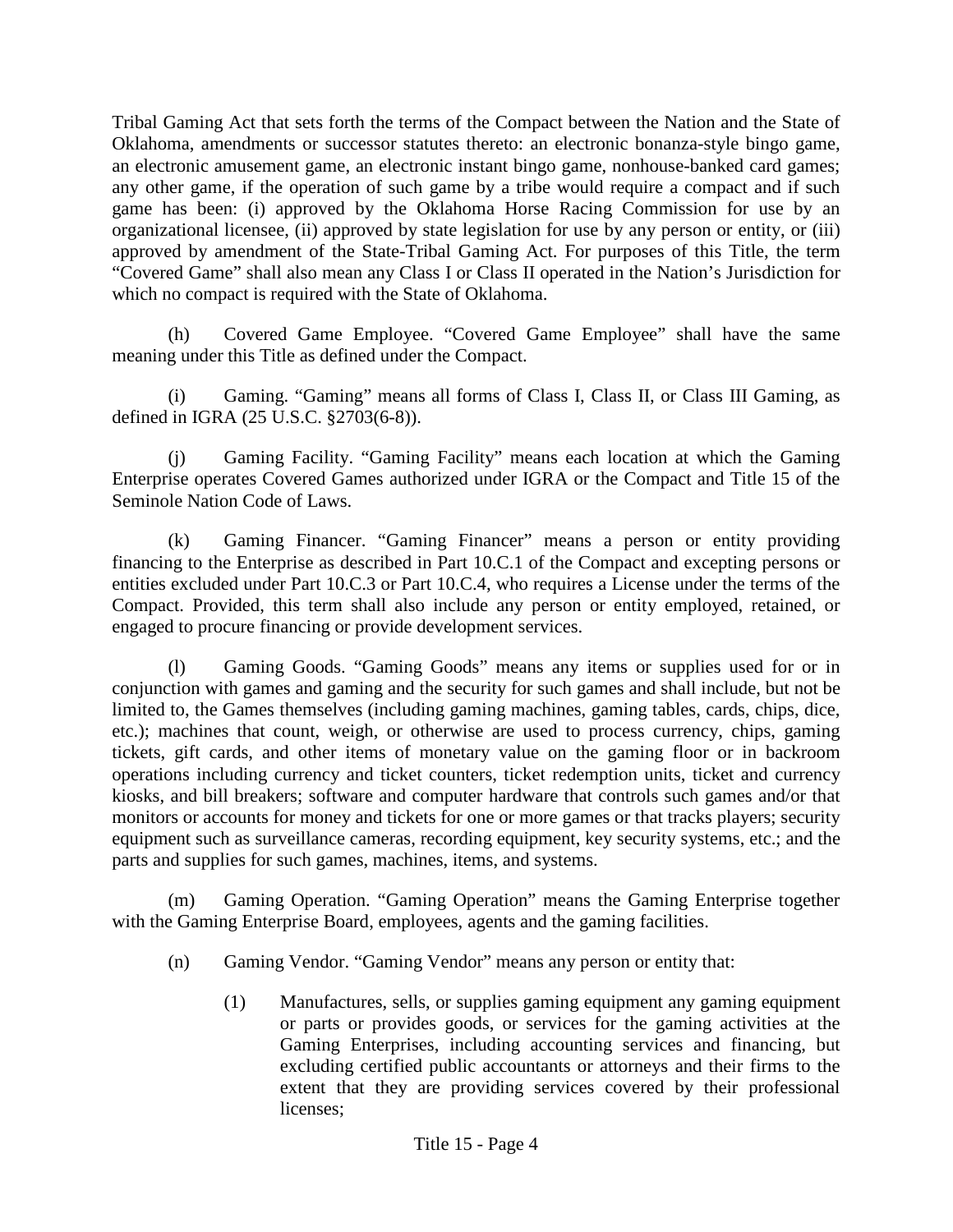- (2) Provides any other goods and services to or related to the Gaming Operation which person or entity is determined by regulations authorized under this Title to be a Gaming Vendor; or
- (3) Otherwise meets the description under Part 10.B.1 of the Compact for requiring a License; and
- (4) Provides development and/or construction services in relation to a gaming facility licensed or required to be licensed by this Title.
- (5) A person or business entity engaged by the Seminole Nation under a Management Contract is also a Gaming Vendor.

(o) General Council. "General Council" means the General Council of the Seminole Nation.

(p) Hearing de Novo. "Hearing De Novo" means a new hearing or a hearing for the second time contemplating an entire trial in the same manner in which the matter was originally heard with, in addition, a review of previous hearings.

(q) IGRA. "IGRA" means the Federal Indian Gaming Regulatory Act of 1988, 25U.S.C, §2701, et seq., as amended.

(r) Indian Lands of the Seminole Nation. "Indian Lands of the Seminole Nation" means all lands of the Seminole Nation that meet the definition of Indian lands as defined in 25 U.S.C. §2703(4).

- (s) Key Employ. "Key Employee" means:
	- (1) A person who performs one or more of the following functions within the Gaming Enterprise:
		- (A) Bingo Caller;
		- (B) Counting room supervisor;
		- (C) Chief of security;
		- (D) Custodian of gaming supplies or cash;
		- (E) Floor manager;
		- (F) Pit Boss;
		- (G) Dealer;
		- (H) Croupier;
		- (I) Approver of credit; or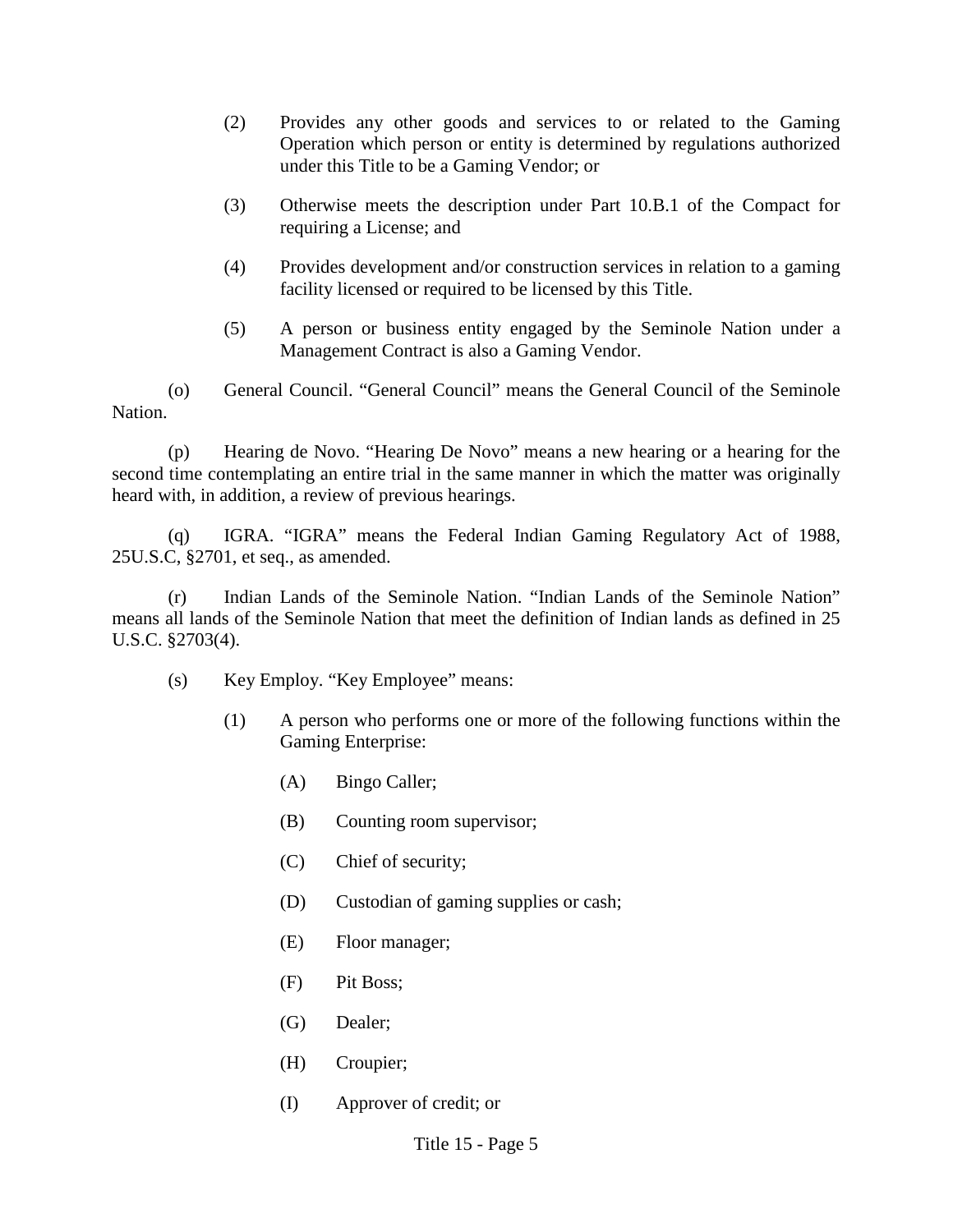- (J) Custodian of gambling devices including persons with access to cash and accounting records within such devices;
- (2) A person or entity that is a Covered Employee;
- (3) If not otherwise included, any other person employed by the Gaming Enterprise whose total cash compensation is in excess of \$50,000 per year;
- (4) If not otherwise included, the four most highly compensated persons in the Gaming Enterprise;
- (5) Any person employed by SNGE who has substantial responsibilities related to the Gaming Enterprise; or
- (6) Any person or entity providing services requiring: 1) access to sensitive or restricted areas of a gaming facility; 2) actual or remote access to a gaming system, gaming accounting system, and/or player tracking system; 3) access to the internal components of gaming machines; and/or
- (7) Any other person or entity designated a Key Employee by regulation issued pursuant to this Title.

(t) License. "License" means a revocable privilege granted by authority of the Seminole Nation Gaming Agency to do an act or series of acts, which without permission, would be unlawful under this Act. It is a permission granted by the SNGA to an instrumentality of the Seminole Nation to operate gaming establishments or to a person or entity to be employed by or to conduct business with such gaming establishments under the jurisdiction of the Seminole Nation.

(v) Management Contract. "Management Contract" means any contract, subcontract, or agreement collateral thereto between the Seminole Nation and a third-party contractor or between a Seminole Nation contractor and a subcontractor if such contract or agreement provides for the management of all or part of a Gaming Enterprise. Any person or entity operating under a Management Contract shall also be deemed a Gaming vendor under this Title.

(w) Nation. "Nation," when used alone or as "Seminole Nation" means the Seminole Nation of Oklahoma.

(x) National Indian Gaming Commission or NIGC. "National Indian Gaming Commission," or "NIGC," means the federal agency established by the IGRA.

(y) Net Win. "Net Win" shall mean the total amounts wagered less payouts/winnings to patrons.

<sup>(</sup>u) Licensee. "Licensee" means the holder of a License issued by SNGA under this Title.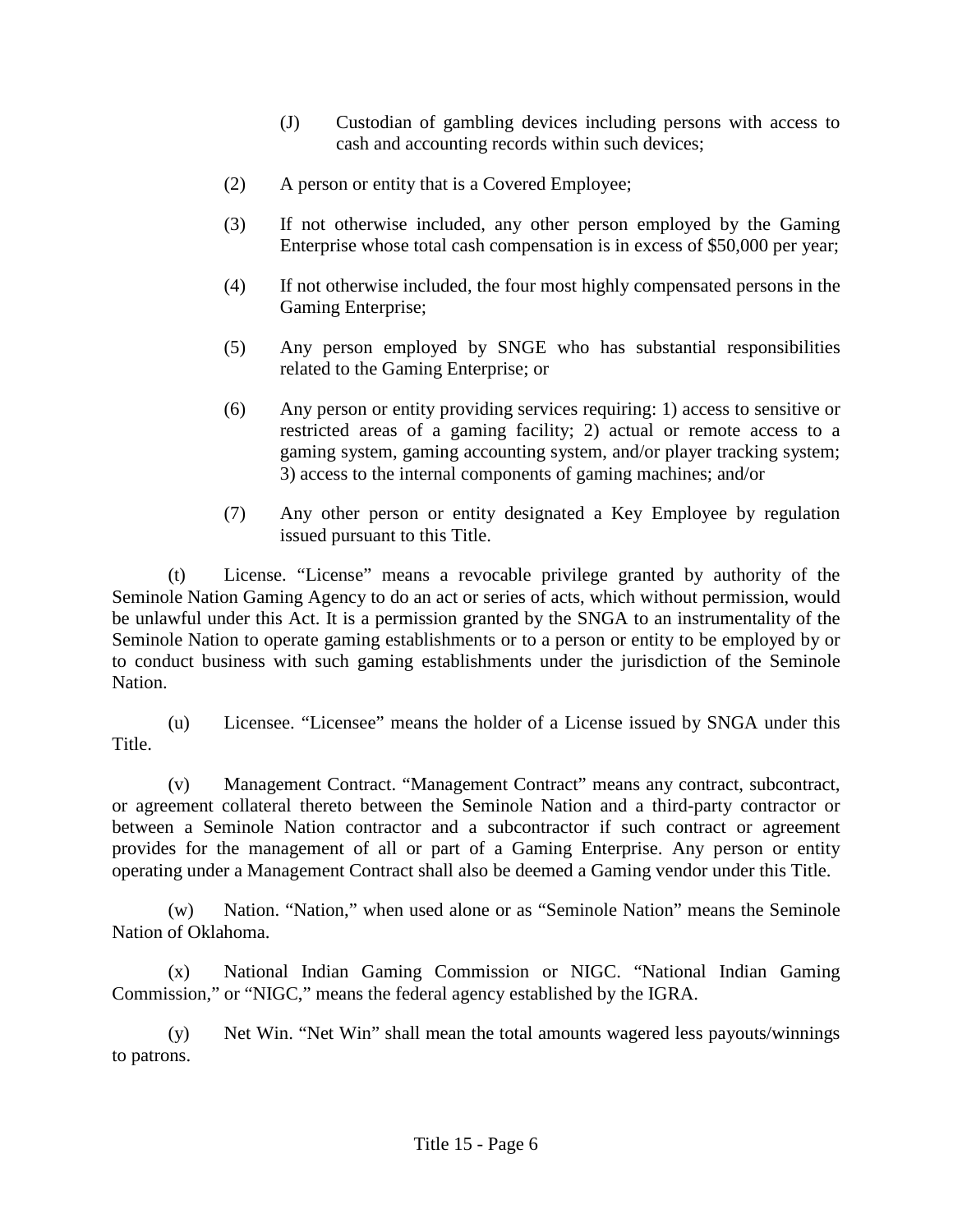(z) Net Revenues. "Net Revenues" shall have the same meaning as that defined in Section 2703(9) of the Indian Gaming Regulatory Act.

(aa) Non-gaming Vendor. "Non-gaming Vendor" means a provider of services or goods to a Gaming Enterprise or any entity providing administrative or other services to or on behalf of the Gaming Enterprise that are not directly related to or used in connection with gaming activities or the handling, processing, and/or accounting of cash or cash equivalents from the gaming activities, but excluding goods and services provided by a publicly regulated utility company. Examples of such goods and services include, but are not limited to, providers of: uniforms or laundry services; food, beverages and goods; cleaning supplies and services; general purpose equipment or items such as light bulbs, vacuum cleaners, and decorations; and entertainment services. Goods and services provided by Non-gaming Vendors explicitly exclude goods and services provided by Gaming Vendors.

(bb) Patron. "Patron" means any person on the premises of a gaming facility for the purpose of playing games authorized under IGRA or the Compact.

(cc) Patron Dispute. "Patron Dispute," for purposes of this Act, shall mean a dispute between a patron and a Gaming Enterprise, such as a dispute over the amount of a prize or a dispute over access of the Gaming Enterprise or a game within the Gaming Enterprise, but shall not mean a tort claim for personal injury or property damage against a Gaming Enterprise.

- (dd) Primary Management Official. "Primary Management Official" means:
	- (1) The person having management responsibility for a management contract;
	- (2) Any person employed by a Gaming Facility, and/or SNGE or under a contract who has authority to:
		- (A) Hire, fire, direct, supervise, and/or discipline employees of a Gaming Facility, and/or SNGE or of the contractor performing services for the Gaming Operation;
		- (B) Establish, approve, and/or implement policy for the Gaming Operation;
		- (C) Supervise, direct, or operate gaming activities, including any person with authority to direct the placement or removal of games on or from a Gaming Facility; and
		- (D) Supervise, direct, or oversee the financial affairs and activities of the Gaming Operation; and
	- (3) The chief financial officer or other person who has financial management responsibility as an employee of SNGE, or under a contract providing services to the Gaming Enterprise.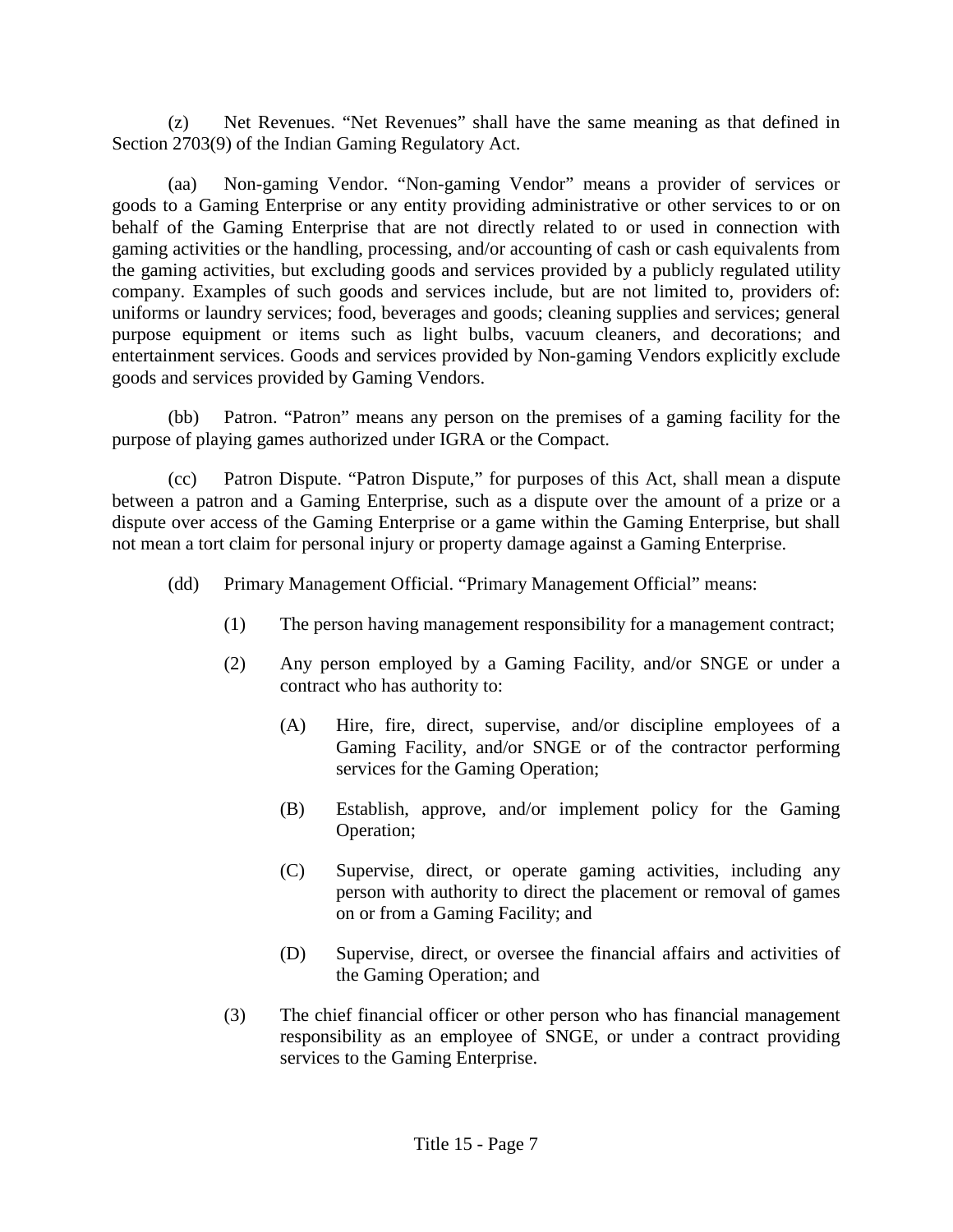(ee) Principal. "Principal" means, with respect to any Gaming vendor or Gaming Financer, its sole proprietor or any partner, trustee, beneficiary, or shareholder holding five percent or more of its beneficial or controlling ownership, either directly or indirectly, or any officer, director, primary management employee including its Chief Financial Officer or other person who has financial management responsibility as an employee or under contract, or key employee thereof.

(ff) Secretary. "Secretary" means the Secretary of the Department of the Interior.

(gg) Seminole Nation Court. "Seminole Nation Court" means a court established by the Seminole Nation to exercise criminal and/or civil jurisdiction over actions arising in Indian Country within the Seminole Nation pursuant to the Seminole Nation Constitution and Code of Laws.

(hh) SNGA. "SNGA" means the Seminole Nation Gaming Agency established pursuant to this Act.

(ii) SNGA Gaming Commissioner. "SNGA Gaming Commissioner" means the official who directs the SNGA, and the Chief Gaming Regulator, and hears appeal and performs the duties of the Commissioner established by this Title, including issuing regulations implementing this Act which govern the actions of any gaming operations licensed under this Act

(jj) SNGE. "SNGE" or "Gaming Enterprise" means the entity established under Title 8 of the Seminole Nation Code to manage and operate the Nation's gaming and gaming-related activities and includes its executive director, employees, agents, its employees and agents as more particularly described under Title 8 of the Seminole Nation Code, or any successor in interest.

(kk) State Compliance Agency (or SCA). "State Compliance Agency" (or "SCA") shall mean the State of Oklahoma's Office of State Finance.

(ll) This Title. "This Title" (or, "this Title") used in the text of this Title means Title 15 of the Seminole Nation Code of Laws, as it may, from time to time, be amended or the Title renumbered.

(mm) Tribal Compliance Agency (TCA). "Tribal Compliance Agency" (TCA) under the Compact shall be the Seminole Nation Gaming Agency.

[HISTORY: Enacted by TO 86-2; amended by TO 91-08, August 29, 1991; codified by TO 91-12, November 16, 1991; amended by TO 92-1, March 7, 1992; amended by TO 94.2, February 24, 1994; amended by TO 09-08, June 6, 2009; superseded by TO 2011-11, October 29, 2011; NIGC approved February 9, 2012; modified on March 4, 2017 pursuant to authority granted by SNC Title 21, § 203; acknowledged by TR 17-27; NIGC approved May 17, 2017.]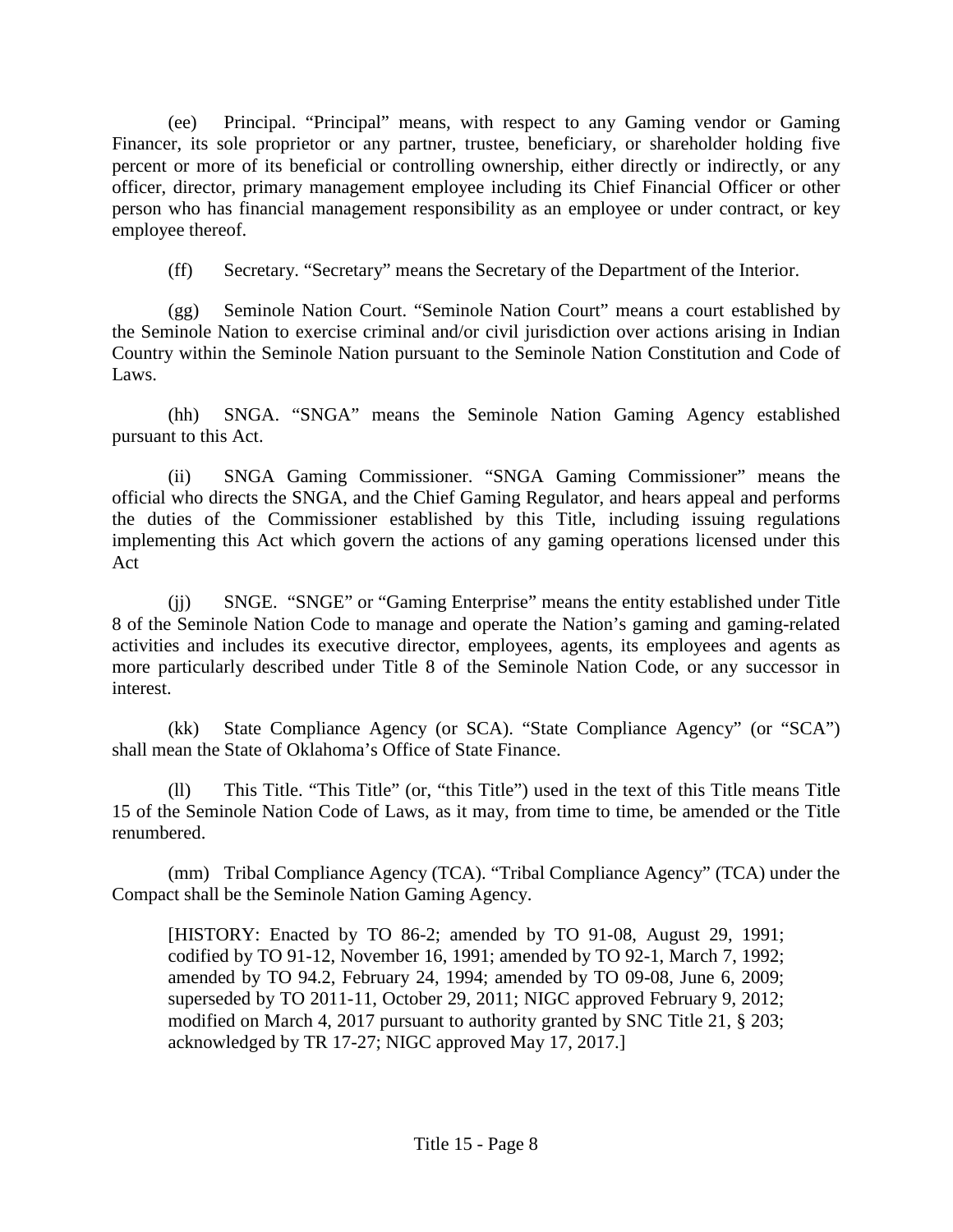### **Section 6. Interpretation of Act.**

The provisions of this Act, being necessary for the welfare of the Seminole Nation and its inhabitants, shall be liberally construed to affect the purposes and objects thereof. Section headings contained herein shall not be deemed to govern, limit, modify or in any manner affect the scope, meaning or intent of the provisions of any article or section hereof.

[HISTORY: Enacted by TO 86-2; amended by TO 91-08, August 29, 1991; codified by TO 91-12, November 16, 1991; amended by TO 09-08, June 6, 2009; superseded by TO 2011-11, October 29, 2011; NIGC approved February 9, 2012.]

# **Section 7. Severability.**

The provisions of this Act are severable and if any part or provision hereof shall be held void by a court of competent jurisdiction, the decision of the court so holding shall not affect or impair any of the remaining parts or provisions of this Act.

[HISTORY: Enacted by TO 86-2; amended by TO 91-08, August 29, 1991; codified by TO 91-12, November 16, 1991; amended by TO 09-08, June 6, 2009; superseded by TO 2011-11, October 29, 2011; NIGC approved February 9, 2012.]

### **Section 8. Repeal of Inconsistent Legislation.**

This Act revokes, supersedes, and replaces both the Seminole Nation Ordinance 91-12, and Seminole Nation Ordinance 09-08, as amended, in their entirety. All other laws of the Seminole Nation inconsistent with the provisions of this Act and existing as of the effective date of this Act are hereby repealed, including all inconsistent laws, ordinances, and resolutions. Repeal by this Act of any law, ordinance, or resolution shall not have the effect of reviving any prior law, ordinance, or resolution heretofore repealed or suspended by such repealed code.

[HISTORY: Enacted by TO 86-2; amended by TO 91-08, August 29, 1991; codified by TO 91-12, November 16, 1991; amended by TO 94-2, February 24, 1994; amended by TO 09-08, June 6, 2009; superseded by TO 2011-11, October 29, 2011; NIGC approved February 9, 2012.]

### **Section 9. Codification.**

This Act is hereby codified as Title 15 of the Seminole Nation code of Laws and may be recodified as necessary to the extent the Seminole Nation Code of laws is recodified.

[HISTORY: Enacted by TO 86-2; amended by TO 91-08, August 29, 1991; codified by TO 91-12, November 16, 1991; amended by TO 09-08, June 6, 2009; superseded by TO 2011-11, October 29, 2011; NIGC approved February 9, 2012.]

# **Section 10. Effective Date of Act.**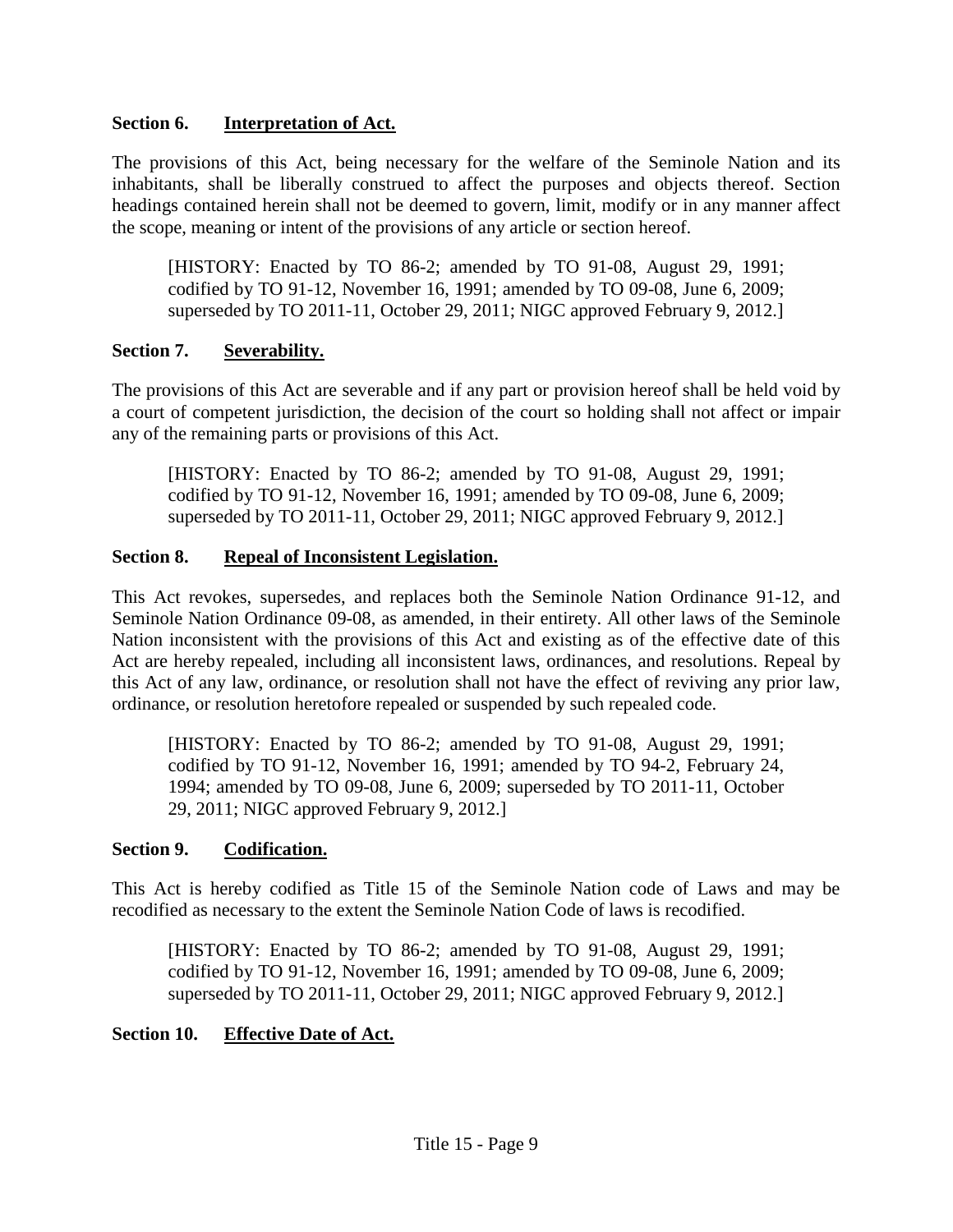This Act shall become effective as a replacement for the Seminole Nation Ordinance 91-12, as codified as Title 15 of the Seminole Nation Code of Laws and any amendments to Title 15 enacted prior to the date of this Act immediately upon its approval by the Chairman of the NIGC.

[HISTORY: Enacted by TO 86-2; amended by TO 91-08, August 29, 1991; codified by TO 91-12, November 16, 1991; amended by TO 09-08, June 6, 2009; superseded by TO 2011-11, October 29, 2011; NIGC approved February 9, 2012.]

## **Section 11. Proprietary Interest.**

The Seminole Nation shall have sole proprietary interest and responsibility for the conduct of gaming activities conducted on the Indian Lands of the Seminole Nation.

[HISTORY: Enacted by TO 86-2; amended by TO 91-08, August 29, 1991; codified by TO 91-12, November 16, 1991; amended by TO 09-08, June 6, 2009; superseded by TO 2011-11, October 29, 2011; NIGC approved February 9, 2012.]

## **Section 12. Classes of Games Authorized.**

(a) Class I, II, and III gaming are hereby authorized to be conducted upon Indian Lands of the Seminole Nation, provided that Class III gaming shall be permitted only if, and only to the extent, authorized by a duly executed Tribal-State Gaming Compact(s) and/or amendment(s) thereto between the Nation and the State of Oklahoma approved by the Secretary of the Department of the Interior.

(b) No Class III gaming activities may be conducted on Indian Lands of the Seminole Nation in the absence of a valid, approved Compact or in contravention of such Compact.

[HISTORY: Enacted by TO 86-2; amended by TO 91-08, August 29, 1991; codified by TO 91-12, November 16, 1991; amended by TO 09-08, June 6, 2009; superseded by TO 2011-11, October 29, 2011; NIGC approved February 9, 2012.]

### **Section 13. Regulation of Gaming.**

All gaming activities of the Seminole Nation and all related activities undertaken in connection with such gaming activities shall be regulated by the Seminole Nation Gaming Agency, an independent regulatory agency of the Seminole Nation.

[HISTORY: Enacted by TO 86-2; amended by TO 91-08, August 29, 1991; codified by TO 91-12, November 16, 1991; amended by TO 09-08, June 6, 2009; Superseded by TO 2011-11, October 29, 2011; NIGC approved February 9, 2012.]

# **Section 14. Use of Gaming Revenue.**

(a) Net revenues from Class II and Class III gaming shall be used only for the following purposes: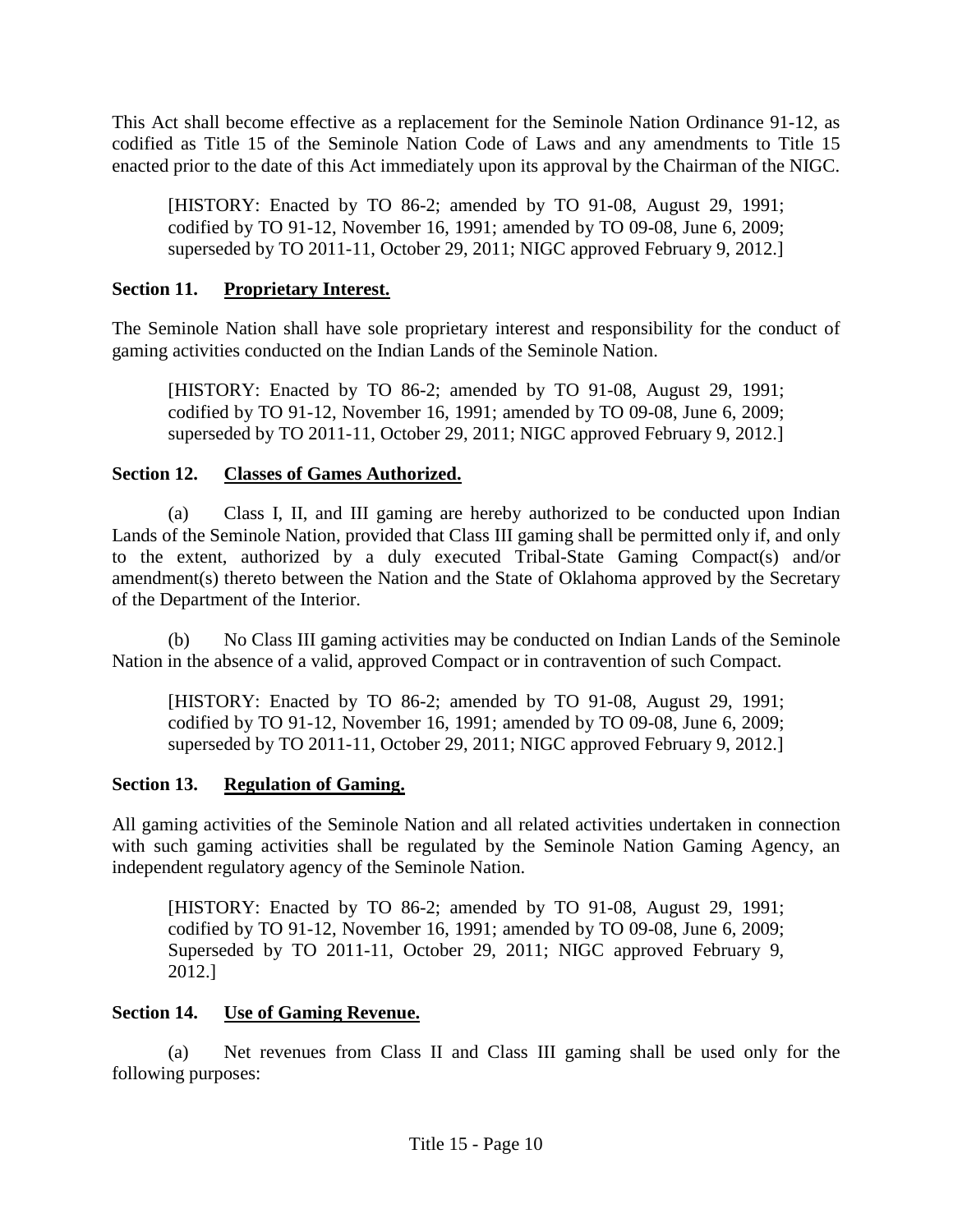- (1) To fund the Nation's government operations and programs;
- (2) To provide for the general welfare of the Nation and its members;
- (3) To promote the Nation's economic development activities;
- (4) To donate to charitable organizations; and
- (5) To help fund operations of local government agencies.

(b) Restrictions. The Nation's gaming revenues may be expended for the purposes specified in subsection (a) of this Section 14 only if administered by a governmental department, division, component, agency, and/or other governmental instrumentality of the Seminole Nation as authorized by the Nation's law(s) and/or as appropriated by the General Council. The Nation's gaming revenues shall not be subject to distribution to individual members on a per capita basis, provided that, nothing in this section shall be construed to prevent the Nation from disbursing grants, scholarships, or providing other benefits or services administered by the Nation to qualified members. Provided further, nothing in this Act shall be construed to limit the authority of the Seminole Nation or any governmental instrumentality of the Seminole Nation to make any purchase of any kind or to save, deposit, or invest any portion of the Nation's gaming revenues in any authorized savings and/or investment fund, account, or program.

[HISTORY: Enacted by TO 86-2; amended by TO 91-08, August 29, 1991; codified by TO 91-12, November 16, 1991; amended by TO 09-08, June 6, 2009; superseded by TO 2011-11, October 29, 2011; NIGC approved February 9, 2012.]

# **Section 15. Management Contracts.**

No management contract may be executed by or on behalf of the Seminole Nation with any third-party unless authorized by a duly adopted resolution of the General Council and in full compliance with all applicable provisions of IGRA, particularly, 25 U.S.C. Section 2711 and regulations issued pursuant thereto.

[HISTORY: Enacted by TO 86-2; amended by TO 91-08, August 29, 1991; codified by TO 91-12, November 16, 1991; amended by TO 09-08, June 6, 2009; superseded by TO 2011-11, October 29, 2011; NIGC approved February 9, 2012.]

# **Section 16. Internal Revenue Code and Other Applicable Federal Laws.**

In addition to its authority to enforce compliance with this Title and regulations issued hereunder, the SNGA is hereby delegated the authority to monitor, enforce, and sanction violations of all federal laws and regulations applicable to the Nation's gaming activities including, without limitation, the pertinent provisions of Title 25 of the United States Code and the Code of Federal Regulations, the Internal Revenue Code and Title 31 of the U.S. Code and Code of Federal Regulations, among others.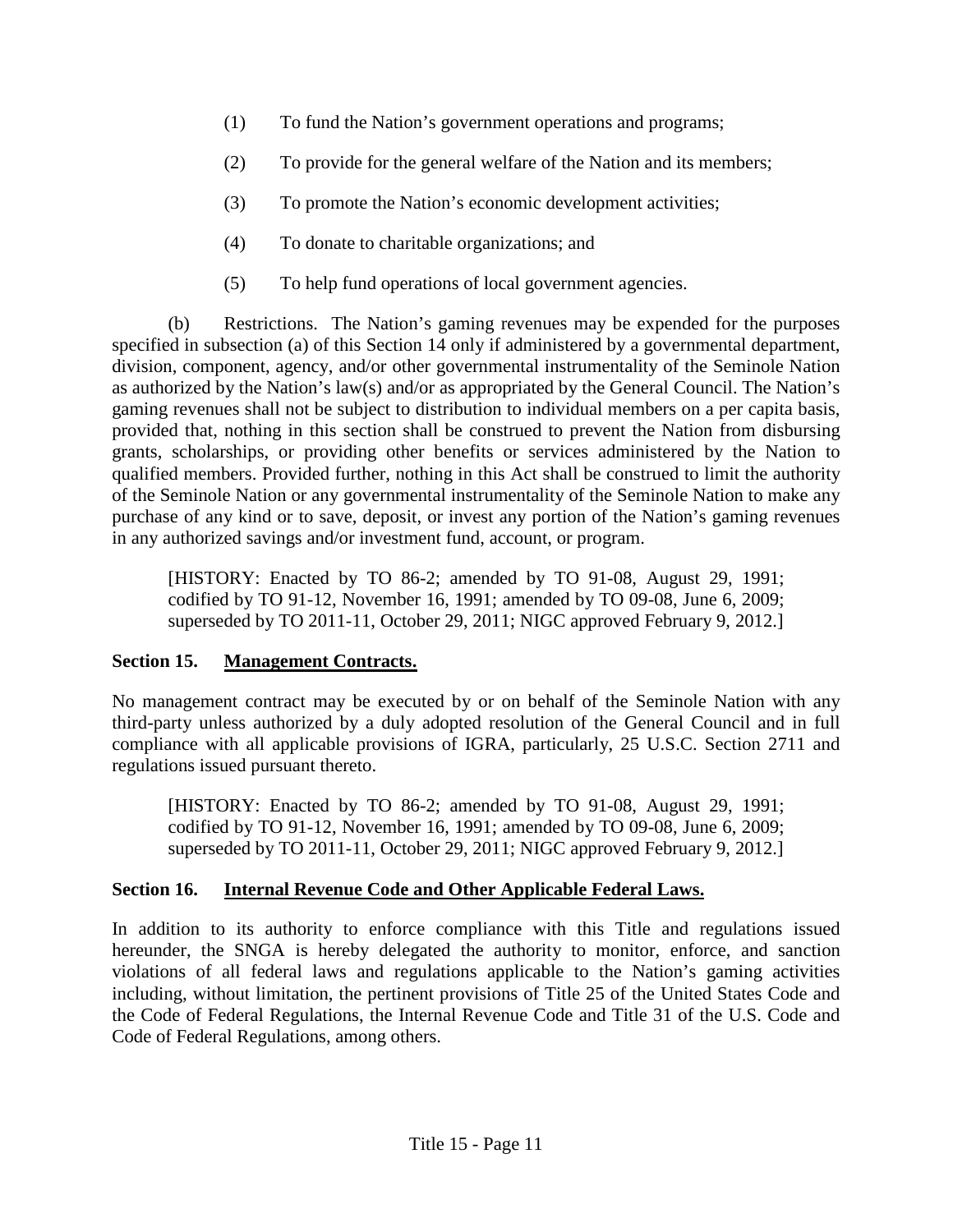[HISTORY: Enacted by TO 86-2; amended by TO 91-08, August 29, 1991; codified by TO 91-12, November 16, 1991; amended by TO 09-08, June 6, 2009; superseded by TO 2011-11, October 29, 2011; NIGC approved February 9, 2012.]

# **Section 17. Designation of Agent for Service of Process.**

The Chief Gaming Regulator of SNGA is hereby designated as agent for service of any official determination, order, or notice of violation of this Title or of IGRA. The address, phone number, and fax number of the Chief Gaming Regulator shall be published and continuously made available on the website of the SNGA and/or Nation. The Chief Gaming Regulator shall promptly report and provide copies of any such service to the Chief and/or General Council as appropriate. Should the Chief Gaming Regulator be unavailable or the position vacant, any actively and validly appointed SNGA Gaming Commissioner shall be alternatively designated as service agent.

[HISTORY: Enacted by TO 86-2; amended by TO 91-08, August 29, 1991; codified by TO 91-12, November 16, 1991; amended by TO 09-08, June 6, 2009; superseded by TO 2011-11, October 29, 2011; NIGC approved February 9, 2012.]

# **Section 18. Compliance with Compact.**

The SNGA is hereby delegated the authority to monitor, enforce, and sanction violations of the terms and conditions of the Nation's gaming Compact(s).

[HISTORY: Enacted by TO 86-2; amended by TO 91-08, August 29, 1991; codified by TO 91-12, November 16, 1991; amended by TO 09-08, June 6, 2009; superseded by TO 2011-11, October 29, 2011; NIGC approved February 9, 2012.]

# **Section 19. Consent to Jurisdiction.**

- (a) Consent. Any person who:
	- (1) Applies for and/or is granted a License under this Title;
	- (2) Applies for employment in any Gaming Facility Licensed and/or regulated under this Title;
	- (3) Enters into any contract, engagement, or agreement related to gaming regulated under this Title; or
	- (4) Participates in any gaming activity authorized by this Title or enters onto the premises of any Gaming Facility licensed under this Title is subject to the civil jurisdiction of the Nation, SNGA, and the Seminole Nation Court and a person's performance of any of these acts shall constitute consent to a commercial transaction and consent, waiver and ratification of the Nation's exercise of such jurisdiction.
- (b) Consent. Any Native American who: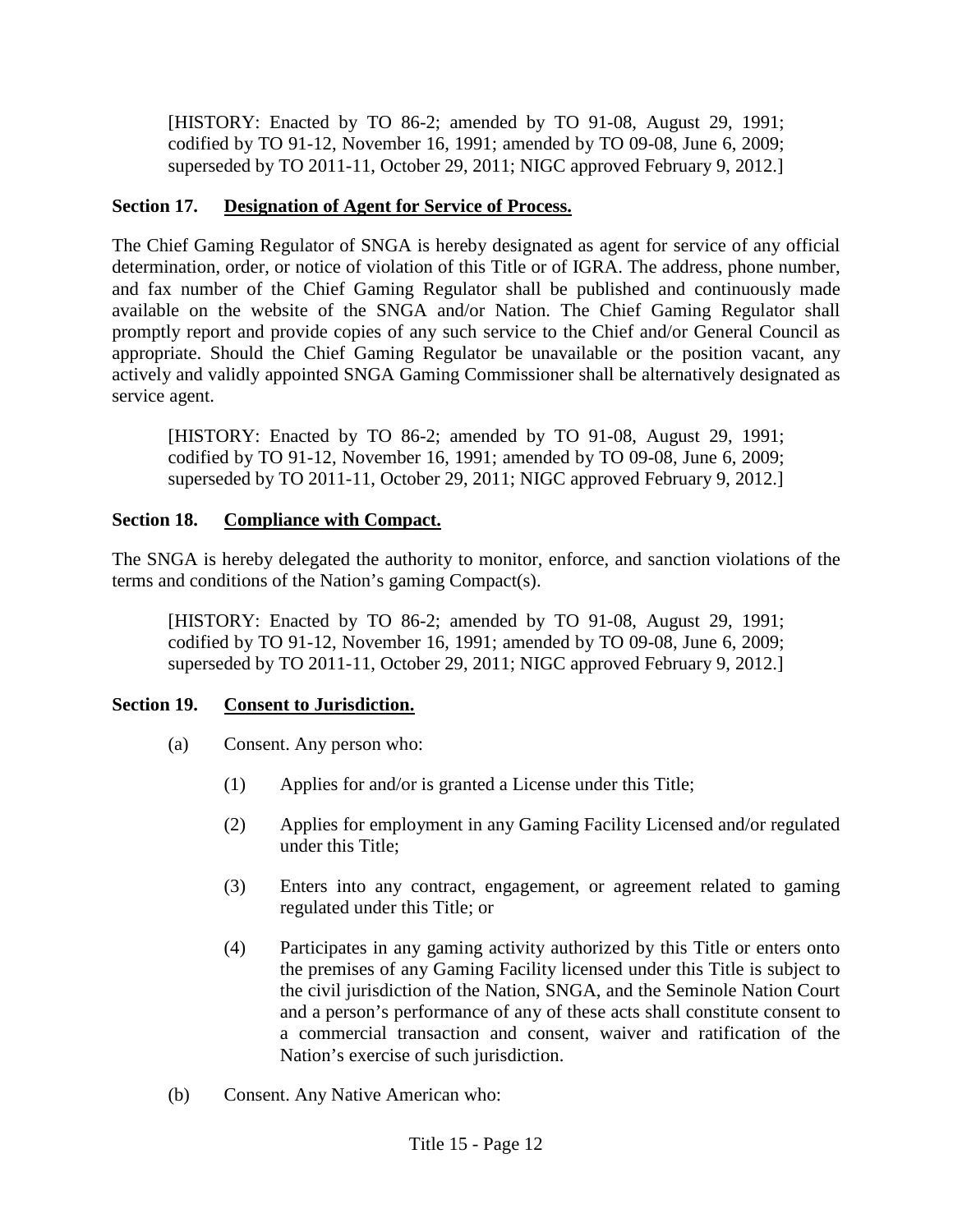- (1) Applies for and/or is granted a License under this Title;
- (2) Applies for employment in any Gaming Facility Licensed and/or regulated under this Title;
- (3) Enters into any contract, engagement, or agreement related to gaming regulated under this Title; or
- (4) Participates in any gaming activity authorized by this Title or enters onto the premises of any Gaming Facility licensed under this Title is subject to both the civil and criminal jurisdiction of the Nation, SNGA, and the Seminole Nation Court; and a person's performance of any of these acts shall constitute consent to a commercial transaction and consent, waiver and ratification of the Nation's exercise of such jurisdiction the Nation's exercise of such jurisdiction.

(c) Limitation. Nothing in this Section shall limit the jurisdiction of the Nation, the SNGA, or the Seminole Nation Court under any circumstances not explicitly contemplated in this Title nor shall this Title be construed to waive, in whole or in part, the Nation's sovereign immunity from unconsented suit.

[HISTORY: Enacted by TO 86-2; amended by TO 91-08, August 29, 1991; codified by TO 91-12, November 16, 1991; amended by TO 09-08, June 6, 2009; superseded by TO 2011-11, October 29, 2011; NIGC approved February 9, 2012.]

# **Section 20. Noncompliance.**

Failure to comply with any of the requirements of this Title, or the regulations promulgated hereunder shall constitute a violation of this Title.

[HISTORY: Enacted by TO 86-2; amended by TO 91-08, August 29, 1991; codified by TO 91-12, November 16, 1991; amended by TO 09-08, June 6, 2009; superseded by TO 2011-11, October 29, 2011; NIGC approved February 9, 2012.]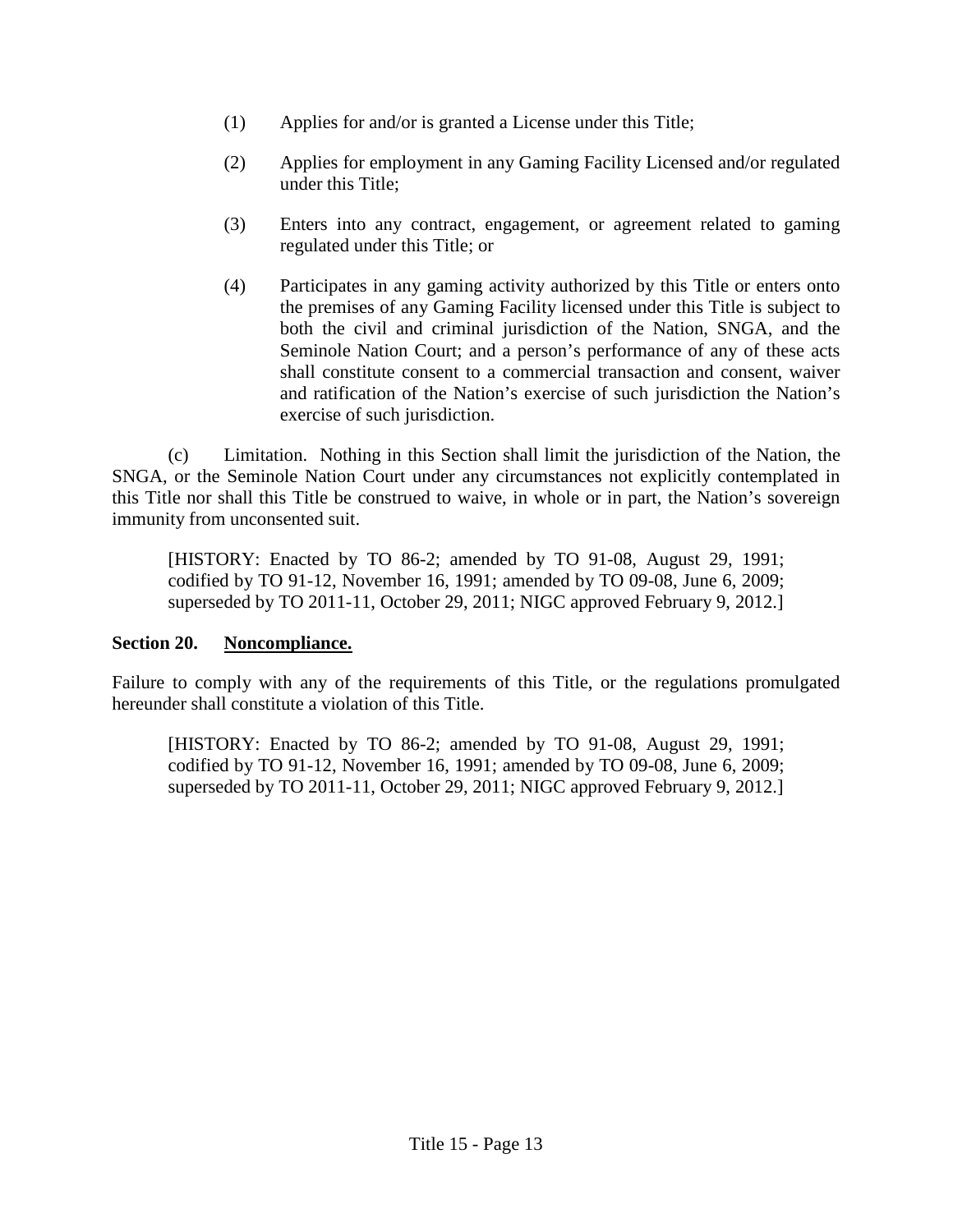# **CHAPTER ONE SEMINOLE NATION GAMING AGENCY AND COMMISSIONERS**

### **Section 101. Establishment of Seminole Nation Gaming Agency Successor in Interest; Structure.**

(a) SNGA Established. In order to provide for comprehensive and effective regulation of the Nation's Gaming activities, there is hereby established the Seminole Nation Gaming Agency.

(b) Successor in Interest to the Seminole Nation Gaming Commission. The Seminole Nation Gaming Agency shall be the successor in interest to the Seminole Nation Gaming Commission. All staff, assets, liabilities and contractual obligations of the Seminole Nation Gaming Commission are hereby transferred to and assumed by the Seminole Nation Gaming Agency, and nothing in this Act shall be construed to alter any lawful contractual obligations authorized by the Seminole Nation Gaming Commission under prior law. All regulations approved by the Seminole Nation Gaming Commission approved under prior law shall continue in force under SNGA until amended or withdrawn by the SNGA Gaming Commissioners with input from the Chief Gaming Regulator in accordance with this Title.

(c) Organizational Structure. SNGA shall have separate divisions for Licensing, Compliance, Audit, and Surveillance, and such other units as necessary, which shall report to the Chief Gaming Regulator and which shall have the responsibilities set out in this subsection and such other responsibilities as may be assigned to them by the Chief Gaming Regulator or the SNGA Gaming Commissioners.

- (1) Licensing Division. The Licensing Division shall have responsibility for administering the licensing, registration and permitting programs of the Seminole Nation for gaming facilities, individuals, and entities pursuant to this Title, IGRA, and the Compact, including the conduct of background investigations for License applicants, continuous review of licensees, and ensuring that all suitability standards required of licensees are met and maintained.
- (2) Compliance Division. The Compliance Division shall have authority to monitor and investigate compliance with this Act, including:
	- (A) Monitoring, inspecting, and investigating known or suspected violations of this Act and regulations promulgated pursuant thereto or other applicable laws as well as the Compact(s);
	- (B) Conducting or causing to be conducted inspections and investigations related to the health, safety, and environmental protection of patrons, staff, facilities, and the external environment;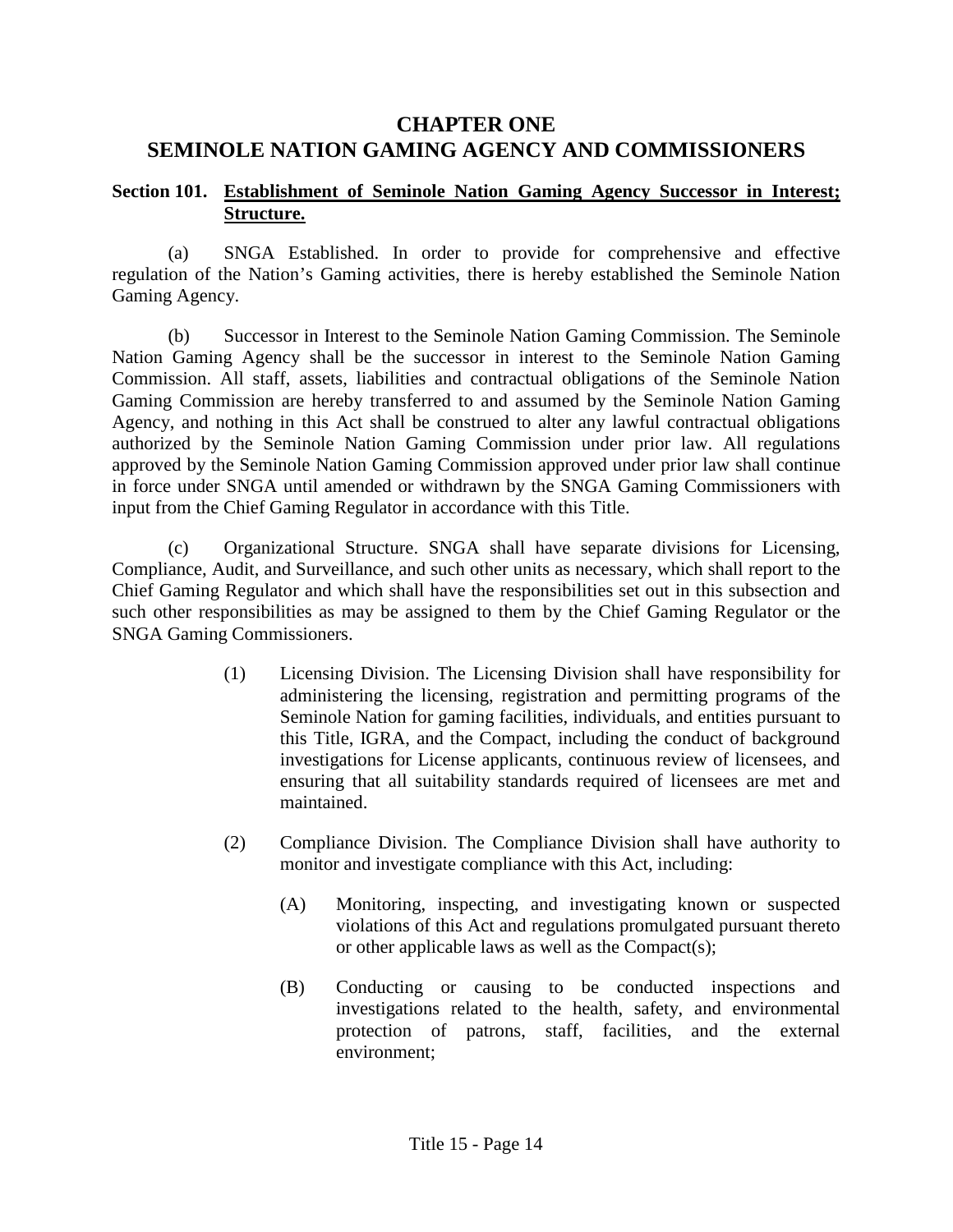- (C) Monitoring the installation, use, and operation of games, gaming systems and gaming equipment; and
- (D) Carrying out other functions and responsibilities as directed or assigned by the Chief Gaming Regulator or the SNGA Gaming Commissioners.
- (3) Audit Division. The Audit Division shall have responsibility for:
	- (A) Conducting financial and other audits to ensure compliance with all financial and operational requirements for Gaming activities of the Seminole Nation such as those included in this Title, IGRA, Title 31 of the United States Code, SNGA regulations, and the Compact;
	- (B) Assuring that all necessary external audits are performed annually or at such other periods as may be required;
	- (C) Reviewing all audit reports and the financial controls in place in such gaming operations;
	- (D) Reporting all violations and material weaknesses to the Chief Gaming Regulator and SNGA Gaming Commissioners for appropriate action; and
	- (E) Carrying out other functions and responsibilities as directed or assigned by the Chief Gaming Regulator or the SNGA Gaming Commissioners.
- (4) Surveillance Division. The Surveillance Division shall have the responsibility for conducting a continuous surveillance program at all gaming operations licensed under this Title including the designation of locations and operation of continuous camera coverage of gaming operations, the recording of such camera coverage, the operation of any rooms designated for surveillance over gaming activities, the conduct of surveillance investigations, and the conduct of such other surveillance as may be appropriate. Such surveillance program shall comply with all terms and reporting requirements related to surveillance provisions of this Title, IGRA, and the Compact.

(d) Employment Limitations. Persons employed by the Seminole Nation Gaming Agency shall:

> (1) Undergo a background investigation and meet the same suitability criteria as that applicable to key employees;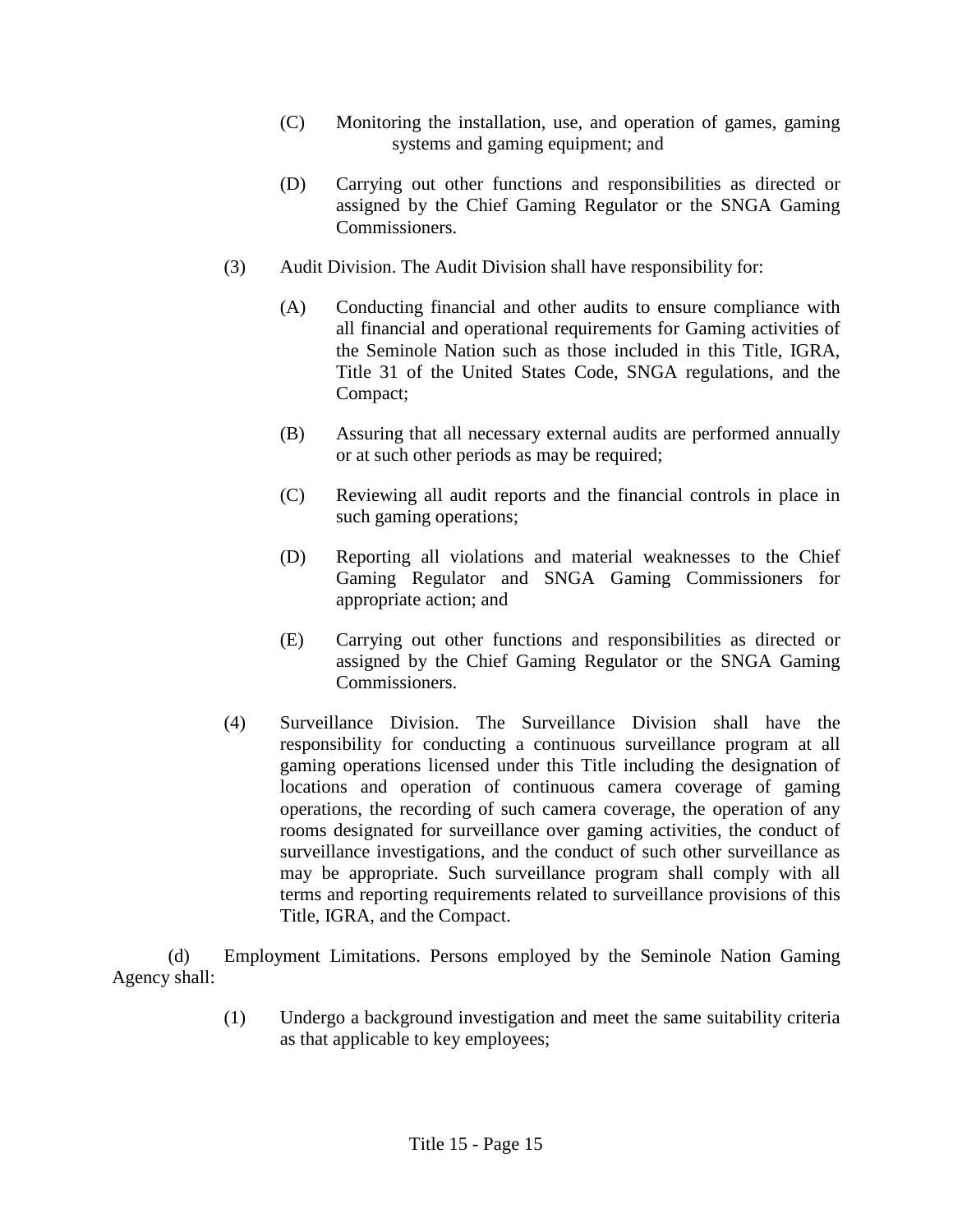- (2) Be independent of SNGE. Officials and employees of the SNGA may not be employed by SNGE nor shall they participate in any gaming activities, including promotional activities;
- (3) Have no financial interest in the operation of a licensee under this Act or in any contract entered into between the Gaming Operation and another party; and
- (4) Shall not be considered "employees" of the Nation as defined by Title 11 of the Seminole Nation Code of Laws; and shall only be subject to the hiring, firing, benefits and terms of the SNGA's Employment Policies and Procedures. Any extension of benefits under the Nation's policies of laws shall not be construed as waiver and it shall not constitute or give rise to the expectation of continued employment or additional employment rights outside of the SNGA policies. Nothing in the SNGA policies shall be construed as an employment contract or a waiver of the Sovereign immunity of the SNGA or the Seminole Nation or consent to lawsuit.

(e) Gaming Commissioners may Issue Subpoenas and Compel Testimony. Issue subpoenas to compel testimony and to obtain records and things as needed for investigations or civil violation hearings.

[HISTORY: Enacted by TO 86-2; amended by TO 91-08, August 29, 1991; codified by TO 91-12, November 16, 1991; amended by TO 09-08, June 6, 2009; superseded by TO 2011-11, October 29, 2011; NIGC approved February 9, 2012; amended by TO 2013-03, June 1, 2013.]

#### **Section 102. Establishment, Appointment, Term, and Qualifications of the Seminole Nation Gaming Agency Commissioners and Chief Gaming Regulator; Provision for Acting Chief Gaming Regulator.**

(a) The Seminole Nation Gaming Agency shall consist of three SNGA Gaming Commissioners nominated by the Principal Chief for appointment and confirmed by the General Council.

(b) To be eligible for appointment as an SNGA Gaming Commissioner, a nominee shall:

- (1) Based on a combination of experience and education, be considered to be capable of performing the duties of the position with preference given to those who have obtained an associate's degree, or bachelor's degree, and have significant gaming experience and certifications;
- (2) Be at least twenty-five years of age at the time of appointment;
- (3) Never have been convicted on any crime of moral turpitude, including, but not limited to, fraud, theft, bribery, or embezzlement, regardless of the degree of the offense, by any court of law;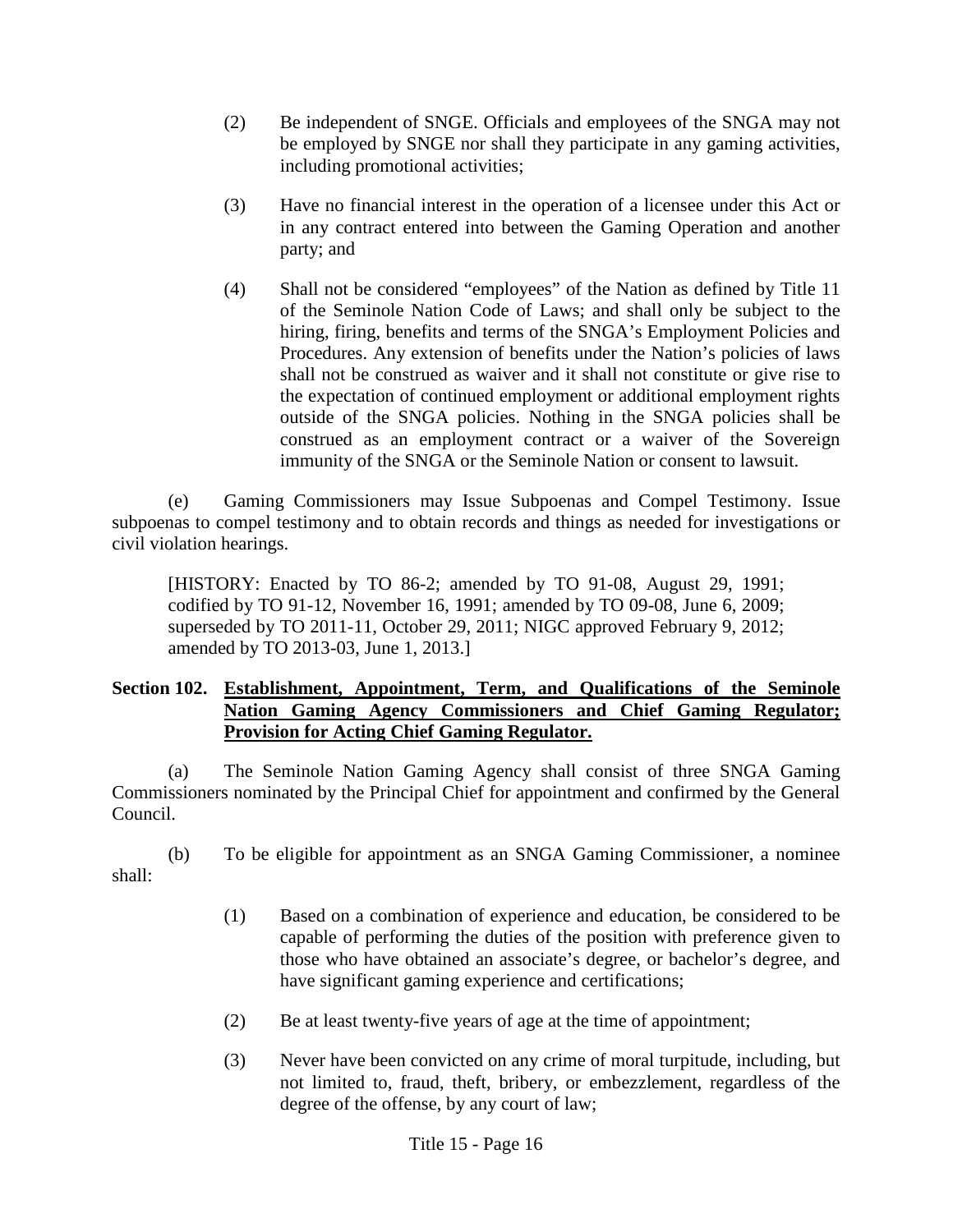- (4) Never have been convicted of any felony offense by any court of law;
- (5) Never have been found culpable for any gaming offense by any regulatory jurisdiction;
- (6) Never have had a gaming license suspended or revoked;
- (7) Never have been removed from the office of Gaming Commissioner or gaming employee of misconduct or cause;
- (8) Have no pecuniary interest in any gaming management contract between the Nation and a third party, or in any entity that provides gaming equipment or supplies to a Facility licensee; and
- (9) Preference shall be given to members of the Seminole Nation and then to non-member, Native Americans and then to non-Native Americans.

(c) Within six (6) months of the enactment of this provision, the Principal Chief shall nominate three individuals to serve as SNGA Gaming Commissioners, such nominations to be affirmed or denied by the General Council. The term of office for Gaming Commissioners shall be five years; the initial appointments under this provision shall serve staggered terms of one (1), two (2) and three (3) years, respectively. Individuals serving as SNGA Gaming Commissioners may be reappointed for subsequent terms.

(d) Each SNGA Gaming Commissioner shall be entitled to receive a stipend of \$6,000.00 per year as approved by the General Council in the annual SNGA budget. Gaming Commissioners shall not be considered employees of the Nation for purposes of Title 11.

(e) The SNGA Gaming Commissioners shall meet not less than monthly with additional meetings to be called as needed subject to prior posting of notice with the Office of the Principal Chief and the Office of the Council Secretary. The SNGA Gaming Commissioners shall have the authority to call special, emergency meetings as necessary; however, in all meetings, special or regular, attempted, reasonable notice must be made as soon as possible to all Commissioners and the Chief Gaming Regulator.

(f) Actions taken by the SNGA Gaming Commissioners shall be upon majority vote.

(g) Within three months of their appointment, the SNGA Gaming Commissioners shall hire a Chief Gaming Regulator who shall be hired as the equivalent of a Grade 15 position pursuant to Title 11, Section 202 of the Seminole Nation Code of Laws or as modified in an annual budget approved by the General Council.

(h) The Chief Gaming Regulator shall be the equivalent of an Executive Director as used in Title 11. The Chief Gaming Regulator shall remain exempt from Title 11. All employment-related disputes shall be handled by the SNGA Gaming Commission.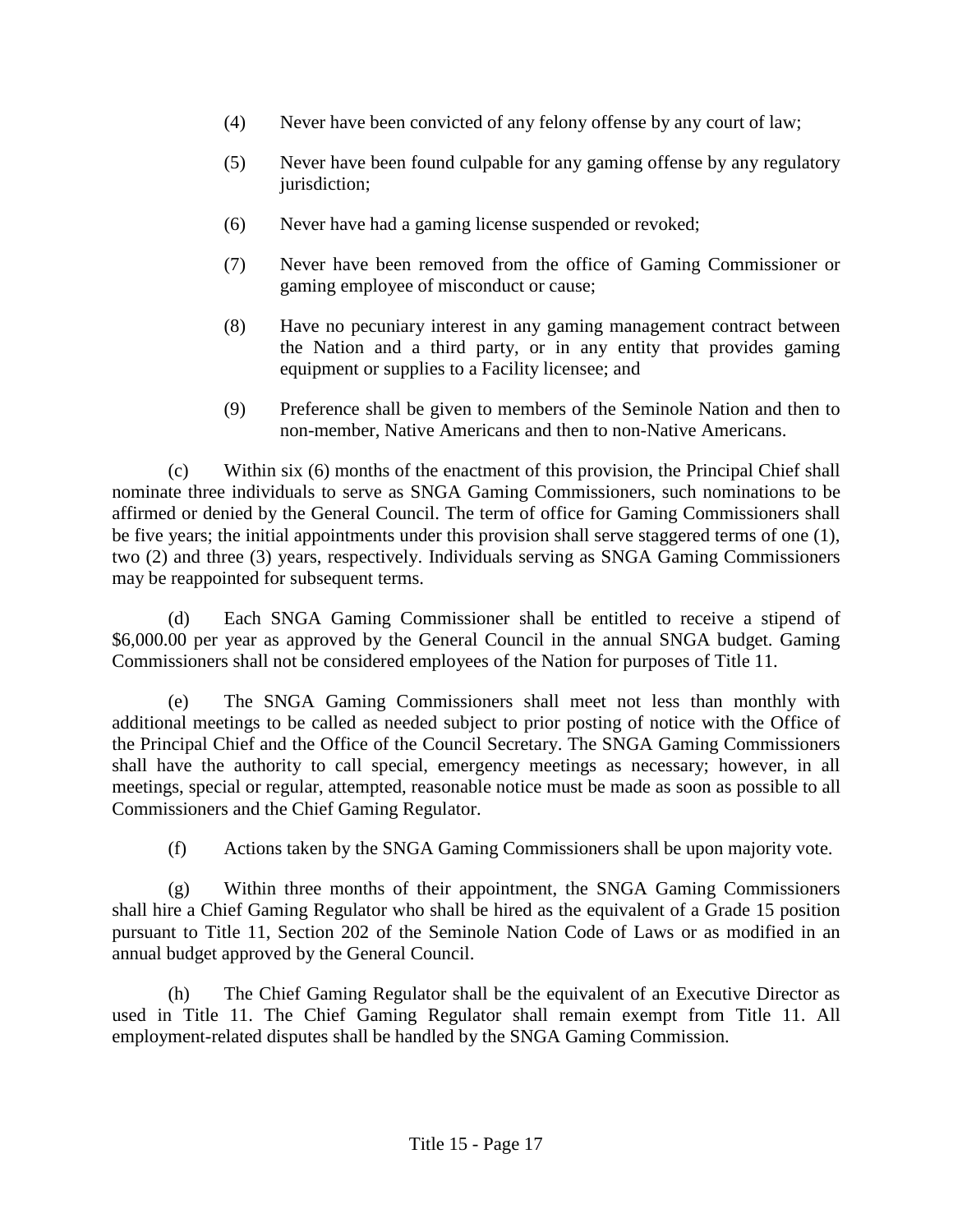(i) Chief Gaming Regulator. The Chief Gaming Regulator shall be responsible for the day-to-day direction and management the SNGA at the direction of the SNGA Gaming Commissioners.

(j) Acting Chief Gaming Regulator. If the position of the Chief Gaming Regulator position becomes vacant for any reason, including, but not limited to retirement, termination, resignation, disability, or death, any SNGA Gaming Commissioner, who is willing and able may assume the responsibilities as Acting Chief Gaming Regulator, as an interim appointment of the Principal Chief not requiring additional confirmation by the General Council shall be appointed with notice to the General Council for a term not to exceed three (3) months until a replacement is appointed or hired.

(k) These provisions shall take full force and effect upon the appointment of at least two of the three SNGA Gaming Commissioners by the General Council. After three SNGA Gaming Commissioners are initially appointed, a subsequent, simultaneous vacancy of two SNGA Gaming Commissioners shall not prevent the action of a single SNGA Gaming Commissioner from having authority act until such time as replacements are appointed.

[HISTORY: Enacted by TO 86-2; amended by TO 91-08, August 29, 1991; codified by TO 91-12, November 16, 1991; amended by TO 2001-12, December 1, 2001; amended by TO 2003-32, December 6, 2003; amended by TO 2003-24, December 16, 2003; amended by TO 2004-31, December 4, 2004; amended by TO 2007-02, March 3, 2007; amended by TO 09-08, June 6, 2009; superseded by TO 2011-11, October 29, 2011; NIGC approved February 9, 2012; amended by TO 2013-03, June 1, 2013.]

### **Section 103. Outside Employment and Activities of the Chief Gaming Regulator.**

The Chief Gaming Regulator may not hold any other tribal position except temporary duties assigned by Executive Order to be performed without increase in compensation. Subject to approval of the SNGA Gaming Commissioners, the Chief Gaming Regulator may not be engaged in a business or employment outside the Nation, provided that the Chief Gaming Regulator shall not engage in any business which is subject to provisions of this Title or which has commerce with any licensee under this Title.

[HISTORY: Enacted by TO 86-2; amended by TO 91-08, August 29, 1991; codified by TO 91-12, November 16, 1991; amended by TO 09-08, June 6, 2009; superseded by TO 2011-11, October 29, 2011; NIGC approved February 9, 2012.]

# **Section 104. Removal or Suspension of Gaming Commissioners.**

(a) Cause Required. A SNGA Gaming Commissioner may be removed for cause, which shall include, but is not limited to: failure to carry out SNGA duties, excessive use of intoxicants or controlled substances, use of office for personal gain, violation of this Title or other law or regulation of the Nation or of IGRA, or any misconduct or gross neglect of duty reflecting adversely on the dignity and integrity of the Seminole Nation or its government. Only the General Council shall have the authority to remove a Gaming Commissioner upon majority vote, provided that the removal process may be commenced upon recommendation of the Chief.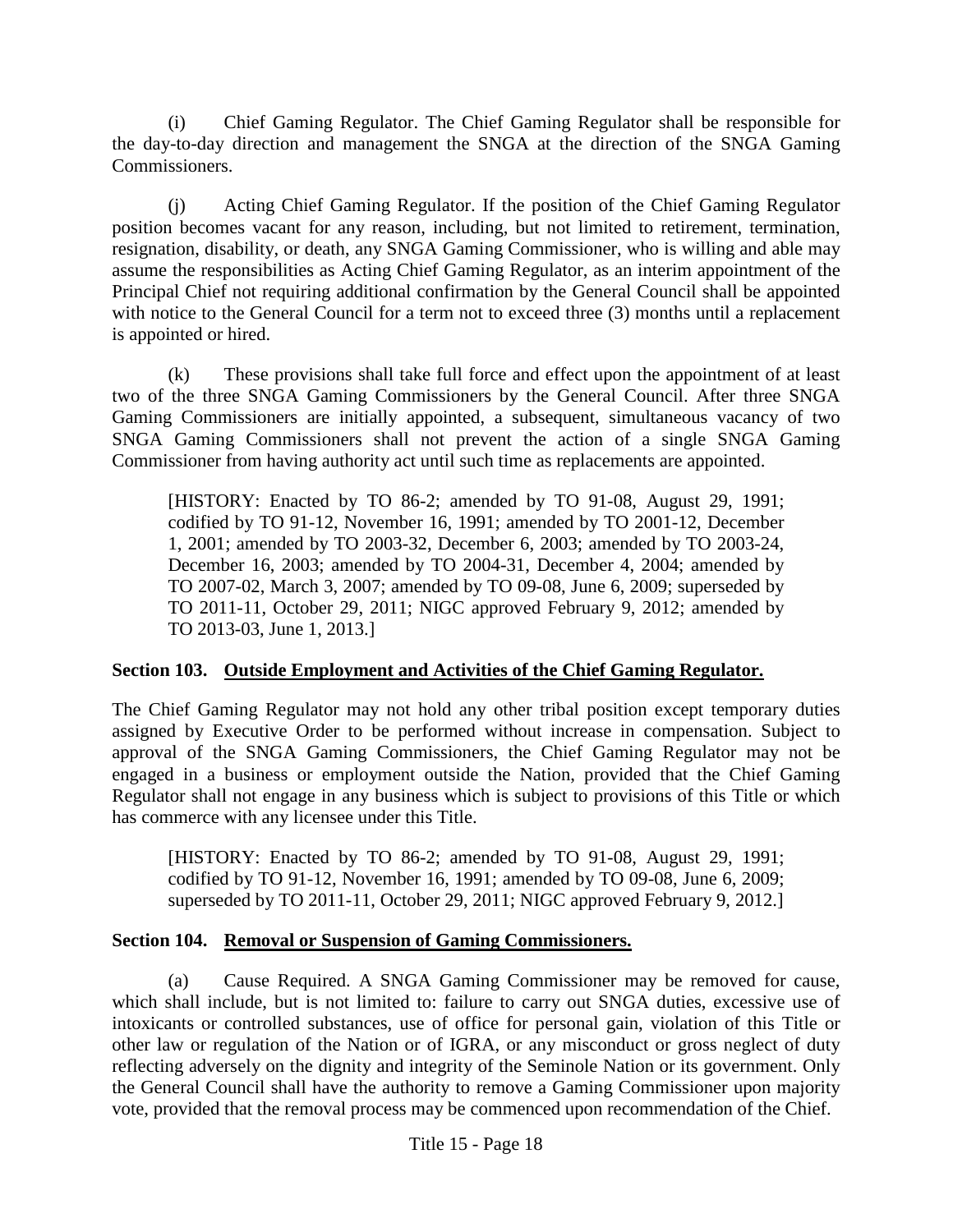(b) Removal Authority. A SNGA Gaming Commissioner may be removed from office prior to the end of any term when the General Council by majority vote removes said Commissioner for any of the following reasons, including but not limited to:

- (1) Failure to carry out his or her SNGA responsibilities,
- (2) Excessive use of intoxicants or controlled substances,
- (3) Use of office for personal gain,
- (4) Violation of this Title or other law or regulation of the Nation or of IGRA, or
- (5) Any misconduct or gross neglect of duty reflecting adversely on the dignity and integrity of the Seminole Nation or its government.

(c) Mandatory Removal. A Gaming Commissioner shall be removed by the General Council upon majority vote and the position deemed immediately vacant if the Commissioner is, but not limited to:

- (1) Convicted by a court of law of any felony,
- (2) Convicted for any misdemeanor offense involving a crime of moral turpitude,
- (3) Found by any gaming jurisdiction to be culpable for any gaming offense, or
- (4) Found to be ineligible for a gaming License under this Title.

(d) Suspension. A SNGA Gaming Commissioner may be suspended by the Principal Chief for the following circumstances, including but not limited to: misconduct, pending removal process, or any criminal charge, arrest, or conviction. Suspension may be without pay. Should any charge or arrest not result in a conviction, back-pay may be retroactive upon financial availability.

(e) Due Process for Removal. In any removal process, a Notice of Proposed Removal shall be provided to the SNGA Gaming Commissioner at least fourteen days in advance of the date set for the General Council's meeting to take action on such removal, and shall set forth, in particular, the basis for such proposed action with sufficient specificity as to permit the preparation of an answer to such allegation(s). The respondent shall have the right to be represented by legal counsel at respondent's own expense and shall be permitted to speak and offer relevant evidence in his or her own defense. The General Council's decision shall be final and unappealable.

(f) Continuing Duty to Report. A SNGA Gaming Commissioner shall serve under a continuing duty to apprise the Principal Chief and the General Council of any charge, arrest, or conviction that occurs during his or her term of office.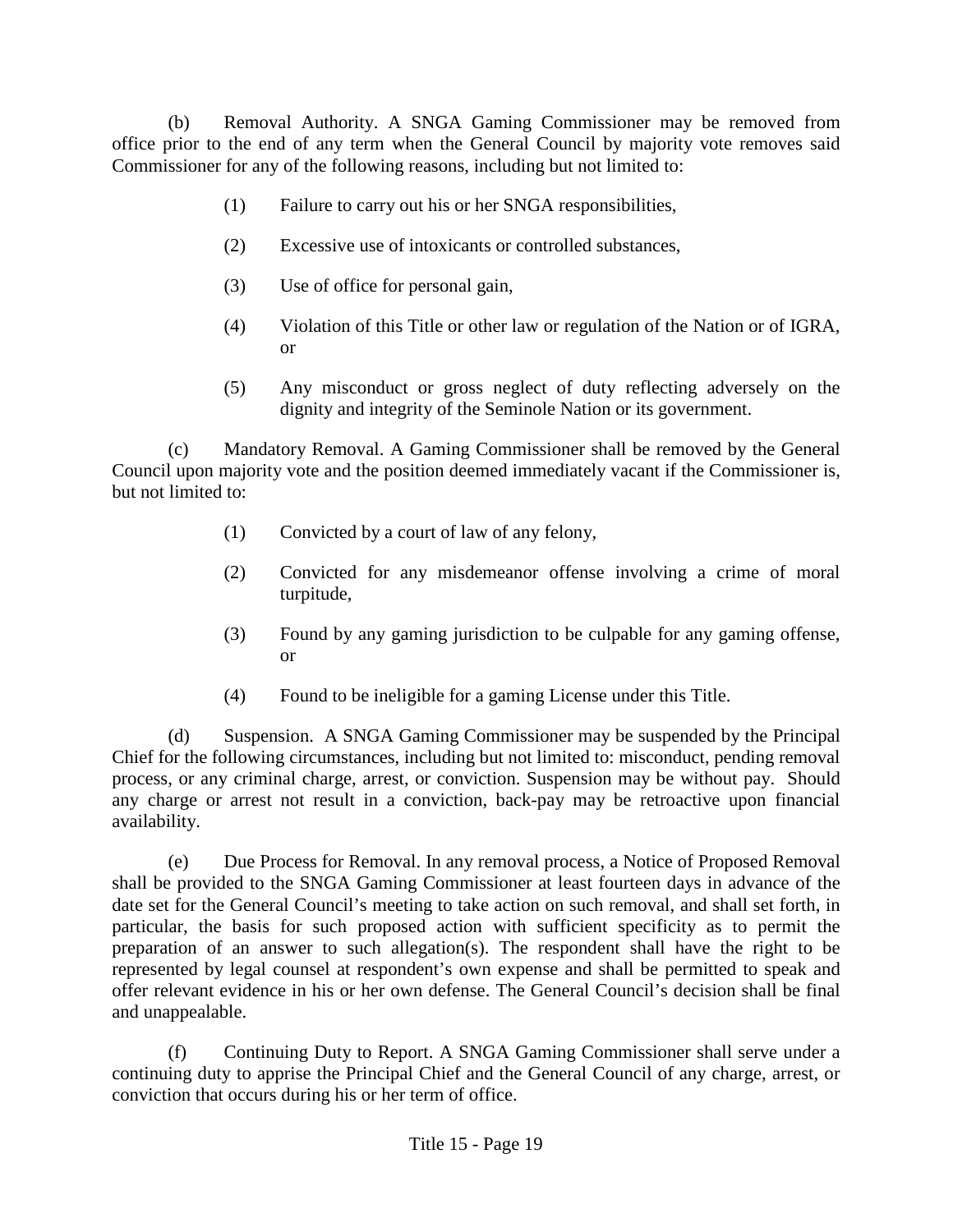[HISTORY: Enacted by TO 86-2; amended by TO 91-08, August 29, 1991; codified by TO 91-12, November 16, 1991; amended by TO 2004-04, January 17, 2004; amended by TO 09-08, June 6, 2009; superseded by TO 2011-11, October 29, 2011; NIGC approved February 9, 2012.]

### **Section 105. Duties and Authorities of the Chief Gaming Regulator.**

- (a) Responsibilities. The Chief Gaming Regulator shall:
	- (1) Administer and Enforce This Title. Be charged with the responsibility of administering and enforcing the provisions of this Title at the direction of the SNGA Gaming Commissioners.
	- (2) Direct and Manage SNGA. Direct and manage the SNGA and its staff and administer the resources of the SNGA as directed by the SNGA Gaming Commissioners.
	- (3) Monitor and Enforce Compliance. Monitor and enforce compliance with all laws and regulations applicable to the Nation's gaming activities.
	- (4) Issue Regulations. Subject to approval of the SNGA Gaming Commission, have the authority and responsibility for issuing regulations to implement all provisions of this Title for the purposes and in the manners provided in Section 107 of this Title, which authority and responsibility may not be further delegated.
	- (5) Resolve Patron Disputes. Investigate, determine the validity of, and order action on the part of the Enterprise or deny action to a patron in a patron dispute, other than one involving a prize claim or machine malfunction, which order or denial shall be final action on behalf of the Seminole Nation and may not be appealed to the Gaming Commission.
	- (6) Resolve Patron Disputes Over Prizes. Investigate, determine the validity of, and order action granting to a patron claimant the just and reasonable compensation for the amount of a prize not previously paid to a patron by the Enterprise in the case of a prize claim not resolved by the Enterprise within seventy-two hours of the filing of the prize claim where the prize earned was not awarded, the amount earned was not awarded, or the right to receive a refund or other compensation was infringed upon by the Gaming Operation, or order the denial of such a claim on behalf of the Enterprise. Provided further that:
		- (A) Such actions by the Chief Gaming Regulator shall be in accord with the Compact(s) for any games covered by the Compact(s);
		- (B) The Chief Gaming Regulator shall, subject to the approval of the SNGA Gaming Commission, promulgate regulations for this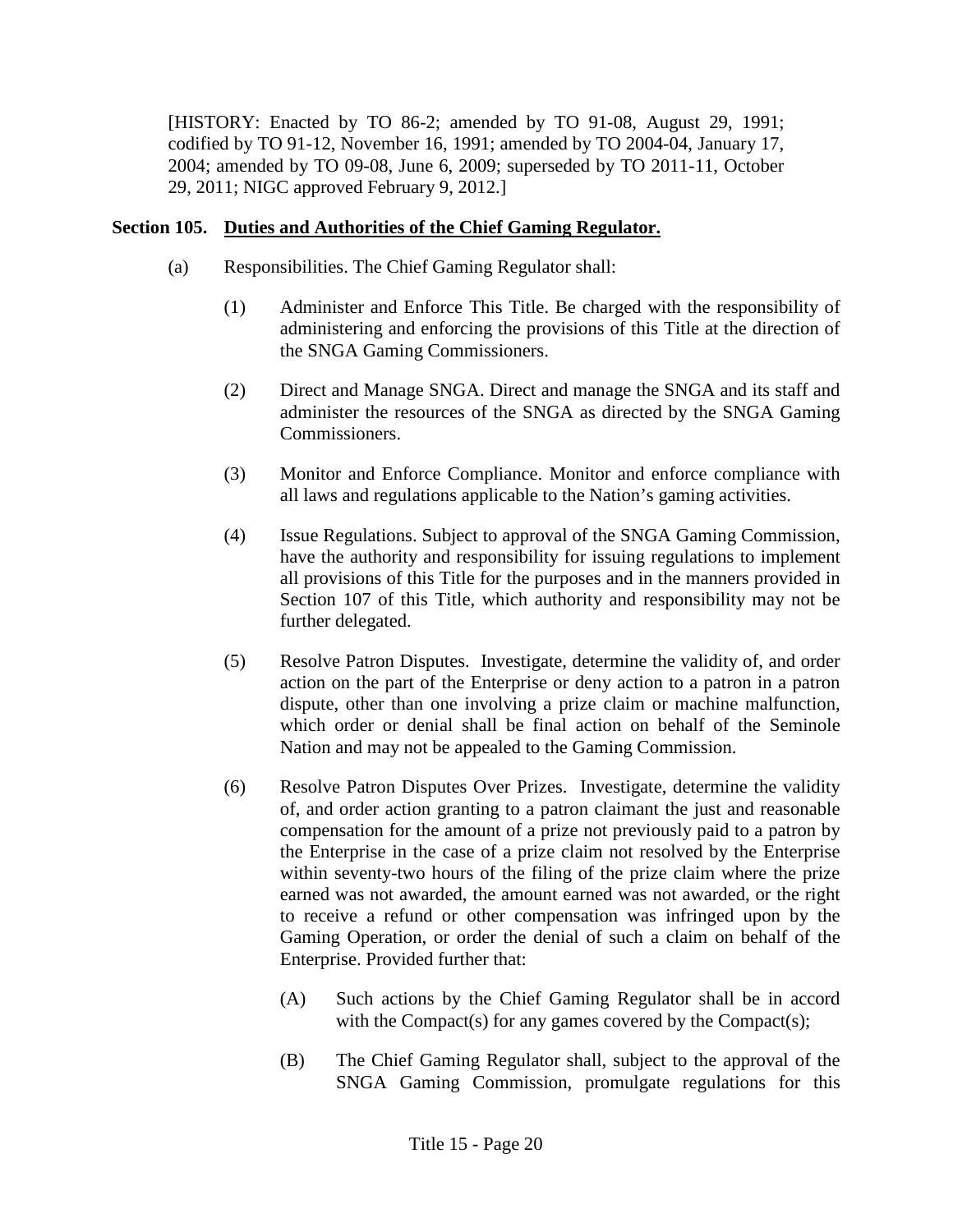purpose, which regulations shall be consistent with the Compact for all games covered under the Compact;

- (C) Failure on the part of a claimant to file a timely claim or follow the procedures provided in the Compact or the regulations promulgated under this subsection shall constitute mandatory grounds for denying a prize claim; and
- (D) A decision of the Chief Gaming Regulator denying a prize claim by a patron shall be deemed a denial of the prize claim by the Enterprise and may be appealed by the denied patron to the SNGA Gaming Commission.
- (7) Designate a Deputy Chief Gaming Regulator. Subject to the approval of the SNGA Gaming Commission, designate an employee of the SNGA, as a collateral duty, to serve as Deputy Chief Gaming Regulator, who shall assume the duties of the Chief Gaming Regulator when the Chief Gaming Regulator is: 1) on leave or travel; 2) recused from dealing with a particular matter; or 3) otherwise unavailable. The Deputy Chief Gaming Regulator, for such time and with such authority and responsibilities as may permissibly be delegated by the Chief Gaming Regulator, shall assume the functions and responsibilities of the Chief Gaming Regulator.
- (8) Make Employment Decisions. Employ such persons, in conformity with job descriptions approved by the SNGA Gaming Commissioners, as may be necessary and are within the approved budget of the SNGA, assign them responsibilities, and delegate them authority to act. The authority to employ persons shall include the authority to hire, terminate, suspend, discipline and take other personnel actions commensurate with managing a staff of employees consistent with the SNGA Employment Polices. The Seminole Nation Gaming Regulatory Agency shall be exempted from the requirements of Title 11 of the Seminole Nation Labor Laws, the Seminole Nation Employment Systems Act; however, if SNGA fails to adopt employment, personnel or labor guidelines, regulations or policies, Title 11 requirements shall apply until such time as the SNGA Employment Polies are adopted. Nothing in this section prevents the SNGA from adopting or opting into the requirements of Title 11.
- (9) Classify and License Games. Classify and license Class I, II, or III games subject to the approval of the SNGA Gaming Commission.
- (10) Develop and Administer the SNGA Budget. Subject to the approval of the SNGA Gaming Commission and the budget provisions of Title 14, develop and recommend the budget for operations of the SNGA to the Principal Chief, the Finance Committee, and the General Council, and administer the financial affairs of the agency in accordance with appropriate governmental accounting standards.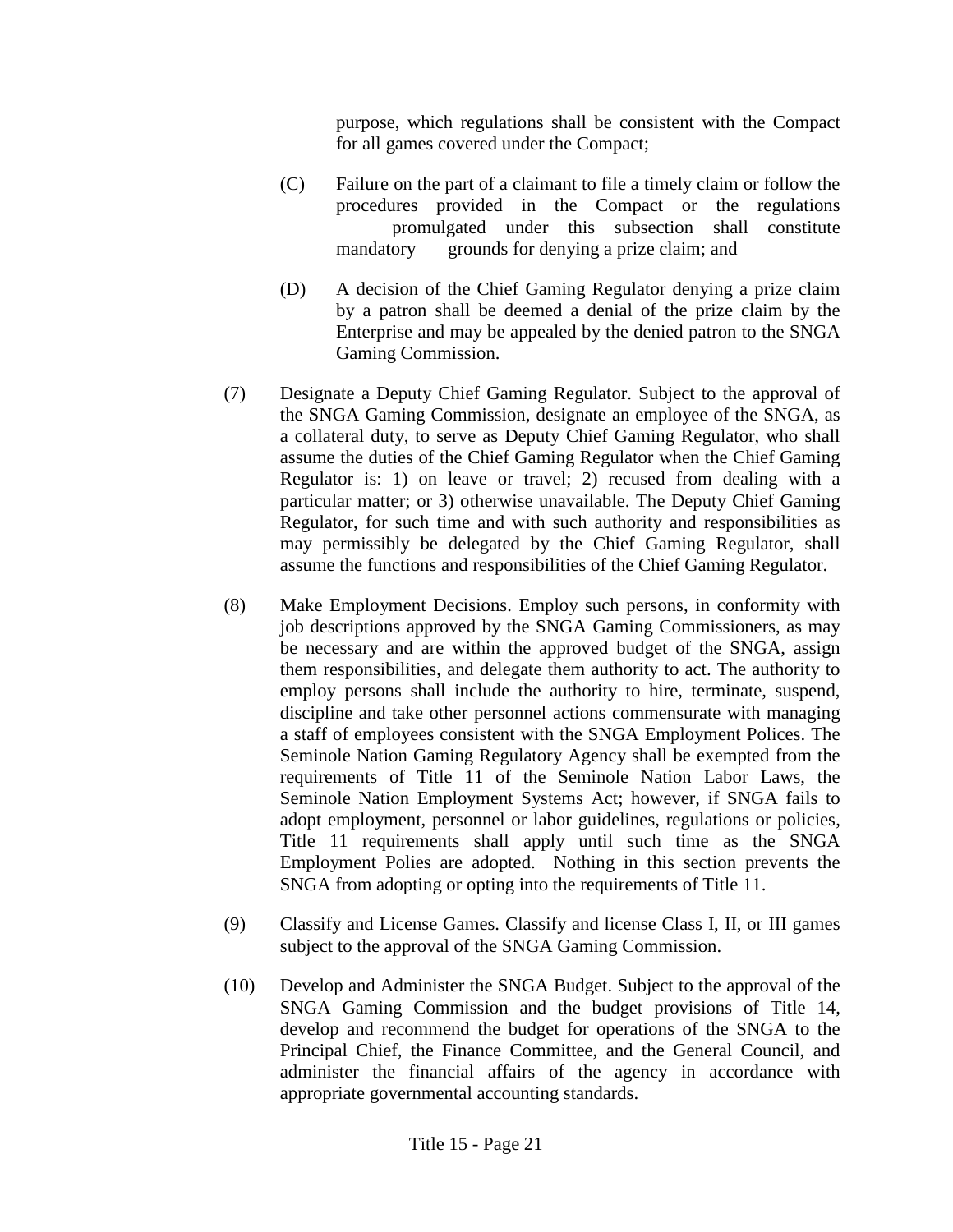- (11) Write Checks. Have check writing authority, provided that any checks written for \$1000.00 or more shall require the signature of either the Chief Gaming Regulator or the Deputy Chief Gaming Regulator and the signature of a SNGA Gaming Commissioner, further provided that no signatory on any check shall also prepare such check. The Chief Gaming Regulator subject to the approval of the SNGA Gaming Commissioners shall institute a system of accounting consistent with generally accepted government accounting principles and sufficient financial controls to ensure that the total amount of expenditures by the SNGA shall not exceed the annual budget level approved by the General Council. The Seminole Nation Treasurer shall maintain SNGA bank accounts on behalf of the SNGA. Should there be a vacancy in either the Chief Gaming Regulator and/or the Deputy Chief Gaming Regulator, SNGA Gaming Commissioners shall have check signing authority.
- (12) Secure Legal and Other Services. Employ or contract for legal and other services by providers subject to the approval of the SNGA Gaming Commission. The SNGA Gaming Commission may utilize the services of the Office of Attorney General.
- (13) Assess and Collect Licensing Fees. Assess and collect licensing fees, which shall be retained and used by the SNGA to offset its expenses.
- (14) Assess and Impose Fines. Subject to the approval of the SNGA Gaming Commission, assess and impose fines for violations of this Act or noncompliance with regulations issued pursuant hereto, provided that the proceeds from an imposed fine shall be deposited into the general fund of the Seminole Nation.
- (15) Observe Gaming Activities. The Chief Gaming Regulator and such staff and attorneys of the SNGA, as he or she may designate or direct, shall have the authority to observe all Gaming-related activities at Licensed facilities under this Title in order to provide oversight of all gaming activities under this Title, to assure financial accountability, and to assure compliance with IGRA, this Title, and SNGA regulations. Interference with the monitoring functions of the SNGA shall be deemed a substantial violation of this Act.
- (16) Hold Public Hearings, Take Sworn Testimony, and Take Other Legal Acts. The Chief Gaming Regulator and such staff and attorneys of the SNGA, as may be designated by the Chief Gaming Regulator, shall have the authority to hold public hearings, take sworn testimony and do any other legal act in furtherance of the SNGA's duties.
- (17) Seek Comity With Other Court Jurisdictions. The Chief Gaming Regulator is empowered to seek comity and enforcement of the orders of the SNGA by the courts of any jurisdiction whose assistance may be required to give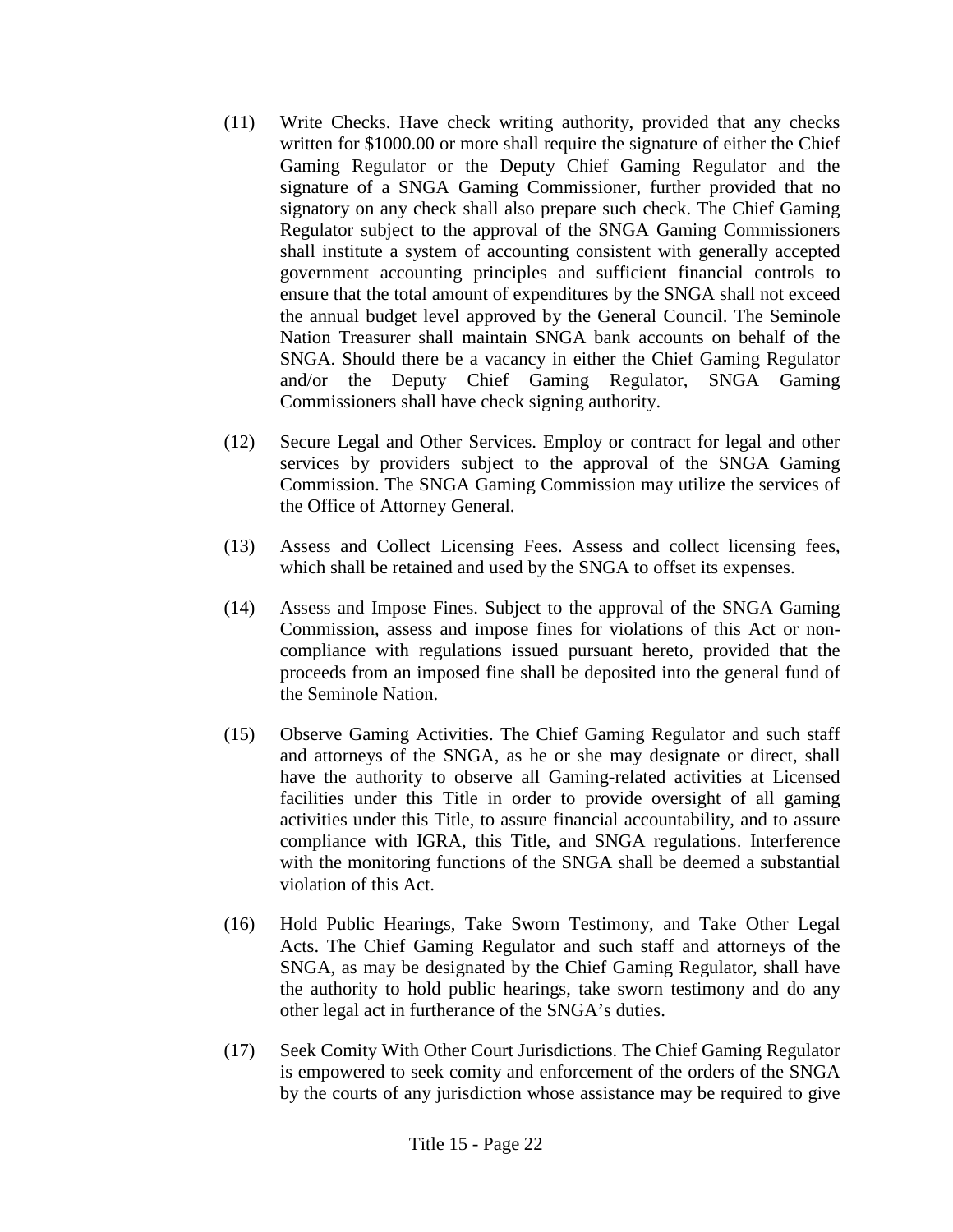effect to such orders. The Chief Gaming Regulator is also empowered to issue orders to enforce the lawful orders of other gaming regulatory agencies and the courts.

- (18) Perform Other Duties. Perform all duties and responsibilities that are deemed by the Chief Gaming Regulator or SNGA Gaming Commissioners as necessary to carry out the provisions of this Title, the SNGA's regulations, IGRA, the terms of the Compact, and all other activities as are consistent with the power and authority delegated to the Chief Gaming Regulator and the SNGA under this Title
- (19) Exercise Authorities of the SNGA. The Chief Gaming Regulator is empowered to exercise the authorities granted to the SNGA.
- (20) Procurement. The SNGA shall be exempted for Title 11 and 14 for the purposes of TERO and Procurement. The SNGA shall adopt procurement policies and contracting policies subject to the approval of the SNGA Gaming Commissioners.

[HISTORY: Enacted by TO 86-2; amended by TO 91-08, August 29, 1991; codified by TO 91-12, November 16, 1991; amended by TO 2001-12, December 1, 2001; amended by TO 2004-05, March 6, 2004; amended by TO 09-08, June 6, 2009; superseded by TO 2011-11, October 29, 2011; NIGC approved February 9, 2012; amended by TO 2013-03, June 1, 2013.]

# **Section 106. Duties and Authorities of the Seminole Nation Gaming Agency.**

In addition to the duties and authorities of the Chief Gaming Regulator and the SNGA Gaming Commission described in Section 105 of this Title, the SNGA shall regulate all gaming activities on the Indian Lands of the Seminole Nation and enforce the provisions of this Title. Commensurate with these responsibilities, the SNGA shall have the following powers, duties, and responsibilities:

- (a) License. To
	- (1) Prepare, print, distribute, and process applications for and issue Licenses to gaming facilities, employees, and vendors;
	- (2) Establish a schedule of fees for gaming Licenses, and collect such fees;
	- (3) Approve or deny any License application;
	- (4) Revoke, limit, condition, suspend, or restrict any License; and
	- (5) Make a finding of suitability or approval of a License, provided that the SNGA shall afford all licensees due process of law prior to the issuance of a final order of denial, revocation, or suspension;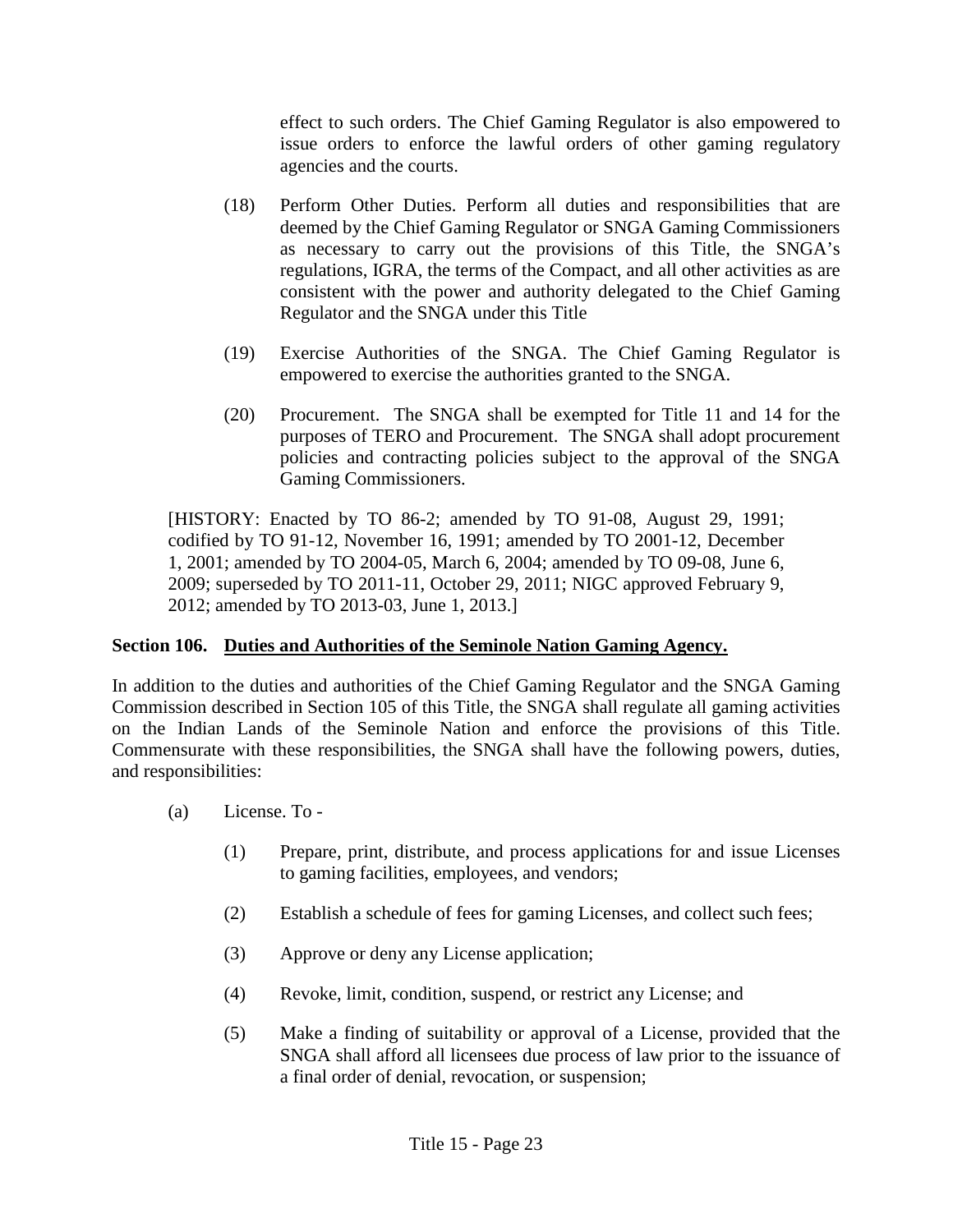- (b) Review. To
	- (1) Obtain and review any and all gaming contracts, records, and documents and anything else necessary and pertinent to the financial accountability of licensees or enforcement of any provision of gaming contracts, agreements, IGRA, this Title, and other applicable laws of the Seminole Nation.
	- (2) Obtain and review any reports prepared or caused to be prepared by SNGE related to the Gaming Operation, including all financial statements, performance reports, income and expense statements, reports, and documentation, and any other record, document, or file related to the Gaming Operation.
	- (3) Review, and as necessary, approve operational plans, policies, and procedures of the Gaming Operation including plans for promotions, marketing, player tracking, advertising and any other programs of the Gaming Operation.
- (c) Monitor, Inspect, and Regulate. To
	- (1) Monitor and regulate the conduct of all licensees, and
	- (2) Inspect and examine all premises where gaming is conducted or gaming devices or equipment is stored and/or serviced.
- (d) Surveillance. To
	- (1) Operate a program of continuous surveillance at all gaming operations licensed under this Title including designation the locations and operation of continuous camera coverage of gaming operations, the recording of such camera coverage, the operation of any rooms designated for surveillance over gaming activities, the conduct of surveillance investigations, and the conduct of such other surveillance as may be necessary and appropriate.
	- (2) Charge the entire cost of the surveillance program, including personnel and equipment costs, in the form of a fee assessment against the Gaming Operation.

(e) Investigate. To conduct such investigations as may be needed to carry out the purposes of this Title including the conduct of background investigations to determine the suitability of gaming License applicants and the investigation of any suspected violations of this Title, IGRA, the Compact, and all applicable laws, rules and regulations. In carrying out its investigative function the SNGA -

> (1) May audit, inspect, examine, and photocopy an applicant's or licensee's papers, books, and records, including financial records, employment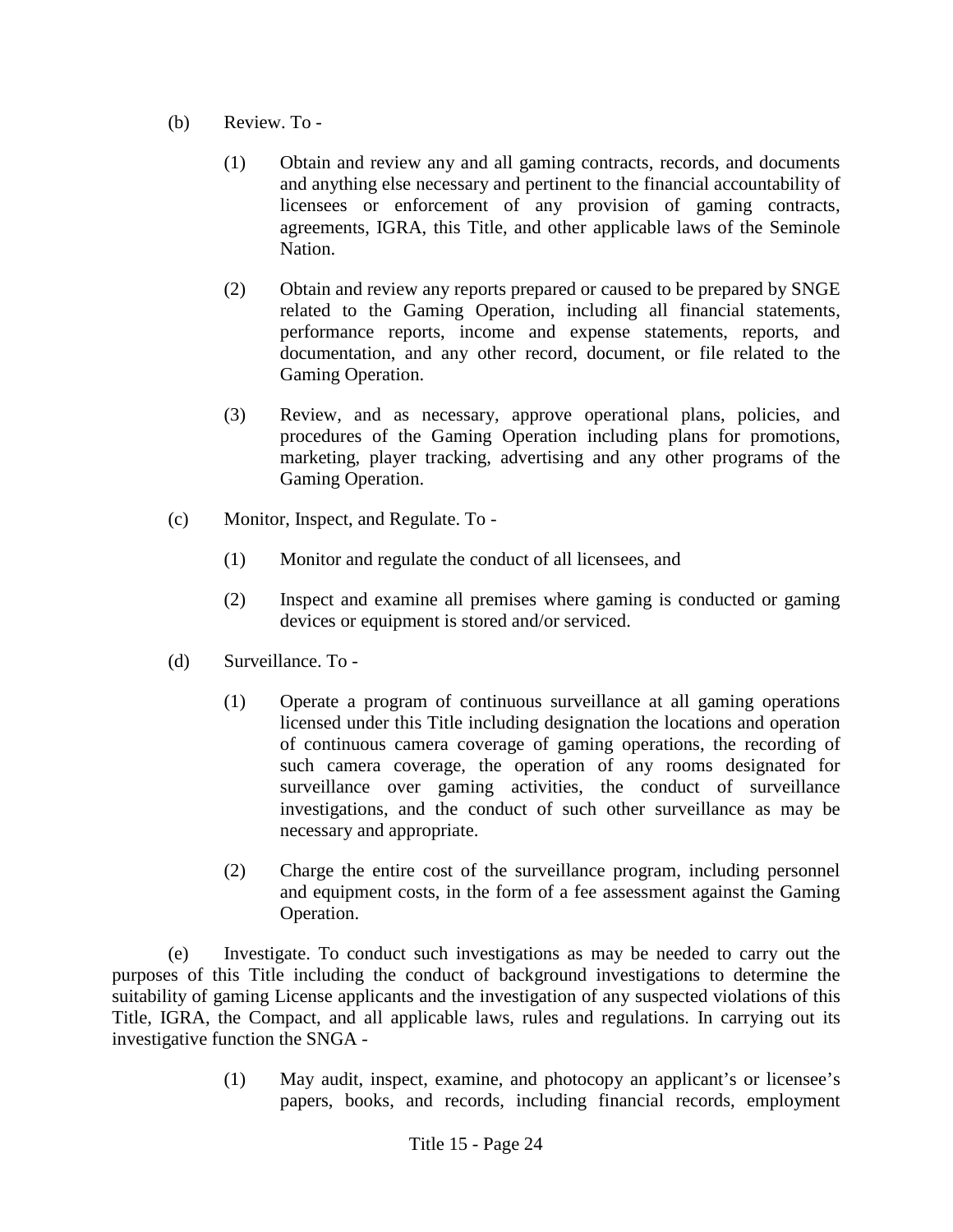history, and any and all other information the Agency deems necessary to determining the suitability of applicants and the continuing suitability of licensees; and

(2) Shall refer any criminal activity it uncovers to the appropriate law enforcement agency for prosecution;

(f) Sanction and Enforce. To impose fines or otherwise sanction violations of this Title and enforce its terms by means of appropriate orders and/or directives, provided that the Agency shall accord all licensees due process of law prior to the issuance of a final order of denial, revocation, or suspension;

(g) Audit. To conduct such audits as may be needed for the proper control and financial oversight of gaming activities, including financial and operational audits; and

- (1) Ensure that an annual independent financial audit is performed and timely submitted to the NIGC, SCA, and the Seminole Nation; and
- (2) Ensure that an annual independent operational audit conducted pursuant to agreed upon procedures in relation to the Gaming Operation's compliance with the internal control standards established by SNGA, applicable NIGC regulations, and the Compact;

(h) Conduct Hearings. To conduct hearings, issue subpoenas, take testimony, and render decisions concerning -

- (1) Licensing matters;
- (2) Patron disputes;
- (3) Exclusion matters;
- (4) Enforcement matters;
- (5) Evidentiary matters; and
- (6) Such other matters as necessary and appropriate to the discharge of its duties;

(i) Issue Orders and Citations. To issue orders and citations compelling action; Assess Civil Penalties; and To assess civil Penalties.

(j) Monitor and Regulate Games. To monitor, regulate, classify, and establish technical standards for games, gaming activities, and gaming equipment;

(k) Appear in Legal Proceedings. To appear before the SNGA Gaming Commission and the Seminole Nation Court in any proceeding to which the Agency has voluntarily consented a party or witness;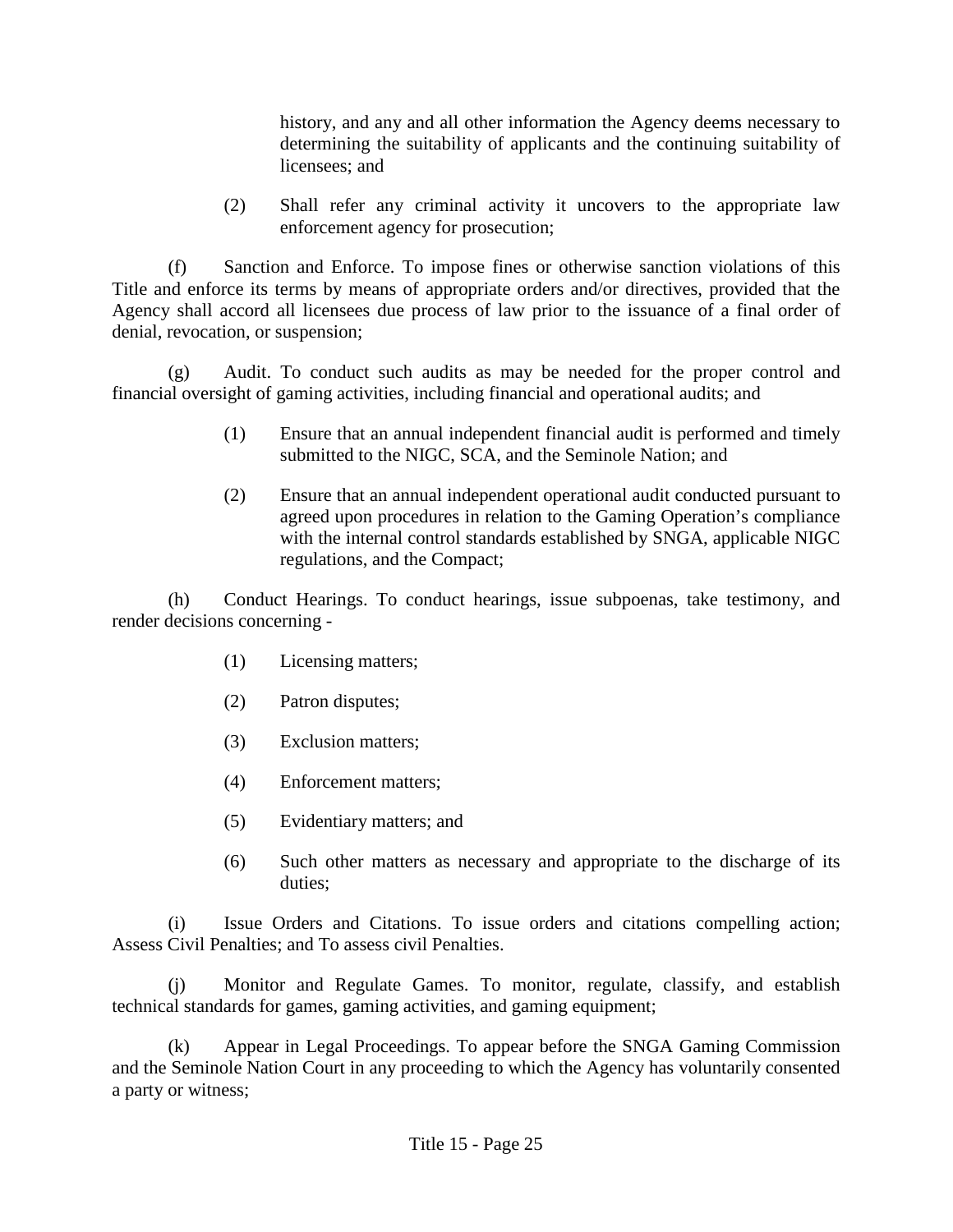(l) Grant Approvals for Operating Policies and Procedures of Gaming Activities. To approve or disapprove all operating policies and procedures of the Seminole Nation's gaming activities;

(m) Resolve Patron Disputes. To resolve patron disputes such as those over casino access and prize claims, but not tort claims.

(n) Address Patron Gaming Problems. to make determinations regarding the exclusion of, or other actions related to, persons determined by the Gaming Operations to have a compulsive gaming problem.

(o) Provide for Intergovernmental Cooperation. To enter into cooperative agreements or other arrangements with other governmental entities, including but not limited to tribal, state, and federal agencies, or to contract with private entities or institutions for the performance of functions or activities related to the regulation of gaming such as health and safety inspections, environmental review, and other technical services, provided that the Agency shall not waive or purport to waive any jurisdiction of the nation or the Nation's sovereign immunity from unconsented suit.

(p) Reporting. That SNGA shall provide written reports to the General Council no less than quarterly and shall provide additional reports, written or verbal, upon request by either the Principal Chief or the General Council

(q) Perform Other Responsibilities. Perform any and all duties and responsibilities that are deemed by the Chief Gaming Regulator as necessary to carry out the provisions of this Title and the Seminole Nation of Oklahoma Code, the SNGA's regulations, IGRA, the terms of the Compact, and all other applicable laws and regulations; and handle such other matters and conduct such other activities as are consistent with the power and authority delegated to the SNGA Gaming Commission, Chief Gaming Regulator, and the SNGA under this Title.

[HISTORY: Enacted by TO 86-2; amended by TO 91-08, August 29, 1991; codified by TO 91-12, November 16, 1991; amended by TO 2001-12, December 1, 2001; amended by TO 2004-05, March 6, 2004; amended by TO 09-08, June 6, 2009; superseded by TO 2011-11, October 29, 2011; NIGC approved February 9, 2012 modified on March 4, 2017 pursuant to authority granted by SNC Title 21, § 203; acknowledged by TR 17-27; NIGC approved May 17, 2017.]

# **Section 107. Issuing, Revising, and Withdrawing Regulations.**

(a) Promulgate Regulations. The SNGA shall promulgate regulations as necessary to administer the provisions of this Title.

(b) Regulatory Scope. The scope of the rulemaking authority of the SNGA shall include the authority to promulgate rules and regulations -

(1) Necessary for the orderly transaction and conduct of SNGA operations;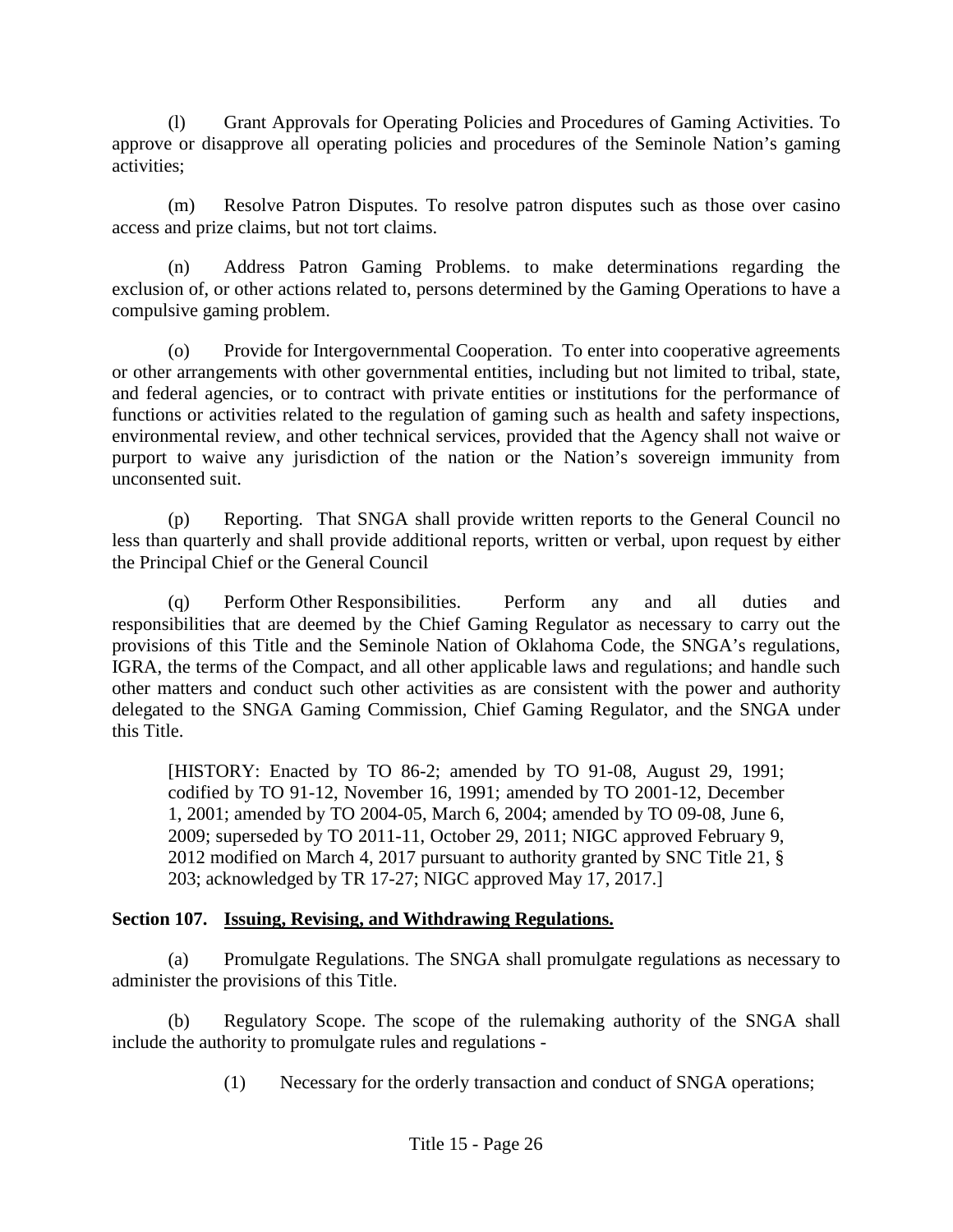- (2) Establishing standards and procedures for the licensing and/or registration of persons and entities including, but not limited to, the issuance, suspension and revocation of Licenses under this Title;
- (3) Establishing standards and procedures for the licensing and regulation of games to be used at a licensed Facility;
- (4) Adding categories of employees, other persons, or entities to the list of positions classified as Key Employees or entities classified as Gaming Vendors;
- (5) Governing the conduct and operation of gaming and gaming-related activities such as, but not limited to, the award of prizes, internal control standards, technical standards, installation of equipment, and classification of games;
- (6) Governing inspections, investigations, and enforcement actions;
- (7) Establishing fees for licensing;
- (8) Establishing fines and other sanctions, and taking such other actions as may be necessary to enforce SNGA regulations, this Title, IGRA, regulations of the NIGC, and the Compact;
- (9) Establishing procedures for hearings conducted by the SNGA;
- (10) Establishing procedures for service of process;
- (11) Establishing procedures for appeals of regulations promulgated by SNGA pursuant to this Section;
- (12) Governing the handling and disposition of Patron Disputes;
- (13) Governing the exclusion of Patrons to Gaming Operations or portions thereof;
- (14) Governing programs for addressing compulsive gaming;
- (15) Governing the protection and relationship of Gaming Operations and their employees with vendors and contractors;
- (16) Governing promotional activities, advertising, player tracking, and other marketing activities;
- (17) Necessary to protect the security, public health, and safety of gaming patrons, employees, and other persons while on the premises of gaming operations on Indian Lands of the Seminole Nation; and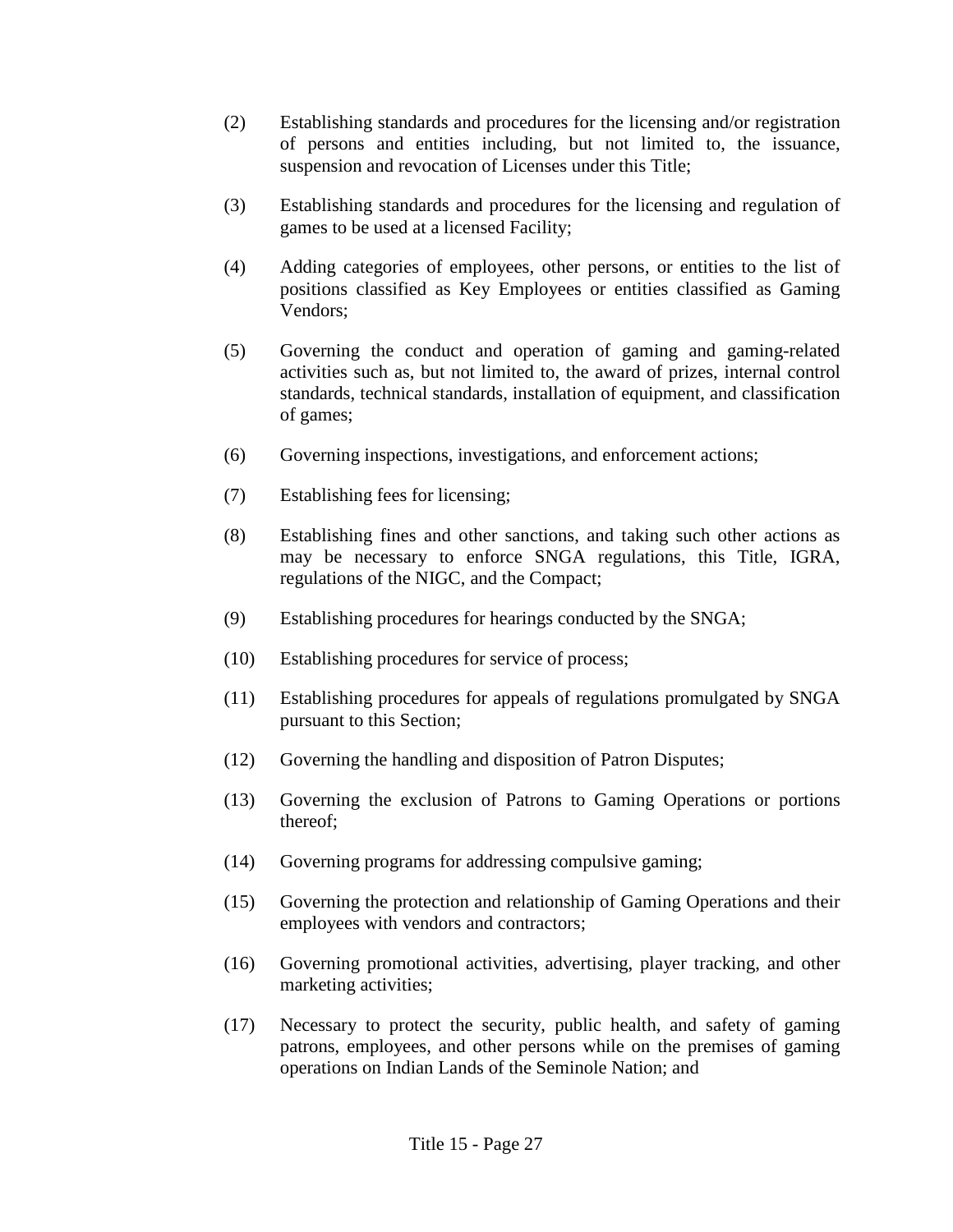(18) Addressing such other issues and matters as are necessary to fulfill the purposes of this Title and the duties and functions of the SNGA as provided for herein.

(c) Rulemaking Procedure. The SNGA shall adhere to the following procedures when promulgating regulations under this Title.

- (1) Standard Rulemaking Procedure.
	- (A) Prior Notice. In adopting, amending, or repealing any regulations under this Title other than emergency, mandatory, minor or interpretive regulations, the SNGA Gaming Commission shall give prior notice of the proposed action by posting such notice on its website along with a copy of the text of the proposed regulations.
	- (B) Comment. There shall be a thirty (30) day period during which any Nation member or an affected person or entity may submit written comments to the SNGA on the proposed rule.
	- (C) Promulgation. Upon receipt and review of comments, if any, the Commission may promulgate the regulation as a final regulation in its original or amended form, or may withdraw the proposed regulation.
		- (i) Such final regulation shall be made available to the public on the website of the SNGA and/or the Nation.
		- (ii) The SNGA Gaming Commission may stay the implementation of a final regulation for good cause shown.
		- (iii) If the proposed regulation is withdrawn, it shall be removed from the website.
- (2) Emergency Rulemaking Procedure. In the event the SNGA Gaming Commission concludes that promulgating a regulation is sufficiently urgent that the requirements of the Standard Rulemaking Procedure would result in damage to the interests to the Seminole Nation or violation of this Title, IGRA, or the Compact, the SNGA Gaming Commission may promulgate a regulation as an interim final regulation without prior notice or may shorten the period for comment as he or she deems necessary.
- (3) Mandatory Compliance Rulemaking Procedure. In the event of a change in applicable Seminole Nation law; applicable federal statutes or regulations; or the execution of a new; modified or revised Compact requires an urgent change in Seminole Nation gaming regulations for the Seminole Nation gaming activities to be in compliance, the SNGA Gaming Commission may promulgate a compliant regulation as an interim final regulation without prior notice, or may shorten the period for prior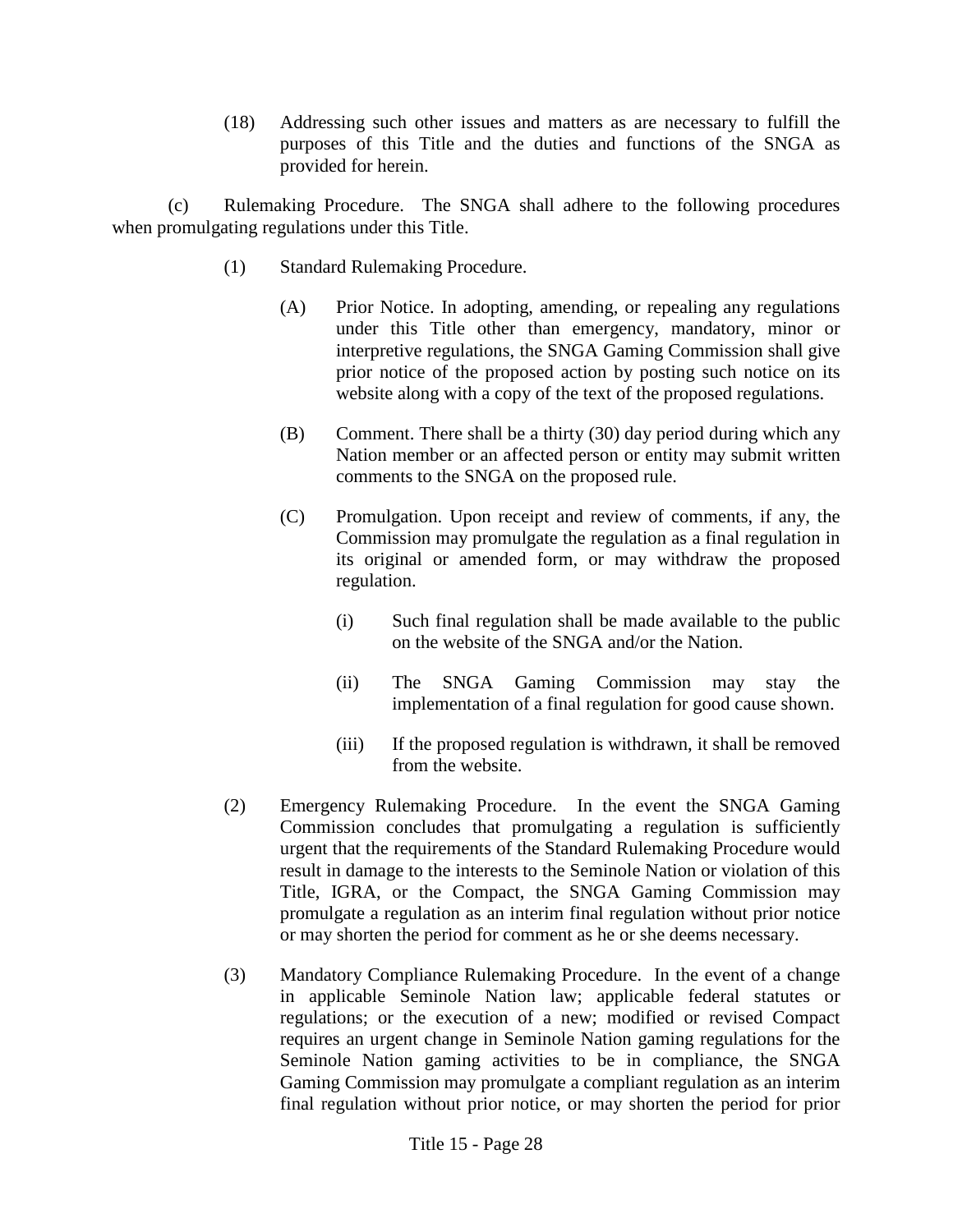notice as he or she deems necessary to comply with the change. Such interim final regulation shall be made available for written comment by licensees for a period of not less than thirty (30) days.

- (4) Minor Rulemaking Procedure. The Chief Gaming Regulator may make technical corrections or minor amendments to the SNGA regulations without prior notice, but such minor amendments under this procedure must have de minimus effect. Such final technical corrections or minor amendments shall be made public in the same manner as under the Standard rulemaking Procedure before the rule shall be deemed final.
- (5) Interpretive Rulemaking Procedure. The SNGA Gaming Commission may issue regulations without prior notice giving its interpretation of regulations issued under this Section, IGRA, or the Compact. Such interpretive regulations shall be made public in the same manner as under the Standard Rulemaking Procedure.
- (6) Interim Final Regulations. When exercising the rulemaking authority pursuant to paragraphs (2)-(4) of this subsection, the SNGA Gaming Commission shall issue such regulation in the form of an interim final regulation. An interim final regulation shall be enforceable immediately upon its publication on the website, however, that the SNGA shall accept written comments for a period of not less than thirty (30) days from the date of publication before the rule may be deemed final.

(d) Regulatory Effect. Regulations promulgated under this Title shall bind all persons, organizations, or vendors licensed under this Title within the scope of their License; gaming activities operated by SNGE; all visitors, guests and patrons of a gaming facility; and all persons employed by the Gaming Operation. Failure to comply with any regulation of the SNGA shall constitute a violation of Seminole Nation law and subject the violator to fines, penalties, or other sanctions.

(e) Standard of Review. The SNGA Gaming Commission and shall give deference to the regulations and/or challenged actions or decisions made pursuant thereto, unless the regulation and/or challenged action or decision is:

- (1) Arbitrary, capricious, an abuse of discretion, or otherwise not in accordance with law;
- (2) Contrary to the Constitution of the Seminole Nation or any right, power; privilege, or immunity under Seminole Nation law; or
- (3) In excess of the authority delegated by this Title.

[HISTORY: Enacted by TO 86-2; amended by TO 91-08, August 29, 1991; codified by TO 91-12, November 16, 1991; amended by TO 2001-12, December 1, 2001; amended by TO 2004-05, March 6, 2004; amended by TO 09-08, June 6, 2009; superseded by TO 2011-11, October 29, 2011; NIGC approved February 9,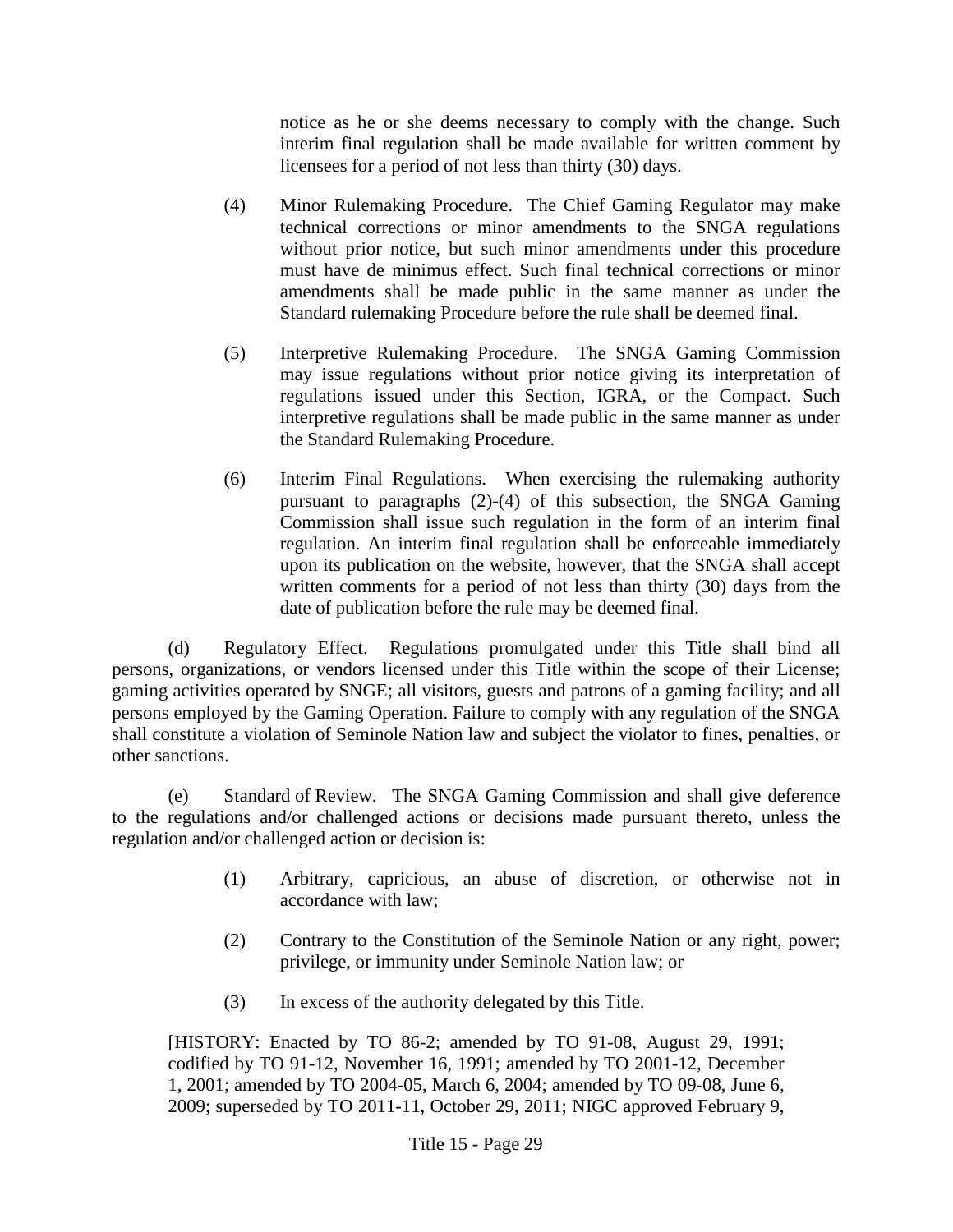2012 modified on March 4, 2017 pursuant to authority granted by SNC Title 21, § 203; acknowledged by TR 17-27; NIGC approved May 17, 2017.]

## **Section 108. Confidentiality of SNGA Records.**

(a) Use of Confidential and Proprietary Information. Confidential and proprietary information collected by the SNGA in the performance of its investigative or regulatory functions, as specified in this Section, may be used only for official purposes by the SNGA.

(b) Disclosure of Confidential Information. Confidential information may not be disclosed to any entity other than a law enforcement agency, the NIGC, the State of Oklahoma, or another gaming regulatory agency except pursuant to a lawful court order unless the applicant or licensee files a written waiver of confidentiality with SNGA.

(c) Confidential Records. The following types of records shall be deemed confidential:

- (1) Tax returns of individual applicants or licensees;
- (2) Gaming License application forms;
- (3) Credit reports and financial history records of individual applicants or licensees;
- (4) Health and medical records of individual applicants or licensees;
- (5) Social security and driver's license numbers of individual applicants or licensees;
- (6) Marketing, financial, or sales data, the disclosure of which may be harmful to the competitive position of SNGE, SNGA licensees or persons seeking or doing business with SNGE, provided that no financial information shall be withheld from the General Council;
- (7) Audit work papers, worksheets and auditing procedures used by the SNGA, its agents or employees; and
- (8) Such other documents, information, or records as the SNGA may specify by regulation.

(d) Privileged Communications. Communications between the Chief Gaming Regulator and the staff of the SNGA relating to licensing, disciplining of licensees, or violations by licensees are privileged and confidential if made lawfully and in the course of and in furtherance of the business of the SNGA on gaming, except pursuant to court order after an incamera review. The Chief Gaming Regulator or any member of the staff of the SNGA may claim this privilege.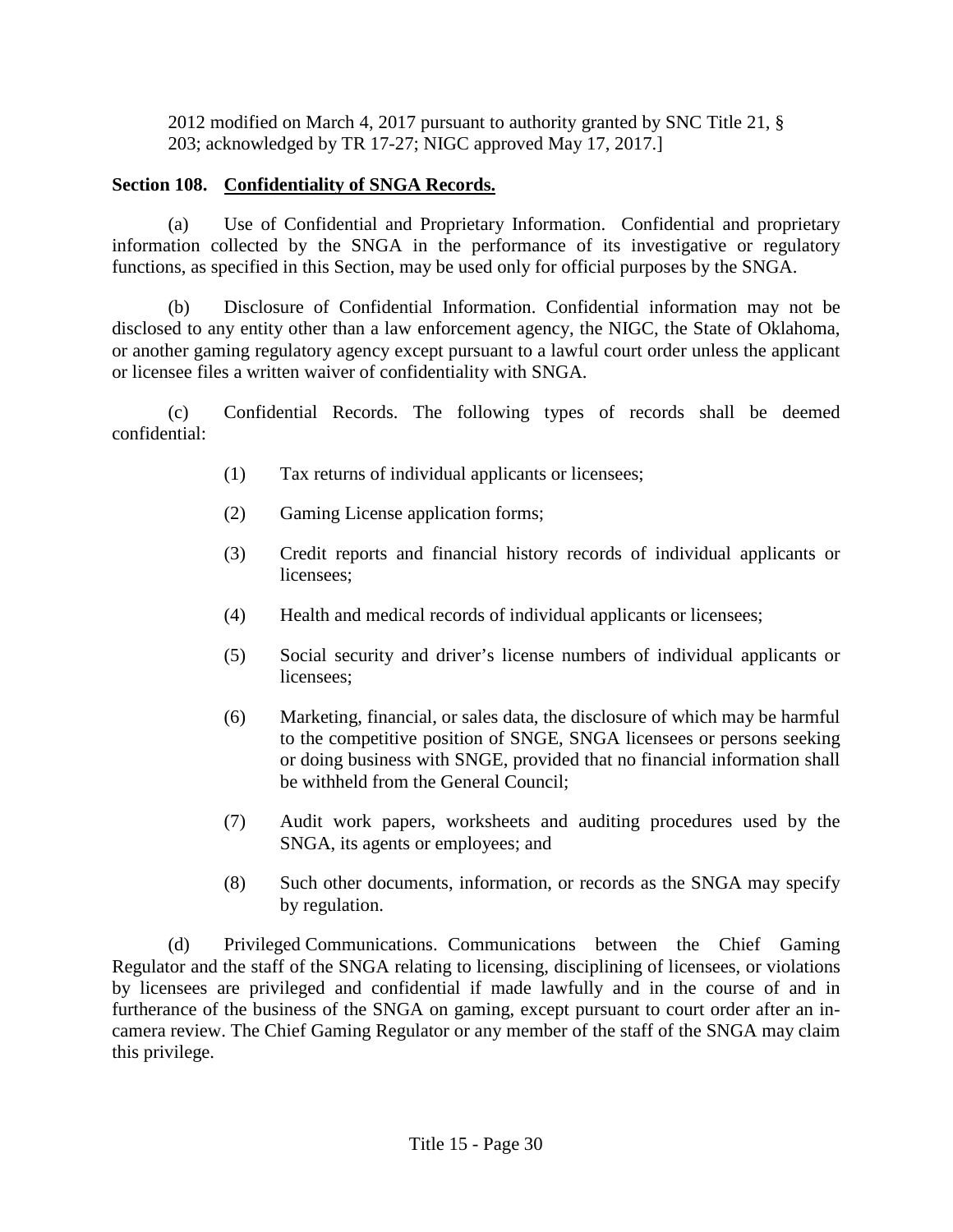(e) Limitations. No SNGA Gaming Commissioner, Chief Gaming Regulator, or member of the staff of the SNGA shall:

- (1) Disclose confidential information except to other gaming regulatory agencies or law enforcement agencies;
- (2) Hold financial interests in or transact business with the Gaming Enterprise in conflict with the conscientious performance of their duties as regulators;
- (3) Use their office or position for private gain; or
- (4) Fail to disclose any conflict of interest to the SNGA or fail to recuse oneself from any participation in such matter.

(f) Breach. Any SNGA Gaming Commissioner, Chief Gaming Regulator or SNGA staff member who intentionally breaches the SNGA's duty of confidentiality; uses confidential information for any improper purpose; or otherwise breaches the official's ethical duties may be subject to removal from office or termination from employment with the SNGA.

[HISTORY: Enacted by TO 86-2; amended by TO 91-08, August 29, 1991; codified by TO 91-12, November 16, 1991; amended by TO 2001-12, December 1, 2001; amended by TO 2004-05, March 6, 2004; amended by TO 09-08, June 6, 2009; superseded by TO 2011-11, October 29, 2011; NIGC approved February 9, 2012 modified on March 4, 2017 pursuant to authority granted by SNC Title 21, § 203; acknowledged by TR 17-27; NIGC approved May 17, 2017.]

## **Section 109. Right to Appeal SNGA Actions.**

(a) Unless otherwise specified in this Title, any action or decision of the Chief Gaming Regulator or the SNGA, other than:

- (1) Issuing, revising, or withdrawing a regulation, or
- (2) A personnel action of the Chief Gaming Regulator with regard to an employee of Seminole Nation Gaming Agency is subject to appeal to the SNGA Gaming Commission as provided in Section 111 of this Title and subsequently, subject to the limits in Section 111, the Seminole Nation Court.

(b) Failure to timely file an appeal as specified in this Title shall render final and unappealable a decision by the Chief Gaming Regulator or SNGA Gaming Commission. Unless otherwise specified by Compact or this Code, appeals shall be filed no less than (30) calendar days from SNGA action.

(c) Employees of the Seminole Nation Gaming Agency shall be exempt from the appeal and grievance provisions of Title 11 of the Seminole Nation Code of Laws. The SNGA Gaming Commission shall have final authority to hear employee grievances and render determinations thereon.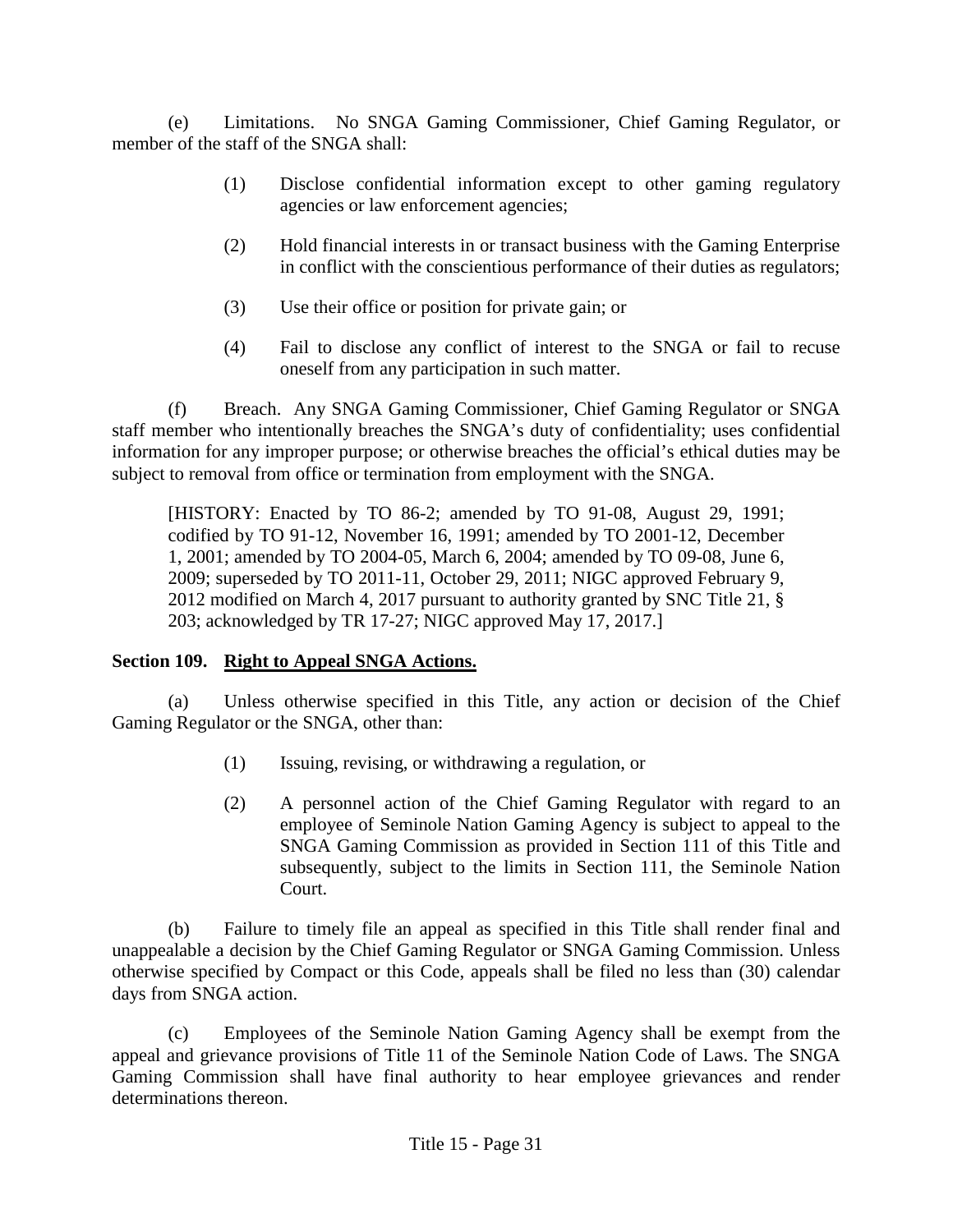(d) The SNGA Gaming Commission shall have appellate jurisdiction over actions and decisions of the Chief Gaming Regulator or actions or decisions unlawfully withheld under this Title including, but not limited to, licensing decisions, enforcement actions taken, directives issued to licensees, approvals of licensee actions, and licensee requests denied.

(e) In furtherance of its jurisdictional responsibilities, the SNGA Gaming Commission shall:

- (1) Develop rules and procedures consistent with this Title, including but not limited to Section 110, for processing, hearing, and rendering decisions on appeals subject to its jurisdiction. Such rules and procedures of shall be adopted and published by the SNGA Gaming Commission on the website of the Nation;
- (2) Receive, process, hear, remand, decide, dismiss, and/or otherwise dispose of appeals made by the Gaming Operation, individual licensees, vendor licensees, registrants, or permittees; and patrons and other persons or entities;
- (3) Render written decisions on matters coming before it for disposition within (30) business days from the later of the date of hearing or waiver of hearing; and
- (4) Maintain, or cause to be maintained, a permanent system of records of cases and matters.
- (5) All personnel, procurement and other administrative actions of the SNGA Gaming Commission shall be in accordance with the administrative requirements of the Seminole Nation Code; however, exempted from Title 11.

[HISTORY: Enacted by TO 86-2; amended by TO 91-08, August 29, 1991; codified by TO 91-12, November 16, 1991; amended by TO 2001-12, December 1, 2001; amended by TO 2004-05, March 6, 2004; amended by TO 09-08, June 6, 2009; superseded by TO 2011-11, October 29, 2011; NIGC approved February 9, 2012.]

#### **Section 110. Appellate Procedure of the Seminole Nation Gaming Commission, Judicial Review: Due Process.**

- (a) Jurisdiction.
	- (1) The SNGA Gaming Commission shall have appellate jurisdiction over all decisions of the Chief Gaming Regulator and the SNGA.
	- (2) The SNGA Gaming Commission shall have primary appellate authority over all patron prize, machine malfunctions, and tort claim disputes. By this provision, and consistent with both the language and intent of the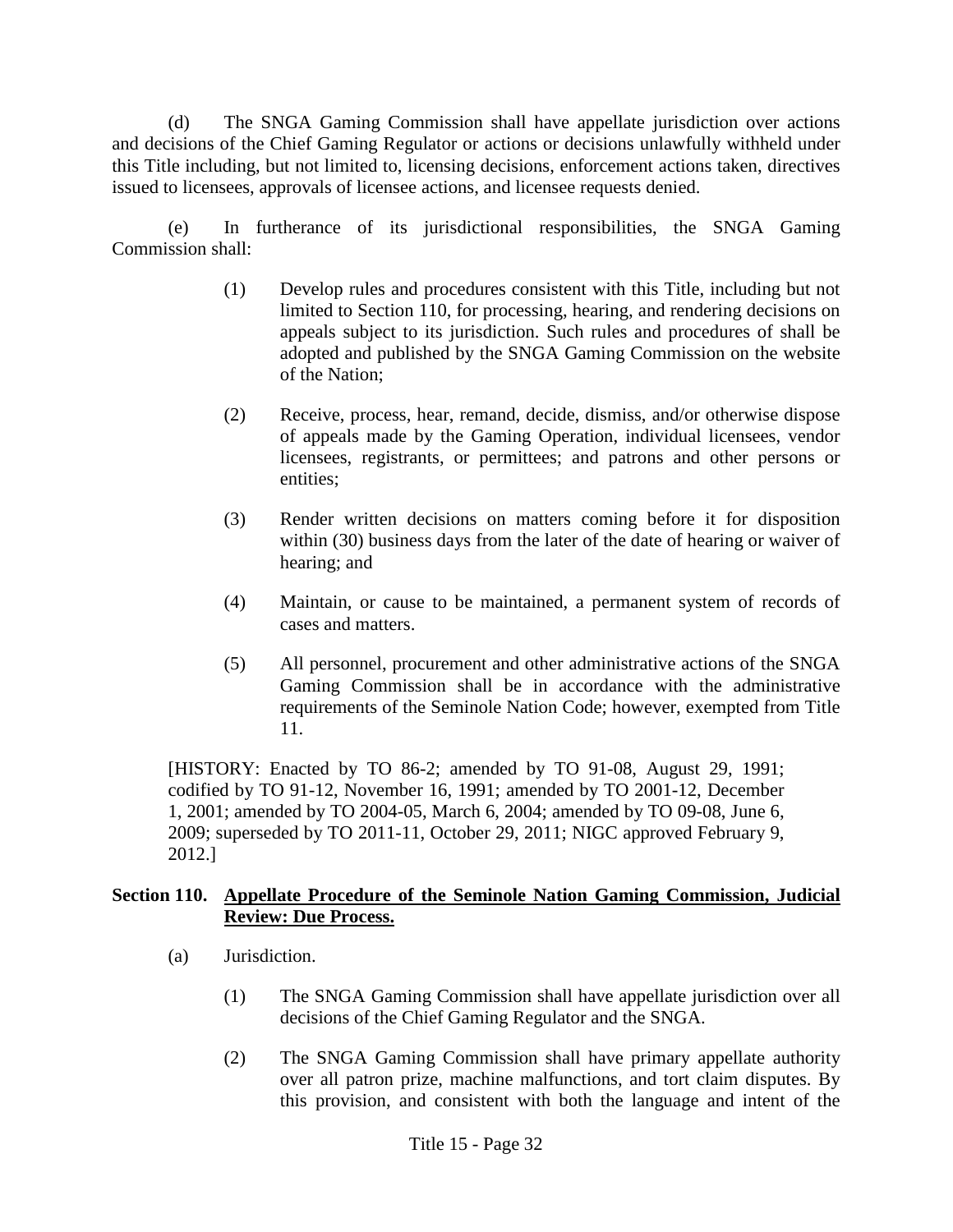Compact, the Nation affirms and clarifies that no state or federal court shall have jurisdiction over any tort or prize claim arising within the Nation's Jurisdiction or relating in any way to the Gaming Operation.

(3) The SNGA Commission shall have jurisdiction to compel the Chief Gaming Regulator to act timely in accordance with the requirements in this Title or the Compact on a matter within SNGA Gaming Commission's jurisdiction, provided that the SNGA Gaming Commission may not compel a specific outcome in a particular matter when exercising its compulsory authority.

(b) Process. The matters subject to appeal under this Section may be appealed in accordance with the following:

- (1) The appellant must have exhausted all available administrative remedies;
- (2) The appeal shall be in writing and shall state the name of the licensee, the issue(s) contested and the change(s) sought, the basis of such change(s), and such evidence as the appellant may wish to submit.
- (3) In addition to the written appeal, the appellant may request an oral hearing before the SNGA Gaming Commission.
- (4) If a hearing is granted and takes place, it shall be at a date, time and place as set by the SNGA Gaming Commission and shall be recorded, at the Appellant's expense, by a certified shorthand reporter.
- (5) The SNGA Gaming Commission shall issue a written determination supporting or denying (in whole or in part) the appeal and setting out its basis for the decision within (30) business day after hearing or if hearing waived, upon receipt of appeal.
- (6) Such written determination shall be deemed a final action of SNGA Gaming Commission.
- (c) Seminole Nation Court.
	- (1) Appellate Jurisdiction Tort Claims
		- (A) The Seminole Nation Court shall have the authority to review decisions by the SNGA Gaming Commission related to claims for personal injury or property damage filed by a patron against the Gaming Operation. All Patrons shall be deemed to have consented to the civil jurisdiction of the Seminole Nation Court. The Gaming Operation does not consent, and shall not be permitted to consent, to jurisdiction in any other court.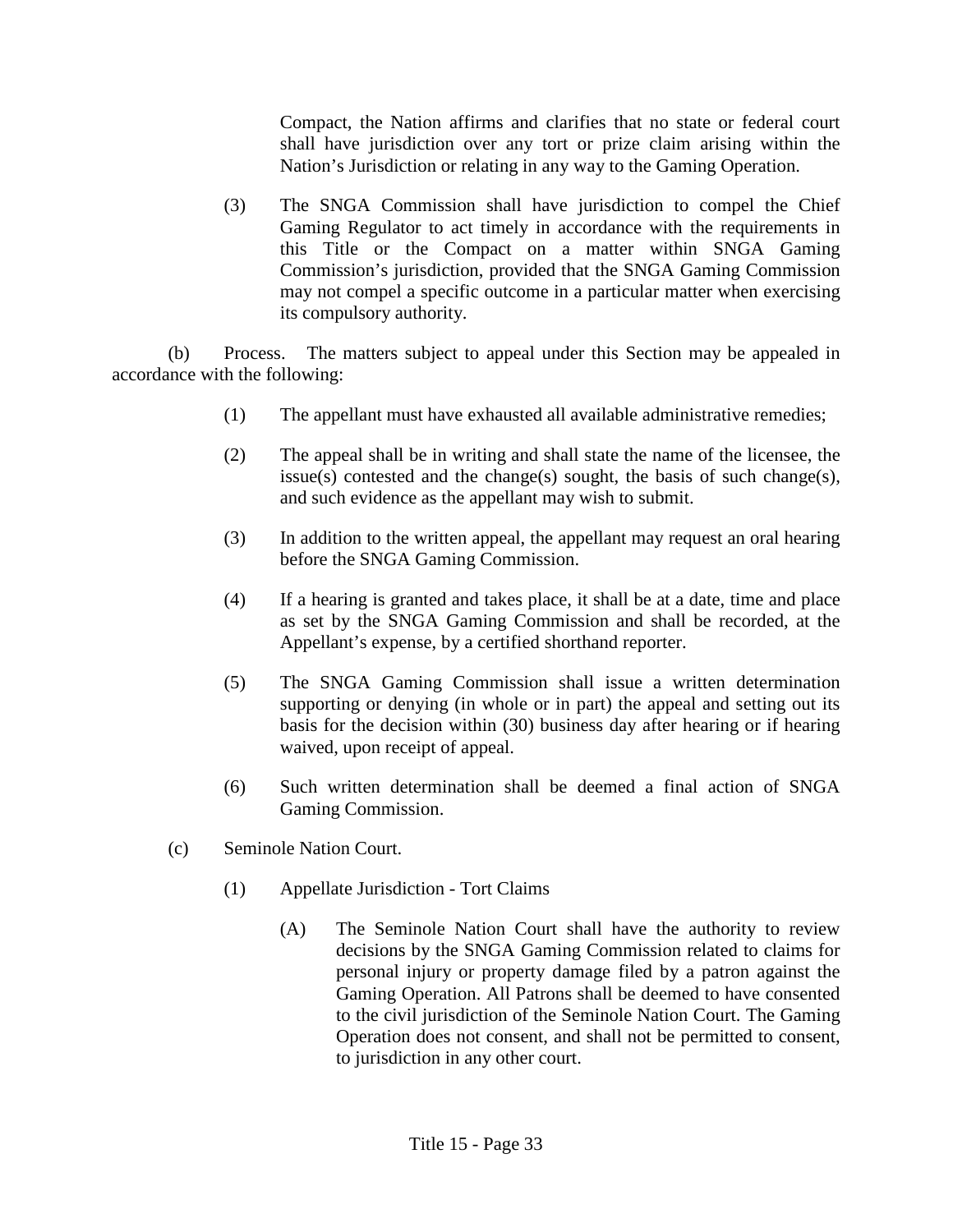- (B) A patron may assert a claim against the Gaming Operation in the Seminole Nation Court only if:
	- (i) The purported personal injury occurred on the premises of a Gaming Facility licensed under this Title;
	- (ii) The claimant followed all necessary procedures pursuant to the pertinent terms of the Compact; exhausted all administrative remedies; and provided all of the information required by the Compact for filing such a claim including, without limitation, the delivery of a valid and timely written tort claim notice, signed by the claimant under an oath affirming the validity of all information provided in the notice, to the Gaming Operation;
	- (iii) The Gaming Operation denied the tort claim; and
	- (iv) The clamant filed the appeal in the Seminole Nation Court no later than the one-hundred-eightieth day after denial of the claim by the Enterprise.
- (C) Limitation on Jurisdiction.
	- (i) The Seminole Nation Court shall have no jurisdiction to award damages to any claimant in excess of the limits of the Gaming Operation's liability insurance and no judgment may entered or recovered except against the Gaming Operation's liability insurance policy.
	- (ii) A claimant's failure to file a tort claim or prize claim in accordance with the requirements of this subsection and in accordance with all applicable requirements of the Compact shall constitute a waiver of all rights of appeal and further shall deprive the Seminole Nation Court of jurisdiction over the claim.
	- (iii) A claimant's failure to file a tort claim within one year of the date of the purported personal injury shall deprive the Seminole Nation Court of jurisdiction over the matter and forever bar such tort claim against the Gaming Operation.
	- (iv) The Seminole Nation Court shall have no authority to award damages from the assets of the Seminole Nation.
	- (v) Except as specifically provided in the Nation's Compact, nothing herein shall be construed as a waiver of the Nation's sovereign immunity from suit.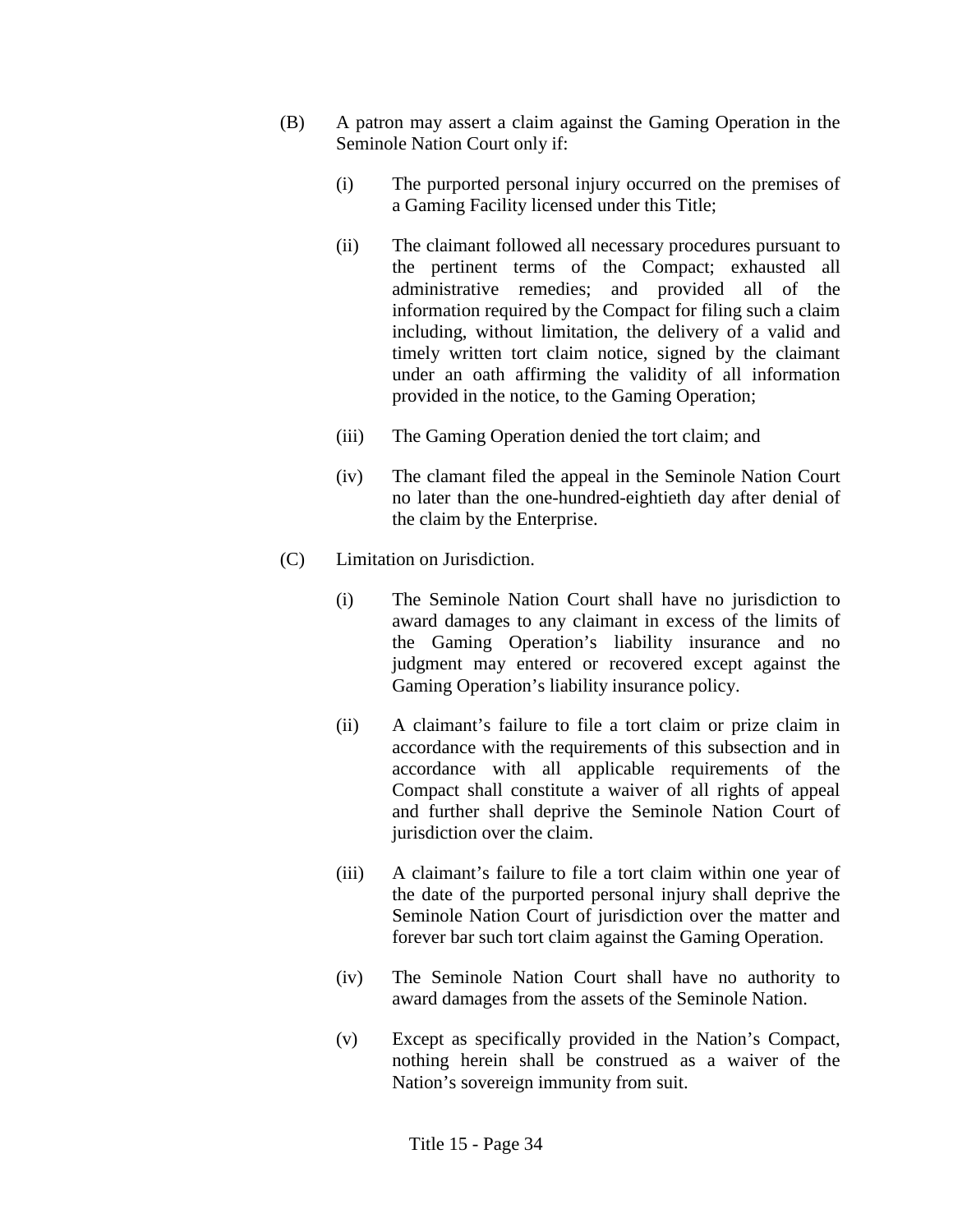- (2) Appellate Jurisdiction.
	- (A) The Seminole Nation Court shall have appellate jurisdiction over final decisions of the SNGA Gaming Commission, provided that the appeal is filed no later than the thirtieth (30th) day following the date of a final decision by the SNGA Gaming Commission.
		- (i) Failure to seek review of the final action of the SNGA Gaming Commission by the thirtieth (30th) day following the date of such final action or decision shall constitute a waiver of all rights of appeal and further shall deprive the Seminole Nation Court of jurisdiction over the matter.
	- (B) The Seminole Nation Court(s) shall have appellate jurisdiction over the SNGA Gaming Commission's actions and decisions in relation to prize claims and patron disputes, provided that a claimant's failure to file a prize claim notice within ten days of the event which forms the basis of a prize claim shall forever bar such prize claim and shall operate to deprive the Court of jurisdiction in the matter.
- (3) Judicial Process.
	- (A) Except as otherwise provided in this Title, the manner and further requirements for filing appeals and/or claims for adjudication in the Seminole Nation Court shall be in accordance with the Court's rules and procedures.
	- (B) Appeals to the Seminole Nation Court of SNGA Gaming Commission decisions concerning actions and/or decisions of SNGA or the Chief Gaming Regulator shall be limited to the administrative record that was before the Chief Gaming Regulator or SNGA at the time of the final action, including any recording or hearing transcript(s) resulting from any hearings conducted by the Commission and its written records of decision. The standard of review shall not be de novo, but shall be abusive or discretion, arbitrary or capricious, or clear error.
	- (C) The Seminole Nation Court may remand any matter to the Commission for further proceedings as warranted by the circumstances.
- (4) Standard of Review.
	- (A) The Commission and the Seminole Nation Court shall give deference to the administrative expertise of the Chief Gaming Regulator and shall not set aside, modify, or remand any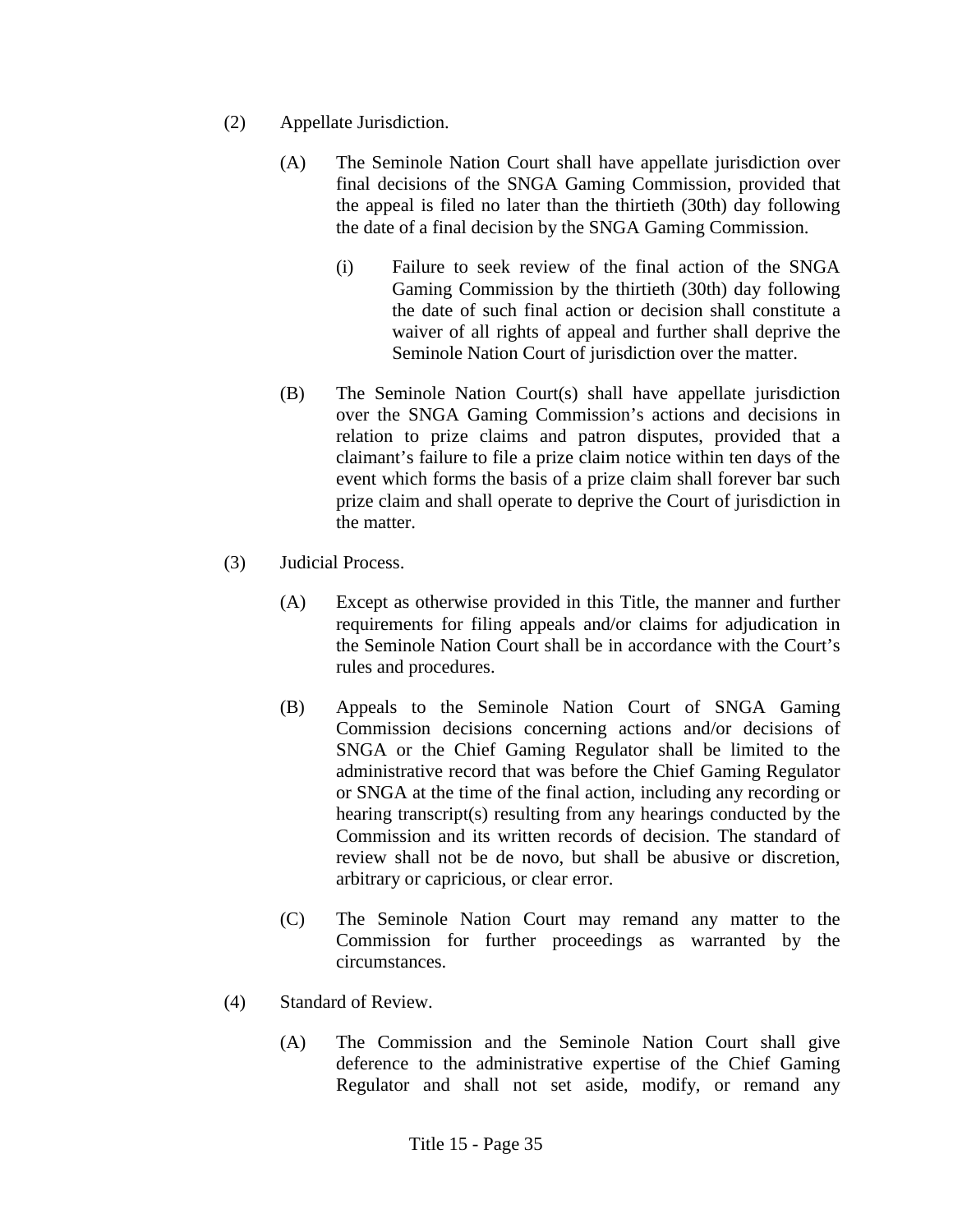determination by the Chief Gaming Regulator except upon a finding that the decision, action, or lack of action was:

- (i) Arbitrary and capricious, an abuse of discretion, or otherwise not in accordance with law;
- (ii) Contrary to right under the Constitution of the Seminole Nation, this Title, the Compact or other applicable law;
- (iii) In excess of statutory jurisdiction, authority, or limitation or short of statutory right;
- (iv) Without observance of procedure required by law; or
- (v) Unsupported by a preponderance of the evidence in a case reviewed on the record.
- (B) The Seminole Nation Court's review of an appeal on a tort claim shall be de novo and shall be decided based on applicable law.
- (5) Legal Representation. A petitioner may be represented by legal counsel in any proceedings or adjudications conducted by the SNGA Gaming Commission or the Seminole Nation Court at the petitioner's own expense, and the Gaming Operation, or SNGA Gaming Commission may appear or be represented by legal counsel at their expense.
- (6) Standing. Only those persons or entities directly and adversely affected by an action or decision of the Gaming Operation and/or Chief Gaming Regulator shall have standing to appeal such action or decision to the Commission and/or the Seminole Nation Court, except where:
	- (A) The Petitioner is seeking relief against the Chief Gaming Regulator for action unduly or unreasonably delayed or withheld where such inaction is causing articulable harm to the Petitioner. Unreasonably withheld should be liberally construed to be no less than (30) business days; or
	- (B) The Petitioner is a licensee seeking appellate review of a regulation promulgated by the SNGA Gaming Commission on the grounds that such regulation is arbitrary and capricious, constitutes an abuse of discretion, or is otherwise not in accordance with law.
- (7) Remedies
	- (A) The Commission and/or the Seminole Nation Court, upon appeal, after hearing, may: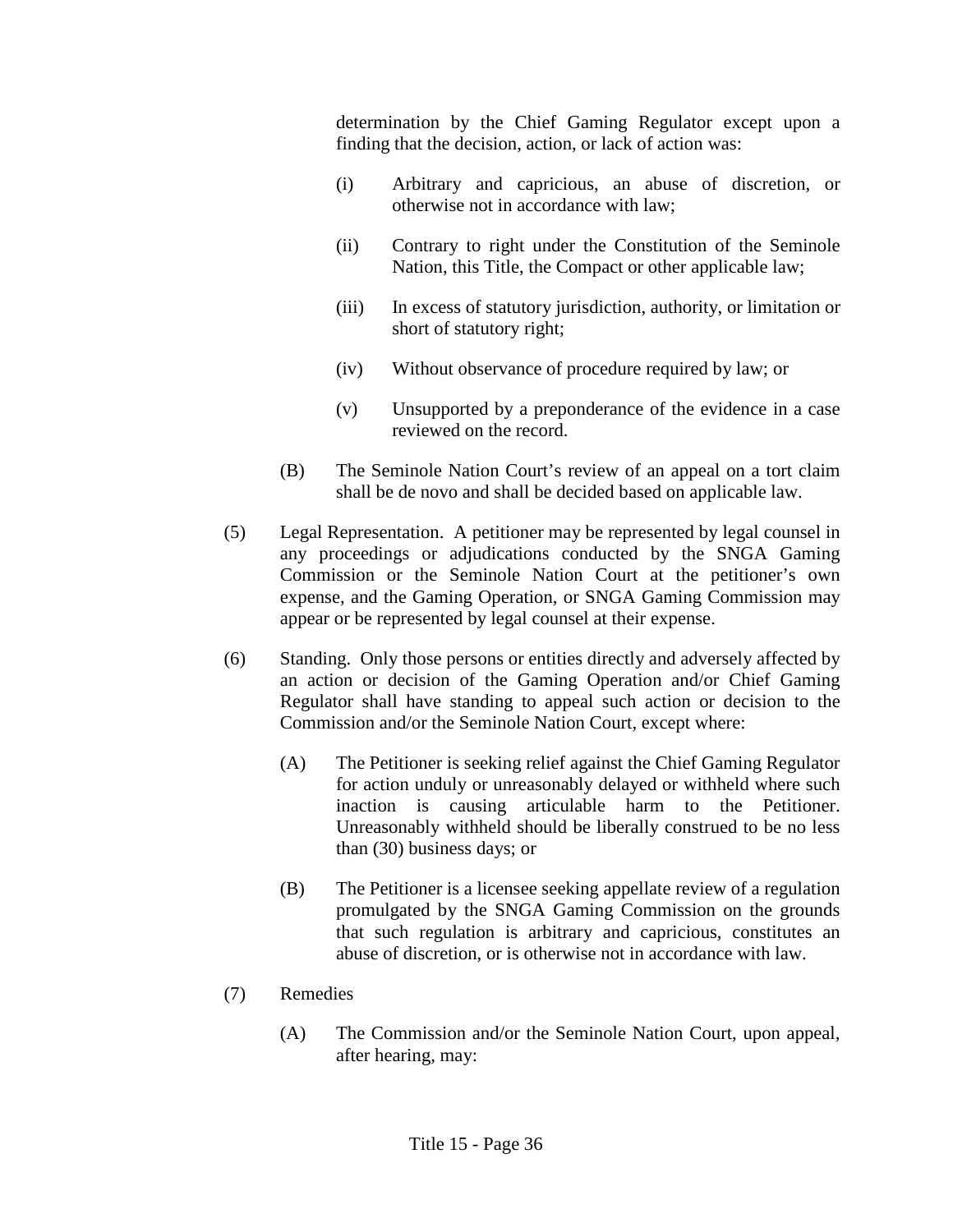- (i) Affirm, reverse, modify or remand a matter as appropriate subject to the standard of review established in this Title;
- (ii) Compel SNGA and/or the Chief Gaming Regulator to take an action that the Commission and/or Court has found was unlawfully or unreasonably delayed or withheld by SNGA and/or the Chief Gaming Regulator; or
- (iii) Set aside and remand a regulation of the SNGA to the Chief Gaming Regulator upon a finding that such regulation or some portion of the regulation is arbitrary and capricious, an abuse of discretion, or otherwise not in accordance with law.
- (B) The Seminole Nation Court upon appeal, after hearing may:
	- (i) Affirm, reverse, modify or remand a matter to the Commission, as appropriate, subject to the standard of review established in this Title; or
	- (ii) Compel the SNGA Gaming Commission to act or make a decision where an action or decision has been unduly delayed, or it may assume jurisdiction in a case before the SNGA Gaming Commission where a decision has been unduly delayed or due process has been denied.
- (C) The Seminole Nation Court upon appeal, after hearing, may award just and reasonable compensation for a personal injury or property damage upon a finding that the Gaming Operation is liable as a matter of law given all the facts and circumstances of the case as adduced at hearing of the case under applicable law, provided that:
	- (i) The amount of such award shall be reduced by 10% if the tort claim is filed with the Enterprise more than ninety (90) days after the event allegedly giving rise to the claim; and
	- (ii) The amount of compensation awarded for any one person for personal injury, for any one occurrence for personal injury, or for any one occurrence for property damage may not exceed the amount of the public liability insurance each such category of personal injury or property damage maintained by the Gaming Operation for the express purposes of covering and satisfying tort claims.
- (D) The Commission and/or Seminole Nation Court upon appeal of the denial, in whole or in part, of a prize claim, after hearing, may award just and reasonable compensation if the full amount of an award determined to be due was not paid, provided that the amount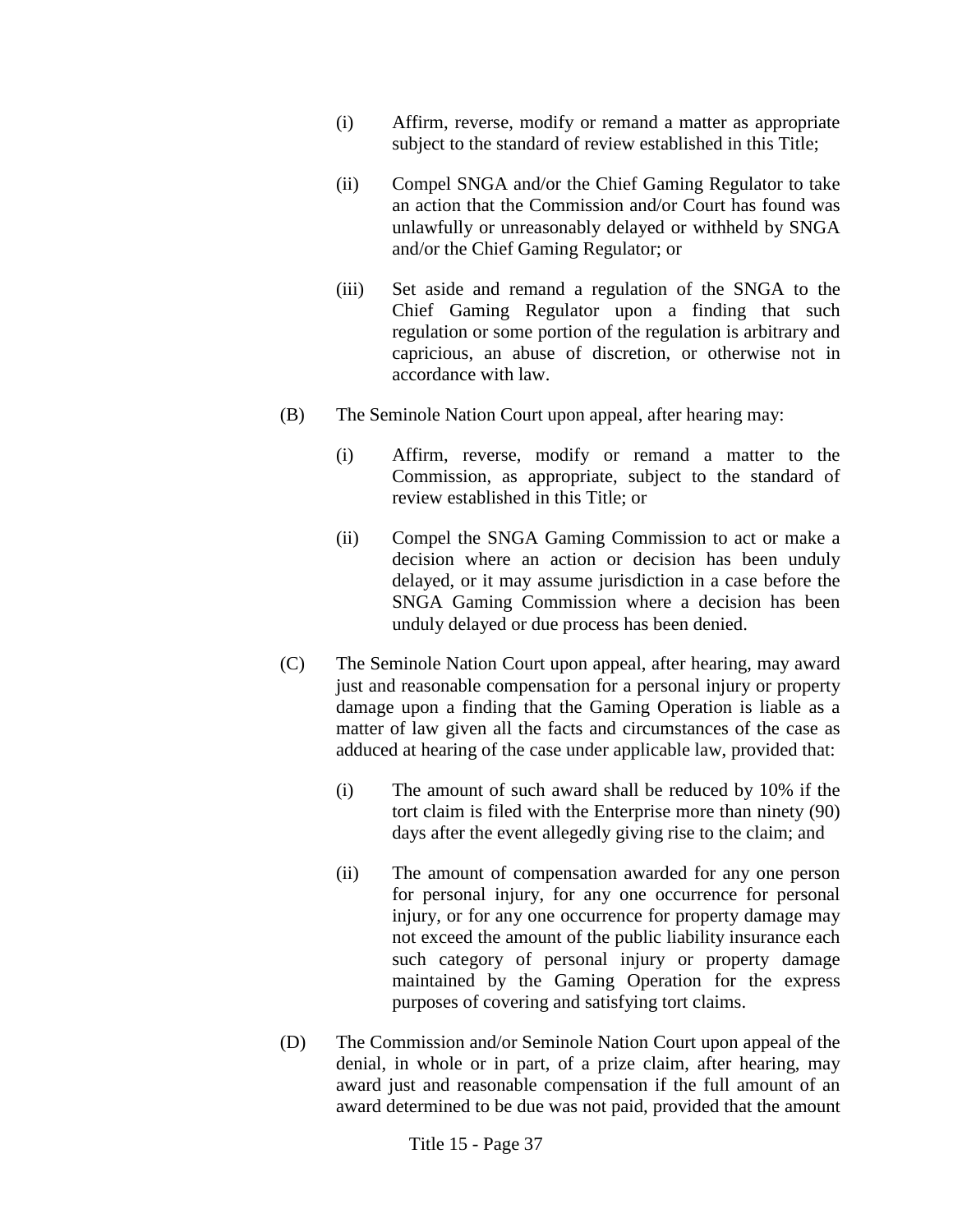of the award may not exceed the amount of the prize that the claimant establishes he or she was entitled to be awarded nor, in any case, an amount exceeding the maximum prize available in the game or gaming machine giving rise to the dispute.

- (E) Burden of Proof. The Appellant shall bear the burden of proof in any appeal filed pursuant to this Title.
- (F) Filing Fees. Each appeal under this Title shall be subject to a nonrefundable filing fee of five hundred dollars (\$500.00) to be paid to the SNGA Gaming Commission and/or Seminole Nation Court, as appropriate, which fee(s) may be waived only upon a demonstration of hardship supported by substantial evidence. The Seminole Nation Court may amend the filing fee by administrative order.

[HISTORY: Enacted by TO 86-2; amended by TO 91-08, August 29, 1991; codified by TO 91-12, November 16, 1991, amended by TO 2001-12, December 1, 2001, amended by TO 2003-07, September 6, 2003; amended by TO 09-08, June 6, 2009; superseded by TO 2011-11, October 29, 2011; NIGC approved February 9, 2012.]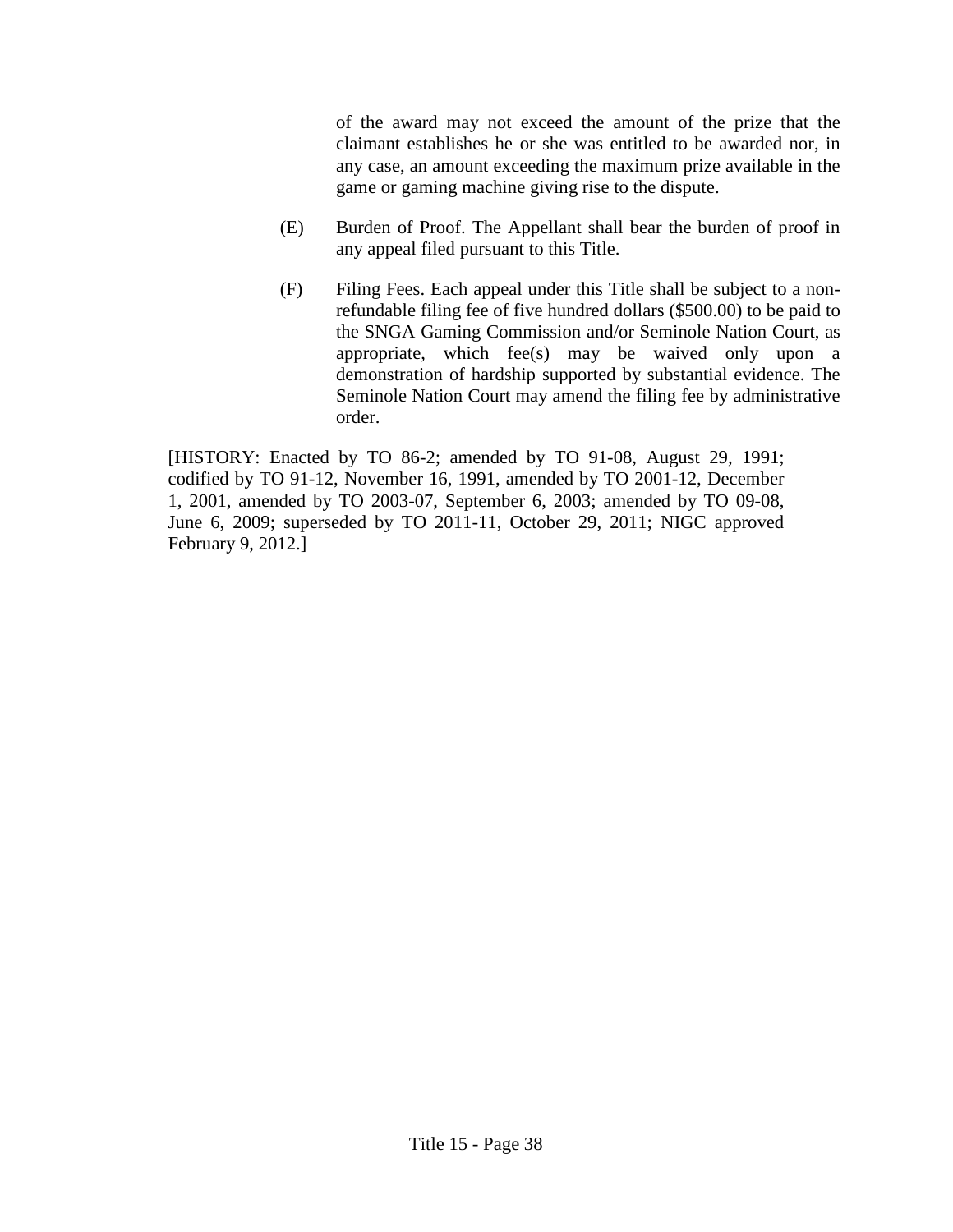# **CHAPTER TWO LICENSING**

#### **Section 201. Gaming License, Permit or Registration Required.**

- (a) Persons, Entities, and Facilities Required to Be Licensed.
	- $(1)$  Every
		- (A) Seminole Nation Gaming Facility where Class II or III gaming activities are conducted;
		- (B) Primary Management Official;
		- (C) Key Employee;
		- (D) Gaming Vendor; and
		- (E) Gaming Financer

shall be required to have and display prominently an appropriate, valid and current gaming License issued pursuant to the provisions of this Code.

- (2) The License for a Gaming Vendor or Gaming Financer shall cover the business entity and the Principals of that Gaming Vendor or Financer under a single License except for those Key Employees employed by the Gaming Vendor or Gaming Financer with access to gaming activities, gaming equipment, the accounts, and the gaming or accounting software at or for the Enterprise, provided that all Principals of a Gaming Vendor or Gaming Financer shall be subject to a background investigation and suitability determination in accordance with the standards applicable to Key Employees.
- (3) Any employee or Principal of a Gaming Vendor or Gaming Financer, including a manufacturer of gaming or gaming related equipment -
	- (A) Who has access to the gaming floor and/or secure or restricted areas of a Gaming Facility, including storage and maintenance areas, or who provides maintenance, repair or other service in relation to a game or gaming system; or
	- (B) Who has on-site or off-site access to hardware or software related to Gaming Activities, or who has any accounting or cash handling duties related to the Gaming Operation, wherever conducted shall be considered to be a Covered Employee and shall be required to apply for and receive a Gaming License in accord with the same licensure requirements as a Key Employee, provided that accountants and attorneys shall be exempt from licensure or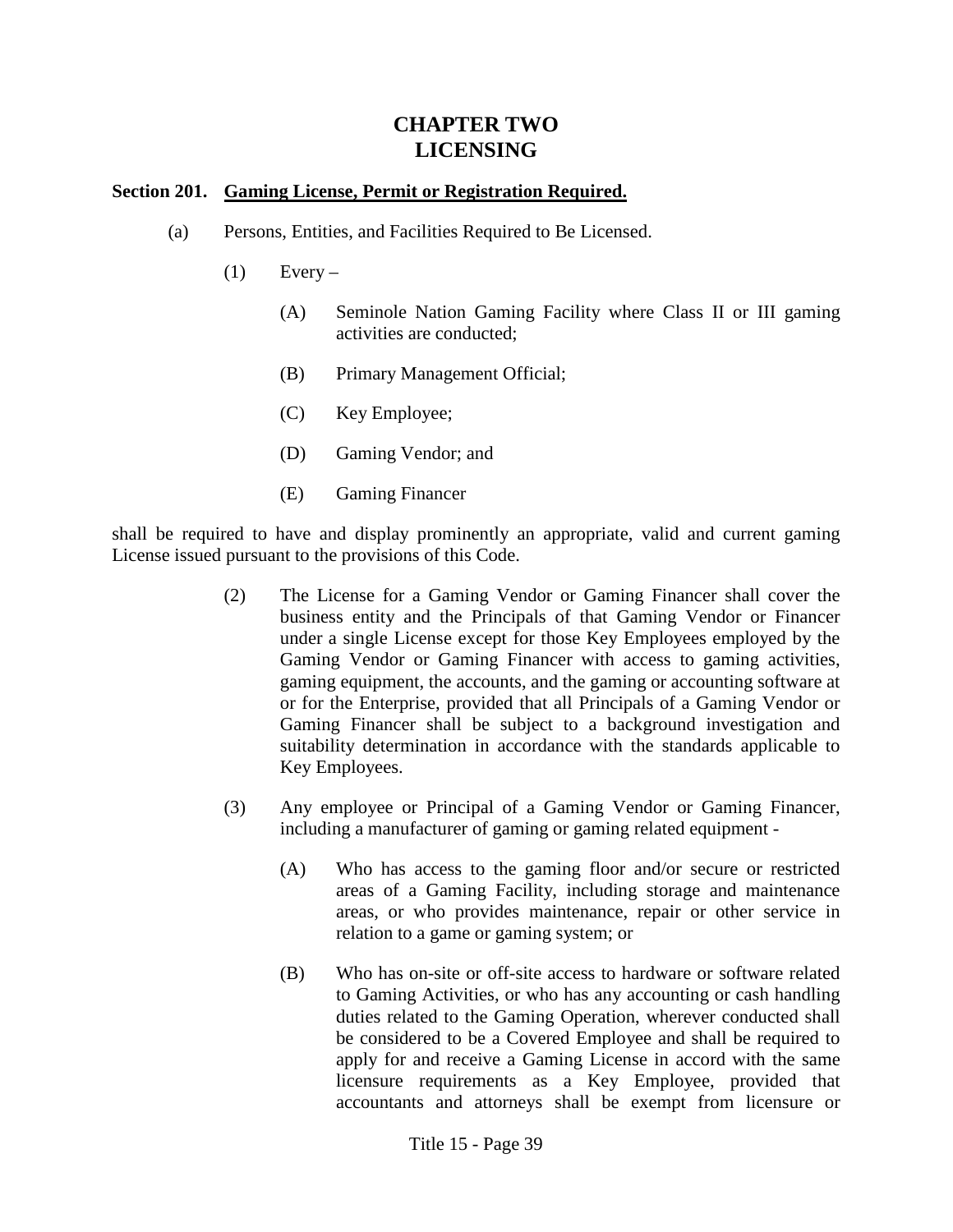regulations when providing services covered by their respective professional licenses.

(b) Registration. Every Non-gaming Vendor providing services or goods to the Gaming Operation, other than a federally, state, or tribally regulated publicly traded public utility company, shall be subject to a requirement to register with SNGA and provide such information to SNGA as SNGA may by regulation require prior to contracting with or providing such goods and/or services to the Gaming Operation.

- (1) The Chief Gaming Regulator may, by regulation, except Non-gaming Vendors from this registration requirement where the contract amount is de minimus, or the potential for unlawful or criminal conduct is negligible.
- (2) The Chief Gaming Regulator may, by regulation, require federally, state, or tribally regulated publicly traded utility companies to register or be registered under this provision if he or she determines that there is a potential for criminal activity relating to the Gaming Operation contracting with such companies.

(c) Class I Gaming Permit. A permit issued by SNGA shall be required for the conduct of any Class I traditional forms of Indian gaming in connection with a tribal ceremony or celebration involving wagering where the aggregate total of prizes to be awarded exceeds \$10,000. Tribal social activities not involving the placement of wagers, including contests, competitions, or similar events in which prizes are awarded individually or to teams based on prowess, knowledge, or appearance, such as rodeos, powwows, sports tournaments, pageants, and other similar types of events, regardless of whether an entry fee is charged, do not constitute gaming and are expressly excluded from regulation under this Title.

(d) Work Permit. Every employee of the Gaming Operation who is not a Primary Management Official or a Key Employee shall be required to have a work permit issued by the SNGA. Such work permit shall not authorize an employee to conduct any activities requiring a License under this Title, provided that the SNGA may require any or all gaming employees to be licensed upon a finding by the SNGA that the Gaming Operation is not compliant with the restrictions on the permissible duties and functions of work permittees.

(e) Prohibition. Any other form of gaming other than those activities excepted by Section 203 of this Title conducted within the jurisdiction of the Seminole Nation is prohibited.

[HISTORY: Enacted by TO 86-2; amended by TO 91-08, August 29, 1991; codified by TO 91-12, November 16, 1991, amended by TO 2003-22, December 6, 2003; amended by TO 2004-01, January 17, 2004; amended by TO 09-08, June 6, 2009; superseded by TO 2011-11, October 29, 2011; NIGC approved February 9, 2012.]

## **Section 202. Exemptions.**

(a) Class I games, other than those requiring a permit, are exempt from the licensing, registration, and permit requirements of this Title if they -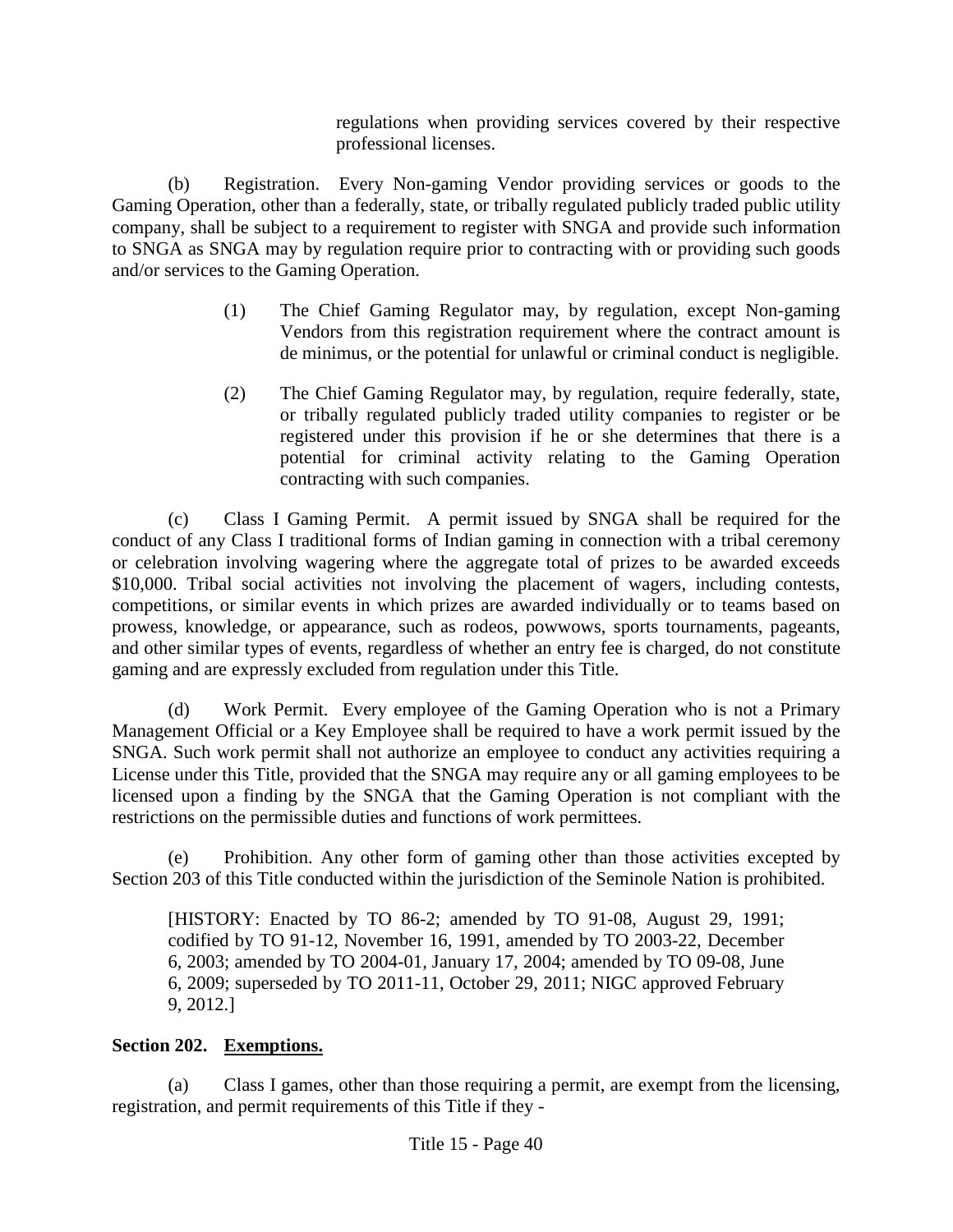- (1) Are traditional forms of Indian gaming engaged in by individuals as a part of, or in connection with, tribal ceremonies or celebrations, or
- (2) Are social games solely for prizes of minimal value.

(b) For purposes of this section, "minimal value" shall mean an individual prize with a value no greater than \$1,000 for a single prize or \$10,000 in aggregate prizes to be awarded.

[HISTORY: Enacted by TO 86-2; amended by TO 91-08, August 29, 1991; codified by TO 91-12, November 16, 1991; amended by TO 09-08, June 6, 2009; superseded by TO 2011-11, October 29, 2011; NIGC approved February 9, 2012.]

#### **Section 203. Applications and Requirements for Licenses.**

- (a) General Requirements for Licenses.
	- (1) License Requirements.
		- (A) A License or Temporary License (not to exceed 90 days) must be issued by SNGA to an applicant pursuant to this Title and applicable regulations before the Gaming Operation may employ a person in a Key Employee or Primary Management position.
		- (B) Gaming Vendors, Management Contractors and Gaming Financers must be fully licensed by the SNGA prior to the commencement of any engagement, contract, or agreement, the delivery of any gaming goods or services, or the installation of any gaming or gaming-related equipment.
		- (C) Non-gaming vendors shall register or be registered prior to commencement of any transaction, contract, or engagement with the Gaming Operation.
		- (D) Failure to comply with all applicable licensure requirements by a person or entity required to be licensed pursuant to this Title shall be deemed a substantial violation and shall subject such person or entity to the enforcement authority of the SNGA.
	- (2) Term.
		- (A) A facility License shall be valid for a term of three years.
		- (B) A Primary Management Official License and a Key Employee License shall be valid for a term of two years.
		- (C) A Gaming Vendor or Gaming Financer License shall be for a term of one year.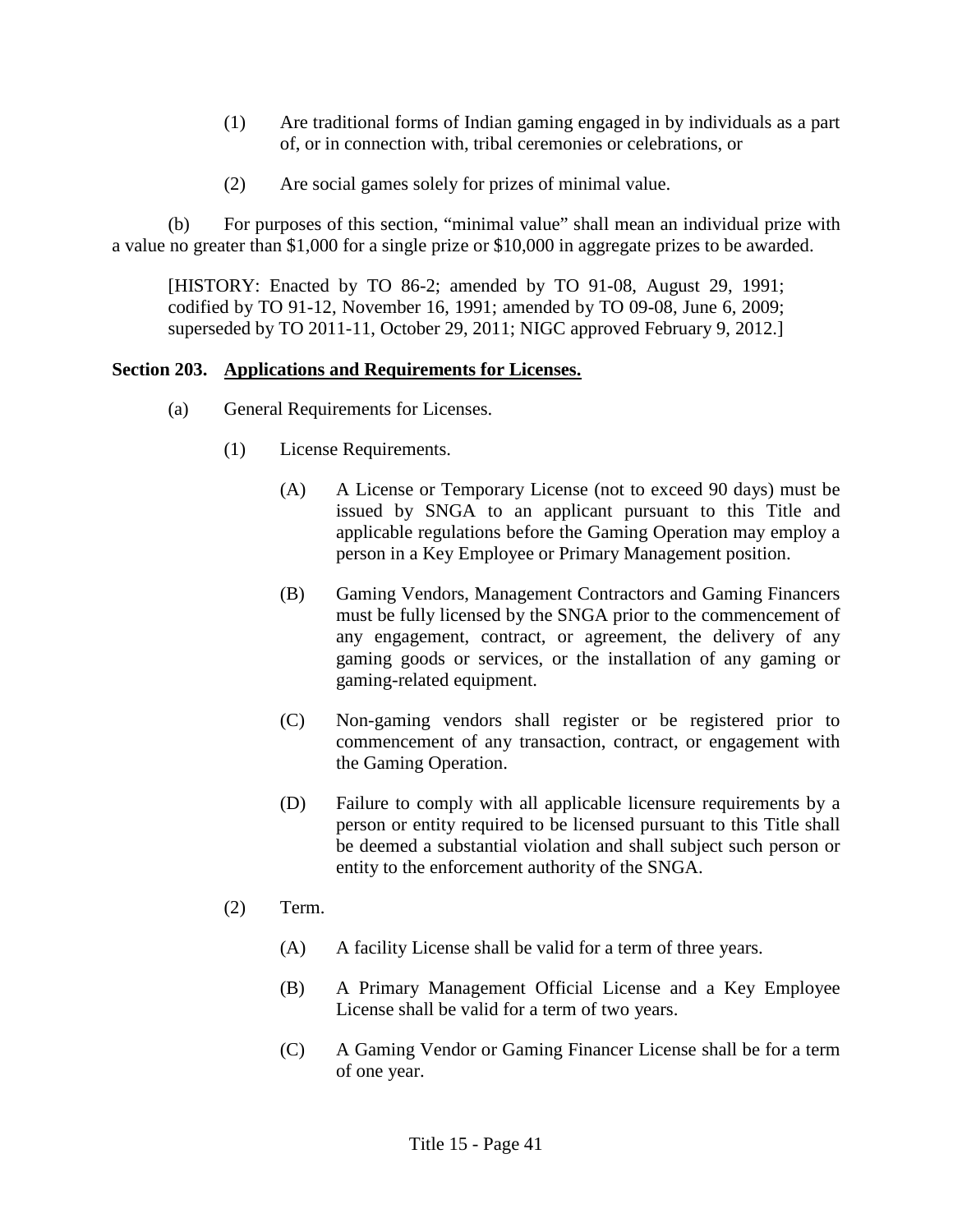- (D) A Temporary License shall have a term as determined by SNGA, but not to exceed 90 days, provided that a Temporary License shall expire automatically upon issuance or denial of a permanent License.
- (E) The term of a License shall start on the date it is issued and shall expire on the last day of its term.
- (3) Applicant and Licensee Responsibilities. Applicants and licensees shall be legally responsible for compliance with this Title, regulations issued under this Title, IGRA, and all relevant License provisions, conditions, or restrictions.
- (4) Sworn Application. No License shall be issued under this Title except upon a sworn application filed with the SNGA in such form as may be prescribed by the SNGA and containing all of the mandatory information required for the License. Such form shall require agreement by the licensee to abide by all requirements and restrictions in the License, this Title, the Compact, and all applicable laws, rules and regulations.
- (5) Withdrawal of Application. An application may not be withdrawn without the permission of the SNGA. An applicant may request to withdraw an application by submitting to the SNGA a written request for withdrawal. The SNGA shall have the right, in its sole discretion, to grant or deny a request for withdrawal. A decision to deny a request for withdrawal shall be final and unappealable.
- (6) Continuing Duty to Provide Information. Applicants and licensees shall have a continuing duty to provide any materials, assistance, or other information required by the SNGA and to fully cooperate in any investigation conducted by or on behalf of the SNGA. If any information provided on the application changes or becomes inaccurate in any way, the applicant or licensee must promptly notify the SNGA of such changes or inaccuracies.
- (7) Suitability Determination. The SNGA shall review every License applicant's prior activities, criminal record, if any, and reputation, habits, or associations to make a determination concerning the suitability of such applicant for employment or for a contractual, financial or other business arrangement with the Gaming Operation.
	- (A) The SNGA shall conduct an investigation sufficient to make a suitability determination under this Section. In conducting a background investigation, the SNGA or its agent shall strive to keep confidential the identity of each person interviewed in the course of the investigation and to protect confidential information provided as part of the licensing process.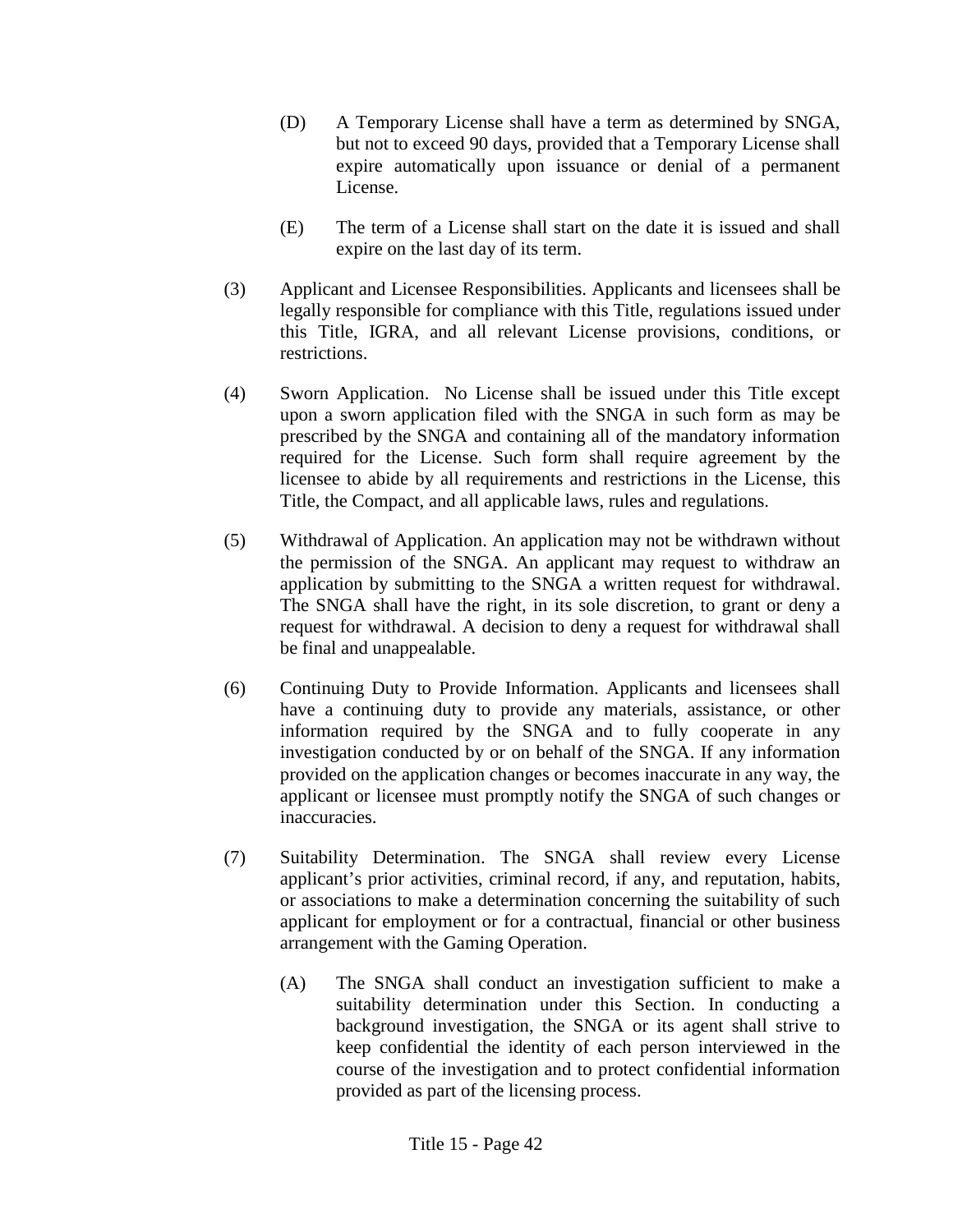- (B) No person requiring a License for employment under this Title may be employed, and no contract or other business arrangement may be entered into with a Gaming Vendor or Gaming Financer if, based on such review -
	- (i) The applicant has not fully completed all required application forms, or has not provided the SNGA with such other information the SNGA has requested;
	- (ii) The SNGA determines that employment of, contracting with, or entering into a financial arrangement with the applicant or a Principal or Primary Management Official or Key Employee thereof, poses a threat to the public interest or to the effective regulation of gaming or creates or enhances the dangers of unsuitable, unfair, or illegal practices, methods, or activities in the conduct of gaming or the carrying on of the business and financial arrangements incidental thereto; or
	- (iii) The SNGA determines that the applicant, or in the case of a Gaming Vendor or Gaming Financer, the applicant or a Principal or a Primary Management Official or Key Employee thereof has
		- (I) Been convicted of any felony offense;
		- (II) Been convicted of any offense of any degree within the past ten years involving an element of dishonesty, such as theft, fraud, and, for example;
		- (III) Had a gaming license denied or revoked by any licensing jurisdiction for any cause related to dishonesty, such as theft, embezzlement, fraud, cheating, or accepting bribes or kick-backs;
		- (IV) A reputation for dishonesty regardless of whether charged or convicted; or
		- (V) Provided false or misleading information, statements, or information on his or her License application,
		- (VI) Failed to disclose any information required to be disclosed on the License application; or
		- (VII) Otherwise failed to meet the suitability standard for licensure.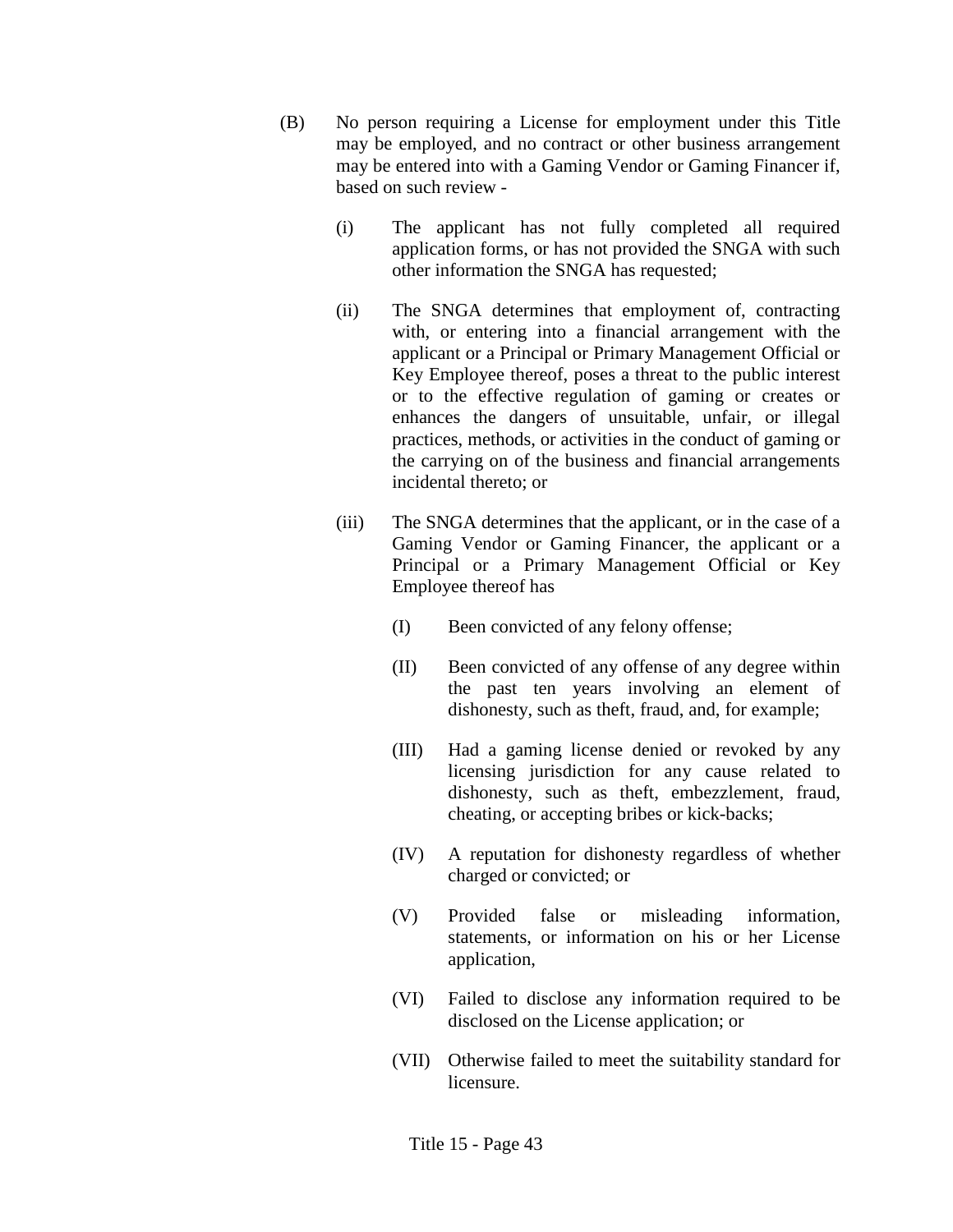- (C) When the applicant is applying for a Gaming Vendor or Gaming Financer License, in addition to the reasons denoted in subsection (B) of this Section, the SNGA, based on the background investigation, may deny the applicant a License if the SNGA concludes the applicant;
	- (i) Is not sufficiently stable and capitalized;
	- (ii) Is owned, operated, or managed by persons who fail to meet the suitability standards in this Section; or
	- (iii) Has a history of performance failure or contentious business relationships.
- (D) If, at any time, the SNGA finds that a licensee fails to continue to meet the licensure standard established in this Section, the SNGA may take appropriate steps to suspend or revoke the License.
- (8) Temporary License. The SNGA may, in its sole discretion, issue a Temporary Gaming License to Key Employees and Primary Management Officials upon the SNGA's review of their individual, completed gaming License applications, review of their fingerprints consistent with the procedures adopted by SNGA according to 25 C.F.I. § 522.2, and upon a signed, written representation by the applicant that he or she meets the standards for licensing in this Section. Such Temporary License may be cancelled or revoked and the license application denied if the SNGA finds that the Applicant does not meet the standards for licensing under this Section.
- (9) Exclusion. Gaming Vendors shall not be eligible to receive a temporary license nor shall any gaming or related equipment be installed in any gaming facility prior to the issuance of a Gaming Vendor License by the SNGA. The Gaming Enterprise shall ensure that all Gaming Vendor contracts specify that such contract shall be null, void, and unenforceable if the Gaming vendor fails to apply for, receive, and maintain a Gaming Vendor License.
- (10) License Requirements and Restrictions. Any License issued by SNGA may be subject to such requirements, conditions, and/or restrictions as SNGA may require, including restrictions on the areas to which the licensee may have access, restrictions on the positions a licensee may hold, requirements for reporting or submitting information to the SNGA, and such other conditions, restriction and/or limitations as the Chief Gaming Regulator deems appropriate under the circumstances.
- (11) License contingency Terms for Employment and Business Arrangements.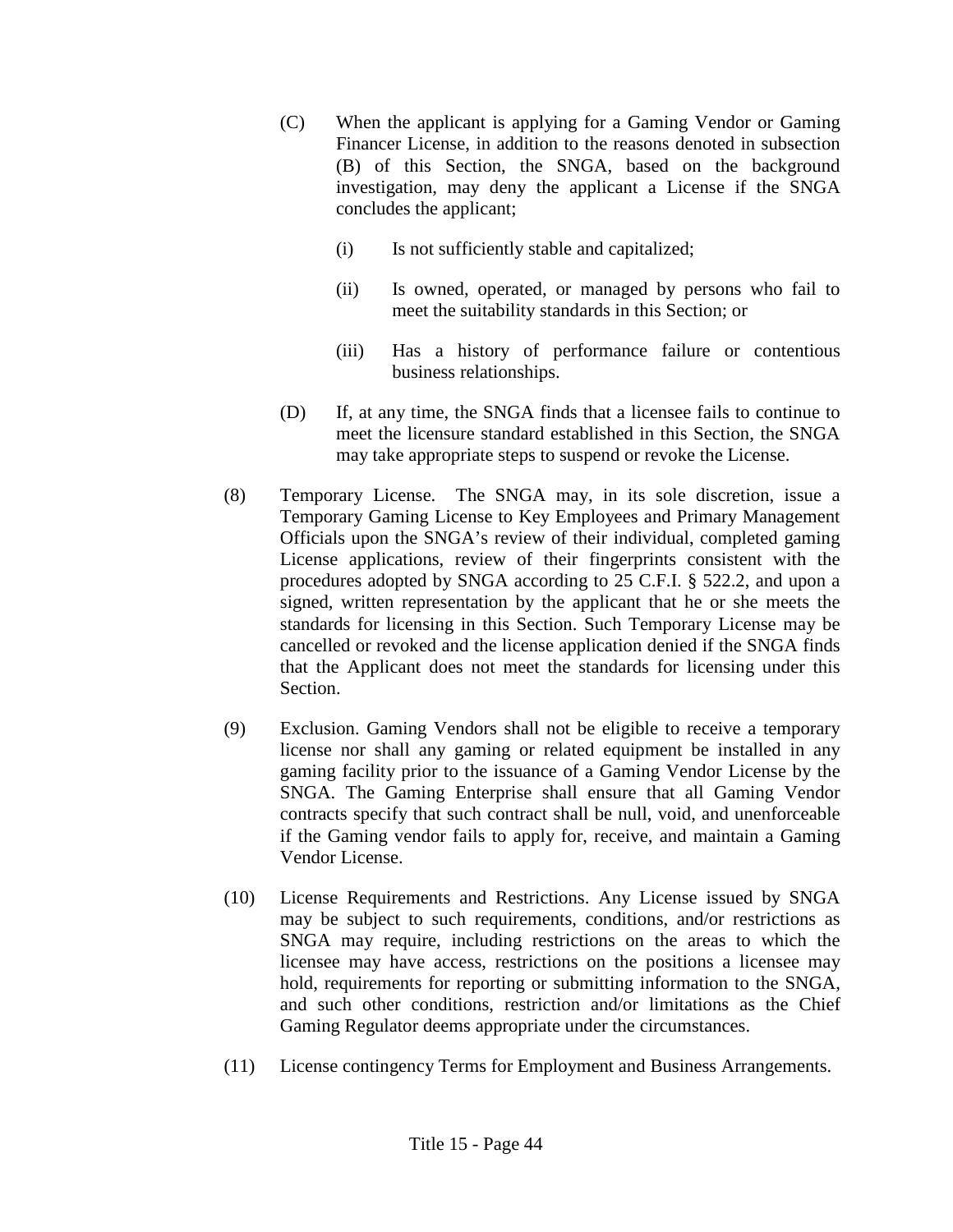- (A) An employment agreement for any persons requiring a License under this Title; and
- (B) Business arrangements, including contracts, engagements, and agreements entered into by the Gaming Operation with Gaming Vendors or Gaming Financers and/or their Principals and/or Primary Management Officials who are required to be licensed under this Title shall include terms:
	- (i) Providing for termination if the requisite License is denied or revoked;
	- (ii) Acknowledging the licensee's duty to comply with all applicable gaming laws and regulations, including, but not limited to the Nation's internal control standards, federal laws and regulations, and the Compact; and
	- (iii) Providing consent to the regulatory jurisdiction of the SNGA.
- (12) Non-Assignability of License. Any License issued pursuant to the provisions of this Title is valid only for the person(s) or entity(ies) shown on the face thereof. Any such License is not assignable or otherwise transferable to any other person or entity or, in the case of a facility License, for any other location unless authorized and approved by the SNGA.
- (13) Employee License Site Limitation. An Employee License or Work Permit shall be specific to each Gaming facility unless SNGA, authorizes a specific licensee or group of licensees to conduct activities covered by their Licenses at other Gaming facilities, which authorization shall be indicated on the Employees' badge(s).
- (14) Duty of Licensee to Keep Informed of Requirements. Acceptance of a License or renewal thereof, or restriction imposed thereon, by a licensee constitutes an agreement on the part of the licensee to be bound by all the regulations and/or restrictions of the SNGA and by the provisions of this Title as the same are now or may hereafter be amended or promulgated. It is the responsibility of the licensee to keep informed of the contents of all such regulations, provisions, and conditions, and ignorance thereof shall not excuse the violation.
- (15) License Revocable. A Gaming License issued under this Title is a revocable privilege, and no holder thereof shall be deemed to have any rights therein or thereunder.
	- (A) A License issued under this Title may be revoked by SNGA -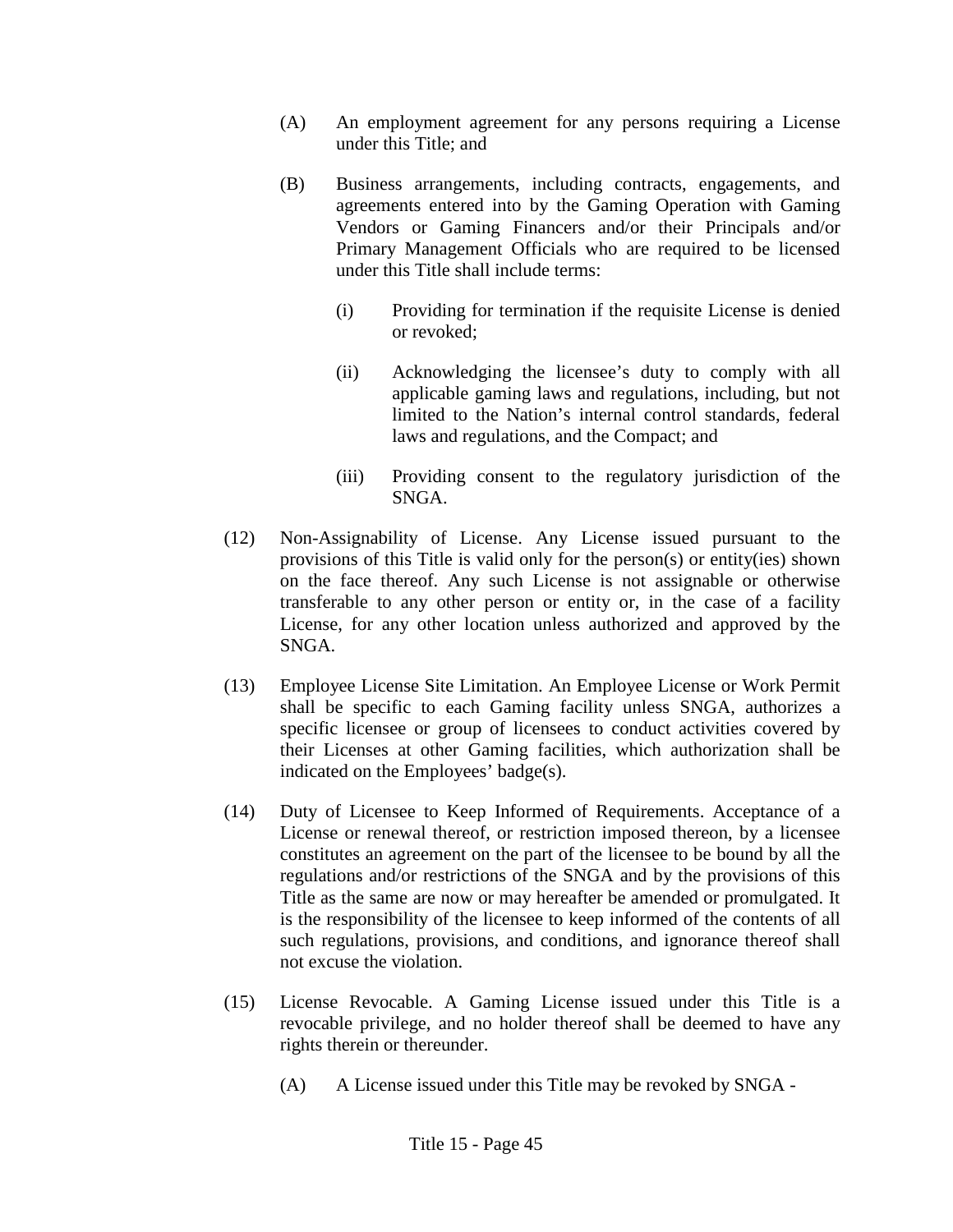- (i) For cause related to violations of the Seminole Nation Code or regulations, the Compact, NIGC regulations, other violations of law or Gaming Enterprise procedures, or any other wrongful conduct or behavior of a licensee;
- (ii) Upon a finding that the licensee is not suitable to hold a License under the criteria set forth in Section 203(a)(7); or
- (iii) For any actions or inactions that present an actual and imminent threat or danger to the public health and safety of a Gaming facility licensed under this Title or its patrons or to the integrity of the games played at such facility.
- (B) A License may be suspended by the SNGA for such period of time as the SNGA determines appropriate pending investigations, hearings, and other processes for consideration of a License.
- (C) The burden of proving qualifications to hold any License rests at all times on the licensee.
- (D) The SNGA shall have the duty of continually observing the conduct of all licensees to the end that Licenses shall not be held by unqualified, disqualified, or unsuitable persons or entities, or persons or entities whose operations are conducted in an unsuitable manner.
- (E) The SNGA may review any individual's or an entity's License at any time.
- (16) Violations. Violation of any provisions of this code or any rules or regulations of the SNGA by a licensee, his agent, or employee shall be deemed contrary to the public health, safety, morals, good order, and general welfare of the Seminole Nation and the inhabitants of the Seminole Nation, and shall be grounds for refusing to grant or renew a License, grounds for suspension or revocation of a License, or grounds for the filing by SNGA of a civil action for forfeiture of a License in the Seminole Nation Court.
- (17) Fees. There shall be a fee or methodology for determining a fee established for each type of License. All License fees shall be paid to and retained by SNGA to offset compensation and expenses of SNGA.
- (18) Wearing License Identification Cards. All licensees shall wear, in plain view, identification cards which include a photograph of the employee, his or her first name, a four-digit identification number unique to the License issued to the licensee, a tribal seal or signature verifying the official issuance of the card, and the date of expiration.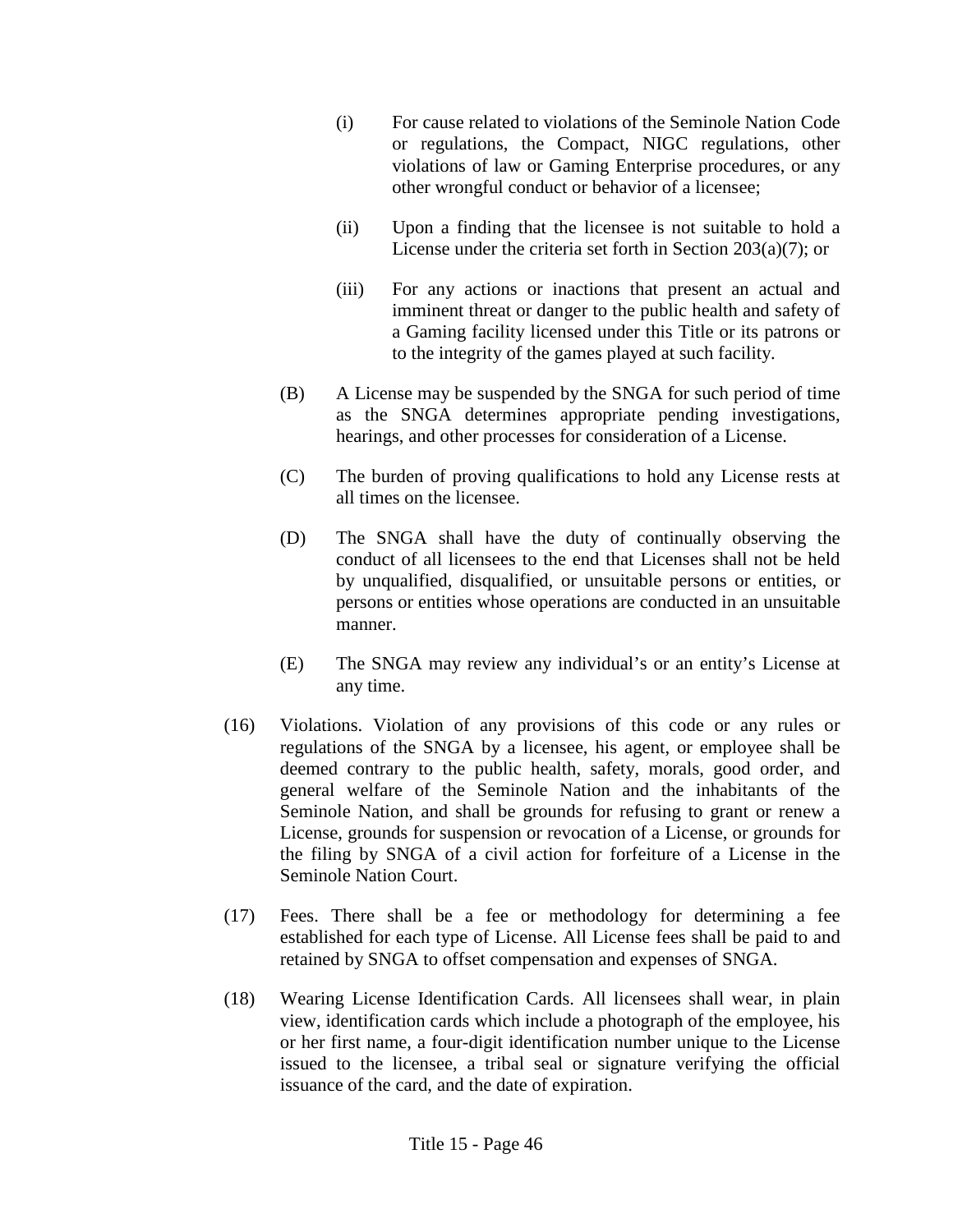- (19) License Renewal. An application to renew a facility License shall be submitted 150 days before the expiration of a current facility License, and an application to renew any other License under this Title shall be submitted 90 days prior to the expiration of a current License. Any renewal application shall be subject to the same requirements for licensing as a new License under this Title except that the SNGA may, by regulation, require an update of the information required for the License from the first application to the extent that the information has changed.
- (b) Facility License.
	- (1) License Requirements. The SNGA shall issue a separate facility License to each place, facility, or location where Gaming takes place under this Title, provided:
		- (A) Documentation is provided demonstrating that the facility is located, or will be located if it is to be constructed, on the Nation's Indian Lands;
		- (B) The Facility is of sound physical structure with adequate, safe, and operational plumbing, electrical, heating, cooling and ventilation systems in place;
		- (C) The Gaming Operation has provided a complete description of the premises and the name and address at which gaming will be conducted;
		- (D) The Facility has been inspected and approved for safety by a qualified building and fire inspector approved by SNGA;
		- (E) The facility is equipped with security and surveillance equipment meeting or exceeding provisions set forth in regulations established by the SNGA;
		- (F) The Gaming Operation has prepared and the facility is subject to an emergency preparedness plan approved by SNGA;
		- (G) The Gaming Operation has submitted all documentation required by applicable regulations of the NIGC for a new facility or, for renewal of a License, such information required for reissuing a License;
		- (H) The Gaming Operation has provided such other information as the SNGA shall require by regulation; and
		- (I) The Gaming Operation has paid all applicable License and regulatory fees and assessments.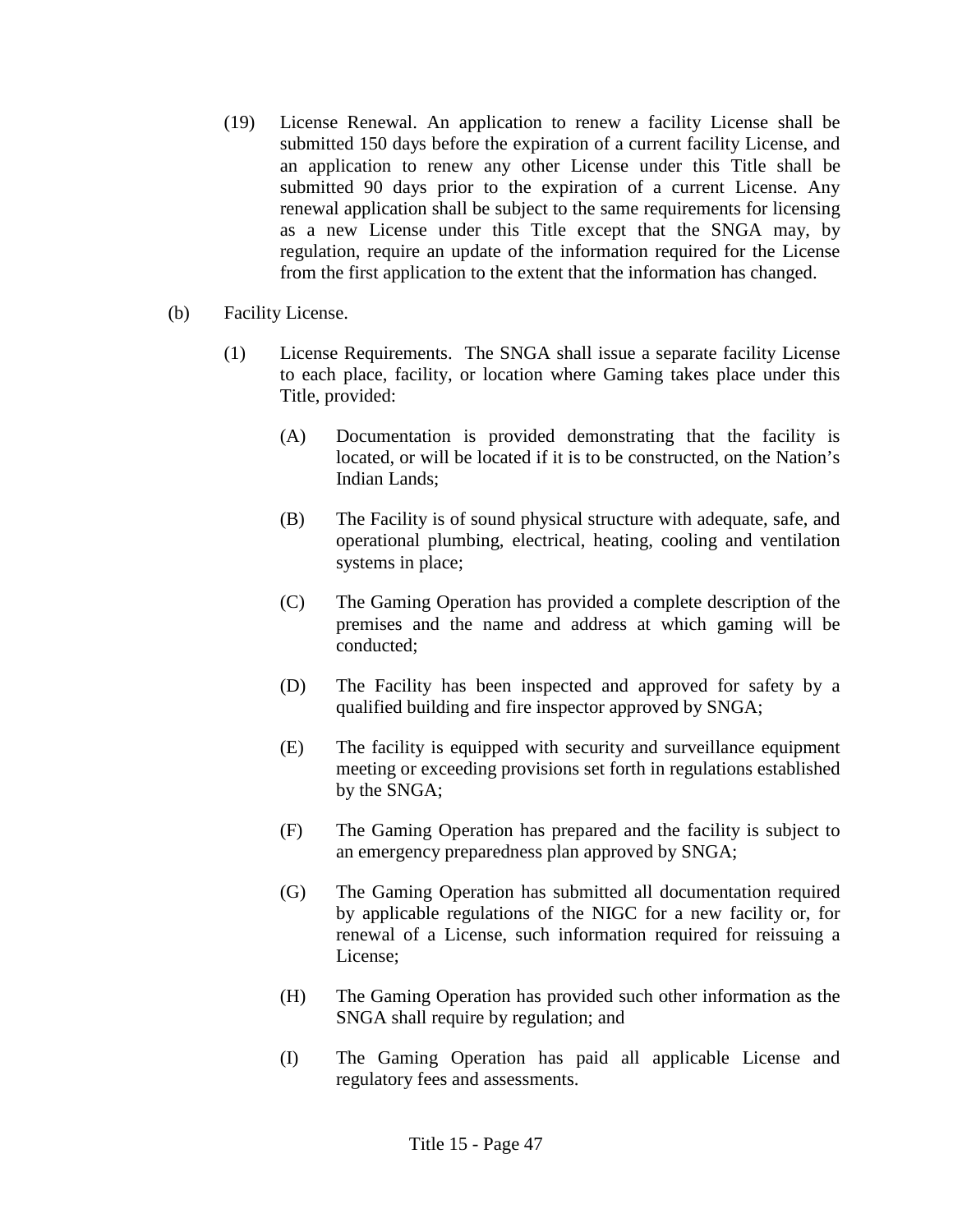- (2) Requirements of a Licensee. All facility licensees shall comply with orders, directives and regulations of the SNGA, which, at a minimum, shall include the following requirements:
	- (A) The facility shall at all times be maintained in an orderly, clean and neat condition, both inside and outside the premises of the facility.
	- (B) The facility shall be subject to patrol by the Nation's security and law enforcement personnel and, when authorized, local and state law enforcement and the licensee shall cooperate at all times which such security and law enforcement officials.
	- (C) The facility shall be open to inspection by SNGA at all times.
	- (D) The facility shall continuously meet all applicable environmental, public health, and safety standards as established by the SNGA or other authorized governmental units of the Nation.
	- (E) The Gaming Operation shall pay all appropriate regulatory fee assessments to the NIGC pursuant to 25 U.S.C.  $§2710(b)(4)(B)(i)(IV).$
	- (F) The Gaming Operation shall pay all regulatory fees, fines and assessments as may be applicable.
	- (G) The facility shall operate without any discrimination in any gaming operations by reason of race, color, sex, or creed, provided, however, that nothing herein shall prevent the licensee from granting hiring preferences to members of the Seminole Nation or other federally recognized Indian tribes.
- (3) Application and Renewal Deadlines. Applications for a Facility License shall be submitted at least 180 days prior to the initial conduct of business, and at least ninety (90) days prior to its expiration if renewal is sought;
- (4) Display of License. Every Facility licensee shall display in a prominent place a current and valid License for that location.
- (5) License Unassignable. If the Gaming Operation elects to move operation of a gaming facility to a different location and operate under the same trade name, such action shall nonetheless be deemed to require the issuance of a new Gaming Facility License for purposes of this Section and the SNGA shall issue a new license in accordance with this Section.
- (6) Penalties for Violations. Facility licensees may be fined or have their privilege to conduct gaming activities within the Seminole Nation and their License to game suspended or revoked for a period not to exceed 90 days, or, in the event of a condition creating imminent jeopardy to public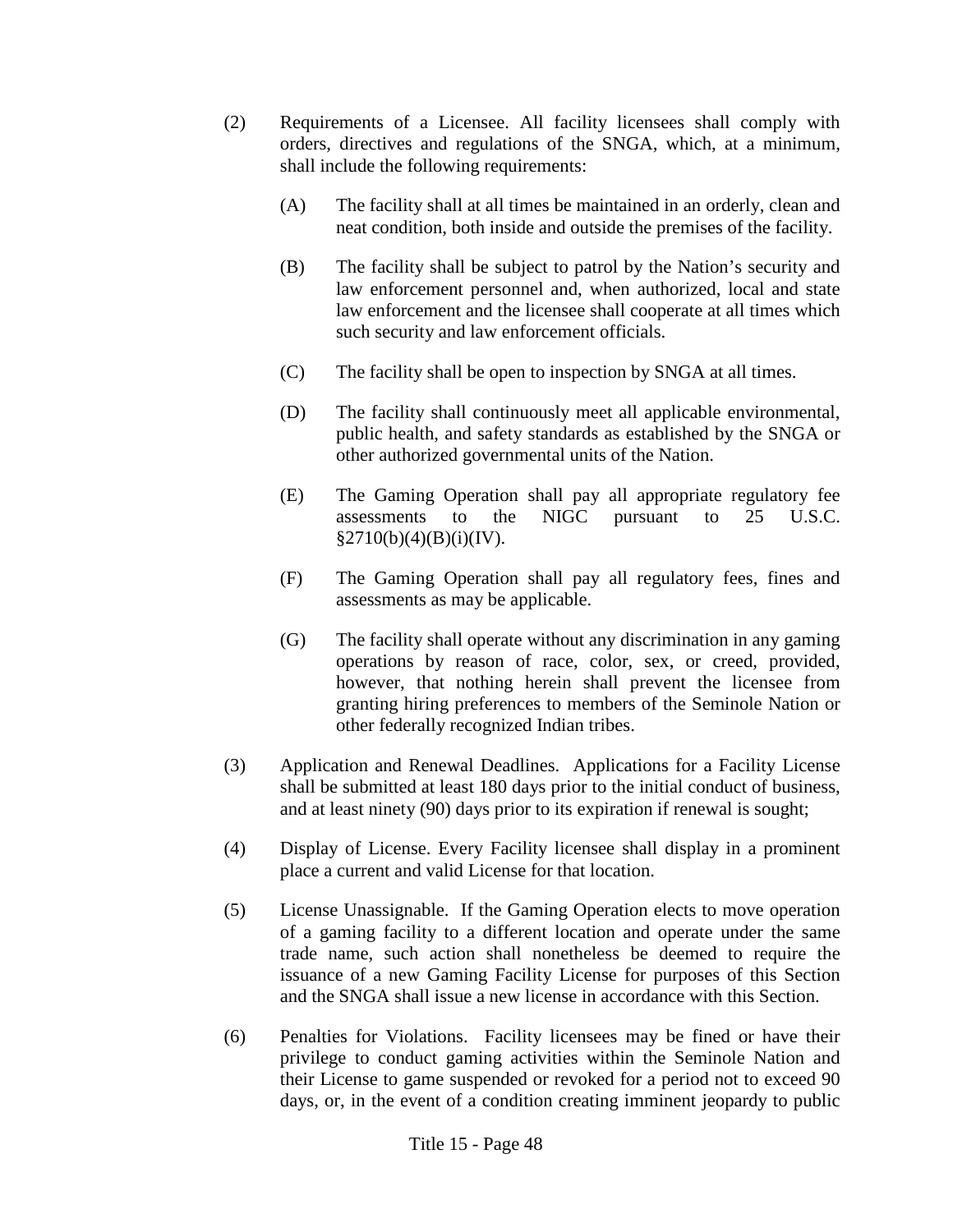health and safety, such longer period of time as may be required to abate such condition; or may be subject to such other penalties or orders as may be appropriate by the SNGA and the Courts of the Seminole Nation if found in violation of any of the requirements of this Act, regulations issued under this Act, the Compact, or other applicable laws including IGRA.

- (c) Key Employee, Primary Management Official or Other Individual License.
	- (1) License Requirement and Scope. The SNGA shall issue a License to each Key Employee and Primary Management Official who qualifies for and would require a License under this Title. The License shall grant the applicant the revocable privilege of working in a position requiring a License under this Title.
	- (2) Application and Licensing Deadlines. Before a Key Employee or Primary Management Official begins work, a completed application for a License shall be provided to SNGA by the applicant, which application shall contain all of the information required by this Section, and SNGA shall conduct the background investigation and make the suitability determination described in this Section to determine whether or not to grant the License.
	- (3) Jurisdiction and Jurisdiction Statement. Acceptance of a License by a Key Employee or Primary Management Official shall constitute acceptance by that individual of the jurisdiction of SNGA, and the Seminole Nation Courts for all licensure actions and for any violations of the terms of that License, this Title, and the Seminole Nation Code and regulations.
	- (4) Notice of Consent and Signature. The License Application for a Key Employee or Primary Management Official shall provide notice of the consent to jurisdiction of SNGA, and the Seminole Nation Courts required by this Title and shall require a separate signature immediately below the notice by the applicant accepting such jurisdiction.
	- (5) Privacy Act Notice and Notice Regarding False Statements. The Application form for Key Employees and Primary Management Officials shall include the statements required to be on such forms under 25 C.F.R. §§ 556.2 and 556.3.
	- (6) Minimum Application Information Required. The SNGA shall require from each Primary Management Official and from each Key Employee all of the following information as part of their License application:
		- (A) Full name, other names used (oral or written) including any aliases by which applicant has ever been known, social security number(s),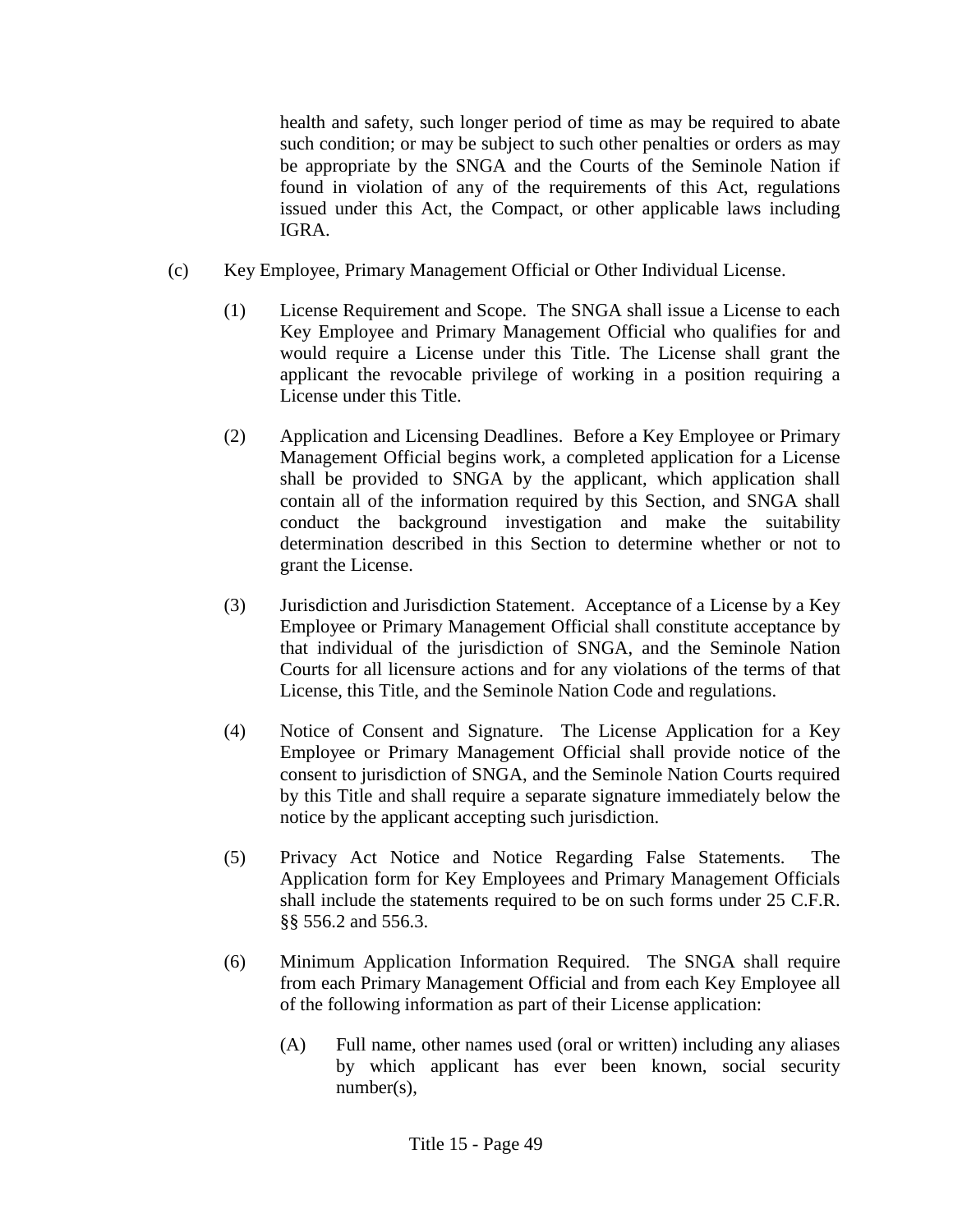- (B) Birth date, place of birth, citizenship, gender, all languages known (spoken or written);
- (C) Currently and for the previous 5 years: business and employment positions held, ownership interests in those businesses, business and residence addresses, and driver's license numbers;
- (D) The names and current addresses of at least three personal references, including one personal reference who was acquainted with the applicant during each period of residence listed under paragraph  $(6)(C)$  of this Subsection;
- (E) Current business and residence telephone numbers;
- (F) Military service history;
- (G) A description of any existing and previous business relationships with Indian Nations, including ownership interests in those businesses;
- (H) A description of any existing and previous business relationships with the gaming industry generally, including ownership interest in those businesses;
- (I) The name and address of any licensing or regulatory agency with which the person has filed an application for a license or permit related to Gaming, whether or not such license or permit was granted;
- (J) A description of any disciplinary charges filed by any state or tribal regulatory authority, whether or not discipline was imposed.
- (K) For each felony for which there is an ongoing prosecution or a conviction, the charge, the name and address of the court involved, and the date and disposition if any;
- (L) For each misdemeanor conviction or ongoing misdemeanor prosecution (excluding minor traffic violations) within 10 years of the date of the application, the name and address of the court involved and the date and disposition;
- (M) For each criminal arrest, charge, or proceeding (excluding minor traffic charges), whether or not there is a conviction, identification of the criminal arrest, charge, or proceeding, the name and address of the court involved, and the date and disposition;
- (N) The name and address of any licensing or regulatory agency with which the person has filed an application for an occupational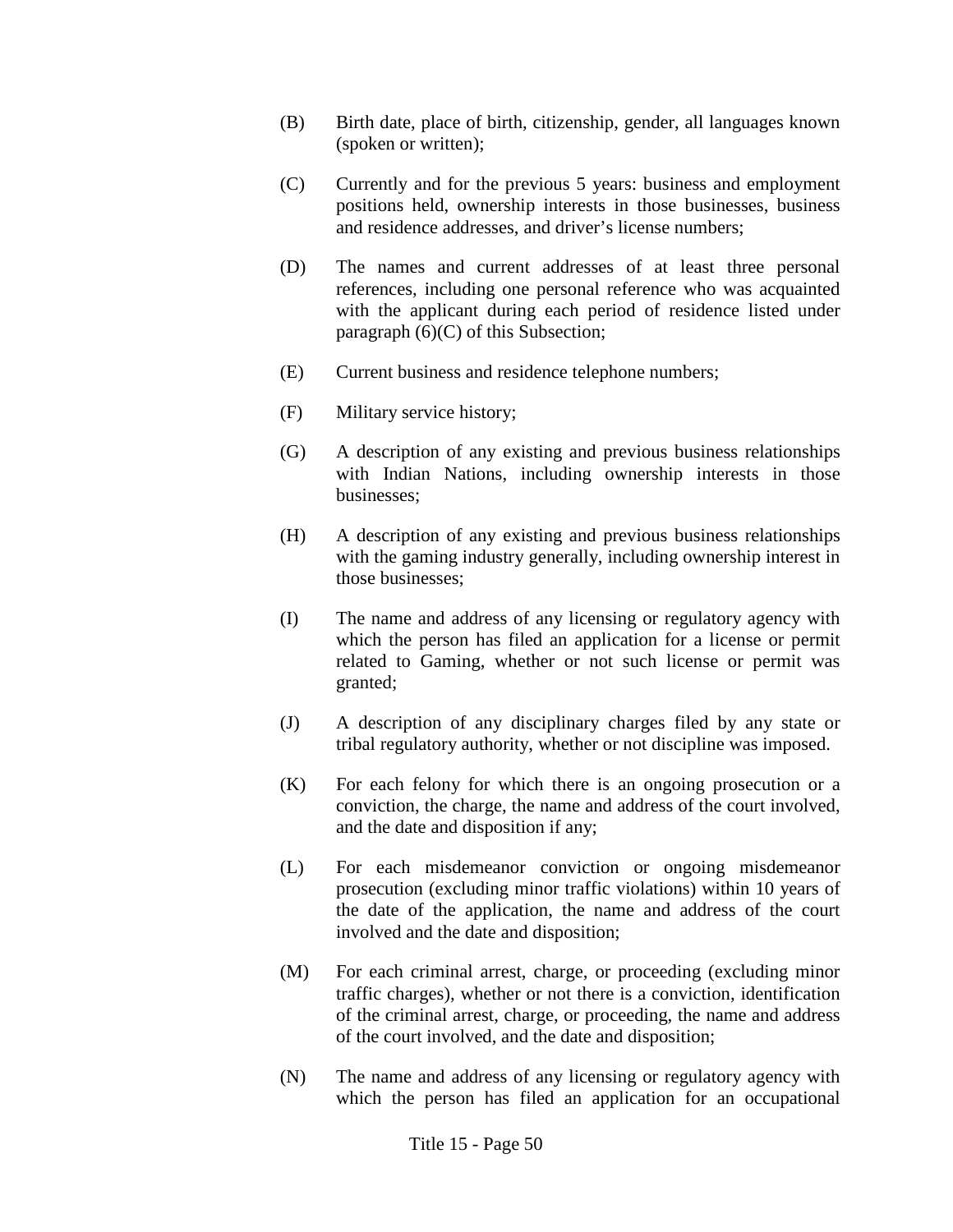license or permit, whether or not such license or permit was granted;

- (O) A current photograph;
- (P) For the applications of Primary Management Officials, including the General Manager of the Gaming Enterprise and the Managers of each Gaming Facility, financial statements;
- (Q) Fingerprints consistent with procedures adopted by the SNGA according to  $25$  C.F.R. §  $522.2(h)$ ; and
- (R) Any other information the SNGA deems relevant.
- (7) Background Investigation. A background investigation for each prospective Primary Management Official and Key Employee requiring a License shall be conducted by the SNGA.
	- (A) Required Actions. The background investigation must include the following actions:
		- (i) Verification of the applicant's identity and the information submitted by the applicant on the License application;
		- (ii) Contacts with the applicant's personal and business references;
		- (iii) A civil, criminal, public records, and credit history check; and
		- (iv) Forwarding the applicant's fingerprint card to the NIGC to be processed by the Federal Bureau of Investigation's National Criminal Information Center. The SNGA may submit an applicant's fingerprint card to any additional tribal, local, or state criminal history check system as the SNGA deems necessary or appropriate. Reports obtained from such fingerprint processing shall be incorporated into the applicant's application file.
		- (v) The SNGA by regulation may conduct such additional investigative activities as it may deem appropriate.
		- (vi) The SNGA may issue a notice to a License applicant for an interview or hearing at any time during the investigation to secure any additional information it may require in determining the applicant's suitability for a License.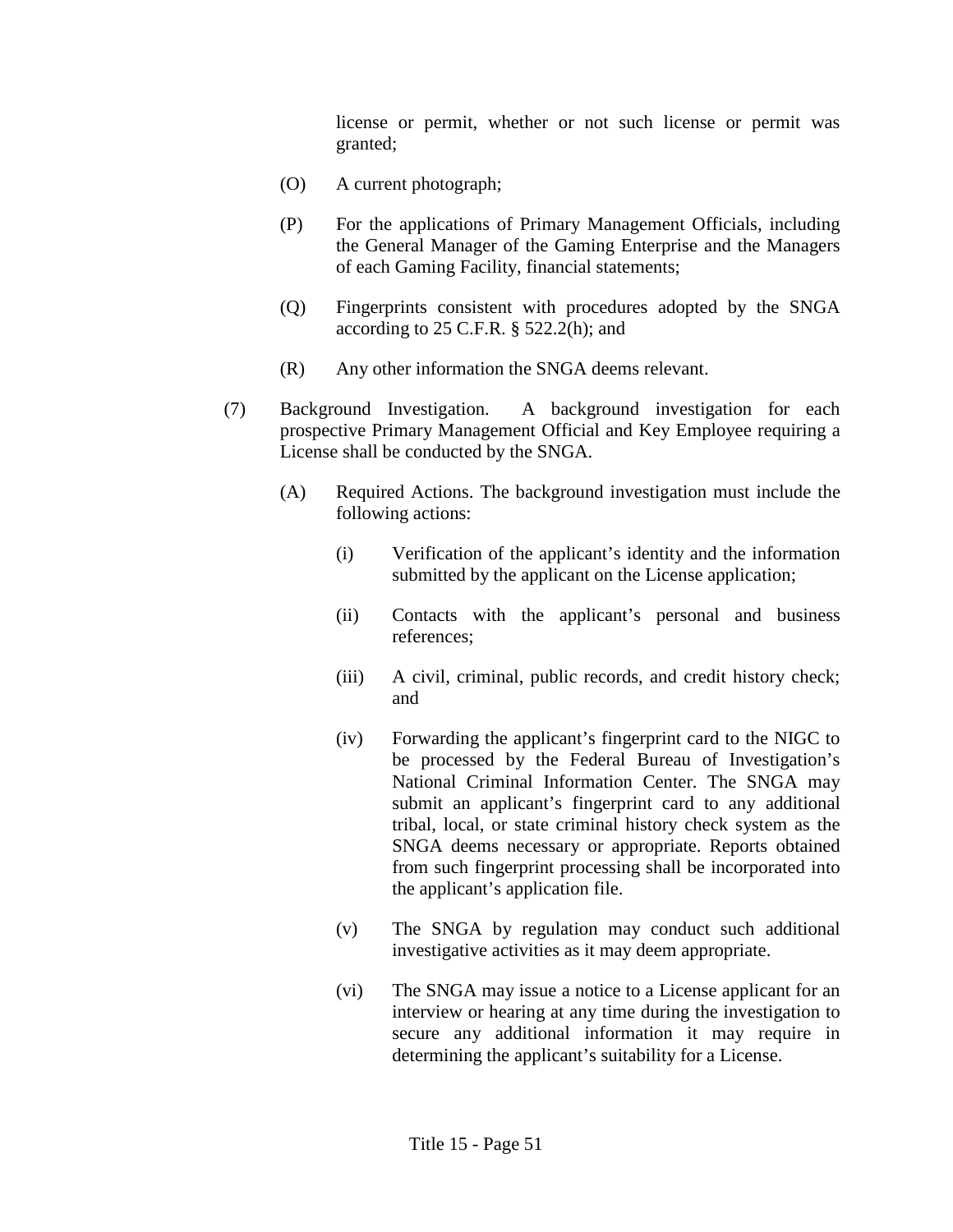- (vii) Upon completion of the investigation, the staff shall prepare a written report and recommendation in relation to the applicant's suitability and the SNGA shall then determine whether to grant or deny the License.
- (B) Retention of Records. The SNGA shall retain License applications for Key Employees and Primary Management Officials, reports (if any) of background investigations for inspection by the Chairman of the National Indian Gaming Commission or his or her designee, and eligibility determinations for no less than three (3) years from the date of termination of employment.
- (C) Submissions to NIGC and Granting Licenses. Before issuing a license to a Primary Management Official or a Key Employee and no later than 60 days after the applicant begins work, the SNGA shall forward to the NIGC a notice of results of the applicant's background investigation that includes:
	- (i) the applicant's name, date of birth, and SSN;
	- (ii) the date on which the applicant began or will begin work as a Primary Management Official or Key Employee;
	- (iii) a summary of the information presented in the investigative report, including:
		- (I) license(s) that have previously been denied;
		- (II) gaming licenses that have been revoked, even if subsequently reinstated;
		- (III) every known criminal charge brought against the applicant within the last 10 years of the date of the application; and
		- (IV) every felony of which the applicant has been convicted or any ongoing prosecution; and
	- (iv) a copy of the eligibility determination made under 25 C.F.R. 556.5.
- (D) Before issuing a license to a Primary Management Official or a Key Employee, the SNGA shall create and maintain an investigative report on each background investigation that includes all of the following.
	- (i) Steps taken in conducting a background investigation;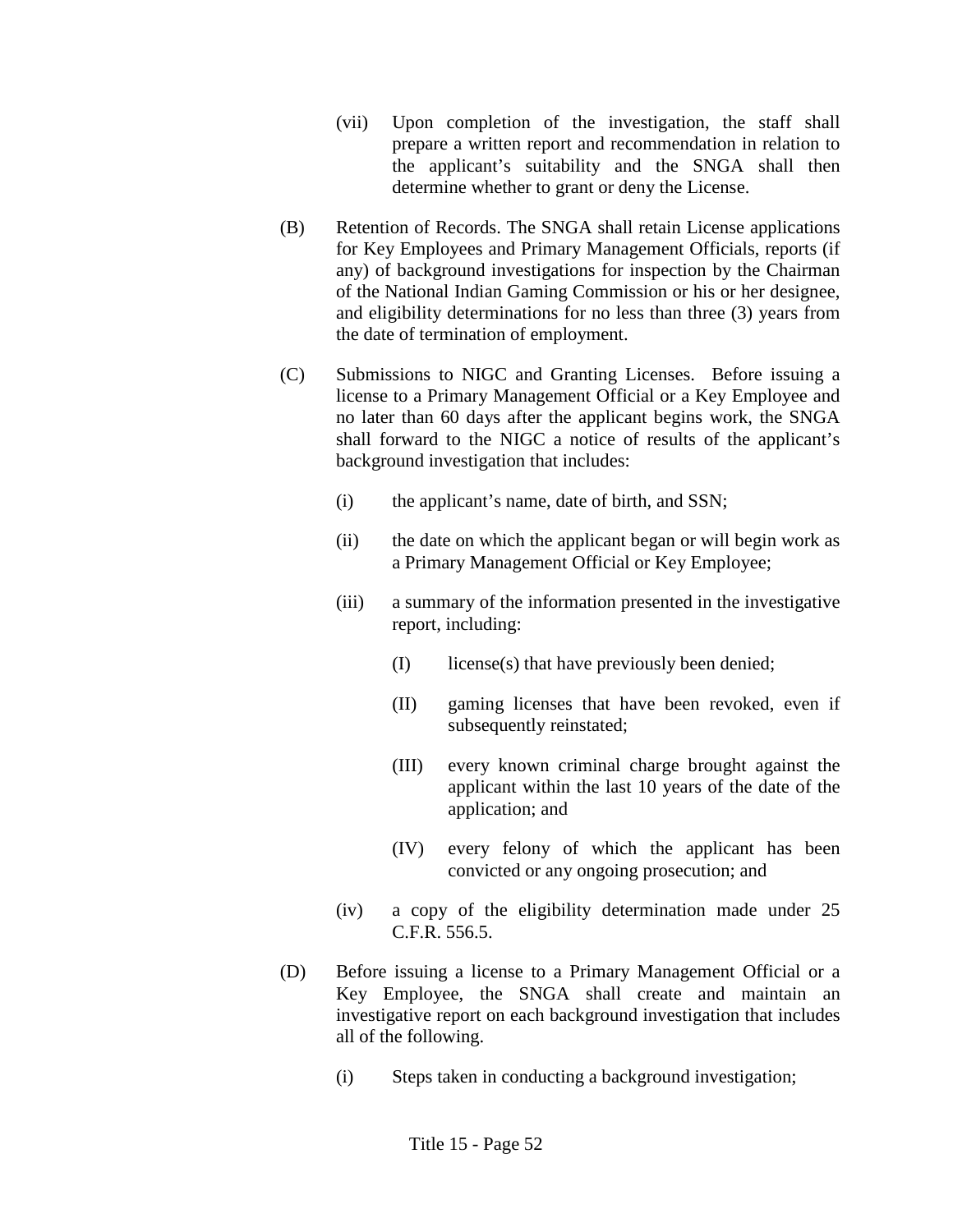- (ii) Results obtained;
- (iii) Conclusions reached; and
- (iv) The basis for those conclusions.
- (E) Suitability Determination. The SNGA shall submit with the report a copy of the suitability determination made under Section  $203(a)(7)$  of this Title.
- (F) License Denial Actions. If a License application is denied, the SNGA:
	- (i) Shall notify NIGC; and
	- (ii) May forward copies of its eligibility determination and investigative report (if any) to the National Indian Gaming Commission for inclusion in the Indian Gaming Individuals Records Systems.
- (8) Granting Gaming Licenses to Key Employees and Primary Management Officials.
	- (A) If within a thirty (30) day period after the NIGC receives an application and notice of results report as provided in the previous Subsection, the NIGC notifies the SNGA that it has no objection to the issuance of a License pursuant to such applicant; the SNGA may issue a License to such applicant.
	- (B) The SNGA shall respond to a request for additional information from the NIGC Chairman concerning an applicant who is the subject of an investigatory report. Such a request shall suspend the 30-day period under this subsection until the Chairman receives the additional information.
	- (C) If, within the 30-day period described above, the NIGC provides the SNGA with a statement itemizing objections to the issuance of a License to a Key Employee or to a Primary Management Official, the SNGA shall reconsider the application, taking into account the objections itemized by the NIGC. The SNGA shall make the final decision whether to issue a License to such applicant.
	- (D) SNGA shall notify the NIGC of the issuance of a license to a Key Employee or Primary Management Official within 30 days of its issuance.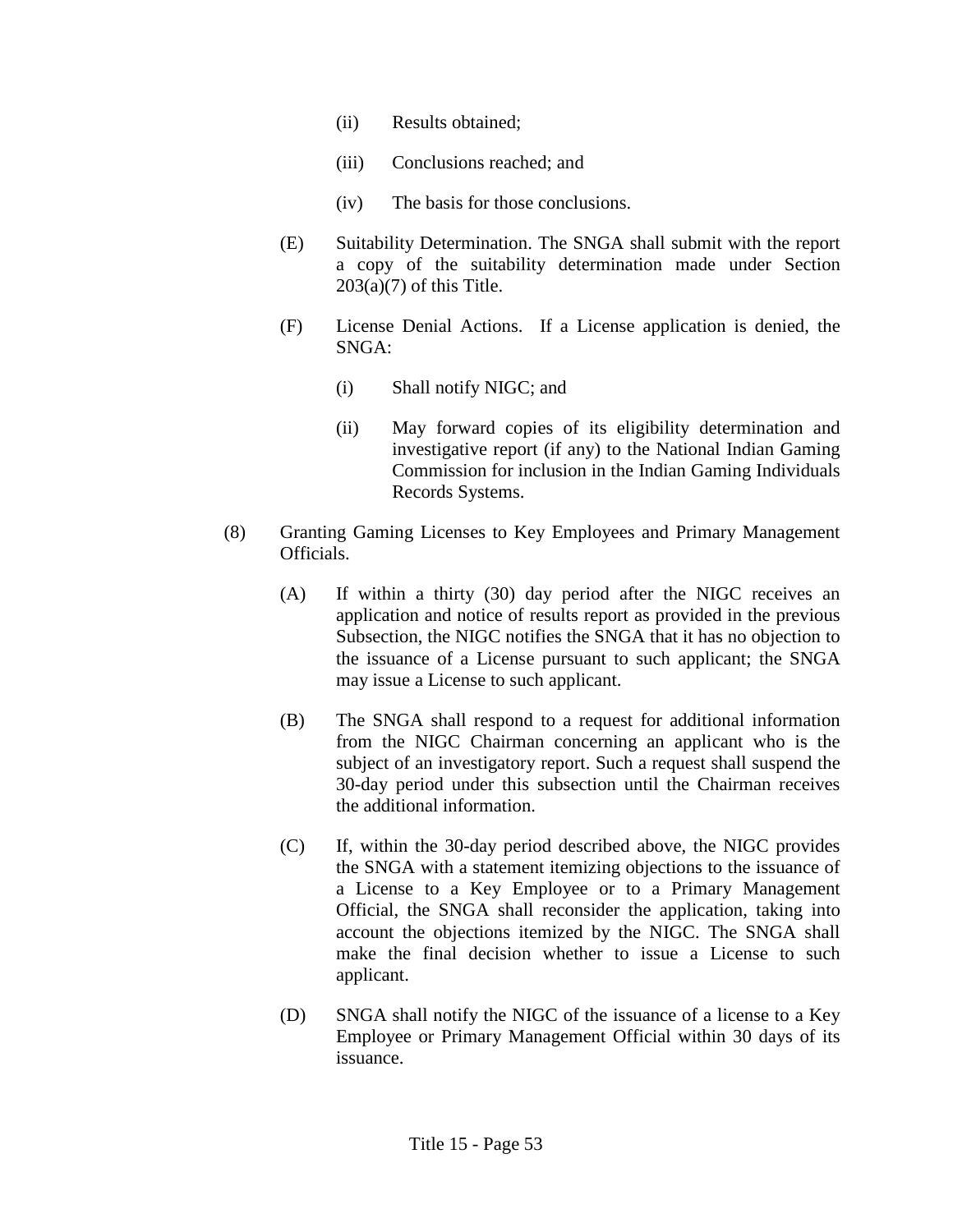- (9) Notice by NIGC. If, at any time after the issuance of a gaming License to a Key Employee or Primary Management Official, the SNGA receives from the NIGC reliable information indicating that the licensee is not eligible for employment under Section  $203(a)(7)$ , the SNGA shall suspend such License and shall notify the Licensee in writing of the suspension and the proposed revocation.
	- (A) The SNGA shall notify the licensee of a time and a place for a hearing on the proposed revocation of a License.
	- (B) After a revocation hearing, the SNGA shall decide to revoke or to reinstate the License. The SNGA shall notify the National Indian Gaming Commission of its decision within 45 days of notification from NIGC.
- (10) Forwarding Covered Employees Application to the State Compliance Agency. Upon obtaining the required application information from a Covered Employee, the SNGA, upon request, shall provide a copy of it to the SCA along with any determinations made with respect to the issuance or denial of a temporary or permanent License.
- (d) Gaming Vendor and Gaming Financer Licenses.
	- (1) License Requirement and Scope. The SNGA shall issue a License to each Gaming Vendor and Gaming Financer that qualifies for a License under this Title. The License shall grant the applicant the revocable privilege of contracting with or entering into a financing arrangement or other business arrangement with the Gaming Operation.
	- (2) Application and Licensing Deadlines. Before a Gaming Vendor or Financer may contract, enter into a financing arrangement, or enter into any other business arrangement with the Gaming Operation, a completed application for a License shall be provided to SNGA by the applicant, which application shall contain all of the information required under this Section and SNGA shall conduct the background investigation and make the suitability determination described in this Section to determine whether or not to grant the License.
	- (3) Application Information Required. The SNGA shall by regulation establish application information requirements for Gaming Vendors and Gaming Financers sufficient to make the determinations for issuing or denying a license in Section 203(a)(7).
	- (4) Limiting Information Required. The SNGA may limit, as the SNGA deems appropriate, the types of information required from an applicant for a Gaming Financer License where: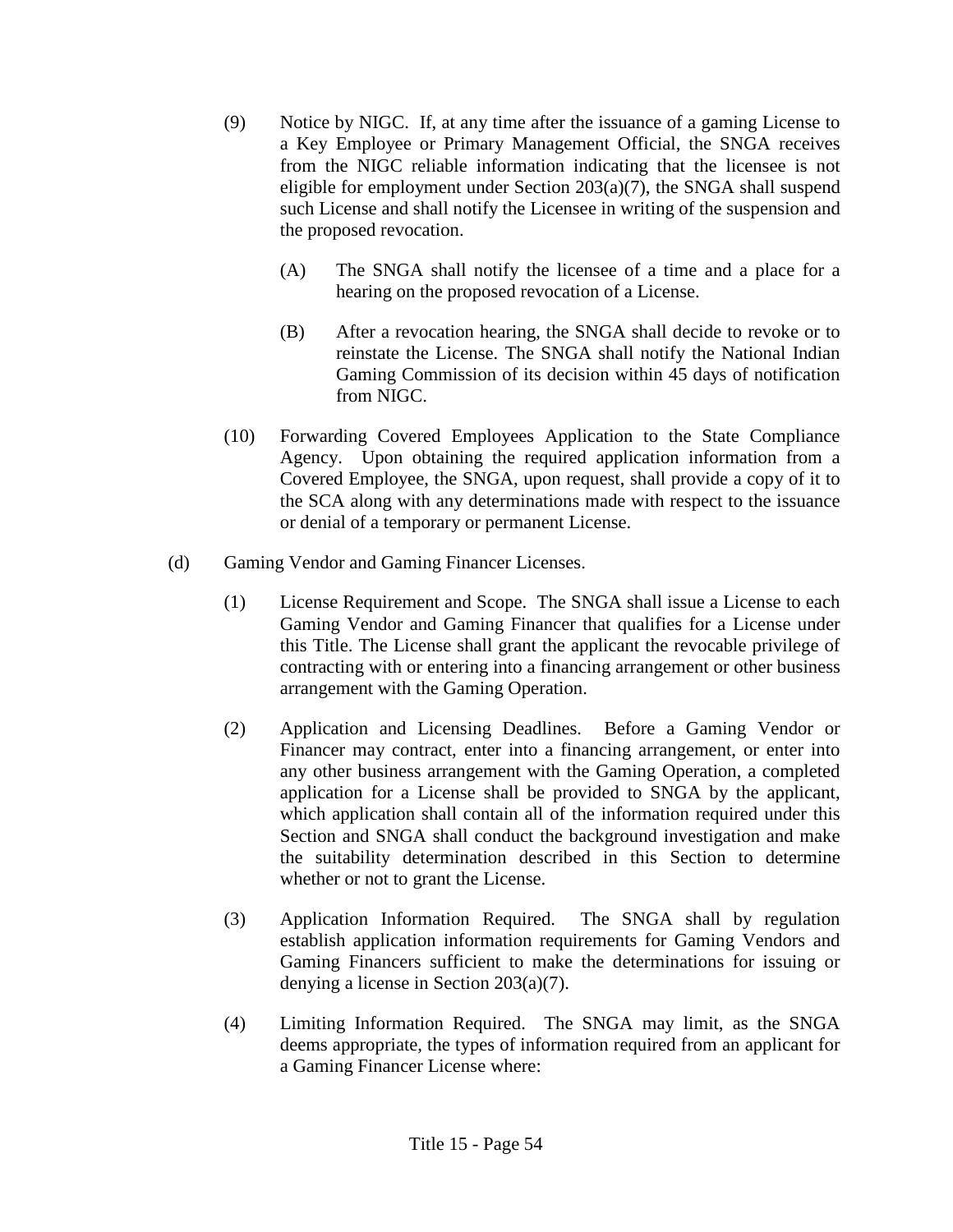- (A) The information required of applicants, except as limited by paragraph (A) above, shall be sufficient to probe the Gaming Vendor's or Gaming Financer's: legal structure and ownership interests; locations, history, reputation and operation as a business entity, including locations and nature of the business; organizational structure; officers; the civil and criminal history of the applicant, including any litigation, court or administrative tribunal determinations, and sanctions; financial stability, capitalization, and capability; level of responsibility for completing its contractual commitments and guaranteeing results; its customer base; and its reputation;
- (B) The Gaming Vendor or Gaming Financer is an individual, the applicant shall also submit an application with all the information required for licensure as a Primary Management Official under Subsection (c) of this Section; and
- (C) The Gaming Vendor and Gaming Financer is not a natural person, but is structured as a corporation, partnership, sole proprietorship with multiple employees, or other legal entity for the purpose of conducting business, the applicant, with the possible limitation in paragraph (a), above, shall also submit for purposes of determining whether to grant or deny a License, all of the information required for licensure as a Key Employee under Subsection (c) of this Section for any Covered Game Employee or Principal who is not required to have an individual License and for such other officers of the entity as the SNGA may deem necessary to understand the organization and persons with which the Seminole Nation would be dealing under the License.
- (5) Background Investigation Gaming Vendor or Gaming Financer. A background investigation for each prospective Gaming Vendor and Gaming Financer requiring a License shall be conducted by the SNGA.
	- (A) The background investigation must include all of the following actions:
		- (i) Verification of the applicant's identity and the information submitted by the applicant on the License application, including the information provided by Covered Employees and Principals;
		- (ii) Contacts with the applicant's personal and business references;
		- (iii) A civil, criminal, and credit history check; and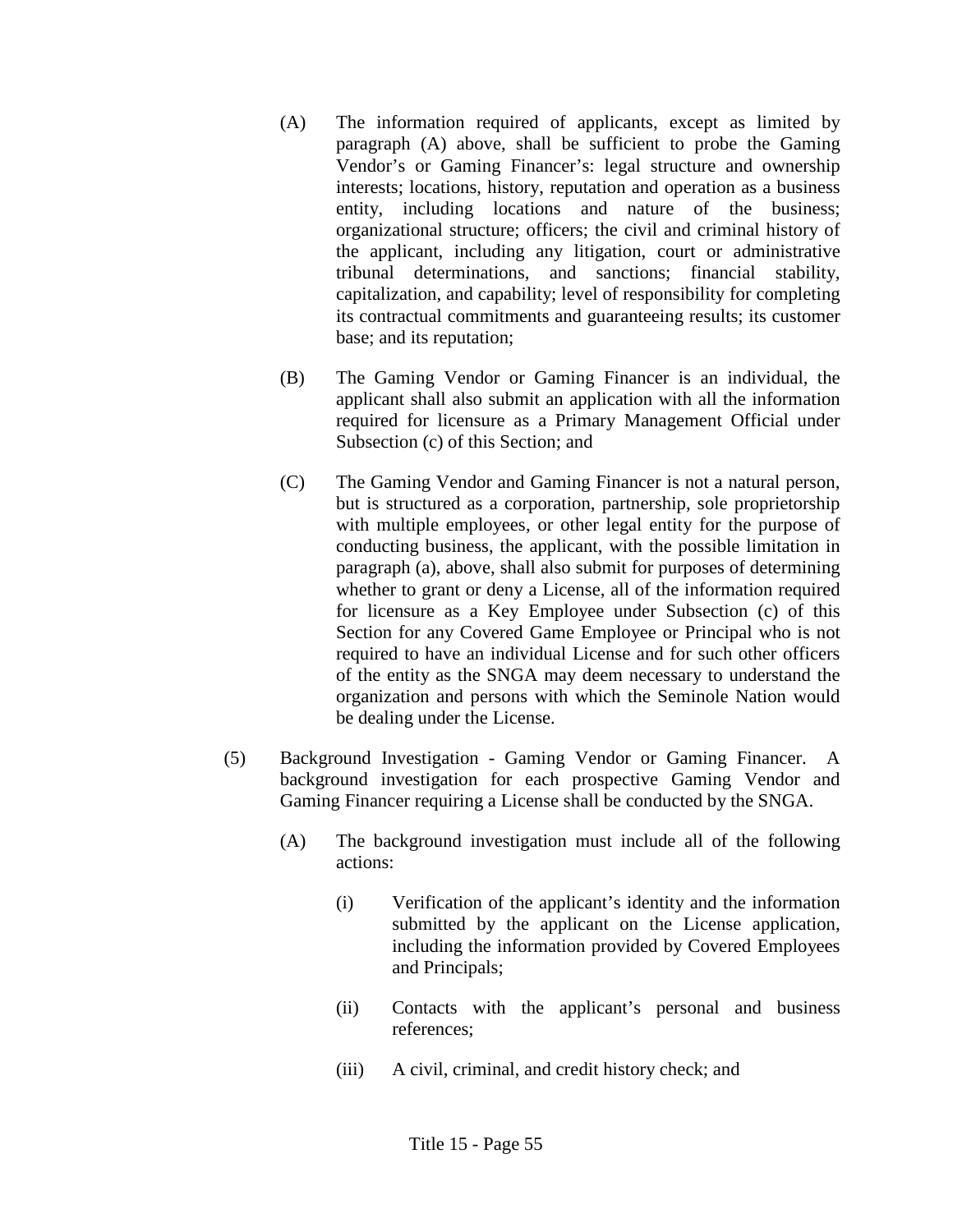- (iv) A background investigation of all individuals who are a Principal, Key Employee, or Primary Management Officer of the Gaming Vendor or Gaming Financer in accordance with Subsections 203(a) - (c) of this Section.
- (B) The SNGA may conduct such additional investigative activities as it may require by rule or regulation.
- (C) The SNGA may issue a notice to a License applicant for an interview or hearing at any time during the investigation to secure any additional information it may require in determining the applicant's suitability for a License.
- (D) Upon completion of the investigation, the staff shall prepare a written report and recommendation in relation to the applicant's suitability under Section 203(a)(7) of this Title and the SNGA shall then determine whether to grant or deny the License.
- (E) Record Retention. The SNGA shall establish a record retention schedule for Gaming Vendor and Financer applications and background investigation records.
- (6) Notifications to the State Compliance Agency. The SNGA, when requested, shall advise the SCA of:
	- (A) All financing and loan transactions with respect to covered games or supplies in which the amount exceeds \$50,000 in any twelvemonth period and make them available for SCA review upon request; and
	- (B) Approval of any Management Contract approved by the Chair of the National Indian Gaming Commission.
- (e) Adverse Licensing Action Procedure.
	- (1) The SNGA shall notify an applicant or licensee, in writing, of the SNGA's preliminary decision to deny an application for a License or to suspend, revoke, limit, modify, restrict, condition or cancel the licensee's gaming license, which notice shall inform the licensee of the basis for the SNGA's preliminary decision and of any due process rights available to the applicant or licensee.
	- (2) An SNGA decision to limit, modify, restrict, condition, or cancel a License shall not be deemed an adverse action requiring a hearing and shall not be appealable except upon a showing, supported by substantial evidence, that such decision was the result of bias, prejudice, or other wrongful purpose; provided that the SNGA may in its discretion accord a licensee an opportunity to show cause why the License should not be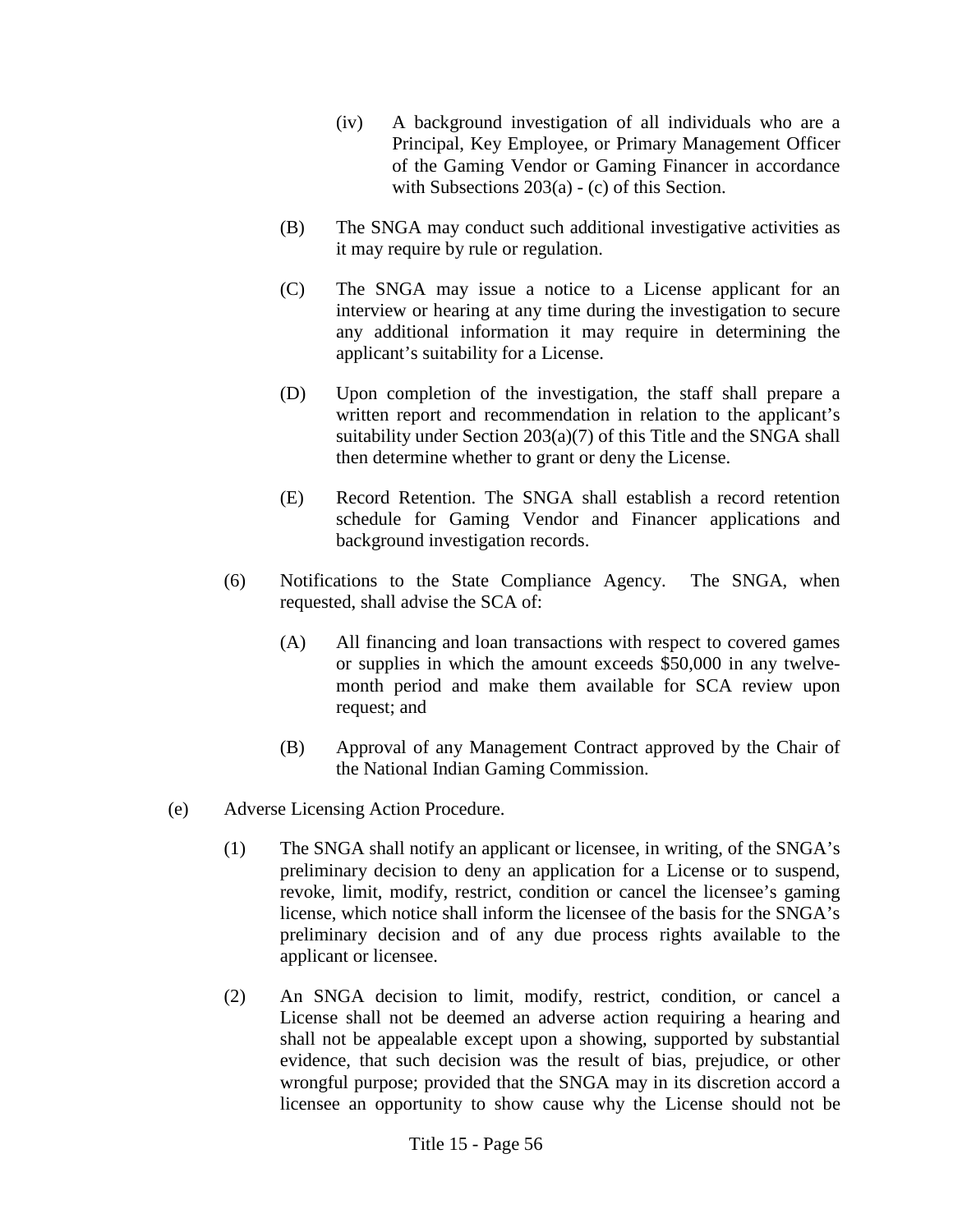limited, modified, restricted, conditioned, or cancelled. The SNGA may, in its sole discretion, grant an oral hearing or require a written submission.

- (3) Unless otherwise provided in this Title, an applicant or licensee, as appropriate, shall, upon written petition, be entitled to a hearing before the Chief Gaming Regulator or another hearing officer designated by the Chief Gaming Regulator prior to denial of an application or the revocation or suspension of a License.
- (4) Denial of a license may be contested by an applicant and the revocation or suspension of a license may be contested by a licensee as an adverse action under the procedures set out below:
	- (A) To invoke the right of hearing, the applicant or licensee must submit a written petition for hearing to the SNGA within ten (10) days from the date of service or delivery of the SNGA's notice of proposed denial or revocation. Such notice may be served by registered or certified mail or it may be personally served on the Applicant or licensee.
	- (B) The Chief Gaming Regulator may, in his or her discretion, direct the Gaming Operation to place a licensee on administrative leave, with or without pay at the discretion of management, during the pendency of the matter.
- (5) Right to Counsel. An Applicant or licensee subject to a notice of adverse action shall be entitled to be represented by an attorney and must be present and participate in the proceeding.
- (6) Waiver of Right to Hearing. If the applicant or licensee fails to invoke the right to a hearing within ten days from the date the SNGA's notice or proposed denial or revocation is delivered to or served upon the applicant or licensee, such inaction shall operate as a waiver of the right of appeal, in which case, the Chief Gaming Regulator's preliminary decision shall be entered as a final order not subject to further appeal.
- (7) Hearing Date. If the applicant or licensee invokes the right to a hearing, the Chief Gaming Regulator shall set a date for such hearing to take place within sixty (60) days unless extended by mutual consent of the Chief Gaming Regulator and the respondent.
- (8) Hearing Procedure. Hearings under this Section shall be conducted in accordance with the requirements of Section 305(b) of this Title.
- (9) Right to Appeal. If, after such hearing, the Chief Gaming Regulator renders a final adverse determination with regard to a gaming license, the licensee may appeal the decision to the SNGA Gaming Commission.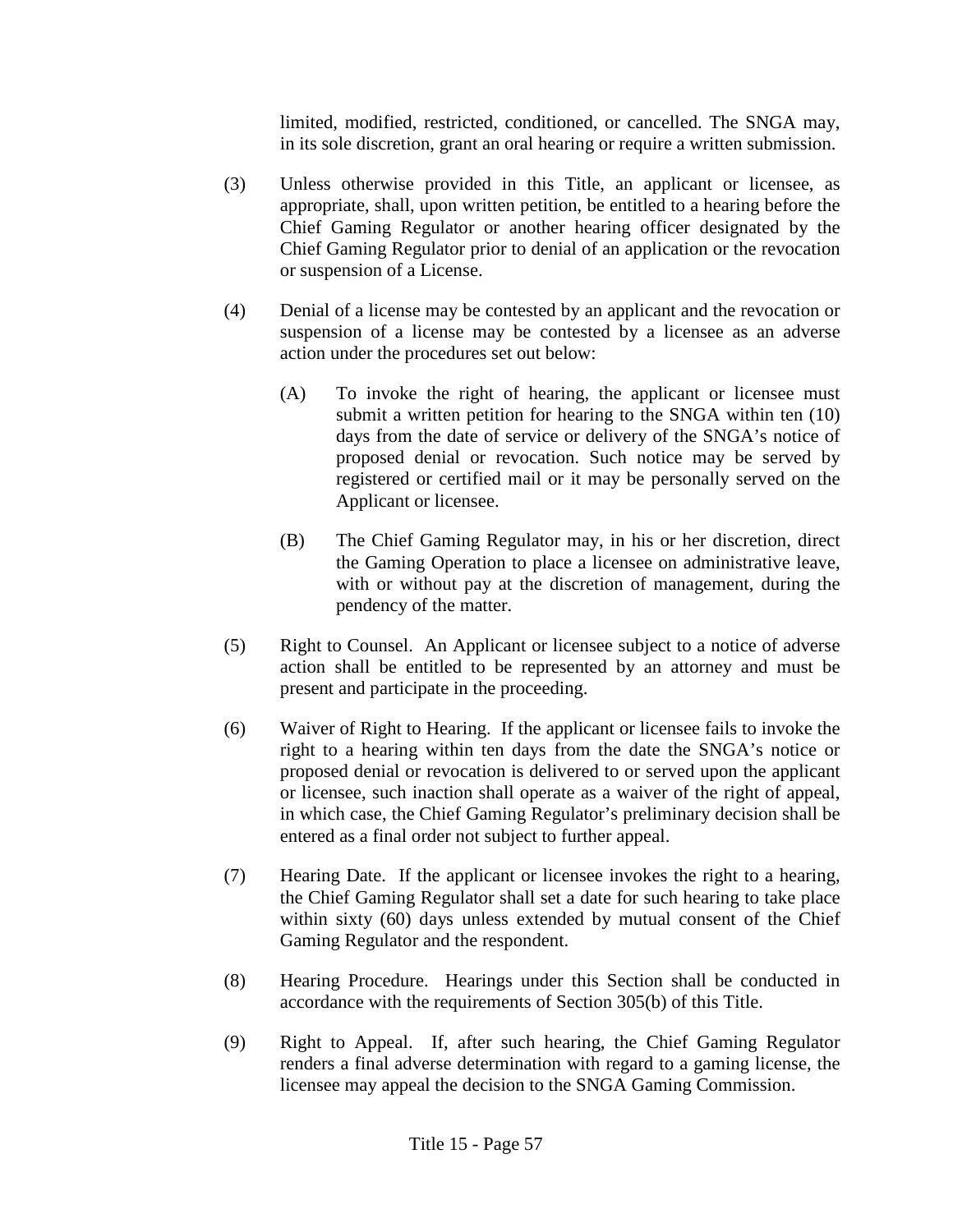- (10) Prohibition on Limitations. Nothing in this Section shall limit the Chief Gaming Regulator's authority to summarily issue an order directing action by a licensee, an order to cease and/or desist, or an order suspending a Gaming License upon a finding that such order is necessary to:
	- (A) Cure an imminent threat to the integrity of gaming at the Gaming Enterprise;
	- (B) Protect the Nation's property or assets; or
	- (C) Ensure the public health and safety of patrons and employees.

[HISTORY: Enacted by TO 86-2; amended by TO 91-08, August 29, 1991; codified by TO 91-12, November 16, 1991; amended by TO 92-04, February 24, 1994; amended by TO 2001-12, December 1, 2001; amended by TO 09-08, June 6, 2009; superseded by TO 2011-11, October 29, 2011; NIGC approved February 9, 2012 modified on March 4, 2017 pursuant to authority granted by SNC Title 21, § 203; acknowledged by TR 17-27; NIGC approved May 17, 2017.]

#### **Section 204. Registration of Non-Gaming Vendors.**

(a) Each Non-Gaming Vendor required to be registered pursuant to Section 201(b) of this Title shall provide the following information in a form or format as may be required by the SNGA:

- (1) Name of the Non-Gaming Vendor;
- (2) Address of the Non-Gaming Vendor's principal place of business;
- (3) Form of legal organization (such as a corporation, partnership, LLC, or sole proprietorship), and state where chartered;
- (4) Any state or tribal identification number providing access to the stateregistered or tribally-registered organizational papers;
- (5) The name and business address of the agent or person responsible for providing the goods or services;
- (6) If the Non-Gaming Vendor is not a publicly traded corporation, the name of the Principal of the on-Gaming Vendor,
- (7) The nature of the goods and services provided; and
- (8) Such additional information as the SNGA may require by regulation.

(b) The Chief Gaming Regulator shall by regulation and procedures establish the time and submission requirements for this Section.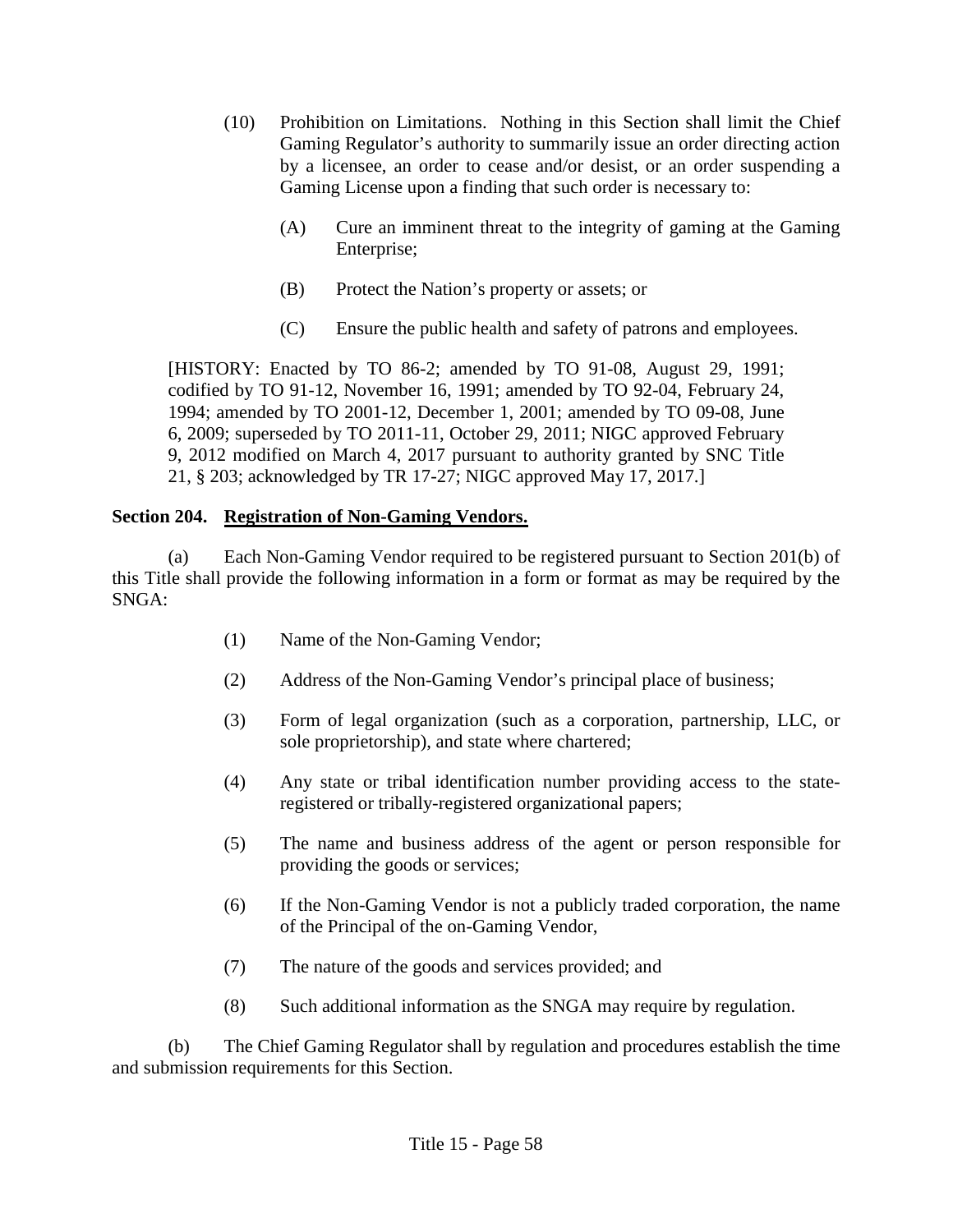(c) SNGA, at its discretion, may conduct a background investigation on a Non-Gaming Vendor required to be registered under this Chapter.

[HISTORY: Enacted by TO 86-2; amended by TO 91-08, August 29, 1991; codified by TO 91-12, November 16, 1991; amended by TO 92-04, February 24, 1994; amended by TO 2001-12, December 1, 2001; amended by TO 09-08, June 6, 2009; superseded by TO 2011-11, October 29, 2011; NIGC approved February 9, 2012.]

## **Section 205. Applications and Requirements for Class I Gaming Permits.**

An applicant for a Class I gaming permit pursuant to Section 201(c) shall provide his or her name, a brief description of the event, an estimate of the total amount of prizes, and such additional information in such form as may be established by regulation under this Title.

[HISTORY: Enacted by TO 86-2; amended by TO 91-08, August 29, 1991; codified by TO 91-12, November 16, 1991; amended by TO 92-04, February 24, 1994; amended by TO 2001-12, December 1, 2001; amended by TO 09-08, June 6, 2009; superseded by TO 2011-11, October 29, 2011; NIGC approved February 9, 2012.]

## **Section 206. Applications and Requirements for Work Permits.**

Each employee of Gaming Operation required to have a work permit pursuant to Section 201(d) of this Title shall provide his or her name, residential address, phone number, Social Security Number, and such additional information in such form as it may require. SNGA may, at its discretion, conduct a background investigation on a person required to hold a permit under this Chapter.

[HISTORY: Enacted by TO 86-2; amended by TO 91-08, August 29, 1991; codified by TO 91-12, November 16, 1991; amended by TO 92-04, February 24, 1994; amended by TO 2001-12, December 1, 2001; amended by TO 09-08, June 6, 2009; superseded by TO 2011-11, October 29, 2011; NIGC approved February 9, 2012.]

## **Section 207. Inspection of Premises.**

The premises of a Gaming Facility, including buildings and property connected physically or otherwise within the Gaming Facility, as well as parking areas and vehicles used in connection therewith, shall at all times be subject to inspection by or on behalf of SNGA. At any time during which a licensed Gaming or related administrative activity is being conducted on the premises, no advance notice shall be required from the SNGA to:

(a) Make an account of all monies on the premises and all monies received during the operation of the licensed activity located on the premises;

(b) Inspect all receipts for prizes which have been awarded by the Gaming Enterprise at the licensed facility;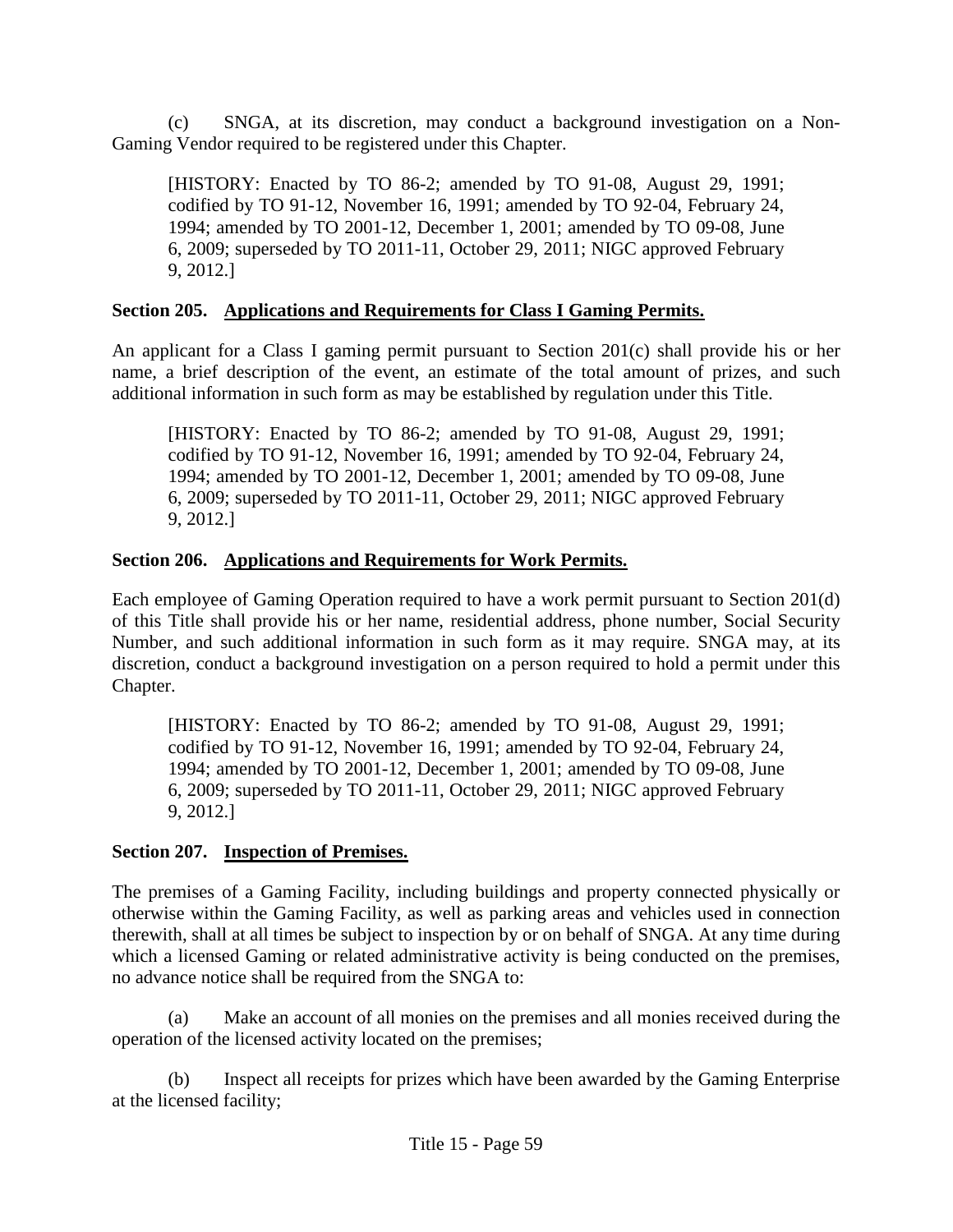(c) Inspect any other records, accounts or other related information of the licensee or of any employee who directly participates in the management, operation, or promotion of a licensed activity; or of any employee of the licensee; and

(d) Inspect equipment of any nature used in connection with gaming activities, including interior areas of such equipment, parts, and components.

[HISTORY: Enacted by TO 86-2; amended by TO 91-08, August 29, 1991; codified by TO 91-12, November 16, 1991; amended by TO 09-08, June 6, 2009; superseded by TO 2011-11, October 29, 2011; NIGC approved February 9, 2012.]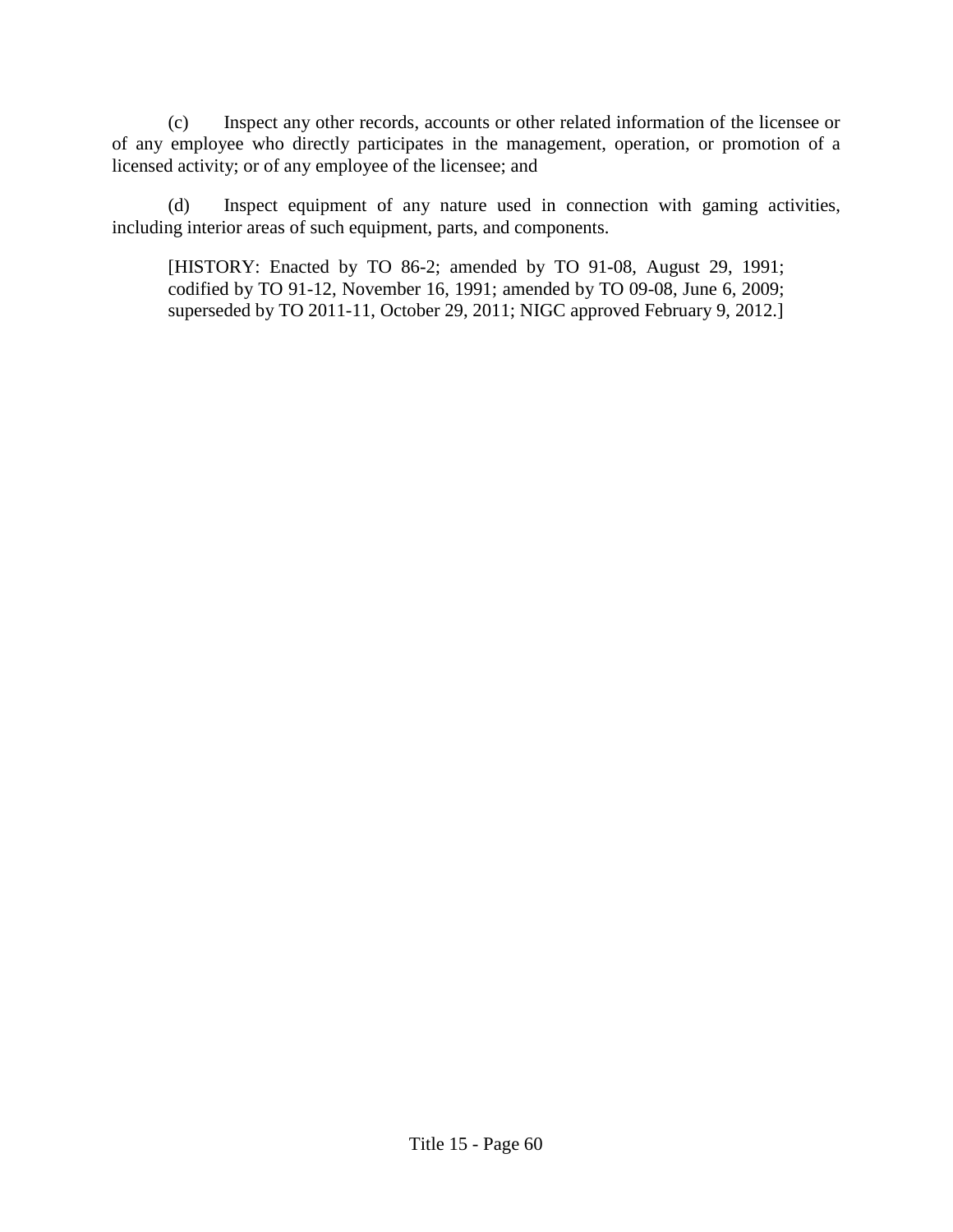# **CHAPTER THREE CIVIL AND CRIMINAL ACTIONS, PENALTIES, AND ENFORCEMENT**

#### **Section 301. Civil Violations.**

(a) Generally. In addition to other civil and criminal acts that may be regulated or prohibited by this Title, other Seminole Nation law, or applicable federal or state law, the following prohibited activities shall constitute civil violations under this Title and may subject any person or entity subject to the enforcement authority of the SNGA as provided in this Title:

- (1) Violations of any License terms, restrictions, and limitations by a licensee;
- (2) Cheating in any form, including, but not limited to:
	- (A) Altering or misrepresenting the outcome of gaming or another event on which wagers have been made after the outcome of such gaming or event has been determined but before such outcome is revealed to the players;
	- (B) Placing or increasing a bet or wager after acquiring knowledge of the outcome of the gaming or event which is the subject of the bet or wager;
	- (C) Altering, concealing, or marking cards;
	- (D) Aiding any person in acquiring knowledge about of the forms of cheating referred to in Section  $301(a)(2)$  of this Title for the purposes of increasing or decreasing any bet or wager, or for the purpose of determining the course of play;
	- (E) Altering or tampering with any gaming equipment;
	- (F) Using slugs, tokens, or forged or fraudulent coins or instruments for any gaming machine or to place a wager in a card game;
	- (G) Aiding another person to cheat in any manner;
	- (H) Violating any rules of play;
	- (I) Using any device, apparatus, or contraption to determine or alter the outcome of play or change the odds of any game, including any calculator, computer, or other electronic or mechanical device to assist in projecting the outcome or odds of such gaming, to keep track of or analyze cards, or to change probabilities of any game or the playing strategies regularly utilized in such gaming;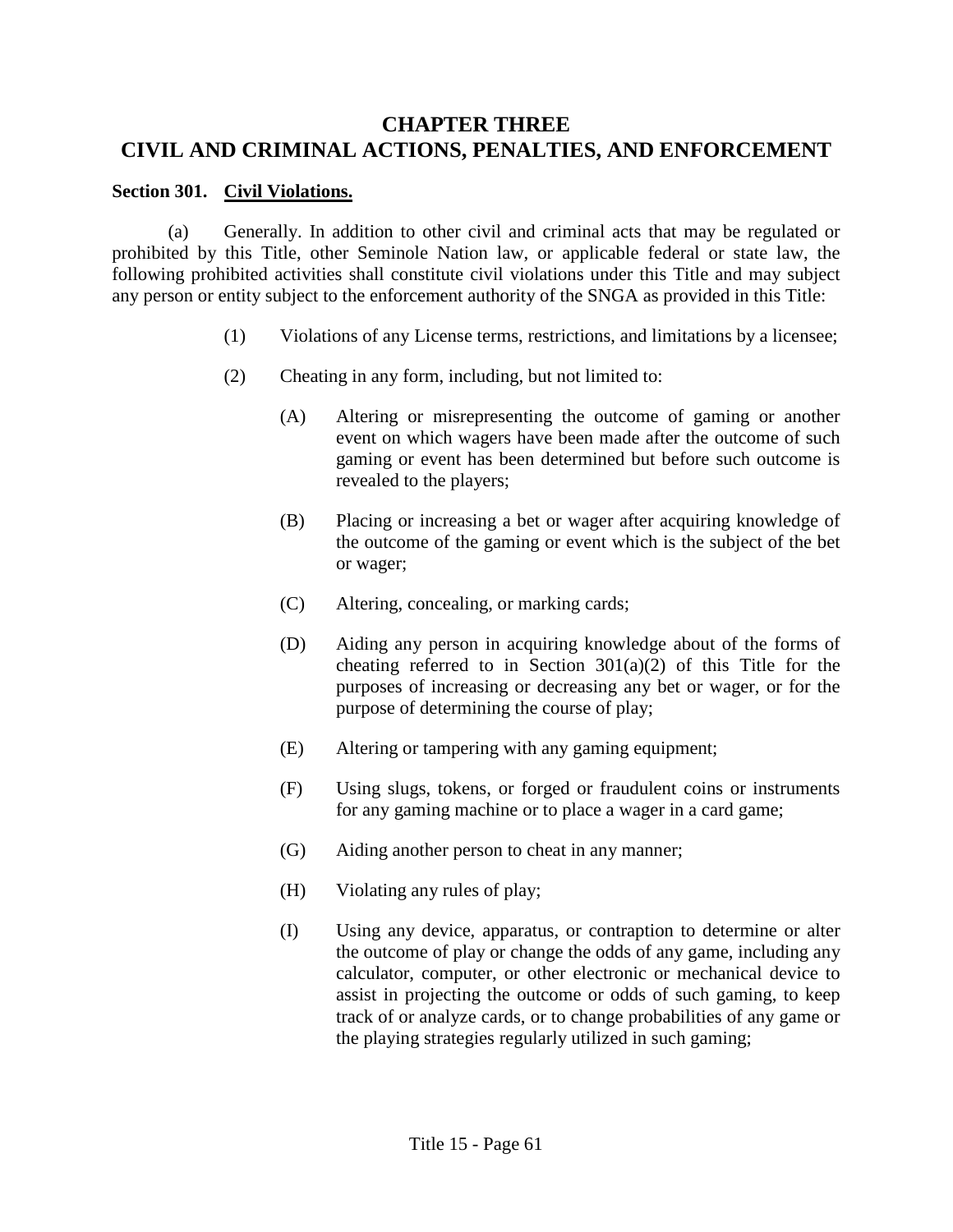- (J) Reducing the amount wagered or canceling a wager after acquiring knowledge of the outcome of the game or other event which is the subject of the bet or wager; or
- (K) Manipulating any component or part of a game or gaming equipment in a manner contrary to the designed and normal operational purpose for such component or part, so as to affect the outcome of the game.
- (3) Fraud or theft from the gaming facility by any patron, employee, agent, guest, vendor or person, including, but not limited to:
	- (A) Claiming, collecting, or attempting to claim, collect or take, money or anything of value from a Gaming Facility or the Seminole Nation Gaming Enterprise to which one is not entitled; or claiming, collecting or taking an amount greater than the amount actually won in such game;
	- (B) Defrauding the Nation, any licensee, or any participant in any gaming or promotional activity;
	- (C) Making any untrue statement of a fact, or failing to state a fact necessary, in order to commit a fraud; or
	- (D) Otherwise engaging in any act, practice, or course of conduct as would operate as a fraud upon any person;
- (4) Delay, maneuvering, or taking action of any kind to unlawfully avoid paying proceeds of gaming properly owed to the Seminole Nation;
- (5) Participating in or operating any gaming activity not authorized under this Title;
- (6) Enticing or inducing another person to go to any place where gaming is conducted or operated in violation of the provisions of this Title, with the intent that the other person play or participate in such gaming;
- (7) Providing false or misleading information or making any false or misleading statement with respect to an application for employment or for any license, certification or determination provided for in this Title;
- (8) Providing false or misleading information or making any false or misleading statement to the Nation, SNGA, or the Gaming Operation in connection with any contract for services or property related to gaming;
- (9) Providing false or misleading information or making any false or misleading statement in response to any official inquiry by the SNGA or its agents;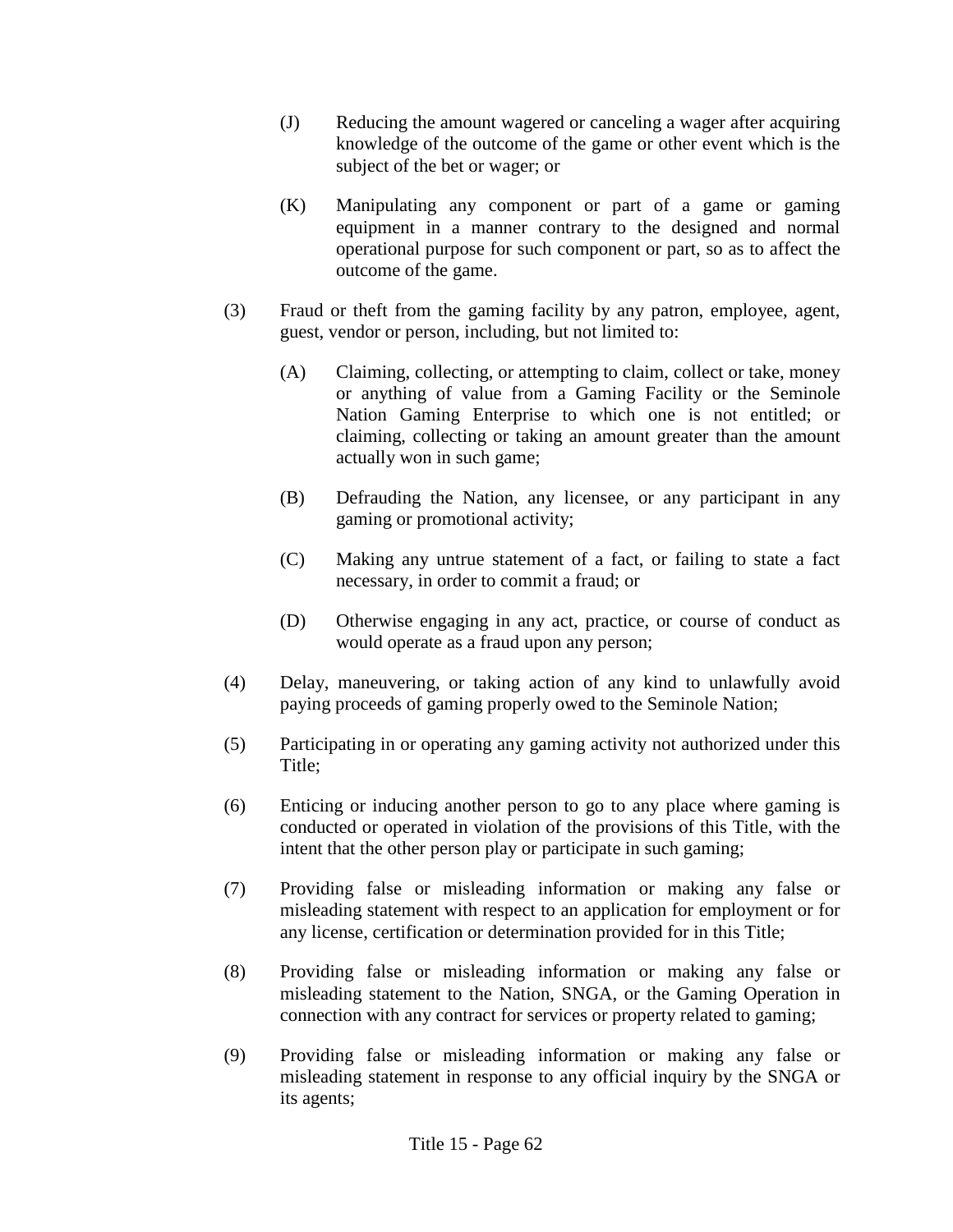- (10) Offering or attempting to offer any money or thing of value to an official or employee of the Gaming Operation, SNGA, or a license to induce such official or licensee to act, or refrain from acting, in a manner contrary to the official duties of the licensee under this Title, regulations promulgated by the Seminole Nation including those promulgated under this Title, Seminole Nation or Federal law, or the Compact;
- (11) Acceptance by an official or employee of the Gaming Operation, SNGA, or a licensee of any money or value given to such organization or licensee for the purpose of inducing the organization or licensee to act, or refrain from acting, in a manner contrary to the official duties of the organization or licensee under this Title, Seminole Nation or federal law, or the Compact;
- (12) Falsifying, destroying, erasing or altering any books, computer data, records, or other information relating to the Gaming Operation in ways other than is provided for in approved internal control procedures;
- (13) Taking any action which interferes with, impedes, or prevents the Gaming Operation, SNGA, or the General Council from fulfilling its duties and responsibilities under this Title, Title 8, SNGA regulations, IGRA, or the Compact; and
- (14) Entering into any contract, or making payment on any contract for the delivery of goods or services to a Gaming Operation, when such contract fails to provide for or result in the delivery of goods or services of fair value for the payment made or contemplated.

(b) Gaming Management. In addition to any other violation set forth in Section (a) of this Section, it shall be a violation of this Title for any gaming manager, employee, or other responsible person or Nation official to:

- (1) Fail to keep appropriate books and records sufficient to substantiate the income and expenses and to verify the propriety of all expenditures and disbursements by any component of the Gaming Operation or activity owned or operated by the Gaming Enterprise;
- (2) Falsify any books or records related to any transaction connected with the holding, operating, or conducting of any Gaming activity or gaming promotion;
- (3) Make any unauthorized payments or disbursements;
- (4) Convert for one's personal use any funds, property, or other assets of the Gaming Operation;
- (5) Place unlicensed or unauthorized Gaming equipment on the Gaming floor or permit the play of unauthorized games;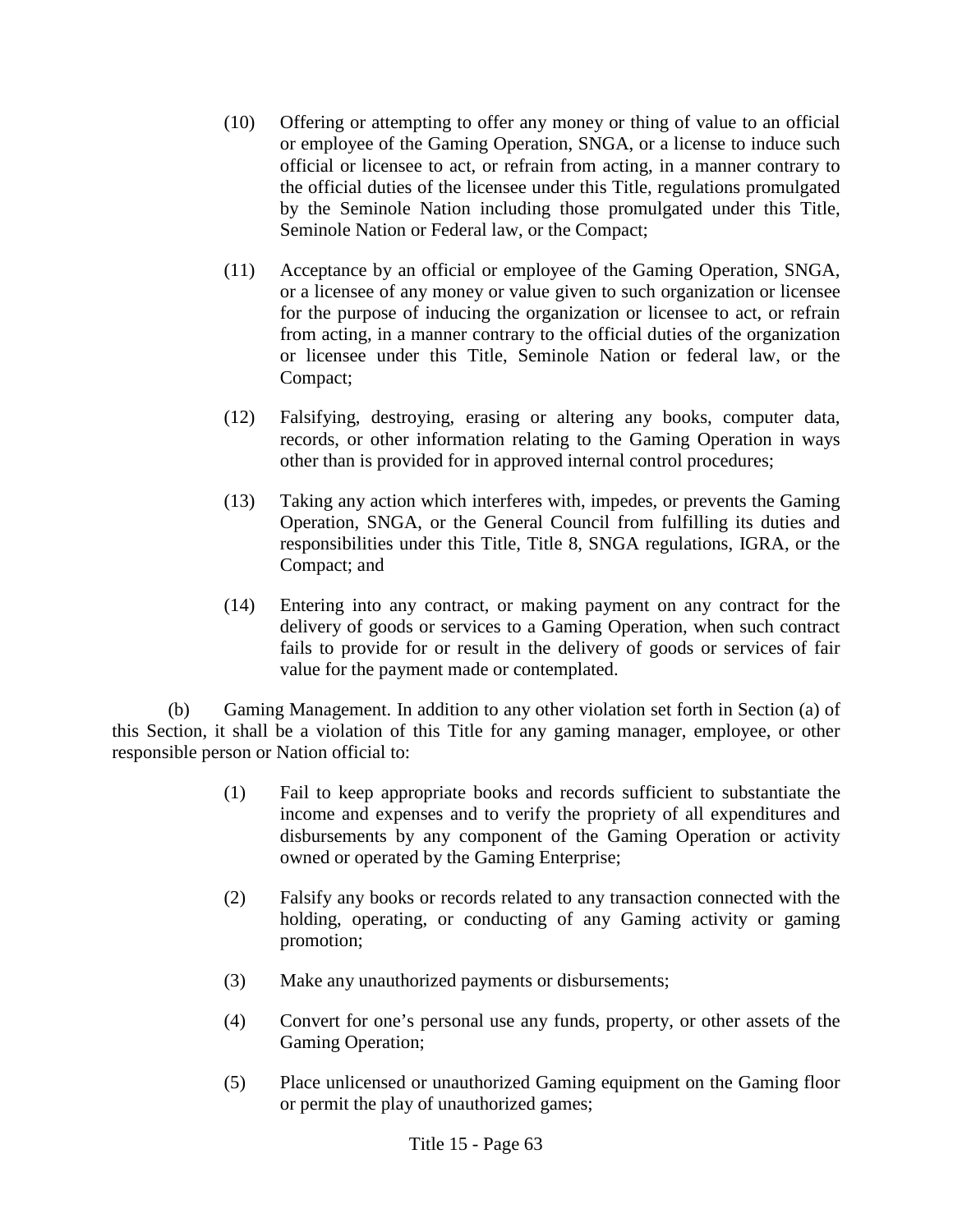- (6) Fail to report observed violations of this Title to the SNGA;
- (7) Fail to comply with any order or directive of the SNGA; or
- (8) Fail or refuse to report any matter so required to be reported to the SNGA by this Title.

(c) Duty to Report. It shall be a duty of the Gaming Operation to refer any suspected violations of this Title to SNGA.

(d) Non-exclusive action. In addition to civil law sanctions under this Title, the Seminole Nation may exercise any of its police powers or pursue other available sanctions including criminal sanctions for civil violations under this Title.

[HISTORY: Enacted by TO 86-2; amended by TO 91-08, August 29, 1991; codified by TO 91-12, November 16, 1991; amended by TO 09-08, June 6, 2009; superseded by TO 2011-11, October 29, 2011; NIGC approved February 9, 2012 modified on March 4, 2017 pursuant to authority granted by SNC Title 21, § 203; acknowledged by TR 17-27; NIGC approved May 17, 2017.]

## **Section 302. Criminal Violations.**

(a) Criminal Violations. The Actions enumerated in Section 301 shall also constitute criminal offenses if committed knowingly or intentionally.

- (1) Any person subject to the criminal jurisdiction of the Nation who commits such offense may be criminally prosecuted by the Nation in Seminole Nation Court and upon conviction for such offense(s) may be sentenced to imprisonment for a period not to exceed 365 days or a fine not to exceed \$5000.00 or both such fine and imprisonment for each offense committed, plus costs.
- (2) Any person not subject to the criminal jurisdiction of the nation who commits an act prohibited by this Section shall be subject to a criminal referral to the appropriate law enforcement agency for possible prosecution under applicable state or federal laws.

(b) Duty to Report. It shall be the duty of the Gaming Operation and all licensees to report any suspected criminal activity to the appropriate law enforcement agency and SNGA, and for SNGA to report any suspected criminal activity to the appropriate law enforcement agency.

[HISTORY: Enacted by TO 86-2; amended by TO 91-08, August 29, 1991; codified by TO 91-12, November 16, 1991; amended by TO 09-08, June 6, 2009; superseded by TO 2011-11, October 29, 2011; NIGC approved February 9, 2012.]

#### **Section 303. Civil Sanctions.**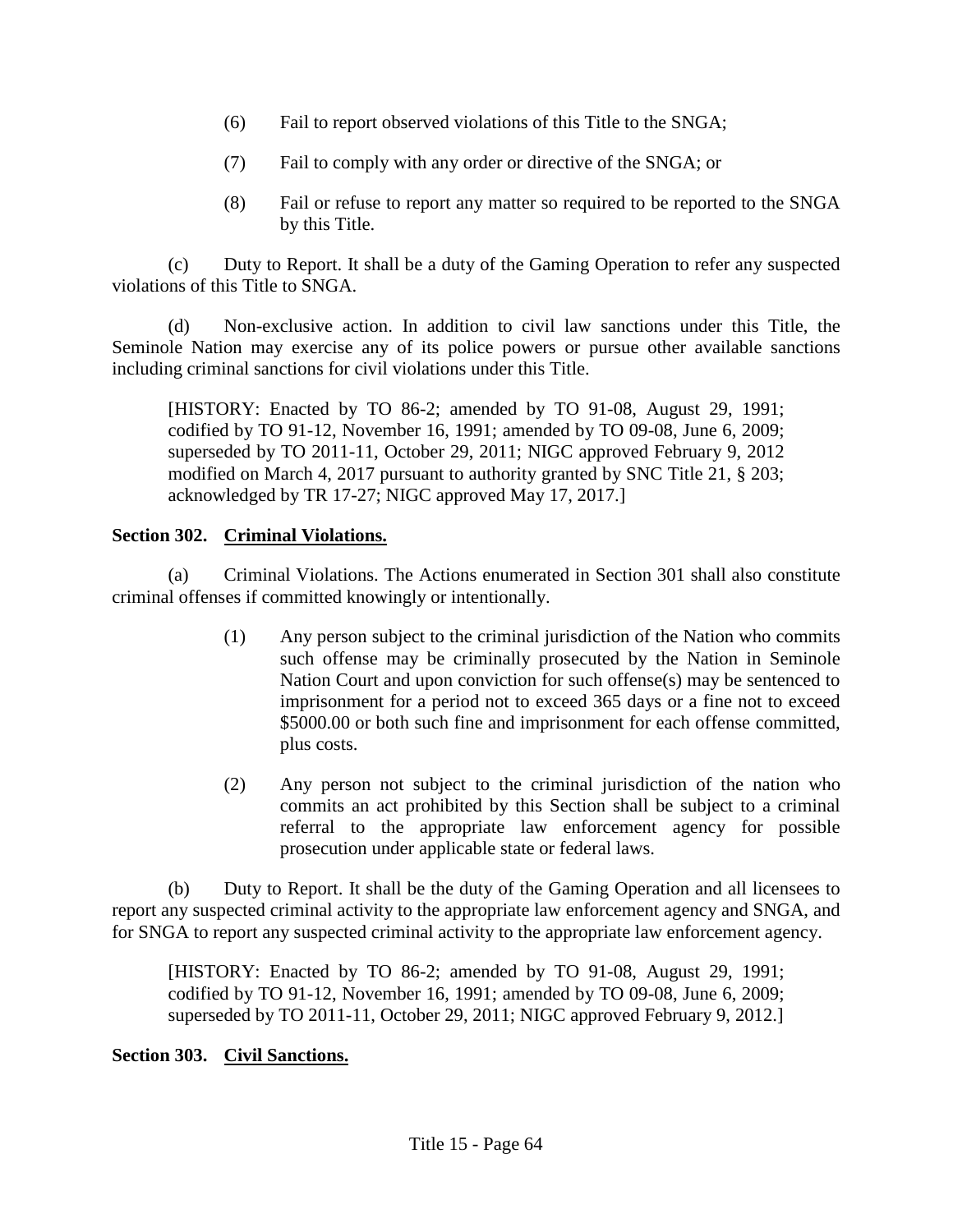(a) Any person, Gaming Vendor, Gaming Financer, or other entity that engages in activities on property subject to the provisions of this Title or operates under a License issued under this Title in violation of this Title, regulations promulgated under this Title, the terms of a License issued under this Title, IGRA, or the terms of the Compact shall be subject to the enforcement authority of the SNGA, which may assess civil sanctions pursuant to this Title

(b) Any person who unlawfully trespasses upon any premises licensed under this Title may be permanently excluded from the premises and/or be subject to a civil suit by the Seminole Nation and/or the Gaming Operation

(c) The SNGA, at its discretion, may institute an enforcement proceeding against any person or entity Licensed under this Title. In addition to any actions the SNGA may take pursuant to Chapter 2 of this Title related to the denial, revocation, suspension or other action related to a License issued under this Title, the SNGA by order may:

- (1) Impose a formal or informal reprimand, issue a command or order to cease and desist, or assess a monetary penalty not to exceed the following amounts;
	- (A) \$25,000 per violation per day if the violator holds a License issued under this Title and is a Gaming Vendor, Gaming Financer, or a Primary Management Official;
	- (B) \$25,000 per violation per day if the violator is engaged in or has taken actions requiring that it be licensed under this Title as a Gaming Vendor, Gaming Financer, or a Primary Management Official, and has not obtained such a License;
	- (C) \$5,000 per violation per day if the violator is a Key Employee;
	- (D) \$5,000 per violation per day if the violator is taking actions requiring that he, she, or it be licensed as a Key Employee under this Title, but the violator has not obtained such a license; or
	- (E) \$5,000 per violation per day if the violator is otherwise subject to the civil jurisdiction of the Seminole Nation.
- (2) Issue an order:
	- (A) Compelling a person to act in a lawful manner or to cease and desist from acting in an unlawful or inappropriate manner.
	- (B) Prohibiting a violator from conducting business with the Gaming Operation or entering onto the premises of a gaming facility operated by the Gaming Enterprise.
	- (C) Prohibiting any officials and/or employees of the Gaming Operation from conducting business with a violator or allowing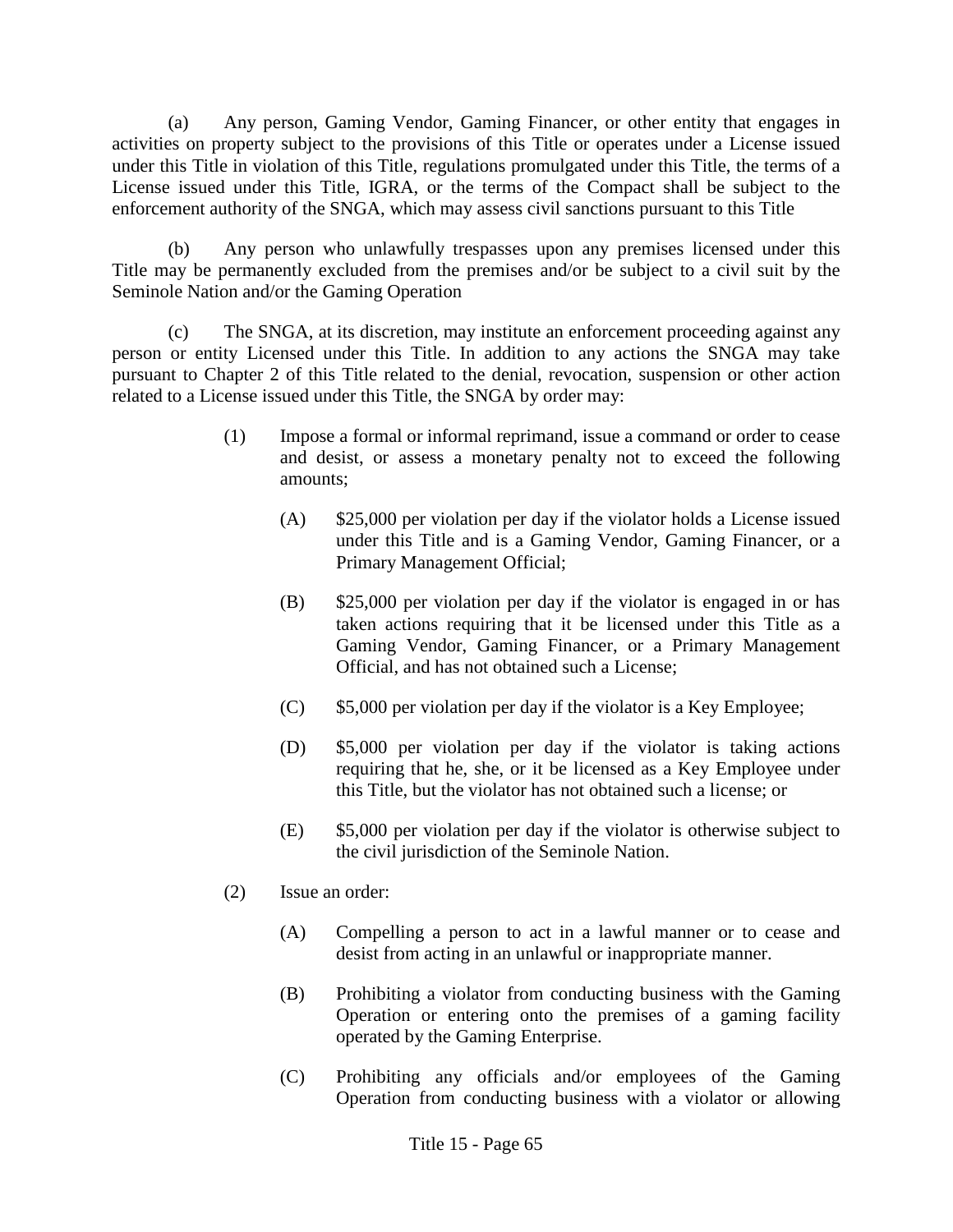entrance by a violator to the facilities operated by the Gaming Operation.

- (D) Prohibiting any officials and/or employees of the Gaming Operation from paying any unlicensed or unregistered vendor for goods or services provided to the Gaming Operation.
- (E) Requiring the seizure of property from the violator used in a violation of this Title. Such seized property shall become the property of the Seminole Nation.
- (F) Prohibiting violators from trespassing on premises licensed under this Code.
- (G) To forcibly close a Gaming Facility found to be operating in substantial violation of the law.
- (H) Requiring winnings found to have been received in violation of this Code to be forfeited and order them to become property of the Seminole Nation.
- (3) Enter into a consent decree with an alleged violator for purposes of resolving a violation and agreeing to a sanction.

[HISTORY: Enacted by TO 86-02; amended by TO 91-08, August 29, 1991; codified by TO 91-12, November 16, 1991; amended by TO 09-08, June 6, 2009; superseded by TO 2011-11, October 29, 2011; NIGC approved February 9, 2012.]

## **Section 304. Investigations and Examinations of Violations.**

(a) Investigations Authorized. In the event that the SNGA obtains information or otherwise suspects that a person or entity, including a licensee, has violated any provision of this Title, IGRA, the terms of the Compact, regulations issued under this Title, or the terms, conditions, and limitations of a License issued pursuant to this Title, the SNGA may investigate the matter.

(b) Scope of Authority. In conducting an investigation under this Section, the SNGA shall have broad authority and may make inquiries, review information, take depositions, conduct hearings, and issue subpoenas compelling attendance, testimony, or the production of documents as may be needed in the performance of the SNGA's investigative duties and functions.

(c) Removal of Records and Equipment During Inspection. If the SNGA finds that there is a reasonable probability that the provisions of this Title, including any amendments thereto or any of the rules passed by the SNGA have been or are being violated by a licensee or its employees, it may move any and all potentially relevant records and equipment, parts thereof, devices, or other things(s) to another location or locations for further inspection or investigation. Each such record, piece of equipment, part thereof, or other thing(s) so removed shall be returned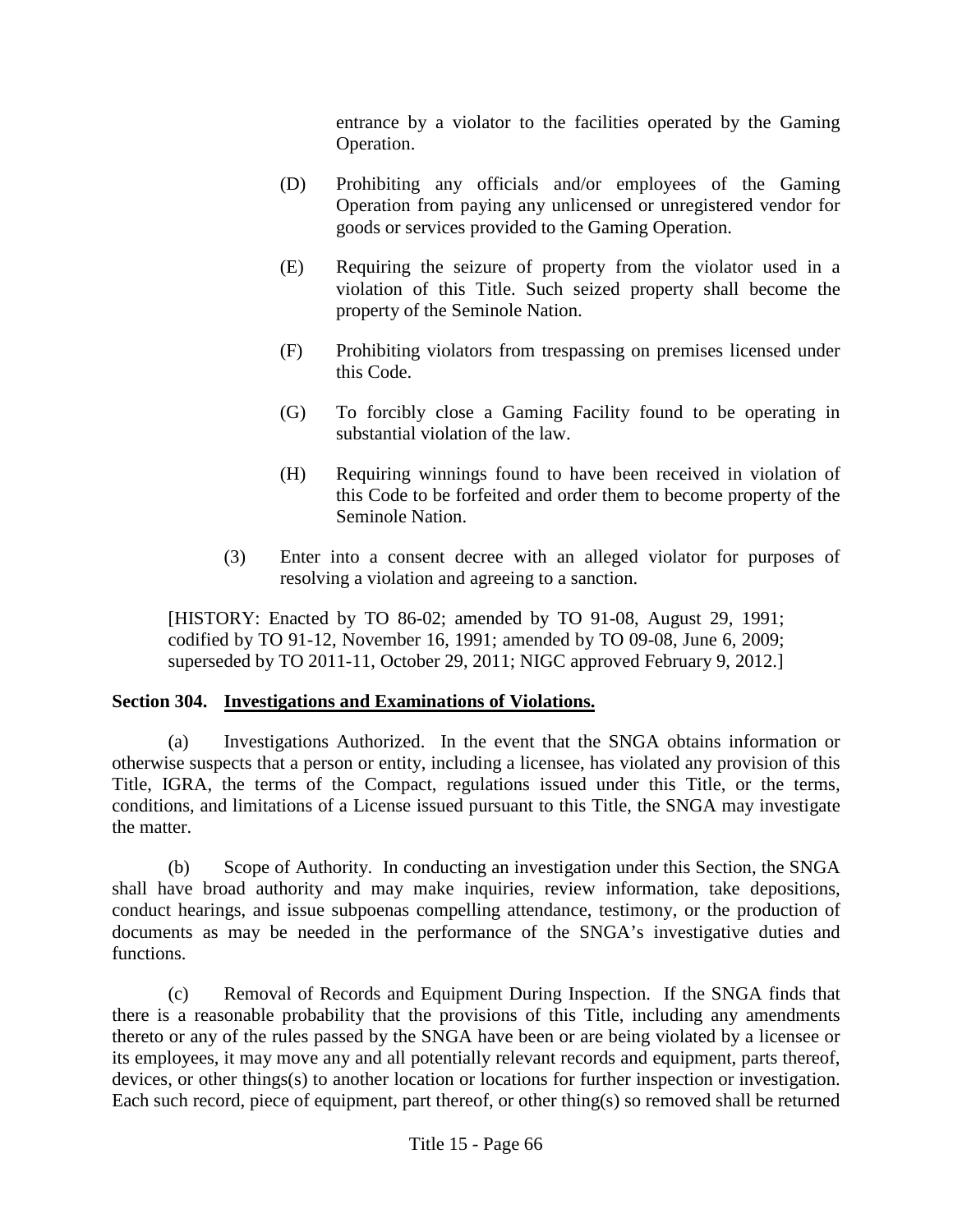to the premises or to the address of the licensee within thirty (30) business days (not counting holidays when nation offices are legally closed) unless the SNGA determines that the records, equipment, devices, or other thing(s) so removed are necessary for an ongoing investigation and/or evidence of possible violations of this Title or regulations issued thereunder by the licensee, by employers of the licensee or by operators of the licensed facility or activity. The SNGA shall notify the licensee of the reasons said property or thing(s) are to be so held.

[HISTORY: Enacted by TO 86-02; amended by TO 91-08, August 29, 1991; codified by TO 91-12, November 16, 1991; amended by TO 09-08, June 6, 2009; superseded by TO 2011-11, October 29, 2011; NIGC approved February 9, 2012.]

### **Section 305. Civil Process.**

- (a) Preliminary Notification of Violations.
	- (1) Whenever the SNGA determines that a civil violation under this Chapter has occurred and a person or entity, including all licensees, subject to the civil jurisdiction of the Seminole Nation, has violated this Title, regulations promulgated under this Title, or any laws that this Title authorizes SNGA to monitor and enforce, the SNGA shall issue a preliminary notice of violation to that person or entity. Such notice shall:
		- (A) Identify the alleged violator or violators;
		- (B) Identify the alleged violation or violations;
		- (C) Describe the steps necessary to effect a cure, if cure is available;
		- (D) Propose a civil sanction for the alleged violation or describe the range of sanctions that may be imposed by the SNGA; and
		- (E) Identify the due process steps available to alleged violator to accept or contest the allegation of violation, to present a proposed cure, where cure is possible, or to accept or contest the imposition of the proposed sanction.
	- (2) The due process steps available under this Section shall include an offer to the alleged violator to request a hearing to show cause why the sanction should not be imposed.
	- (3) The written petition requesting a hearing may request that the hearing be oral or conducted by the submission of evidence, affidavits, argument, and, if applicable, a description of any mitigating circumstances.
	- (4) If the alleged violator does not submit a petition requesting a hearing within the time allowed, the Chief Gaming Regulator's preliminary determination and proposed sanction shall be deemed final and shall not be further appealable.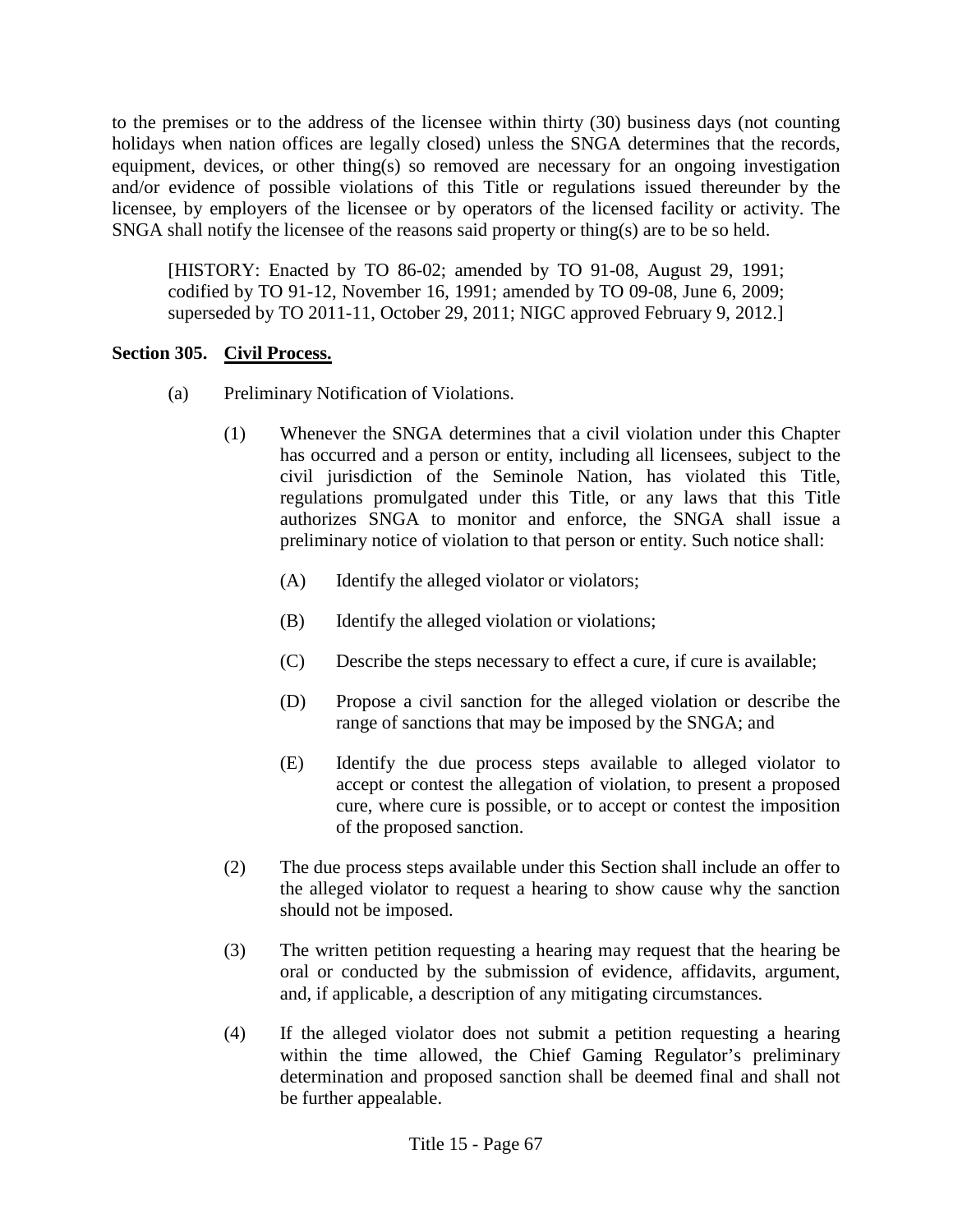(b) Hearings. If a hearing is granted pursuant to the terms of Section 203(e) or this Subsection:

- (1) It shall be conducted pursuant to regulations promulgated by the SNGA.
	- $(A)$  Such regulations procedures shall include
		- (i) Provisions for service of process, motions, orders, decisions and other papers or the signing of same; the counting of days; and the rights of an applicant, licensee, or alleged violator under this Title;
		- (ii) Provisions concerning discovery and the presentation of evidence;
		- (iii) The handling of confidential materials;
		- (iv) Procedure for the conduct of hearings; and
		- (v) Such other matters as the Chief Gaming Regulator considers appropriate to the proper functioning of such hearings.
	- (B) Such procedures may also include provisions for deciding whether a hearing is to be an oral hearing or one conducted based on the written record submitted by the respondent.
- (2) Ex parte communications with the SNGA by or on behalf of an applicant, licensee or alleged violator subject to a hearing under this Section shall be prohibited and no person or party shall act to unduly influence the outcome of any matter pending in such a hearing.
	- (A) Any employee of SNGA who receives an ex parte communication shall immediately report such communication to the SNGA's legal counsel.
	- (B) Violation of this bar on ex parte communications shall be a separate violation of this Title and a person subject to the civil authority of the Seminole Nation engaging in such ex parte communication shall be subject to civil sanctions under this Section.
	- (C) Nothing in this Section shall prohibit the applicant or licensee from communicating with the SNGA's legal counsel, its investigators, or other authorized personnel or agents.
	- (D) Parties to all hearings governed by this Section may appear personally or through an attorney, except that a party must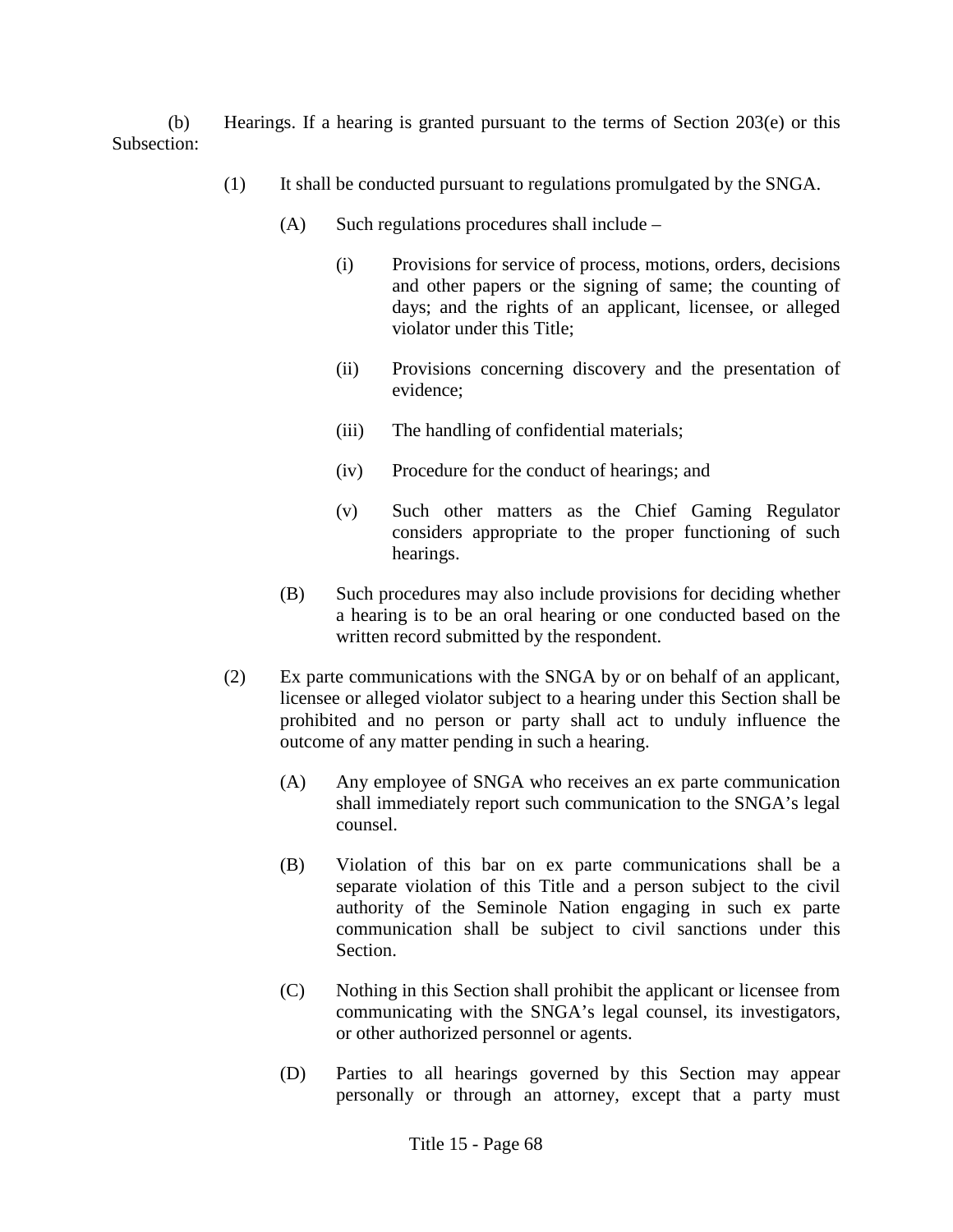personally attend any hearing on the merits unless his or her attendance has been waived, in writing, by the Chief Gaming Regulator.

- (3) All SNGA hearings on a matter subject to such hearings shall be on the record, which testimony shall be recorded by a duly certified court reporter or by means of audio recording and which may be used by the SNGA as evidence in any proceeding or matter before the SNGA.
- (4) Failure of a respondent to appear and testify at the designated time and place shall constitute a waiver of the applicant's, licensee's, or other respondent's right to a hearing and the Chief Gaming Regulator shall enter a final, unappealable, order in the matter, provided that the Chief Gaming Regulator, within his or her sole discretion may excuse a respondent's failure to appear for good cause upon respondent's request if such request is made within 24 hours from the date and time set for hearing.

(c) Final Determination. The Chief Gaming Regulator shall make a final determination on all matters appealed under this Section, which determination shall be in writing and mailed or delivered to the respondent.

(d) Appeals. A final determination of the Chief Gaming Regulator under this Section shall be subject to appeal to the SNGA Gaming Commission if timely filed and in accordance with the provisions of Sections 109, 110, and 111 of this Title and the procedures authorized to be adopted thereunder.

[HISTORY: Enacted by TO 86-02; amended by TO 91-08, August 29, 1991; codified by TO 91-12, November 16, 1991; amended by TO 09-08, June 6, 2009; superseded by TO 2011-11, October 29, 2011; NIGC approved February 9, 2012.]

## **Section 306. Agent for Service of Process for Gaming Vendors and Financing Vendors.**

(a) Each Gaming Vendor and Financing Vendor who or which is not a Seminole Nation resident or resident corporation shall designate a natural person, who is a resident living in the Seminole Nation and who is 18 years of age or older, as a resident agent for the purpose of receipt and acceptance of service of process and other communications on behalf of the licensee. The name and business address where service of process and delivery of mail can be made and the home address of such designated resident agent shall be filed with the SNGA.

(b) The Chief Gaming Regulator may issue subpoenas for persons, records and things as may be needed carry out the SNGA's duties and functions under this Title.

[HISTORY: Enacted by TO 86-02; amended by TO 91-08, August 29, 1991; codified by TO 91-12, November 16, 1991; amended by TO 09-08, June 6, 2009; superseded by TO 2011-11, October 29, 2011; NIGC approved February 9, 2012.]

# **Section 307. Production of Records; Hearings.**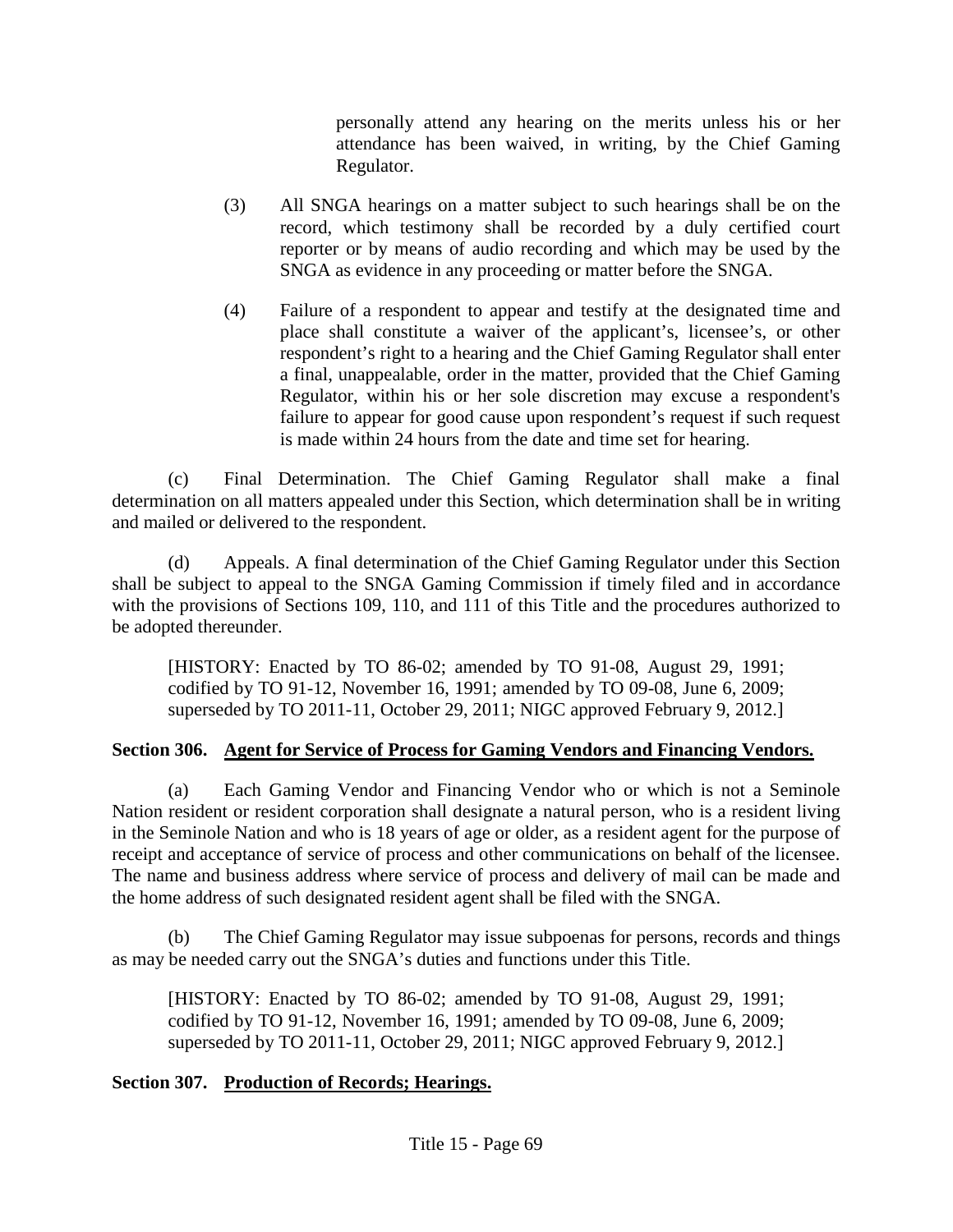(a) No applicant, licensee, or employee of a licensee shall neglect or refuse to produce records or evidence under his or her control, or to give information upon proper and lawful demand by the SNGA, or shall otherwise interfere with any proper and lawful efforts by the SNGA to produce such information.

(b) The SNGA may summon any licensee or a licensee's agents, employees, or suppliers to appear to testify with regard to the conduct of any licensee or the agents, employees, or suppliers of any licensee.

- (1) All such testimony shall be given under oath and may embrace any matters that the SNGA may deem relevant to the discharge of its official duties.
- (2) Any person so summoned to appear shall have the right to be represented by counsel.
- (3) Any testimony so taken may be used by the SNGA as evidence in any proceeding or matter before the SNGA.
- (4) Failure to appear and testify fully at the time and place designated, unless excused, shall constitute grounds for –
	- (A) Revocation or suspension of any License held by the person summoned and/or his or her employer, Principal or employee, and/or,
	- (B) In the case of a Gaming Vendor, the loss of the privilege to provide goods and services to the Gaming Operation.
	- (C) Violation of this Section shall be a separate offense and subject to civil sanctions under this Title.

[HISTORY: Enacted by TO 86-2; amended by TO 91-08, August 29, 1991; codified by TO 91-12, November 16, 1991; amended by TO 09-08, June 6, 2009; superseded by TO 2011-11, October 29, 2011; NIGC approved February 9, 2012.]

## **Section 308. Price-Fixing and other Trade Restraints Prohibited.**

No Gaming Vendor shall make an agreement — either express or otherwise -- with any other Gaming Vendor to fix the price at which or limit the geographic area for which any device, paraphernalia, machine, equipment, prize or any other item used in connection with any of the activities authorized under this Code shall be sold or leased, or which services in connection therewith shall be rendered. The price of such items in a competitive market place shall be established by each Gaming Vendor for the products and services offered by each and shall not be established, directly or indirectly, in concert with another. Violations of this Section shall be a civil violation of this Title and shall be subject to civil sanctions under this Title. Nothing in this Section shall bar a Gaming Vendor from assigning sales territories among its bona fide representatives.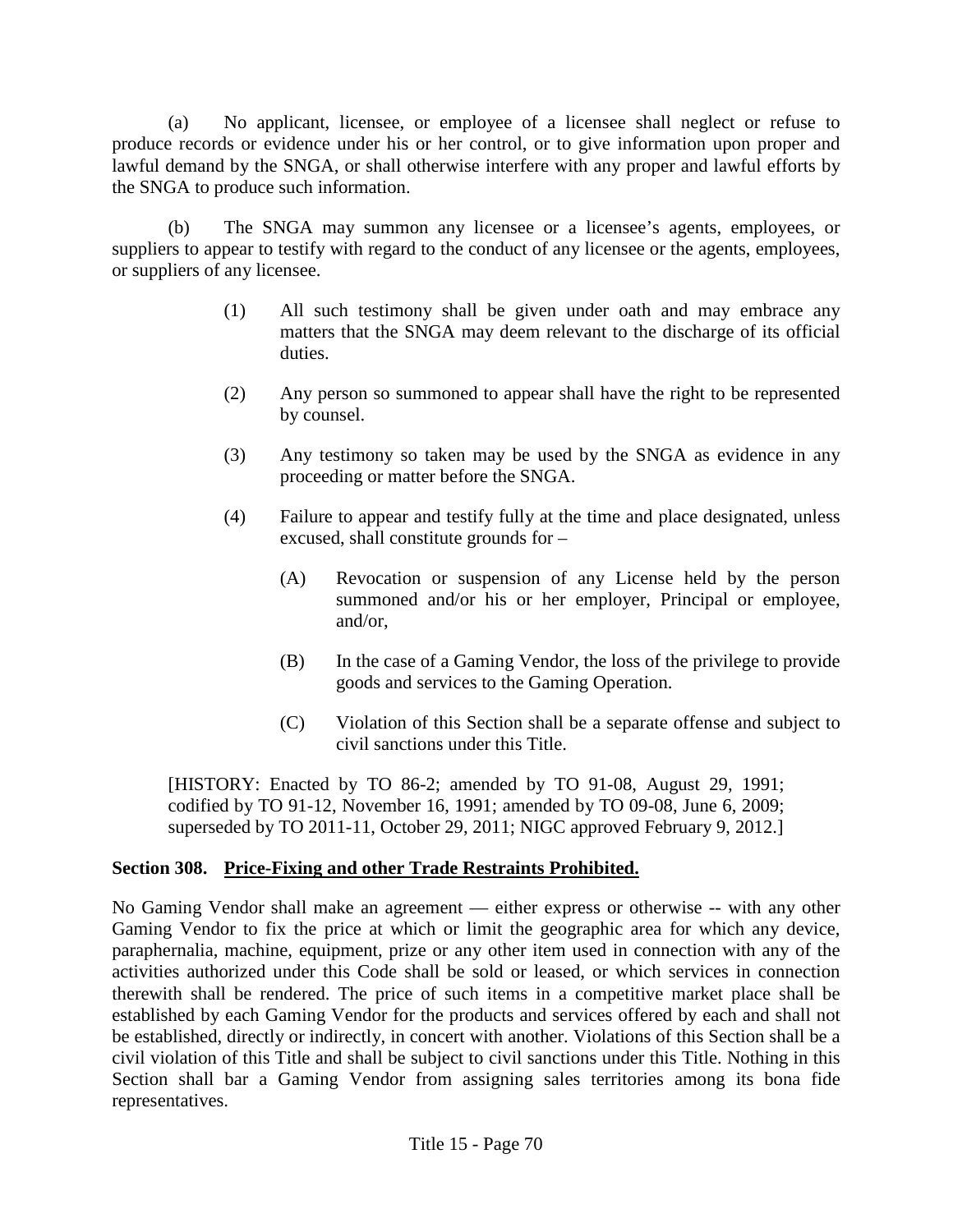[HISTORY: Enacted by TO 86-2; amended by TO 91-08, August 29, 1991; codified by TO 91-12, November 16, 1991; amended by TO 09-08, June 6, 2009; superseded by TO 2011-11, October 29, 2011; NIGC approved February 9, 2012.]

### **Section 309. Protection of Informant Identity.**

The SNGA shall refuse to reveal at any court proceeding, or otherwise, the identity of any informant if such revelation would subject the informant to bodily harm. A refusal by any official or employee of the SNGA to provide information related to informants shall not form the basis for any sanction, disciplinary action or reprisal.

[HISTORY: Enacted by TO 86-2; amended by TO 91-08, August 29, 1991; codified by TO 91-12, November 16, 1991; amended by TO 09-08, June 6, 2009; superseded by TO 2011-11, October 29, 2011; NIGC approved February 9, 2012.]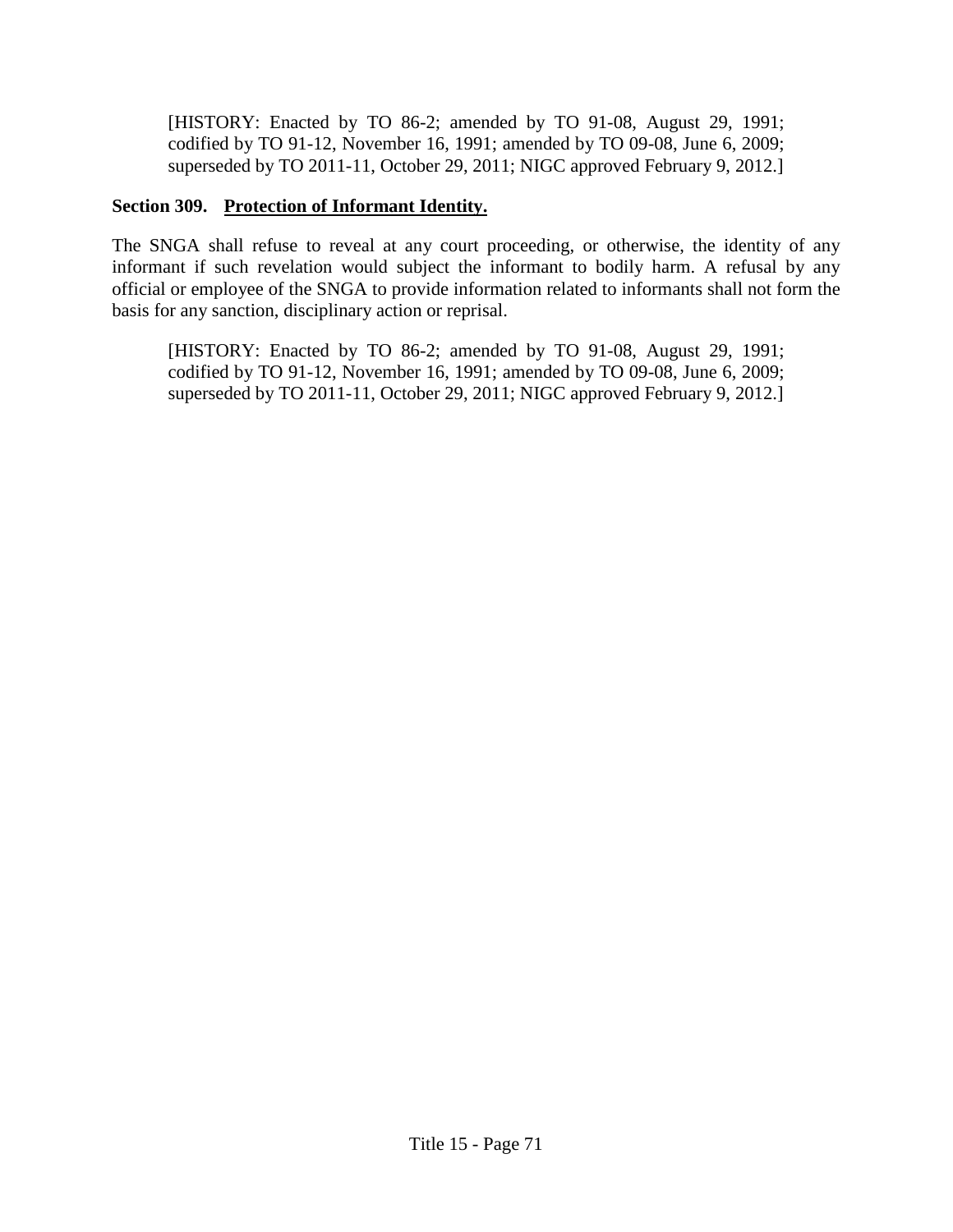## **CHAPTER FOUR**

### **Section 401. Responsibilities of SNGE.**

(a) In General. The requirements of this Section shall be in addition to those stated elsewhere in this Title including those stated in Section 203(b)(2).

(b) SNGE shall oversee the management of the Gaming Enterprise in a manner that assures compliance with this Title, regulations and orders issued under this Title, and all applicable provisions of IGRA, NIGC regulation, and the Compact.

(c) Gaming Enterprise Responsibility. The General Manager of the Gaming Enterprise shall supervise and be directly responsible for all activities in a facility licensed under this Title and for:

- (1) The compliance of all such activities with the terms of the facility License and the applicable terms of this Title and regulations issued under this Title;
- (2) The compliance by all employees of the Gaming Operation licensed under this Title with the terms of their Licenses;
- (3) Assuring that the Gaming Enterprise works with Gaming Vendors and Gaming Financers in a manner that assures that they are not engaged in any activities exceeding the scope of their Licenses under this Title as they relate to functions of the Gaming Operation or in contravention of any applicable laws;
- (4) Preparing, securing SNGA approval for, and implementing a security plan for operation of each Gaming facility. Amendments shall be approved by the SNGA prior to implementation; and
- (5) Securing a license from SNGA for each electronic or other game to be placed into operation at a Gaming facility, including providing such Gaming Vendor information to the SNGA as it may require related to the procedures and policies for payout, accumulation, and account restrictions for funds, including for progressive payout games, and the safeguards built into the hardware and software associated with the electronic game.

(d) Minimum Internal Control and Technical Standards. The Gaming Operation shall be responsible for establishing internal control policies and procedures and ensuring that all gaming systems are compliant with all applicable technical standards no less stringent than those established by SNGA by regulation, all applicable regulations of the NIGC, and all applicable provisions of the Compact.

(e) Safety and Welfare. The construction, maintenance, and operation of a Gaming Facility licensed under this Title shall be conducted in a manner that adequately protects the environment, public health, safety, morals, good order, and general welfare of the public and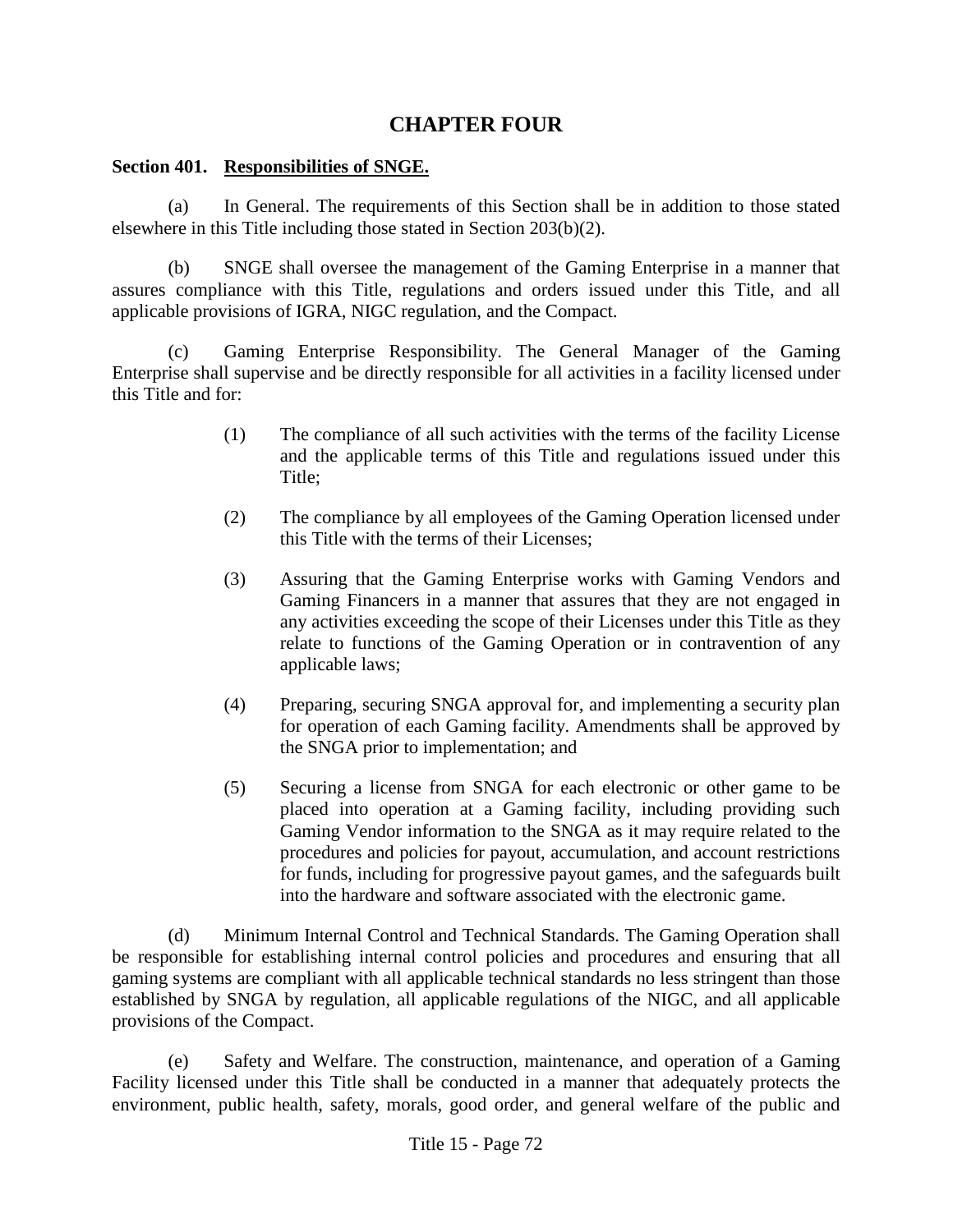citizens of the Seminole Nation. All alterations or modifications of a Gaming facility must be approved by the SNGA. Responsibility for the employment and maintenance of suitable methods of operation rests with the licensee and willful and persistent use or toleration of unsuitable methods of operation shall constitute grounds for License revocation and/or other sanctions.

(f) Extension of Credit Not Allowed. The extension of credit by the Gaming Operation shall be prohibited and no person shall be permitted to play games authorized under this Title on credit nor shall they be provided a loan of any kind, except that such credit prohibition shall not prohibit the charging of gaming costs on credit cards nationally known and approved by the SNGA.

(g) Firearms. No firearms, air guns which are capable of discharging dangerous projectiles or gases, such as "BB" or CO2 guns, rifles, shotguns, pistols, or revolvers, shall be allowed on the premises, except as permitted by regulation of the SNGA.

(h) Gaming Laws and Regulations on Premises. All components of the Gaming Operation shall obtain, maintain, and keep current a copy of this Title and all regulations of SNGA and any amendments to either. The Gaming Enterprise shall maintain at least one copy on the premises used for the conduct of Gaming under this Title.

[HISTORY: Enacted by TO 86-2; amended by TO 91-08, August 29, 1991; codified by TO 91-12, November 16, 1991; amended by TO 09-08, June 6, 2009; superseded by TO 2011-11, October 29, 2011; NIGC approved February 9, 2012 modified on March 4, 2017 pursuant to authority granted by SNC Title 21, § 203; acknowledged by TR 17-27; NIGC approved May 17, 2017.]

## **Section 402. Gaming Requirements.**

(a) Restriction on Games Allowed. The Gaming Operation may only use or employ games authorized by IGRA and/or the Compact and approved by the SNGA. Electronic games may only be used when supplied by Gaming Vendors licensed by SNGA meeting the applicable technical standards. The SNGA may assess a fee for such approval and for re-approval when required by a modification to the hardware or software of the game.

(b) Restriction on Location of Games. Games shall be operated only on the appropriate licensed premises in facilities licensed under this Title.

(c) Player Rates. The Gaming Operation may charge players for games at rates approved by the SNGA. The rate shall be fixed for each type and/or group of games and posted conspicuously on the premises.

(d) Prize Awards. Every prize awarded by the Gaming Enterprise may be awarded only to the person(s) actually winning the prize, provided that prizes shall not be awarded to minors or any person subject to an order of exclusion from the gaming premises.

(e) Exclusion of Licensees from Participation in Promotions. No licensee employed by the Gaming Operation or providing Gaming Goods shall be eligible to participate in any promotion of the Gaming Operation or to receive any promotional prize.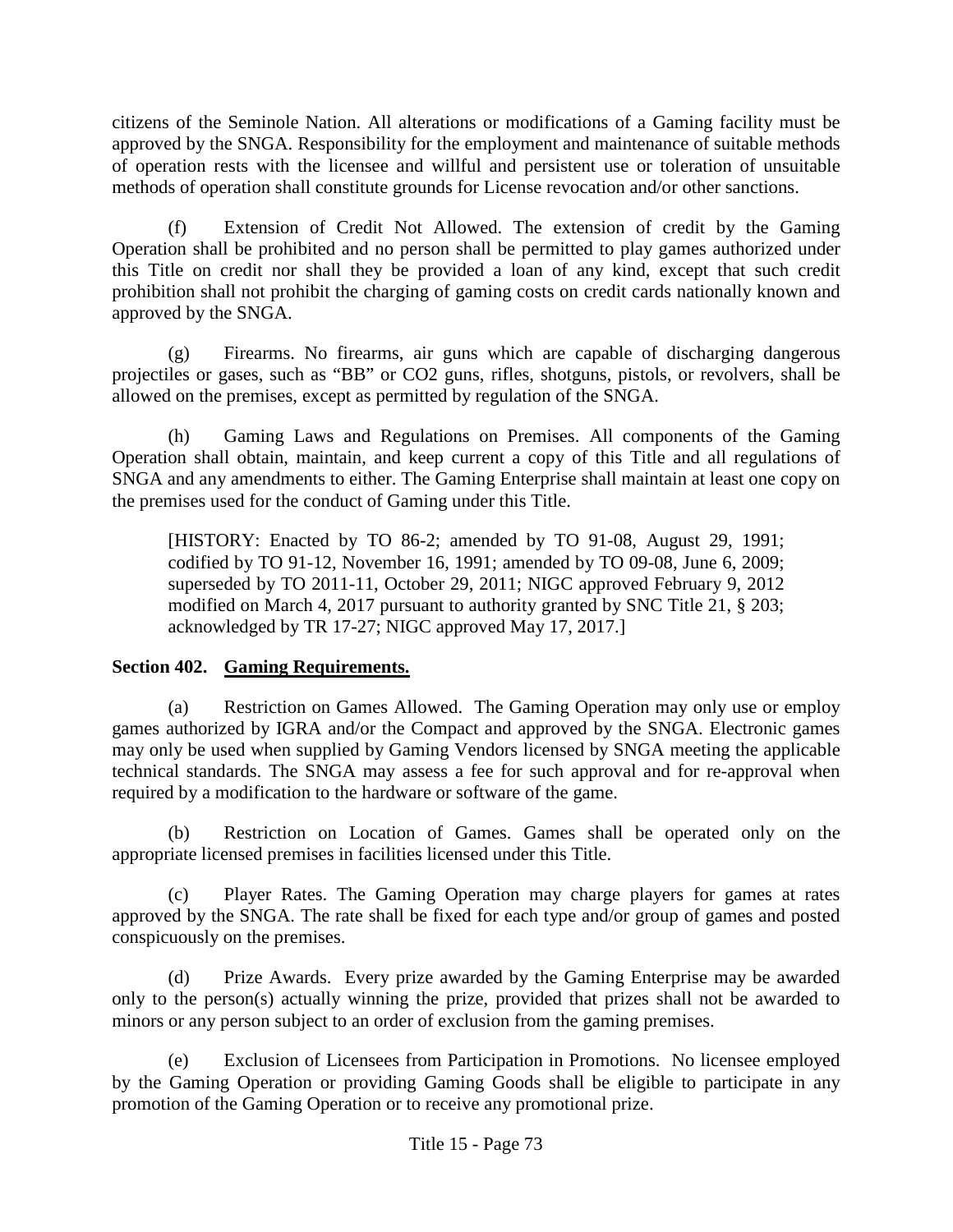(f) Age Limits for Gaming. No person, who is under the age of 18, shall be allowed to participate in any manner in the operation of any game or promotion in which prizes are awarded. No person(s) under the age of eighteen (18) shall be allowed on the gaming floor while games are being played. No person(s) under the age of twelve (12) shall be allowed in any area of the premises unsupervised, including vehicles located in parking lots. It shall be the responsibility of the Gaming Enterprise to enforce the provisions of this section and Security shall notify the appropriate social services agency if unsupervised minors are found in any area of the premises.

(g) Limitations of Play by Licensees. No employee of the Gaming Operation may play any Games while on duty, except in the case of the use of shills to encourage Gaming. Shills may be used only when operating consistent with regulations adopted by SNGA. Licensees may not participate in gaming activities conducted by the Gaming Facility in which they are employed.

(h) Alcoholic Beverages. No beverage containing alcohol, including but not limited to beer, wine, or liquor, shall be offered or awarded as a prize or in lieu of a prize for winning at any time. Licenses shall be required in accordance with applicable laws for the sale of Liquor on premises where gaming is played and the Gaming Operation shall be responsible for ensuring compliance.

(i) Ball Requirements. In the event that the Gaming Operation offers live-draw bingo games, lotto, or other games similar to bingo:

- (1) Each numbered ball or other device used in a game for the selection of numbers to be called in play shall be the same weight and size as each of the other balls or devices used for that purpose of that game and in accordance with such other regulations as may be adopted by the SNGA; and
- (2) Immediately before the calling of each number in a game, the caller shall turn the portion of the ball or other device used to determine which number is called, which shows the number and letter to the participants in the game, so that participants may know that the proper number is being called out.

(j) Pay Tables and Retention Ratios. The SNGA shall approve pay tables and the retention ratio for all gaming systems employed by the Gaming Operation;

(k) Malfunctions. A malfunction of a gaming system and/or gaming hardware shall void all pays and plays.

(l) House Rules. The Gaming Operation may establish house rules subject to the approval of the SNGA.

(m) Availability of Game Rules. A copy of the rules for each game conducted shall be filed with and approved by the SNGA. The rules shall be posted and/ otherwise be made available to all Gaming Facility patrons upon request.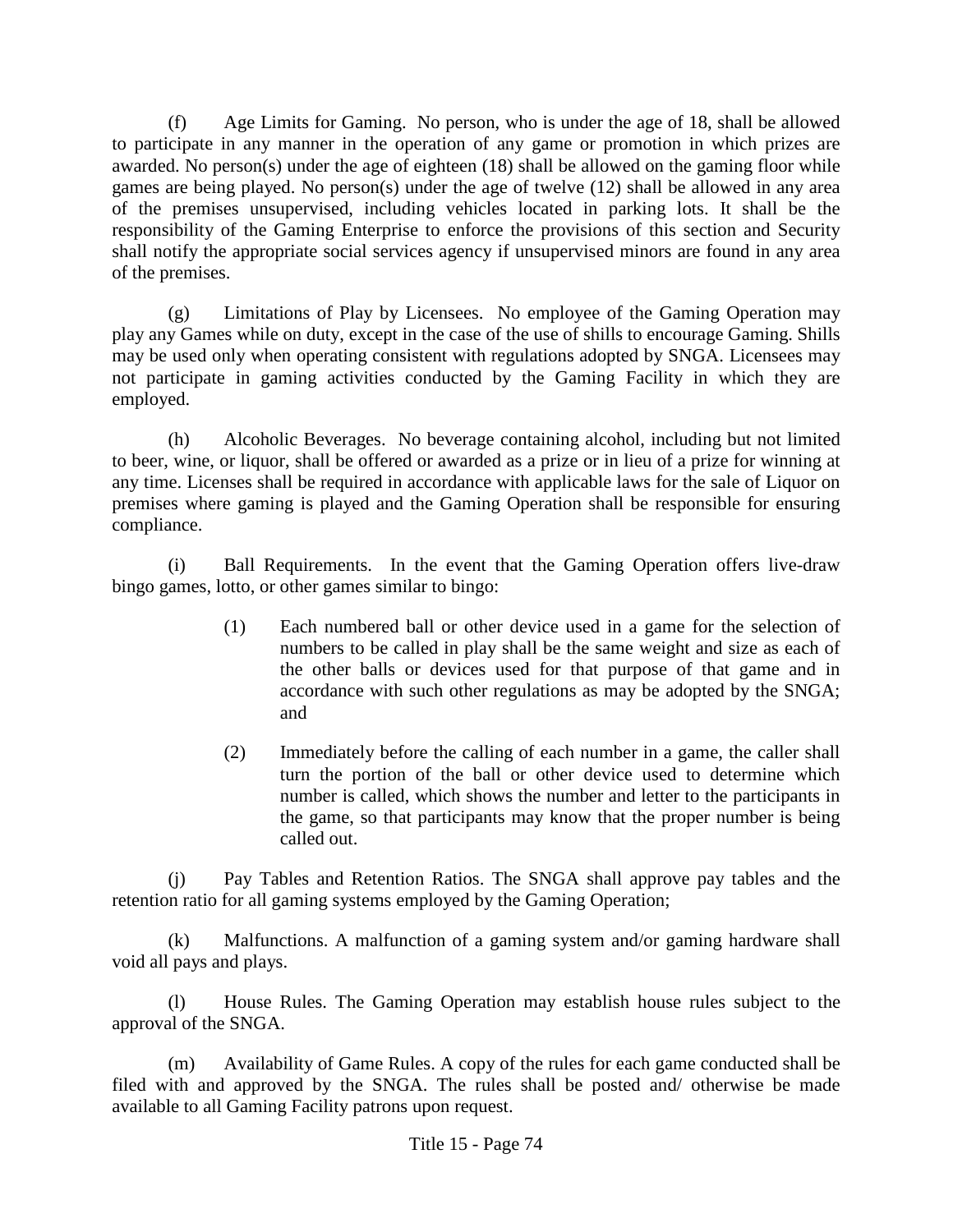[HISTORY: Enacted by TO 86-2; amended by TO 91-08, August 29, 1991; codified by TO 91-12, November 16, 1991; amended by TO 09-08, June 6, 2009; superseded by TO 2011-11, October 29, 2011; NIGC approved February 9, 2012.]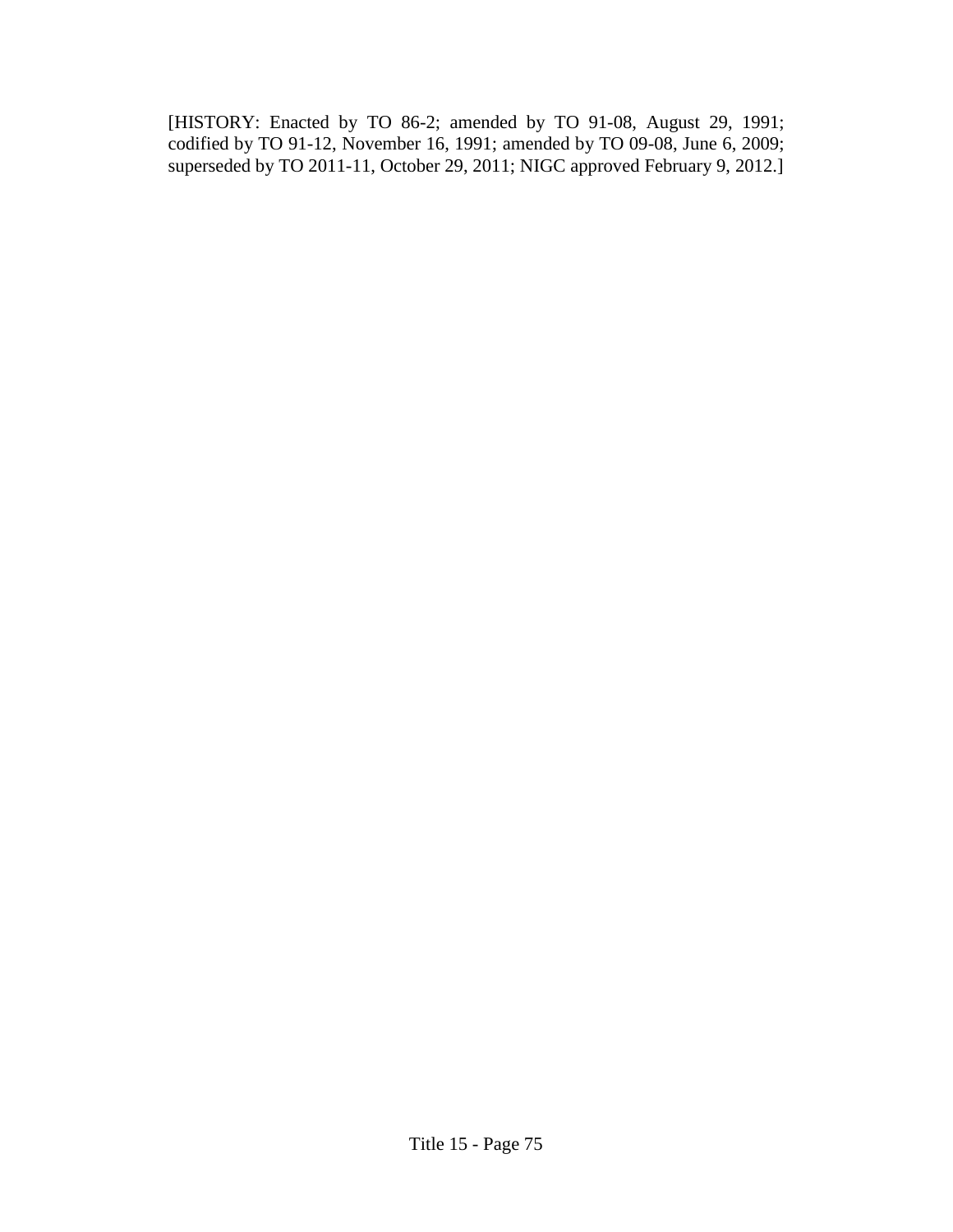# **CHAPTER FIVE REVENUES AND AUDITS**

### **Section 501. Audits and Accounts - Responsibility.**

(a) The Gaming Operation shall maintain an approved accounting system and properly account for all revenues, expenditures, and financially related business transactions in accordance with SNGA-approved accounting procedures and generally accepted accounting principles.

- (1) The Gaming Operation shall establish, maintain, and employ procedures that safeguard the Gaming Enterprise's assets and revenues, including recording of cash and evidence of debt and mandatory count procedures. Such procedures shall establish a controlled fiscal environment, accounting system, and control procedures that safeguard the assets of the Gaming Enterprise; ensure that operating transactions are properly recorded; promote operational efficiency; and encourage adherence to prescribed policies.
- (2) The Gaming Operation shall employ a uniform code of accounts and accounting classifications to ensure the consistency, comparability, and effective disclosure of financial information to the Nation and to SNGA. Such code shall require that records be retained that reflect statistical drop (amount wagered by Patrons), statistical win to statistical drop, and the percentage of statistical win to statistical drop, and provide similar information for each type of game in each Gaming facility.
- (3) SNGE shall maintain its cash handling procedures and accounts always consistent with the requirements of the regulations of the NIGC and pursuant to the Compact.

(b) SNGA shall review and approve the accounting and cash handling procedures of the Gaming Operation and shall establish by regulation minimum reporting and financial recordkeeping requirements to ensure that all monies or things of value received and/or paid out may be properly monitored and accounted for.

(c) SNGA shall continuously monitor and enforce compliance with cash handling, accounting, and internal control policies and procedures, which shall be consistent with SNGA internal control standards and NIGC's regulations establishing minimum internal control standards. SNGA shall establish internal audit standards in accordance with generally accepted accounting principles and review internal controls of SNGE for their integrity in implementation.

(d) The Gaming Operation shall contract for an annual independent audit of the financial statements of all Gaming activities by an external auditing firm and shall submit the resulting audit reports to the General Council, SNGA, and the NIGC, provided that the cost for such mandatory reviews and audits shall be assessed against the Gaming Operation as a regulatory expense. The independent accounting firms employed to conduct such financial audits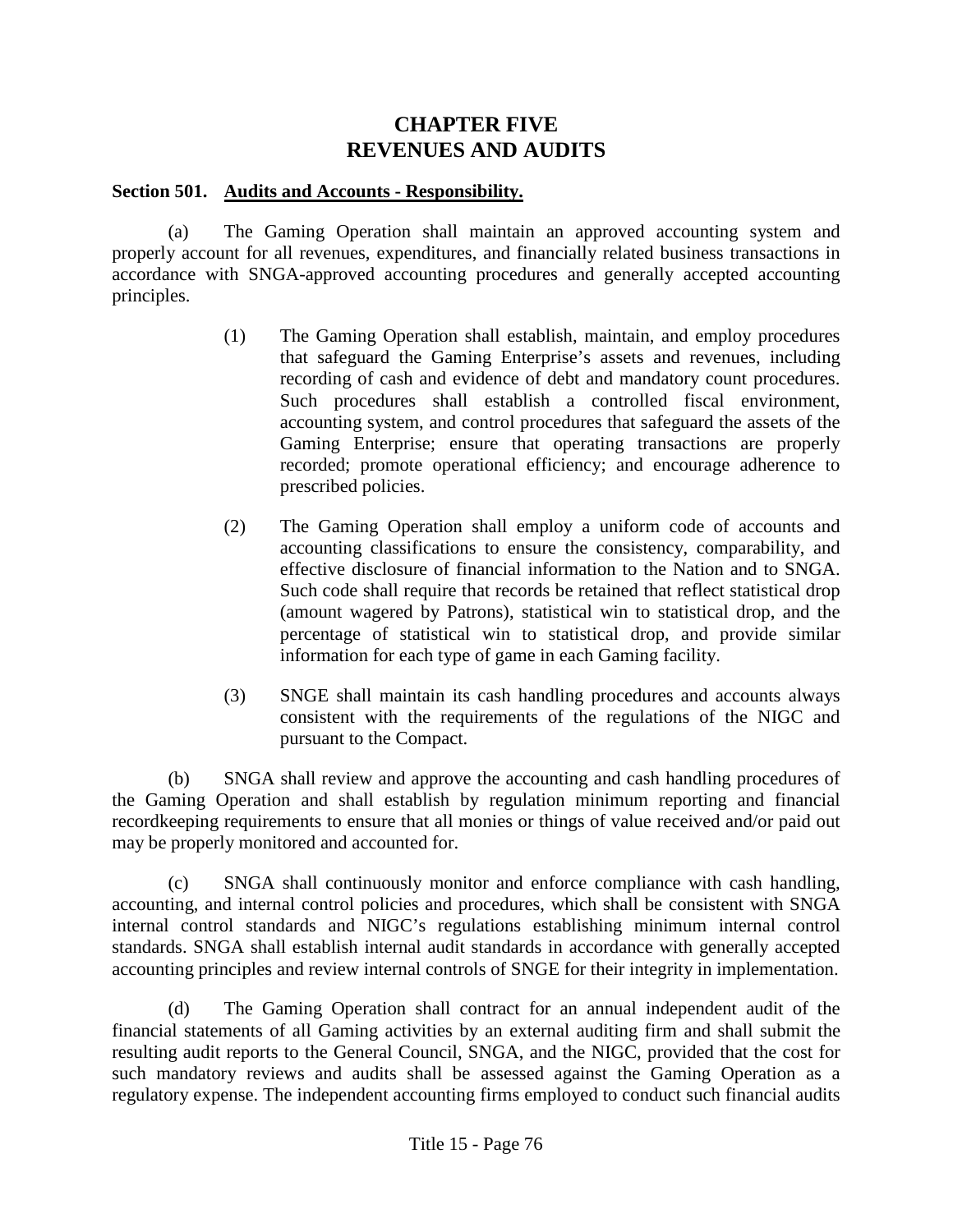shall be knowledgeable in casino audits and operations and shall be subject to approval by the SNGA. The independent audit report shall meet all requirements for external audits established by NIGC regulations. All contracts for suppliers, services, or concessions for a contract amount in excess of \$25,000 annually and all gaming and gaming-related construction contracts shall be subject to audit by SNGA and/or the person or firm conducting independent audits.

[HISTORY: Enacted by TO 86-2; amended by TO 91-08, August 29, 1991; codified by TO 91-12, November 16, 1991; amended by TO 09-08, June 6, 2009; superseded by TO 2011-11, October 29, 2011; NIGC approved February 9, 2012 modified on March 4, 2017 pursuant to authority granted by SNC Title 21, § 203; acknowledged by TR 17-27; NIGC approved May 17, 2017.]

### **Section 502. Gaming Revenue.**

(a) The entity or entities responsible for gaming revenue accounting shall on a daily basis track all gaming revenue data and shall record such data immediately upon its receipt of the daily deposit documentation from each gaming facility. The accounting entity(ies) shall also perform the following calculations each month:

- (1) "Compact Fees" shall be calculated and paid to the State of Oklahoma based on "adjusted gross covered games revenue" as that term is defined in the Compact in effect between the State of Oklahoma and the Seminole Nation of Oklahoma by subtracting from the total amount of all receipts (total amounts wagered) in covered games, all amounts paid out (for prizes). (Total receipts - Total Payments = Adjusted Gross Covered Games Revenue.) The amount to be paid to the State shall be the appropriate percentage of "adjusted gross covered games revenue" as specified in the Compact.
- (2) Until satisfied, the "NIGC Fine Payment" shall be calculated and paid to the NIGC based on "Net Gaming Revenue" which shall be defined as gross gaming revenue (Class II and Class III) less amounts paid out as, or paid for prizes and total operating expenses (excluding management fees, if any). (Gross Revenue - Prizes Paid Out - Total Operating Expense = Net Gaming Revenue.) For purposes of this calculation, the term "Operating Expenses" shall include the following: all gaming employee salaries, wages and benefits; advertising; utilities; supplies; gaming commissions; regulatory fees; and other operating costs plus the costs of SNGA (including costs of operating the surveillance and compliance programs), and that portion of SNGE's operating costs attributable to its administration and support of the Gaming Enterprise. Depreciation and fees assessed by the Seminole Nation Business and Corporate Regulatory Commission (BCR) shall be excluded from the definition of "Operating Expenses." The fine payment to NIGC shall be the appropriate percentage of "Net Gaming Revenue" as specified by the NIGC in its agreement(s) with the Nation and in accordance with the terms of this Section. Pursuant to the NIGC Fine Agreement approved by the General Council, the fine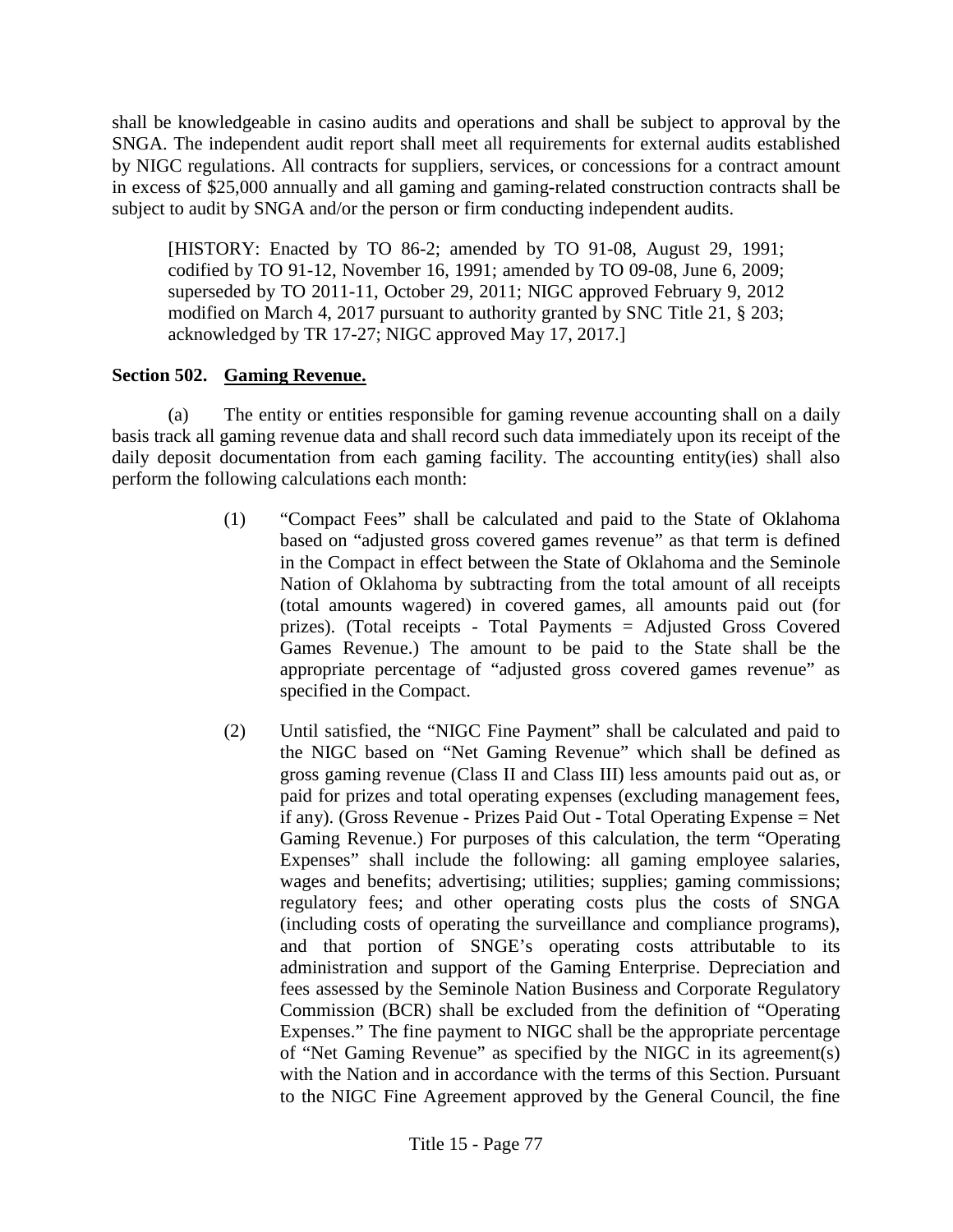payments to NIGC shall be reviewed further for reduction or abatement at the end of the eighteen (18) months from the signing of the agreement by both parties.

(3) "Adjusted Net Profit" shall mean "Net Gaming Revenue" as that term is defined in Section 502(a)(2) minus Compact Fees, the NIGC Fine Payment, until it is satisfied (whether paid to NIGC or to the Nation), depreciation, and fees assessed by BCR. (Net Gaming Revenue - (Compact Fee + NIGC Fine + depreciation +Tees assessed by  $BCR$ ) = Adjusted Net Profit.) Once the NIGC Fine is satisfied, the definition of operating costs as defined in Section  $501(a)(2)$  shall continue to apply for purposes of the monthly calculations of Adjusted Net Profit, and for purposes of calculating the amount of the regulatory fee payable to NIGC on a quarterly basis or on such schedule as the NIGC may specify by rule.

(b) Prior to the monthly distribution of Adjusted Net Profit, the accounting entity(ies) shall transfer the amount calculated for the Compact Fee, the NIGC Fine (until satisfied), and the regulatory fees payable to the SNGA, and the State from the gaming depository account into segregated account(s) and from such account(s), the accounting entity(ies) shall remit such amounts payable to the SNGA, State of Oklahoma, and the NIGC in accordance with the schedules specified in the Compact and by the Agreement with the NIGC, respectively, and, in accordance with subsection (c) of this Section in relation to the SNGA.

(c) The budget for SNGA shall be subject to General Council approval in the budget process and shall be paid from the Seminole Nation Gaming Vendor/Gaming Operator Tribal Fee Code pursuant to Section 5.05 of Title 30 of the Seminole Nation Code of Laws, but which fee shall not be intended to cover SNGA's costs of surveillance, which shall be paid by the Gaming Operation pursuant to Section 106(d) of this Title. The SNGA shall be responsible for administering its budget, provided that it shall provide the Chief and the General Council an annual accounting of expenditures.

(d) On the 15th of each month, the accounting entity(ies) shall remit to the Treasurer of the Seminole Nation eighty percent (80%) of the Adjusted Net Profit from gaming, which shall constitute the Nation's share. The Nation's share shall be applied in accordance with an approved General Council resolution to fund tribal government or programs; to provide for the general welfare of the Nation and its members; to promote tribal economic development; to donate to charitable organizations; and to fund operations of government agencies of the Seminole Nation.

(e) The remaining twenty percent (20%) of the Adjusted Net Profit shall be retained and used by the Seminole Nation Gaming Enterprise for any purpose authorized by Title 8 of the Seminole Nation Code of Laws.

[HISTORY: Enacted by TO 86-2; amended by TO 91-08, August 29, 1991; codified by TO 91-12, November 16, 1991; amended by TO 01-09, September 29, 2001; amended by TO 2003-20, November 8, 2003; stricken and amended by TO 04-30, December 4, 2004; amended by TO 08-03, March 1, 2008; amended by